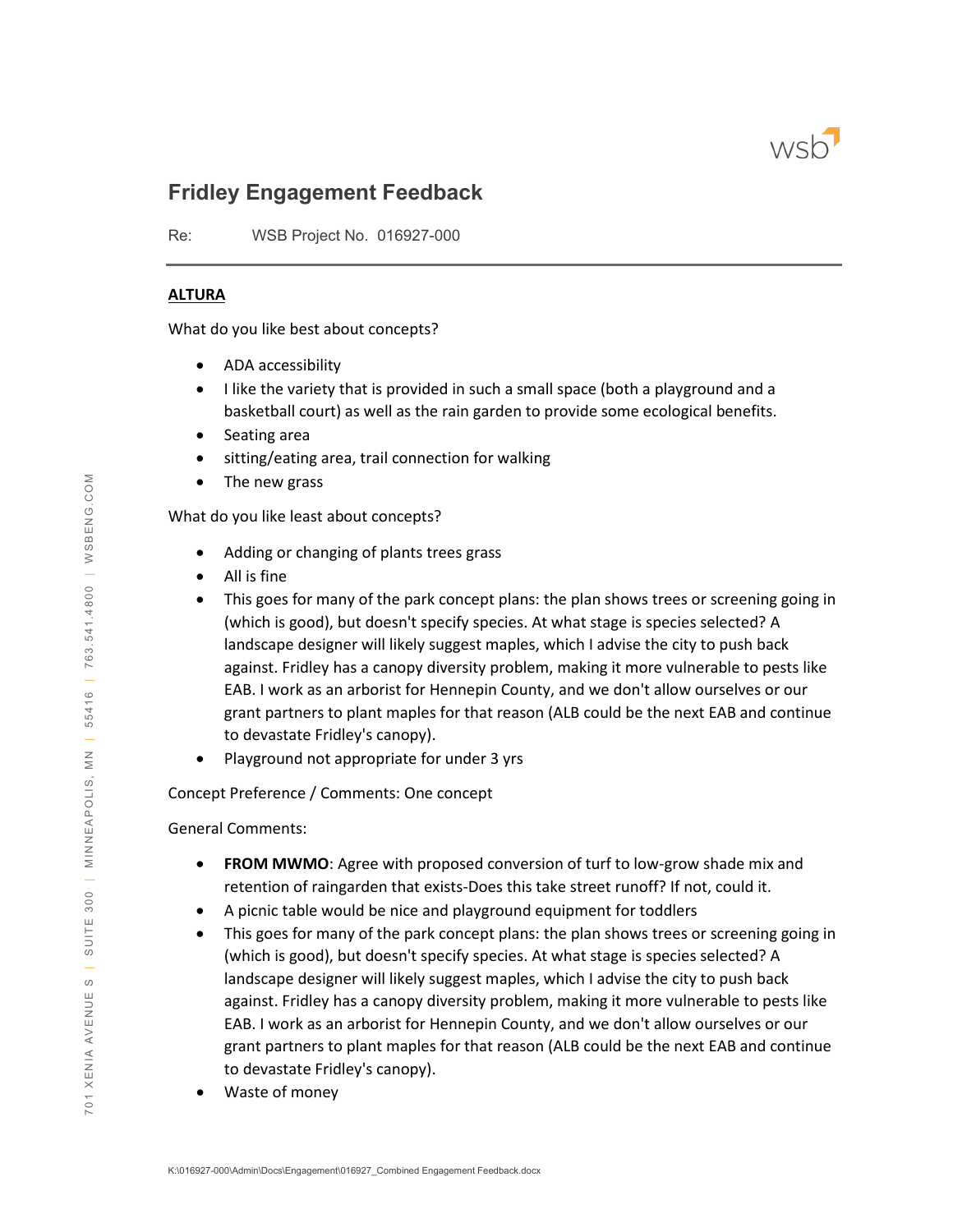#### **BRIARDALE**

- All of it!
- Bathroom
- bee lawn
- Better landscaping. Looks messy and not well maintained. Play equipment and sitting areas are dirty and unclean looking.
- Better shelter with restrooms. New connector north of the tennis court. Pollinator areas.
- Better signage would make this park easier to find and a shelter with restrooms would be fantastic
- Extensive use of bee lawn and pollinator gardens.
- Gardens
- General upgrades, improvements and walkability.
- Getting rid of the sand and having a safe, rubber type flooring for the playground. Added trees, bushes and flowers to make it look nice. Adding restrooms that are maintained regularly and outlets to shelter. Better weed/thistle control, they get very bad in the rocks around the tennis court and trees. Making sure the surface of the tennis court is usable. The weeds in the cracks last year were so bad....I took my time and energy to pull most of them and it was not easy.
- I love the addition of restroom and shelter facilities. There are currently no restroom facilities at this park
- I really like the concept plan, especially for a larger playground which is ADA approved. The sooner we can do upgrades, the better! :)
- **•** Improved play area, parking lot, Dock.
- It would be great to have restrooms in more parks! I think playground equipment improvements are important. I like the trail connections throughout this park.
- More pleasing to the eye. ADA. Updated playground.
- New playground equipment and shelter with restroom
- Open spaces of grass, less structures
- Playground area improvements
- Pollination areas and bee friendly lawn space!
- the open field should be used for something, maybe skateboard/scooter park
- The restrooms added and the park updated
- Trail loop connection
- Updated play equipment
- Updated playground equipment and resurfacing of playing courts.
- Upgrade play equiptment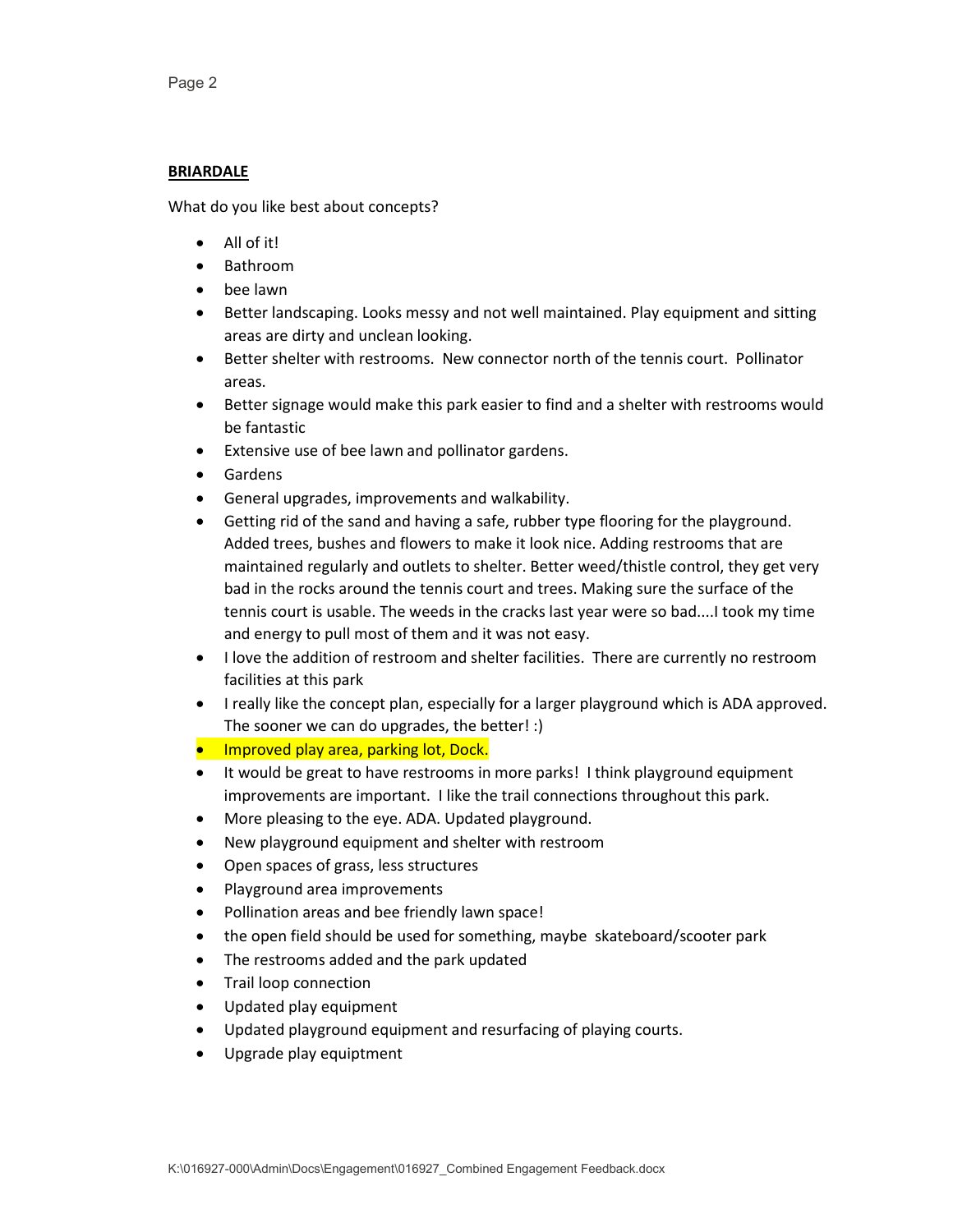What do you like least about concepts?

- Bball court. More seating. More activities for all ages. (misunderstood?)
- Bee lawn
- Cost. The work will be expensive. Will there be an acceptable ROI?
- Everything looks great
- I'm unsure about what a "bee Lawn" would be.
- Lack of warming house and apparent removal of winter skating rink
- Moore Lake is the crown jewel of Fridley. It would be great to see it treated as a flagship park with continued significant investment, including a best in class playground and waterpark. (It's a lot to ask, but I would also add the current direction is great progress!)
- N/a
- NA
- new restroom
- None
- Not a great walking loop
- nothing
- places to set and watch basketball and tennis, restroom. leave grass areas alone.
- Please rethink a pollinator garden beside the playground. I realize that pollinator gardens are important, but it could be a problem for kids/parents who are allergic to bee stings. Only having the one by the tennis courts seems like it would be better.
- Pollinator gardens are next to playground, will attract bees, and disrupt play. No need for expensive bathroom facilities, as most users of the park live in the immediate vacinity.
- Restroom. This park is too small to need a restroom. We have a concern the restroom will become a dirty mess. Most of the people that use this park are within a couple of blocks of their home.
- Restrooms
- The concept plan looked great!
- There could be better utilization of the space. Some areas are being left open that might have better use
- Trees bee lawn pollinators
- We do not need a large shelter with bathrooms. This is supposed to be a park for playing

Concept Preference / Comments: one concept

- **FROM RCWD:** Encourages city to consider adding raingarden to park to treat runoff from Rice Creek Drive
- All of us that live near Briardale park love have a green area and a park for the kids. This is a local park that does not need too much just an update in play equipment and better landscaping that is actually kept up so the park looks clean and inviting. The tennis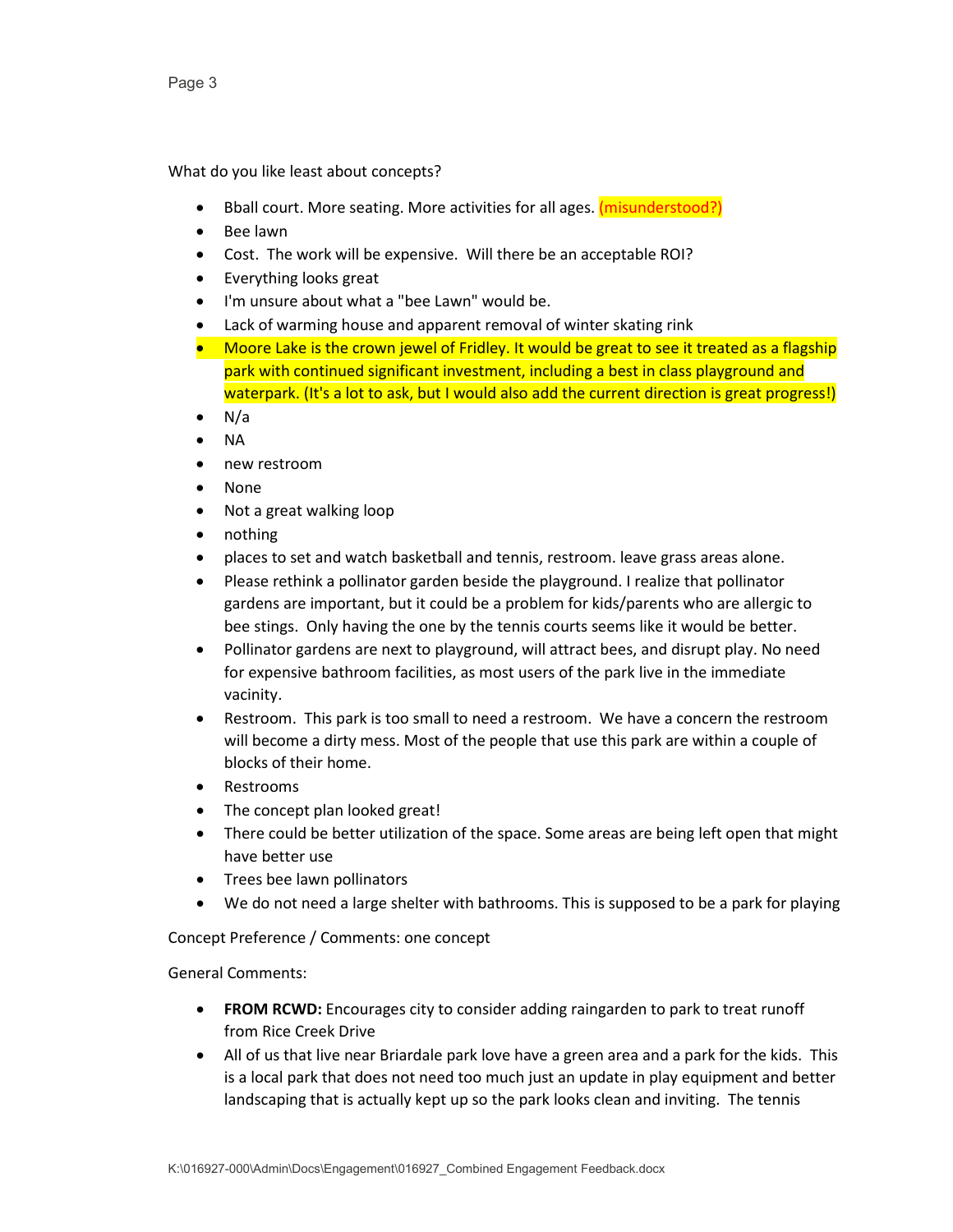court is great too! There is an area by the tables that is always wet from water flowing down from uphill. This water becomes a huge puddle mess and than add on the crab apple trees dropping a mess each year makes the sidewalks a mess to try to walk. Please remove the crab apple trees.

- Glad to see last years improvements to the roadway and trails! Excited for continued investment, especially for summertime use of boating and swimming.
- I appreciate the focus our city places on outdoor spaces for recreation and leisure!
- I didn't see a concept plan, but a neighbor and I both agreed it would be the perfect location for a neighborhood kiddie pool! We live in the neighborhood, our kids play at the playground often and would definitely take advantage of that.
- it would be nice to add an archery range within the pollinator area
- Love the trees around the playground areas and all the greenery and bee friendly areas. And restrooms!
- More grass and things to play with, less structures and sidewalks please
- No matter what is done, the southeast corner of the park must be addressed. Drainage, trees (shade), grass and the shelter all need work. I only go to the park as a pass through with my dogs. How much use does the park actually get?
- None
- Our park is not a very big park so I wouldn't wanted it to be overcrowded by any additional stuff. I like our open field so kids could run and play. I hope to keep the area we use for an ice skating rink in the winter.
- Please add a warming house! And please redo this park. Our property taxes in this neighborhood are very high for Fridley and in general for the metro. My taxes are \$6k/yr. we need to attract more families
- Please bring back a special needs swing to this park. We have lost some of our joy without this swing.
- Really appreciated the grooming for skiing this past winter. Please continue. Older residents of Fridley more likely to play pickle ball than tennis or basket ball.
- Tennis court should be lined for pickle ball also.
- This park definitely needs upgrades to attract young families to the neighborhood
- this park just needs better clean up and weed treatments, otherwise generally fine just seems a bit unkept
- Very excited to see park upgrades being planned!
- Waste of money
- We live next to the park and have for over 15 years. Would would like to see it maintained better. It used to have 2 tennis courts and it got redone and now there is only one. That was a bummer. It is a busy court and sometimes difficult to play when you want/have time. We appreciate that someone put up new basketball hoop nets last fall. Painting on the basketball court would be helpful.
- While the concept looks very nice, it seems excessive and I'm concerned resources are being used which could be used elsewhere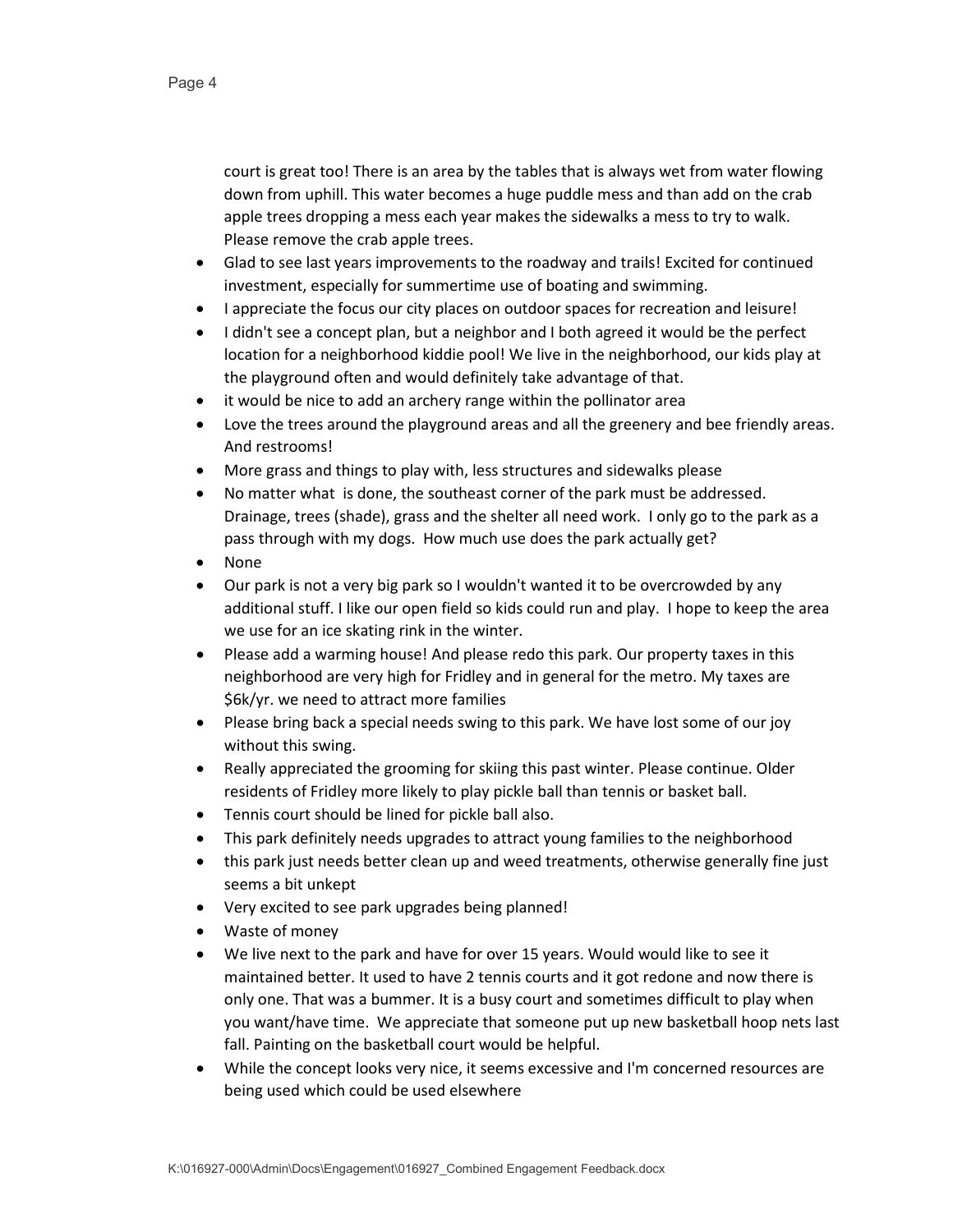- Would love to see a fenced area to run dogs.
- Flowers and shrubs because I would like to see a beautiful garden then the weeds that we have at our park.
- leave the area alone, keep up and maintane area.
- The restroom facilities there are currently none
- Better lighting on walking path.
- I'm too old to play in the sand. My basketball days are behind me.
- There used to be a special needs swing. All 4 of my children enjoy the swings but now my special needs daughter is not able to swing. She doesn't fit into a baby swing and can't hold on to a normal swing.
- We enjoy several parks in our area, adding variety.
- We use it every single day
- We use this park
- Wish there was a fenced area to run dogs.

# **CRAIG**

City has comments

## **CREEKRIDGE**

- Like buffers, evergreen trees
- Support bee lawn
- Like new pickleball court lines wondering where else in Fridley?
- Playground is good size want updated equipment (rock climbing wall, swings, sandbox)
- Improving signage (especially at Mississippi St.) would be best.
- #1 plan LIKES... \*The connection of walking path from Mississippi St to Creek Park Ln \*The upgrade of park play equipment \*Bee Friendly Lawn \*Trees on east side of basketball/tennis court area \*Trees on west side of park boundary \*Keep the ball field and open space
- 1
- Concept 1 Bee areas! Lots of added trees!
- Concept 1 I like location of playground, trees, open area. We are across the street and see park use every day. Children on play ground are all day use. Basketball comes next. The large open area has multiple uses foot and baseball but also dog exercising, soccer, kites etc. This is not available at any neighboring parks. Plan could use more trees along street. There is plenty of parking on street. I have never seen a parking problem. Nice to see some thought given to environmental issues. Could use a small dedicated pollinator garden.
- Enlarged playground area and location of the shelter.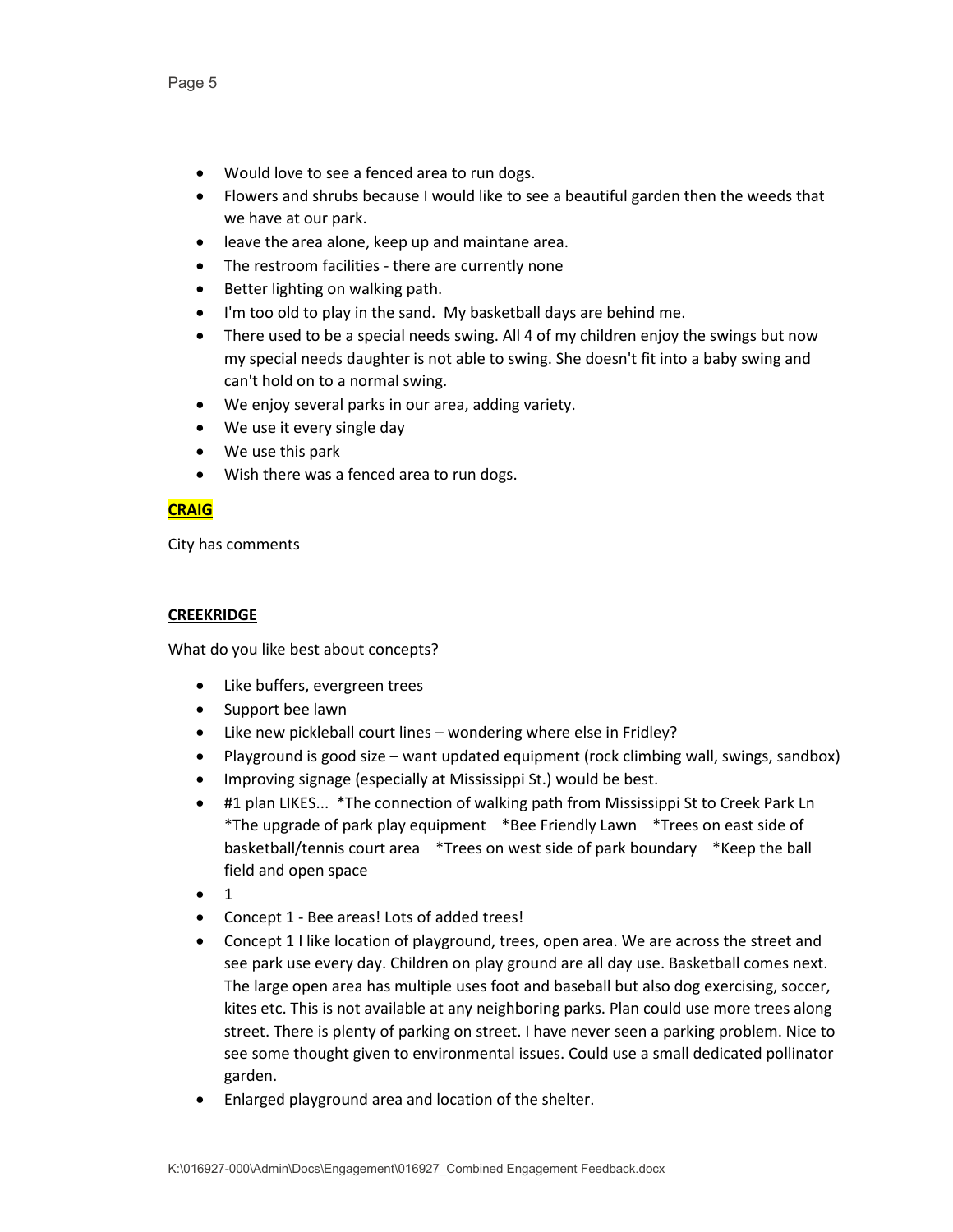Page 6

- Expanded playground
- Expanding the trails, updated playground equipment
- I like plan #2. The ballfield is NEVER used. Living in the neighborhood for 17 yrs, I've never seen a game played there. The current tennis court is popular, so replacing the ballfield with 2 tennis courts would be a good idea. The half basketball court is also popular, so keeping/renovating that is also a good idea. I like the added trails and trees.
- I like the idea of updating the playground equipment and keeping the field.
- I like the more natural aspects also enlarging and improving the playground. I like the bee lawn and possible pollinator garden. I would also like to see more trees especially bird friendly ones like service berry, red bud, etc.
- I like the proposal that allows for an expansion of the playground because there not many nice playgrounds in walking distance in this area of Fridley.
- Larger kids equipment space
- Parking lot
- Potential incorporation of a bee lawn.
- Tennis court TLC
- Updated playground
- Updated playground equipment
- We feel that the ball field needs to stay. A lot of people use the free open space for many different activities. New playground would be nice. Adding more trees for a buffer screen for the houses around the park would be nice.

- Field is well used, don't eliminate field used for dogs / open space.
- Lots of concern over parking lot not appropriate for neighborhood park, people walk to park. Concern over people from outside neighborhood using it (safety) – plenty of street parking
	- o Residents aren't concerned by street parking
- $\mathcal{P}$
- Adding the the two tennis courts and parking area. It would be too close to our house, as we live next to the park on that side of the park. That also would interfere with the natural pathway of many animals that use and walk through the park.
- Also plan #2. One thing I don't like, but I understand why it's proposed, is the parking area. Since Creekpark Lane is right off of Old Central, we've seen many cars parked on the street near the park conducting drug deals. This has been brought up to the police and they are aware of the situation. I fear that the parking lot just makes a more convenient area for this to happen.
- Bee lawn trees
- Concept 2 loss of green for parking and two courts.
- I do not like the idea of getting rid of the field and putting in a big tennis court. Lots of people use this field for walking dogs and playing with their kids.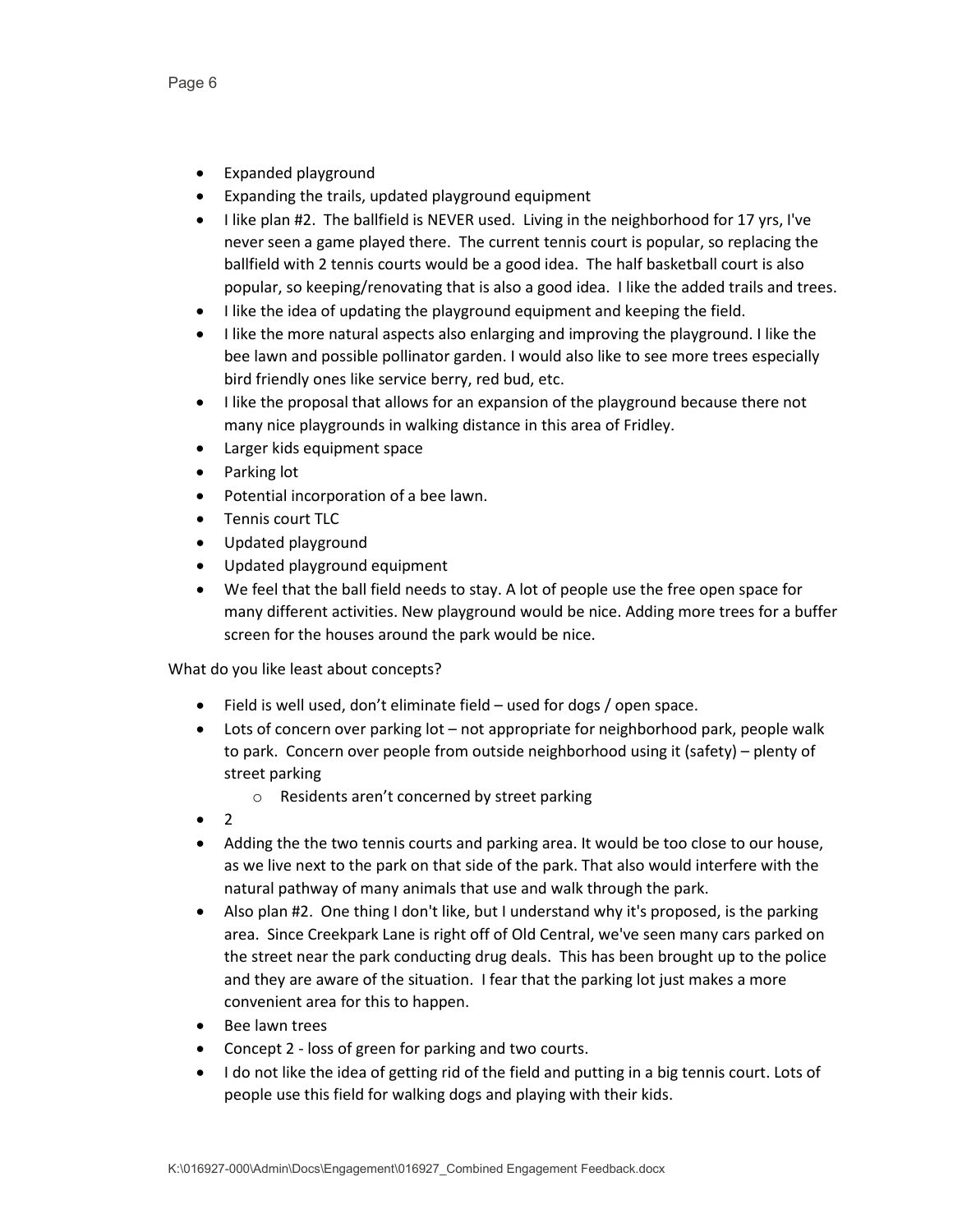- I don't like plan 2. DO NOT add a second court or a parking lot and do not remove the ball diamond!!! Making the changes shown in plan 2 would not be beneficial to people who live in the neighborhood and use the park. Two courts and a parking lot are not needed by those who walk to the park!
- No reference to the basketball court. I often see kids playing and the court also needs updating.
- Not expanding the size of the playground in one of the options.
- Parking lot
- Parking lot and double tennis courts. Too much tar. Playground and b-ball are by far used the most. Tennis is used in the mornings by a couple groups. But empty more frequently.
- Removing baseball field
- We do not need more pavement in the park. No parking lots. Paths only if important for handicapped.

# Concept Preference / Comments:

| Concept 1                                                                                                                                                                                                                                                                                                                                                                                                                                                                                                                                                                                                                                                                                                                                                                                                        | <b>Concept 2</b>                                                                                                                                                                                                                                                                                                                                                                                                                             |
|------------------------------------------------------------------------------------------------------------------------------------------------------------------------------------------------------------------------------------------------------------------------------------------------------------------------------------------------------------------------------------------------------------------------------------------------------------------------------------------------------------------------------------------------------------------------------------------------------------------------------------------------------------------------------------------------------------------------------------------------------------------------------------------------------------------|----------------------------------------------------------------------------------------------------------------------------------------------------------------------------------------------------------------------------------------------------------------------------------------------------------------------------------------------------------------------------------------------------------------------------------------------|
| As above, concept 1<br>Bee lawn, more green!<br>Definitely concept that keeps the                                                                                                                                                                                                                                                                                                                                                                                                                                                                                                                                                                                                                                                                                                                                | Parking lot<br>Concept with expanded park, half<br>court basketball, and tennis courts                                                                                                                                                                                                                                                                                                                                                       |
| field and does not pave (with a<br>tennis court) most of the park. I think<br>it is important to have a large open<br>space to play and we have really<br>enjoyed having the green space to<br>run around in. The updated<br>playground equipment would be fun<br>for our kids.<br>Leave tennis courts where they are.<br>$\bullet$<br>Enhance the areas we have<br>Plan 1<br>Plan 1-see general comments in #7.<br>the one that retains the open spaces<br>for walking, playing games,<br>exercising pets etc. #1 I would add<br>trees around the perimeter.<br>We like concept 1. But would add the<br>shelter at the playground and add<br>more trees on the border of the ball<br>field side. There used to be trees on<br>that side and they have all died. It<br>would be nice to have that back<br>again. | I like plan #2 because it's a more<br>dramatic upgrade to the park, and I<br>really like the 2 tennis<br>court/upgraded play area proposal.<br>Plan #1 doesn't really change much<br>except extend an existing paved trail<br>and add a few trees. The ballfield is<br>just never used and is not really kept<br>up well either, so replacing it with<br>tennis courts would be a much better<br>use of the area.<br>The expanded playground |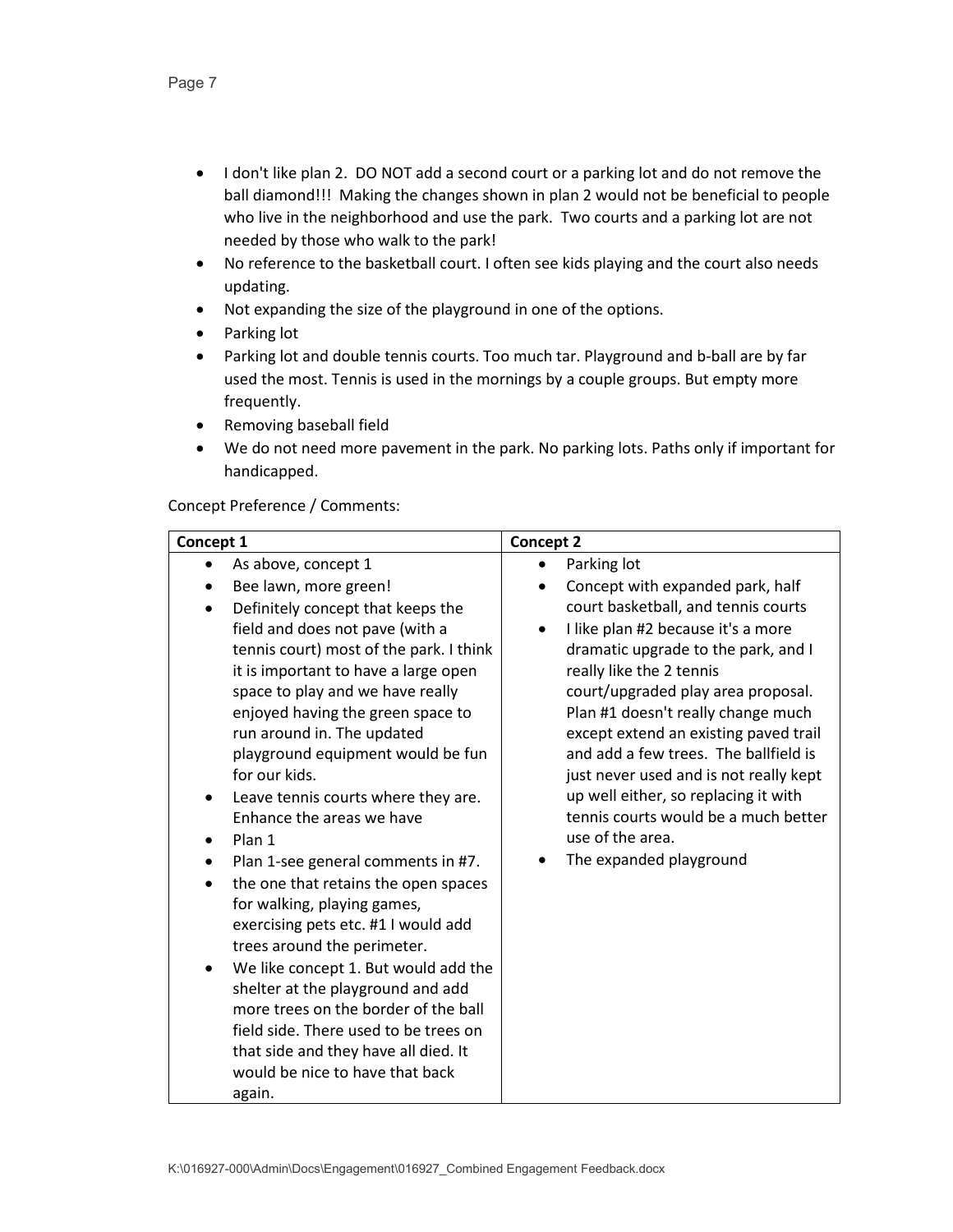- Screen utility boxes
- Add outlets to shelter
- Keep the shelter
- Turn off tennis lights earlier
- Update basketball net / add lines
- Basketball used more than tennis
- Believe next generation will want a ballfield possibly
- \*KEEP the open park space with the ball diamond. \*Keep the gazebo by the playground-parents/grandparents sit there out of the sun when children play. We use the gazebo for block parties, etc \*Add some electrical outlets to the gazebo-would like to use for crockpots and sound system for block parties \*Add evergreen trees to the east side of the park line and behind home plate as shown in plan 2. The original park in the 1980's had evergreens on the east side boundary but they died and were removed over the years. \* Add vines like Engleman Ivy to the metal fence on the south park boundary, home plate fence area, and water runoff area \* PLEASE plant trees and vines now so they have time to grow:) \*One plan shows a rain garden--make this in the area to connect the large boulder and the city water piping to beautify this area. The sewer drain is just down the street from there. There used to be some greenery around the pipes. Now they are just an eyesore. Bottom line--adding trees and rain garden would be nice additions and not cost that much. More play equipment would be nice too. Tearing up everything we have and adding other things seems like a waste of money. Thank you for asking for feedback.
- I live across the street and see the park usage on a daily basis. The playground is used most followed by the open area and basketball court. The tennis court is used sporadically and the ball diamond very little. The bee lawn could reduce mowing and water use and still provide an open area for recreation and games. More trees could increase shade,beauty and wild life.
- It's outside the scope of this park project, but I would like to see Creekpark Lane blocked at Old Central to prevent motor vehicle traffic. This might help with the issue mentioned above, but would also eliminate the large number of vehicles that cut through the neighborhood, especially during late afternoons, to avoid the stop signs/traffic backup at the Old Central/Mississippi intersection. Many of these vehicles are going quite fast, right past a park used by children.
- Locals use the green space for soccer ball field for tee ball and kick ball.
- Tennis court should be lined for pickle ball also.
- The most frequent users are children on the playground. Most walk to playground. Harris pond is used less because of busy street and goose poop. So Creek Park is important.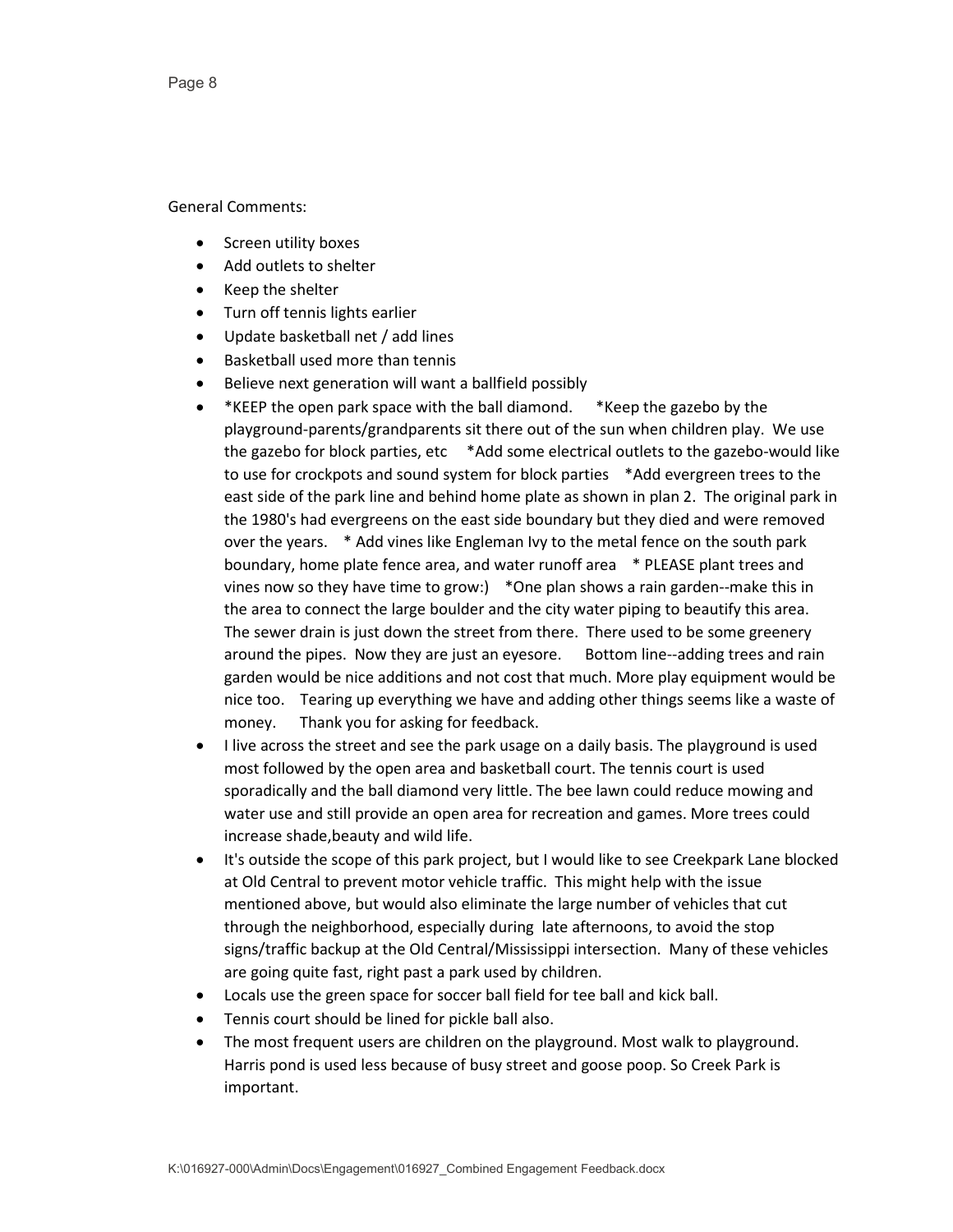- Trees are a waste of moneu
- Updated play area will be nice. Excited for more trees!
- Would be interested in Alyssa and the Fridley parks team to hold open house at Creekridge Park similar to what was done at Logan Park. This would help with neighborhood engage.ent.
- lack of trees
- Playground is small.

#### **CREEKVIEW**

What do you like best about concepts?

- Addition of rain garden.
- Concept 1 Emphasis on playground. Like the bee field idea. No parking lot.
- Parts for toddler and children
- The expanded parking and trail connection to the Rice Creek trail would really improve this park

What do you like least about concepts?

- Concept 2- don't like the parking lot. Don't want to increase or encourage the traffic from Central to stop or park In there while my son or neighborhood kids are playing. Police notified us that the type of layout that Fridley is - w central and university running through our city, there is a lot of traffic and ppl looking for bikes, and things to steal. I'm nervous about that traffic and want to protect our safety. Also, want more emphasis on playground and not the tennis court.
- It is not maintained. No ever comes to clean it , refill the sand. Pick the weeds in the sand. Maintenance on the fences and the basketball courts. Maintained on the slides and the swings I believe it may be neglected bc of the location

Concept Preference / Comments:

- 1 reasons stated above. Don't want a parking lot and want playground.
- It's next the trail. The Children can play in the park.

- It would be great if this park "officially" connected to the rice creek trail system via paved trail instead of going through the woods
- Please redo and maintain this park, my children play in this park and no one comes here and keeps it clean. Keep it maintained for the kids to play. The siding is dangerous no place for parents to sit if they come.
- Tennis court should be lined for pickle ball also.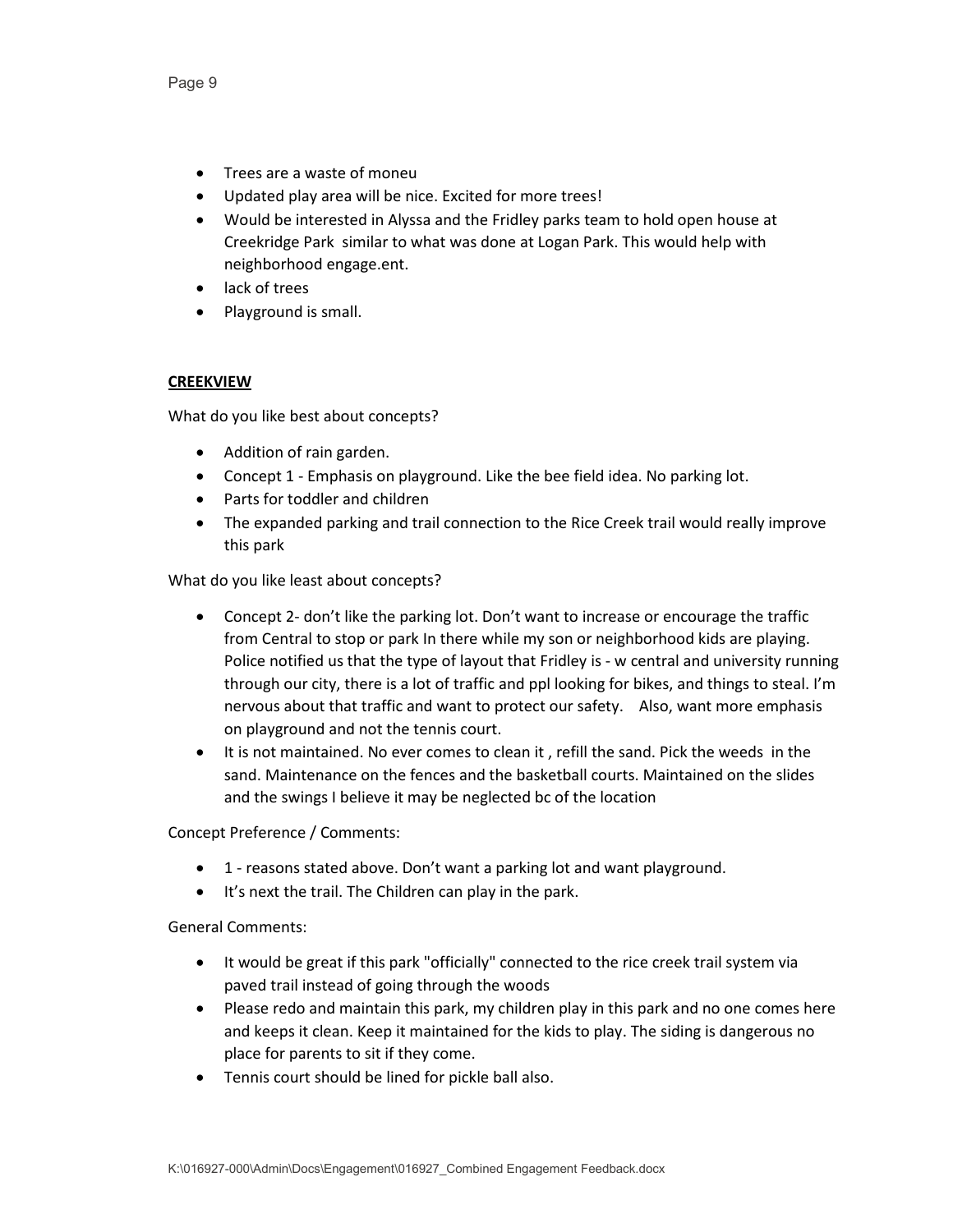• The park is really outdated and always dirty. No easy access from the rice creek trail system. Make the neighborhood more inviting.

## **ED WILMES PARK**

What do you like best about concepts?

- There was only one concept. I think the shaded seating area would be a welcome approach because there's only one bench to sit on which maybe enough because it's not used consistently from day to day.
- I LIKE THE PLAN
- I like the swing set and half basketball court because little kids like to use the swing set and their parents watch over them and they can have a good time together. A basketball court is needed in the area because the kids leave their hoop in the street and the road winds a lot. It's difficult to see the kids at certain angles while driving and a basketball hoop in the park would help greatly.
- I really like how there will be a basketball court.
- Pollinator area! Trees!
- Small shelter.
- The improved and updated playground area. It would be nice to add the half court basketball area too.
- This park is nestled in a neighborhood also near the Mississippi River, MRT bike trail, and pollinators/bird/butterfly corridor. The playground, trees, are great. To serve families, bikers and all ages please consider three things: 1. Adding varieties of milkweed and native plants with signage to teach people about it. 2. Designate this park as a rest area for bikers with map, benches, picnic table, bike tools station 3. Renaming the park in way that reflects diverse cultures, Upper Mississippi River geology/ location, Fridley today and into the future.

- I dislike the sterile feel of the park. It is very kid-centric, with playground for small children only. Could adult exercise equipment, conversation tables, or living learning experiences be added?
- I like everything
- I'd be concerned about losing the grass for the basketball court. A lot of the neighborhood kids come and play soccer and football together here.
- It looks like the area for the playground is going to get smaller to make room for the shelter / rain garden / pollinator garden. The park already feels small without cutting out parts of the existing park.
- The park goers use fireworks a lot in this park and residents find it annoying plus fireworks around children can be dangerous especially around the trees. Perhaps the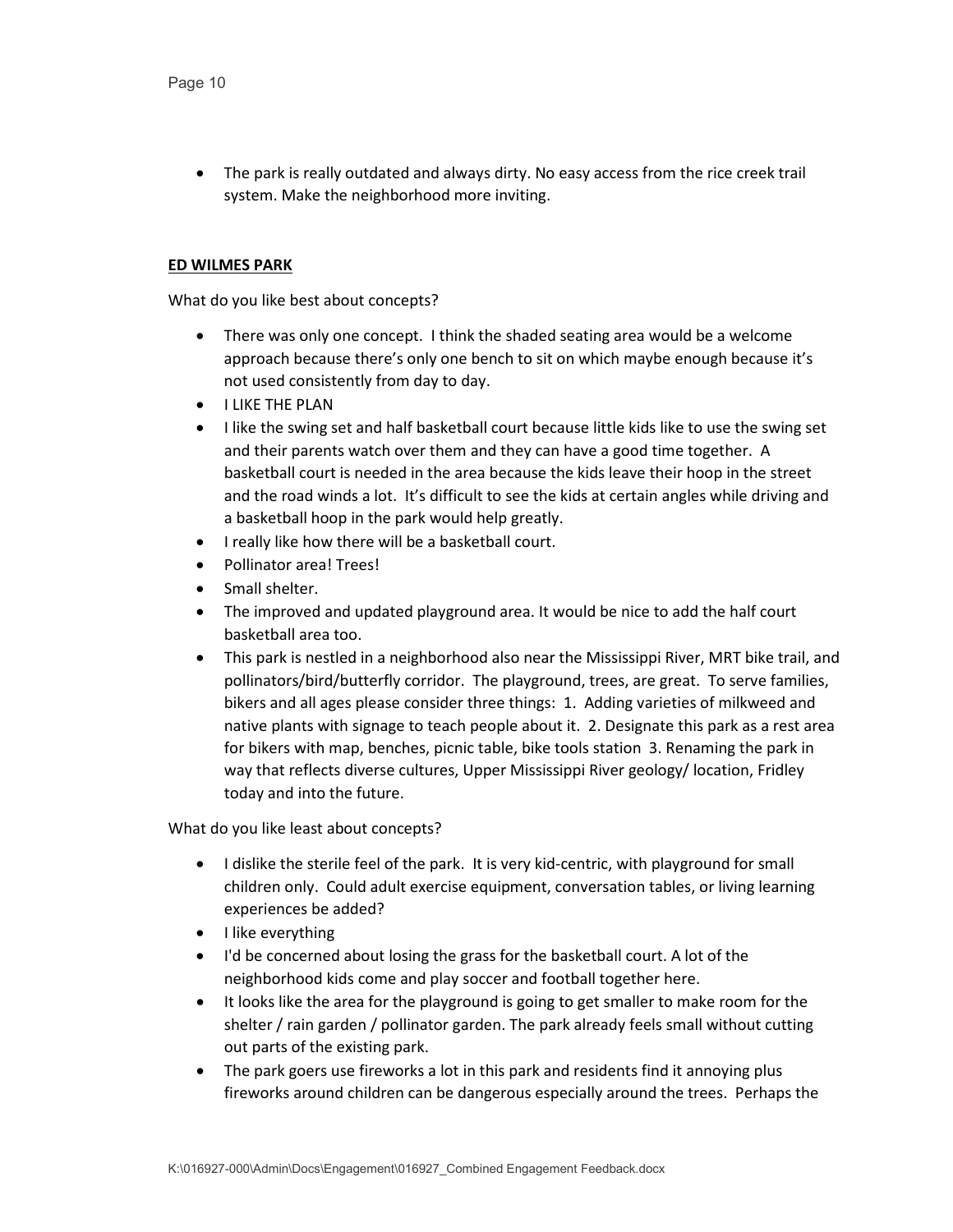city could have fireworks somewhere in this side of town because many people try and watch Brooklyn center or commons park fireworks but the trees make it difficult to see anything.

Concept Preference / Comments: One concept

General Comments:

- **FROM MWMO**: Close proximity to Mississippi River emphasize importance of any stormwater treatment/ habitat. Proposed raingarden- could be curb cut raingarden / treat street runoff?
- Ed Wilmes isn't well known perhaps some information about Mr. Wilmes without reavealing the identity of the people who purchased their former home.
- We do need an updated playground, as long as the new playground isn't so "safe" that it's no fun. Also, would like more benches for sitting, and maybe a drinking fountain or water spigot.

# **EDGEWATER GARDENS PARK**

- Love addition walking loops around park
- Like additional kiosk/signage ideas-want to include more info on how trail connects to other parks.
- Open lawn on north side is used a lot. most want to see it kept open.
- Interest in pollinator/bee lawn questions about if its tall native, sitting areas, benches? o They like on south part of park.
- Support getting new playground equipment
- Honestly, I like the community gardens up in the neighborhood as there will be less likelihood of vandism/destruction when it is close to the houses (better watching opportunity); I also like the challenge/fitness area. I LOVE that there will be a connection to the trail to get out to the street easily in a variety of areas. Basketball court gets used the most in this park, so I like that it would be a full court. I don't think this park needs a double tennis court, so I think it would be great to have the opportunity for pickleball, particularly as we have an aging population and this sport is gaining in popularity! With only a single tennis court, it would be great to have a smaller version of the bee/pollinator garden as well!
- new park equipment and parking
- Like placement of community gardens
- ADA play surfacing and community garden!
- Adding a fitness station.
- All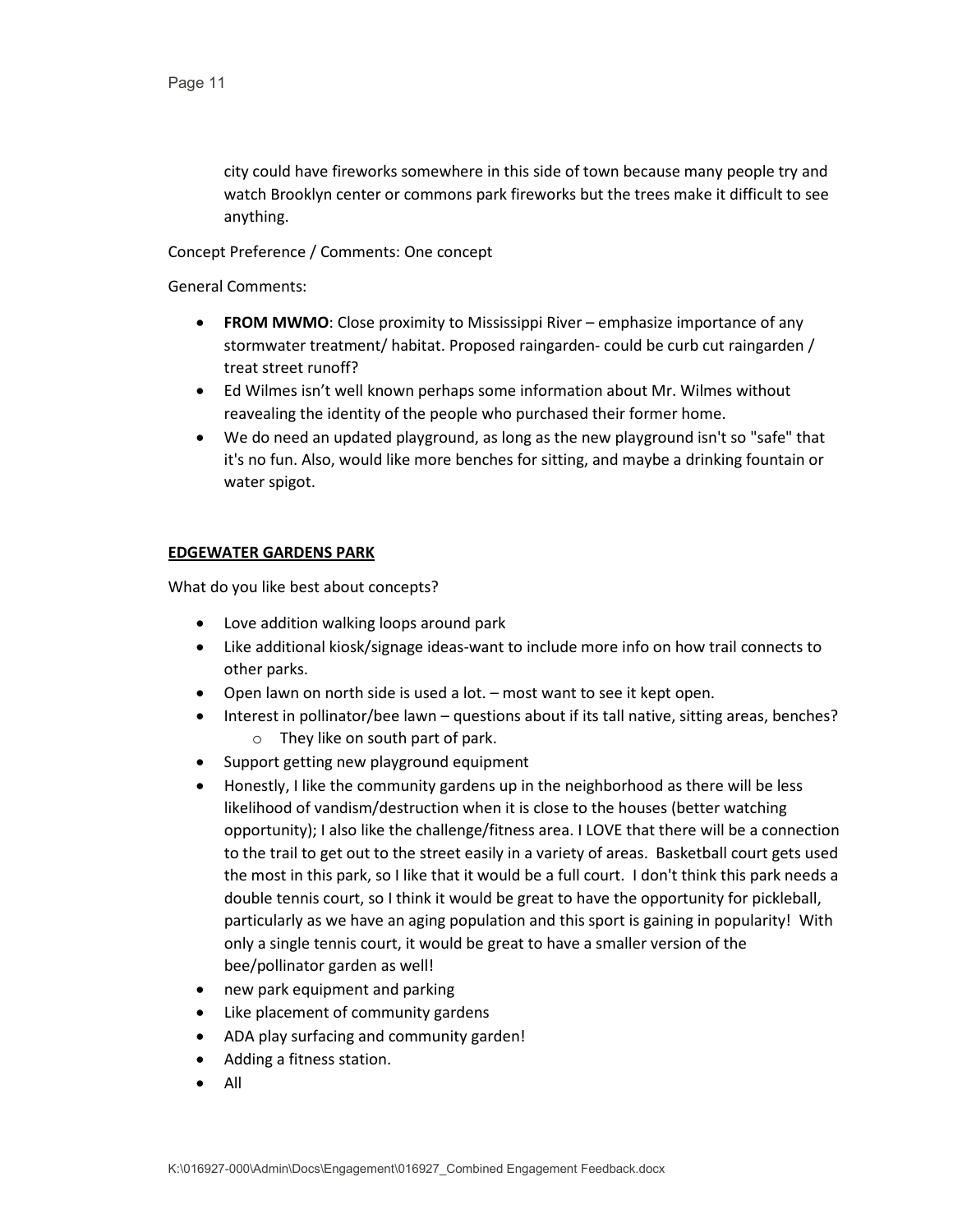- As a neighbor to the park, prefer option 1. Do not like community garden on North end, prefer at South end.
- better ground for the playground instead of sand, updated play equipment
- Community garden
- Concept 1: Gardens! And Trail connections. Bee lawn!
- Concept 2 seems to be more neighborhood friendly. We need a full size basketball court, there are always kids playing basketball there
- concept plan 1
- Connections to regional trail. Walking loop trails. Pollinator plants. Keep the tennis court.
- exercise equipment, bee lawn and fun equipment
- Full basketball court separated from the tennis, street parking inserts, community gardens, walking loop, challenge equipment
- I don't know if I'm understanding the drawings completely. If I am correct, I like the idea of a walking path around the park and connecting it to the bike path. I like bee gardens, I'm assuming native prairie grasses and native flowers. Like the full court bb court, needed for teens in the neighborhood. Would appreciate more areas to sit and picnic area. DO NOT think bathrooms are necessary. DO NOT think a double tennis court is necessary. Do NOT like the idea of community gardens there of either side. I have helped build one before, I can get the name if you'd like, it turned into a mess. I think most community gardens do. No rules, no structure, very unkept. New playground, inclusive, equipment would be nice. Challenge area would be fun. Parking spots?? seem un-neighborhood like. I do live in the Edgewater gardens neighborhood.
- I have already commented on this park, but needed to add some comments.
- I like #1, smaller basketball court.
- I like the Bee Lawn and increased natural spaces.
- I like the concept number 2 because you wont cut down trees. We need trees. it takes little time to cut gods trees down but it takes years to grow that size.
- I like the variety of ways to play: open space, shade, courts, benches, connectivity to trails, garden, and playground.
- I love the community garden, the addition of a park shelter, renovation of the basketball court and tennis court/converting to a pickleball court possibly, and updating of the park equipment.
- I LOVE the idea of updating the playground and having designated parking spots. Also really love the idea in concept 2 of community gardens
- I love the improved playground, restrooms, community garden, connecting the pathways to the regional trail, and the exercise equipment. I would like the exercise equipment to be closer to the playground so that parents can use it while watching kids. A drinking fountain by the bathroom/shelter would be good. I would love to have a concrete path by the playground so you can push a stroller easily (right now you have to cut across the grass which is hard).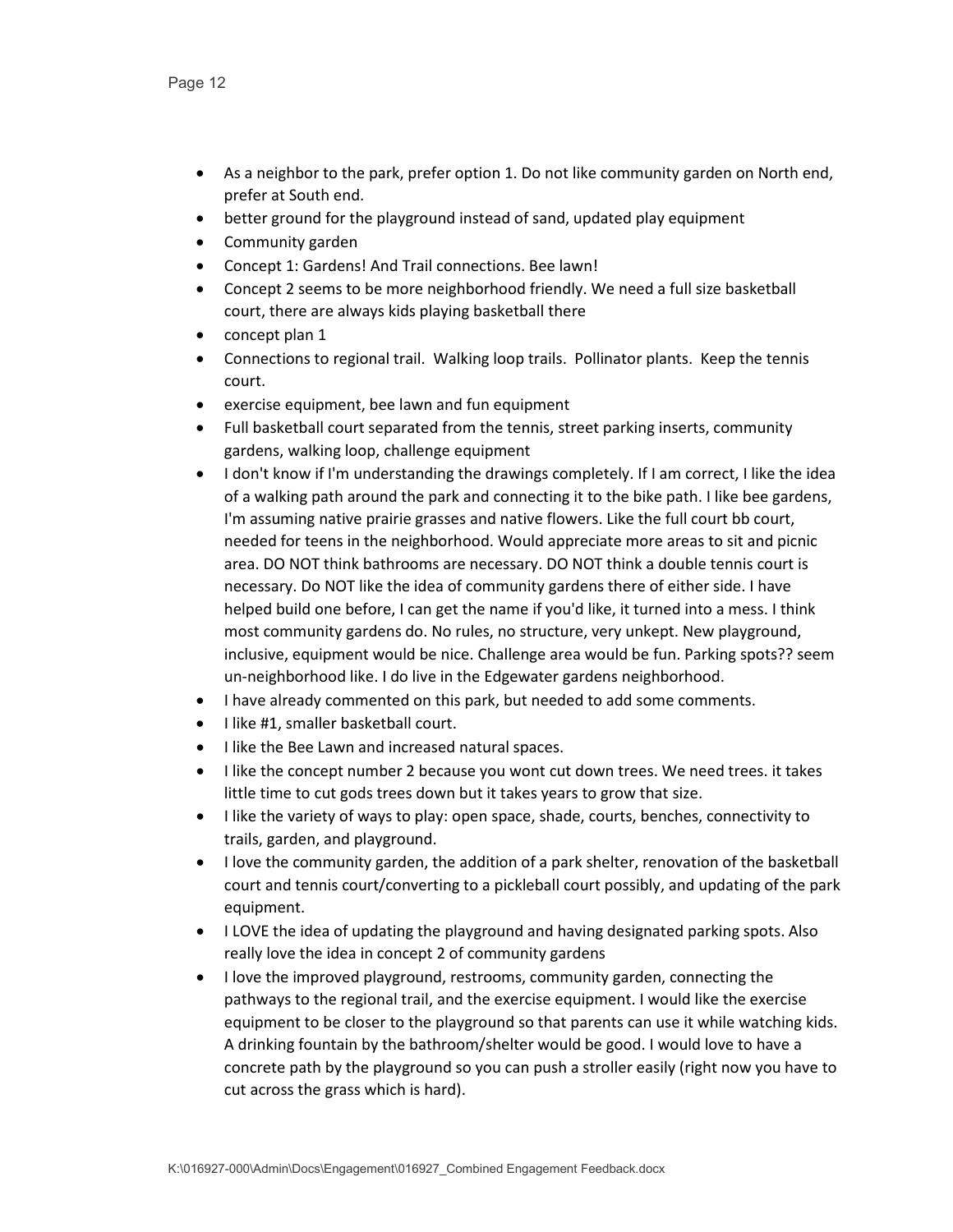- I would like to keep the open field right next to the church parking lot.
- Like plan 1 best, although I wonder about the shelter area where designated. Trees might need to be removed which would remove a lovely, current shaded area. Like some open areas as shown on the plan. Would be nice to use tennis court for pickle ball as well.
- $\bullet$  N/a
- new playground equipment
- No need for two tennis courts. No need for community gardens
- Shelter- it would be nice to have picnic tables. We walk down with our young kids for lunch or snack time.
- Some kind of small shelter or picnic table by playground area, but please do NOT remove any trees providing shade and ambience to this area.
- Trail access
- Walking trails, playground
- We prefer concept #1 because it fits our needs better than #2. We like the idea of the community garden. We live in this neighborhood.

- Big concern from people about removing trees-mostly ash, treating the good ones, removing poor ones. There's also Siberian elm (invasive) are being removed
- People don't want double tennis court, not popular enough get backboard put back on tennis court for hitting balls?
- Concern how big shelter is don't want anything like Commons just something for 2-3 tables.
- Neither one is totally great, I enjoy the openness and older trees on the park.
- Again, because it's our neighborhood park and we go there almost daily in the summer I am concerned with location of playground and pollinator gardens because we've got deadly bee allergies in our family. Love the idea of encouraging pollinators, and all about a community garden, just nervous about proximity to playground
- Community garden
- Community gardens
- Concept 1 you all is going to cut down gods trees we dont need that.
- Concept 2 Garden close to playgrounds. A lot more concrete areas
- Don't think the exercise stations will get used. My kids are generally ok with the current playground equipment - its what they grew up with and are used to. That said, I think updated equipment for kids 8-12 would be great. I'm okay with the on-street parking since it tends to slow traffic down on Ashton Avenue.
- I commented before about not liking the community gardens and restrooms for this park, but I've given it more thought and it came to questions. This is a NEIGHBORHOOD park, not COMMUNITY park, like your categories in this survey. Why do parts of the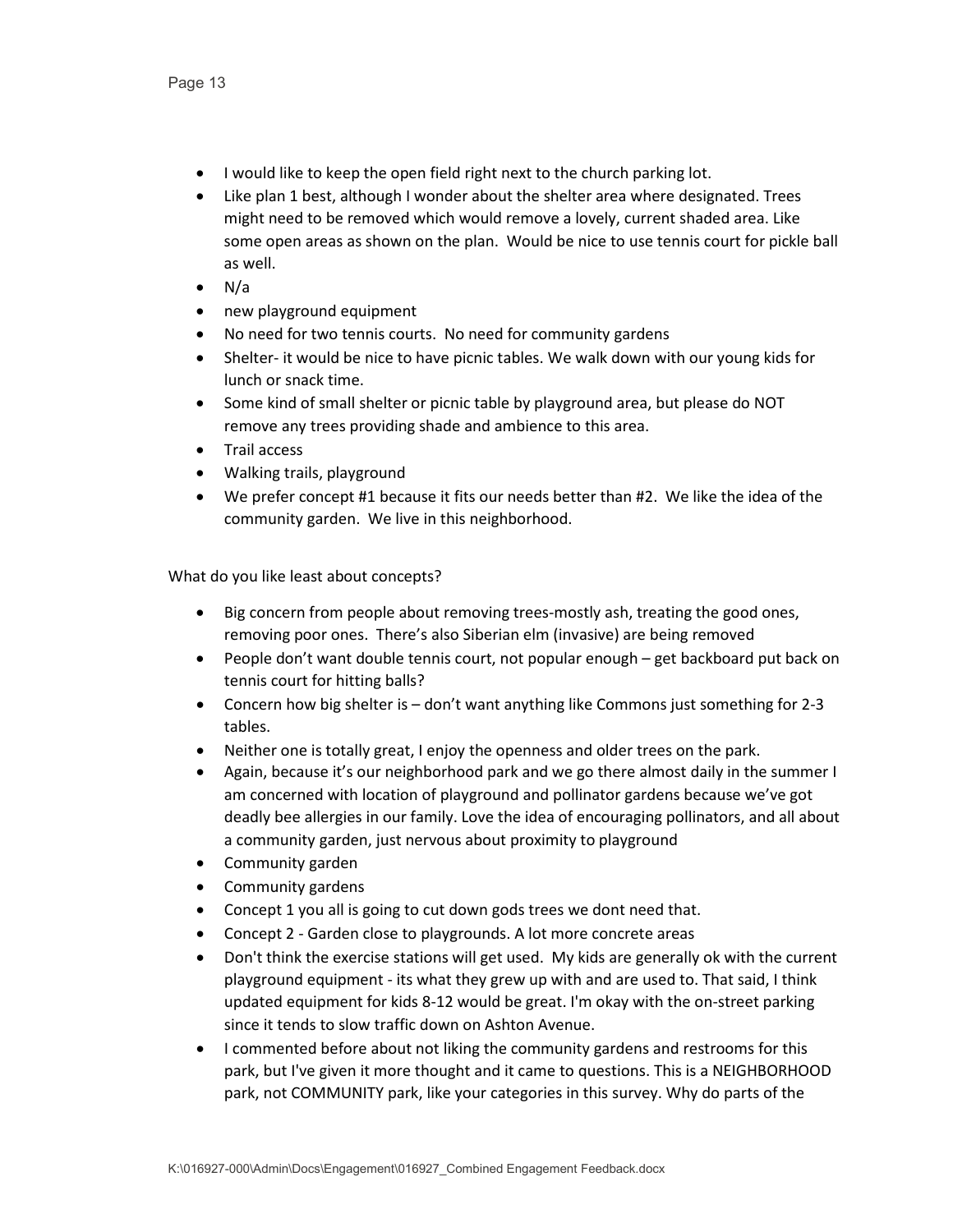plans feel like community parks? I live in this neighborhood and what we like about it is the size, small, and we all know many of our neighbors. It's comforting. There aren't many through streets, which keeps it quieter, which we liked when we bought our home here 3 years ago. Why are there features that make it feel like you're trying to turn it into a COMMUNITY/larger park? Parking spaces? Bathrooms? Community gardens? They belong to the bigger parks, like the ones south of us on the bike trail. There is parking available at Commons, better suited for Community Gardens, still not a fan of those anywhere, actually, they get abandoned. There are bathrooms currently at Commons, but I've never seen them open, so they are a waste of money. Please keep this small NEIGHBORHOOD park simple.

- I dislike in #2 where the shelter/bathrooms break up the line of sight within the playground. It would make it harder to watch my kids as they could hide around/behind it.
- I dislike the double tennis courts.
- I do NOT like added parking areas and trees removed. Please do not remove trees- the heritage cottonwoods add beauty and shade and habitat. There is plenty of street parking. Adding parking spots contributes to already poor water quality in Locke Lake.
- I seldom see people playing tennis, the basket ball seems to often be used. I would advocate for more bee lawn and a natural playground not more plastic.
- I would like to see more bee lawn.
- Improvements look great!
- In concept 1 it only changes the basketball court as necessary...there are always kids playing basketball there. They need a good court
- It looks like when redoing the playground it will get rid of the area where the swings are, which are important to kids.
- $\bullet$  N/a
- None
- nothing
- On #2, we don't feel the need for the restroom and full size basketball and two tennis courts.
- Open field
- Option 2 has too much in it.
- Plan 2 with full basketball court and tennis court area. Seems like a lot of expensive area for city to maintain and unnecessary. Current half basketball court along side tennis court seems adequate with current activity. Do not like such a large community garden area.
- Putting in parking lane for twelve vehicles. Not necessary and added unnecessary cost. Very adequate parking available on street as is. Please do not take away park land for such an unneeded and expensive idea.
- removal of existing trees
- Spelled it all out above.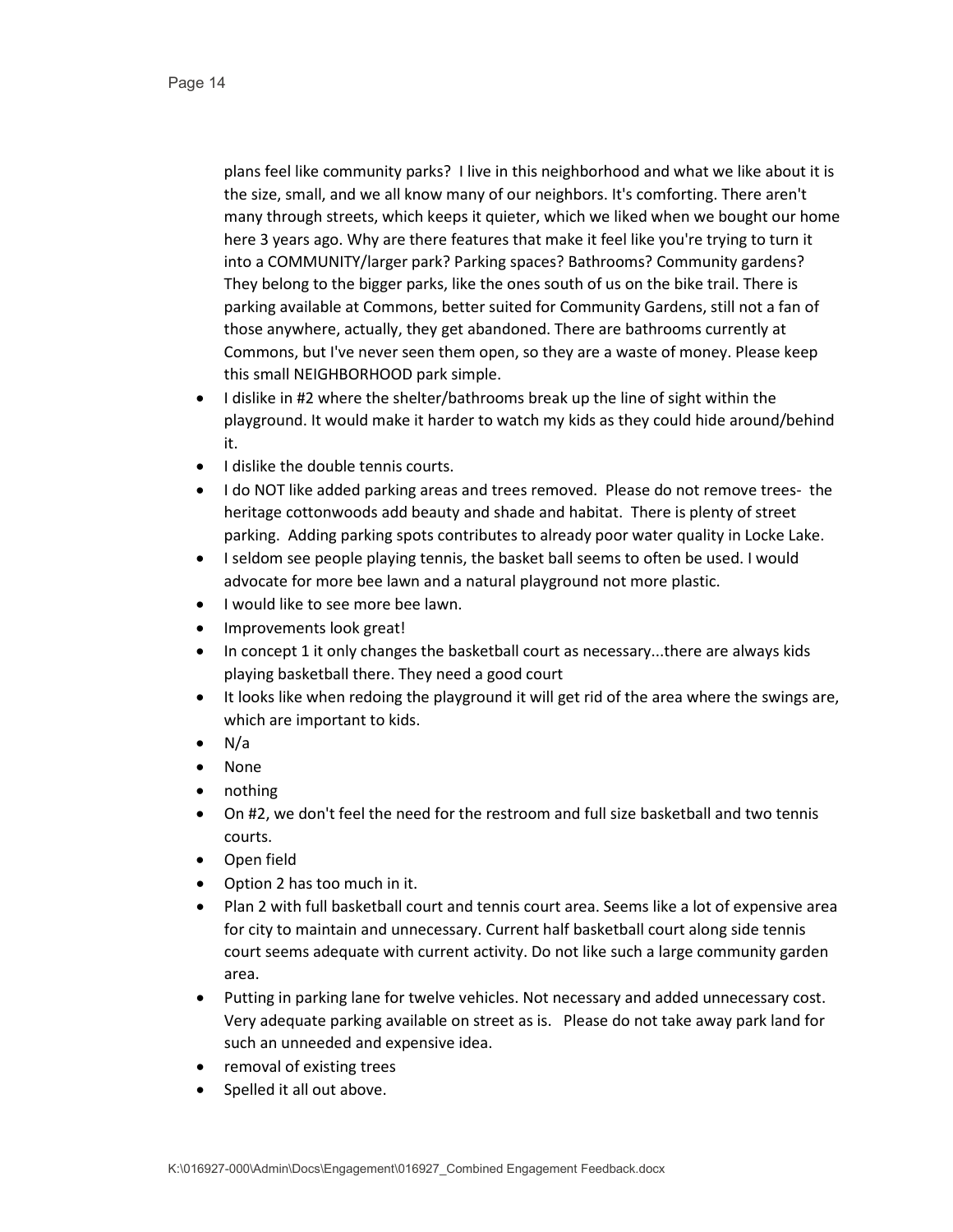- The open space tends to be "dead space" and not utilized other than people exercising their dogs. I personally would like to see the space enhanced so it's not just open space but has the capability of being used-whether that is picnic areas/conversation tables, horseshoe pits or other designs that use the space. Right now it's rarely used so it's essentially just open lawn with no one using it for activity. I live in the neighborhood and I can't remember the last time I saw anyone in the grassy areas utilizing it for anything. I also don't think there is a necessity for 12 parking stalls as we have little traffic, and there is plenty of room to park on the streets-this would just take more cost and maintenance.
- the tennis court can't it be striped for Pickleball too?
- What happens to the trees that were just planted there 2 years ago?

Concept Preference / Comments:

| Concept 1                                                                                                                                                                                                                                                                                                                                                                                                                                                                                                                                                                                                                                                                                                                                                                                                                                                                                                                                                                 | <b>Concept 2</b>                                                                                                                                                                                                                                                                                                                                                                                                                                                                                                                                                                                                                                                                                                                                                                                                                                  |
|---------------------------------------------------------------------------------------------------------------------------------------------------------------------------------------------------------------------------------------------------------------------------------------------------------------------------------------------------------------------------------------------------------------------------------------------------------------------------------------------------------------------------------------------------------------------------------------------------------------------------------------------------------------------------------------------------------------------------------------------------------------------------------------------------------------------------------------------------------------------------------------------------------------------------------------------------------------------------|---------------------------------------------------------------------------------------------------------------------------------------------------------------------------------------------------------------------------------------------------------------------------------------------------------------------------------------------------------------------------------------------------------------------------------------------------------------------------------------------------------------------------------------------------------------------------------------------------------------------------------------------------------------------------------------------------------------------------------------------------------------------------------------------------------------------------------------------------|
| Like spread out fitness station (not in<br>one area)<br>People want to see a shelter with 1-3<br>tables at community gardens /<br>pollinator lawn<br>1<br>٠<br>1. if there has to be a community<br>garden, it should be on south end to<br>reduce added traffic to the<br>neighborhood<br>concept #1, this plan is less<br>٠<br>complicated and has a better plan.<br>Concept 1 - better walking<br>$\bullet$<br>opportunities and use of existing<br>open space.<br>Concept 1 (although I like the fitness<br>٠<br>idea from concept 2).<br>Concept 1. There is more natural<br>space, less added building.<br>Concept 1: Placement of Gardens,<br>٠<br>more green space, better walking<br>paths.<br>I like #1 much better with a few<br>$\bullet$<br>modifications mentioned in my<br>previous response. I like the<br>community gardens on the side by<br>the church as it would be closer to<br>my house and I like the pollinator<br>garden close to the community | If courts are south spot in this<br>$\bullet$<br>concept, the noise won't be as much<br>of a problem.<br>2 Garden is in an area closer to the<br>$\bullet$<br>houses and more away from the play<br>areas<br>Concept 2 with full basketball<br>٠<br>EASILY concept 2. Right now the<br>"open lawn" that exists has no<br>benefits so I love the idea of utilizing<br>that space for something positive.<br>Again, we walk by/go to this park<br>almost daily and the courts more<br>often than not are being used so<br>prioritizing those as well as the<br>playground is really important. The<br>only thing that gives me pause is that<br>proximity to pollinator garden<br>because we have a deadly bee allergy<br>in our family and we can't be the<br>only ones :)<br>I like concept two as I said above.<br>you wont cut gods trees down. |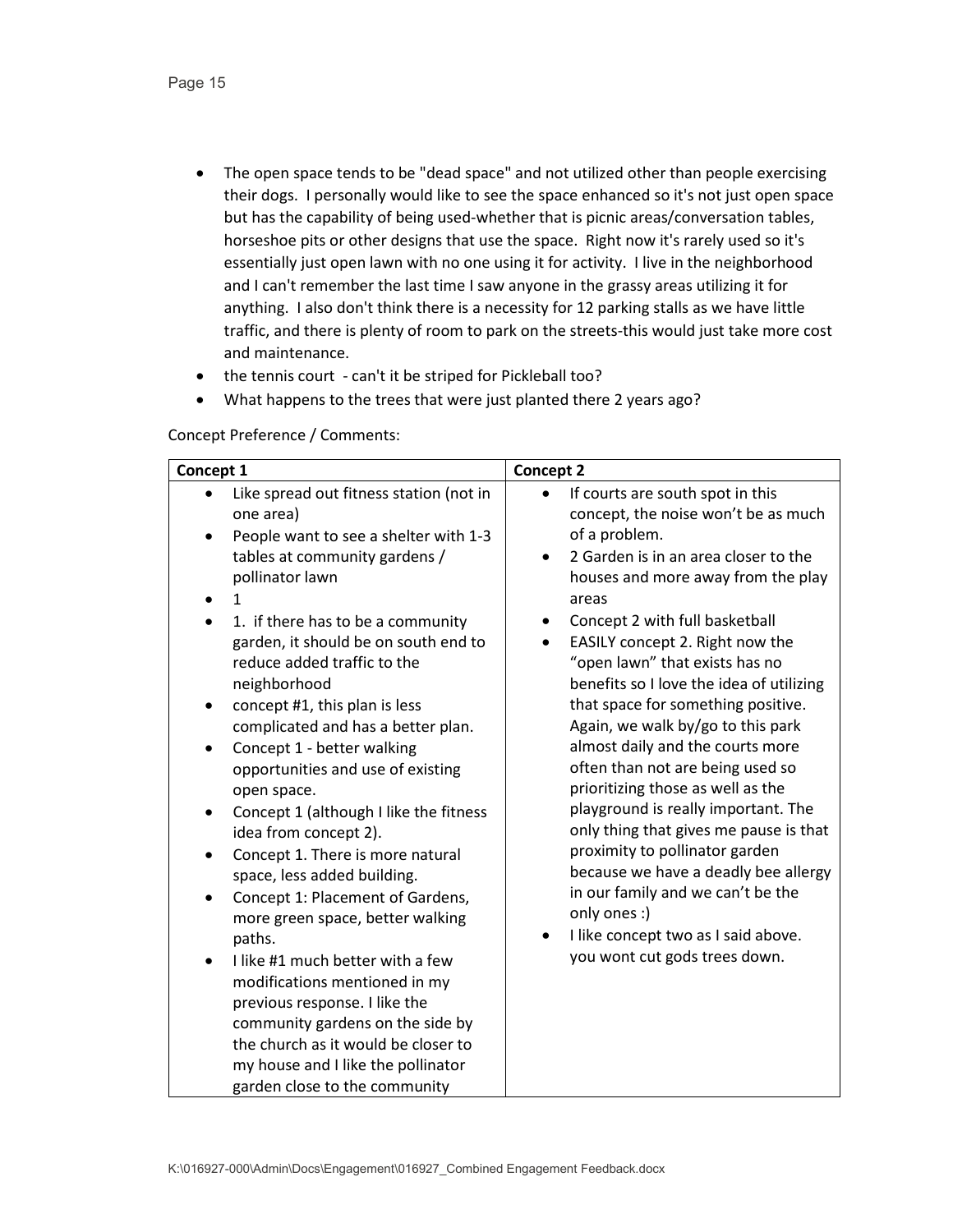|   | gardens so the bees can pollinate     |
|---|---------------------------------------|
|   | that easily too.                      |
| ٠ | I prefer the plans with a small       |
|   | pavilion, bee lawn, more trees,       |
|   | community gardens and no extra        |
|   | parking.                              |
|   | Like option 1                         |
|   | Plan 1                                |
|   | Plan 1 due to reasons mentioned       |
|   | above.                                |
|   | Plan 1. Like the maintaining of       |
|   | present tennis court and present      |
|   | basketball court. No need for         |
|   | additional tennis court and expanded  |
|   | basketball court which are expensive  |
|   | to build and maintain. Prefer         |
|   | community garden on south end of      |
|   | park, but question the need for this  |
|   | entirely. It is not needed! Neighbors |
|   | have their own gardens on their       |
|   | property. Upgrading playground        |
|   | equipment.                            |
|   | See above. Prefer #1                  |
|   | The first one without the double      |
|   | tennis courts                         |

- In general, people seemed to like both concepts 1/2 .... Wondering if there's a way to mix/match.
- Redeemer Lutheran uses area by parking lot for events / you group get feedback from them?
- Group is very interested in pickleball lines on courts.
- Basketball is very popular full basketball court desired, serves multiple neighborhoods.
- Neighbor on northside of park loves tree screening.
- Residents torn about parking some want one stall inlet while others want none. Don't want to lose park land for parking
	- o Most people walk to park but if this attracts more people may need more parking?
	- o Lots of parking by Locke Park homeowners aren't big fans of additional parking they get.
	- o Suggestion to have locke lake be loading/unloading and have parking inlets by Edgewater – have signage for direction.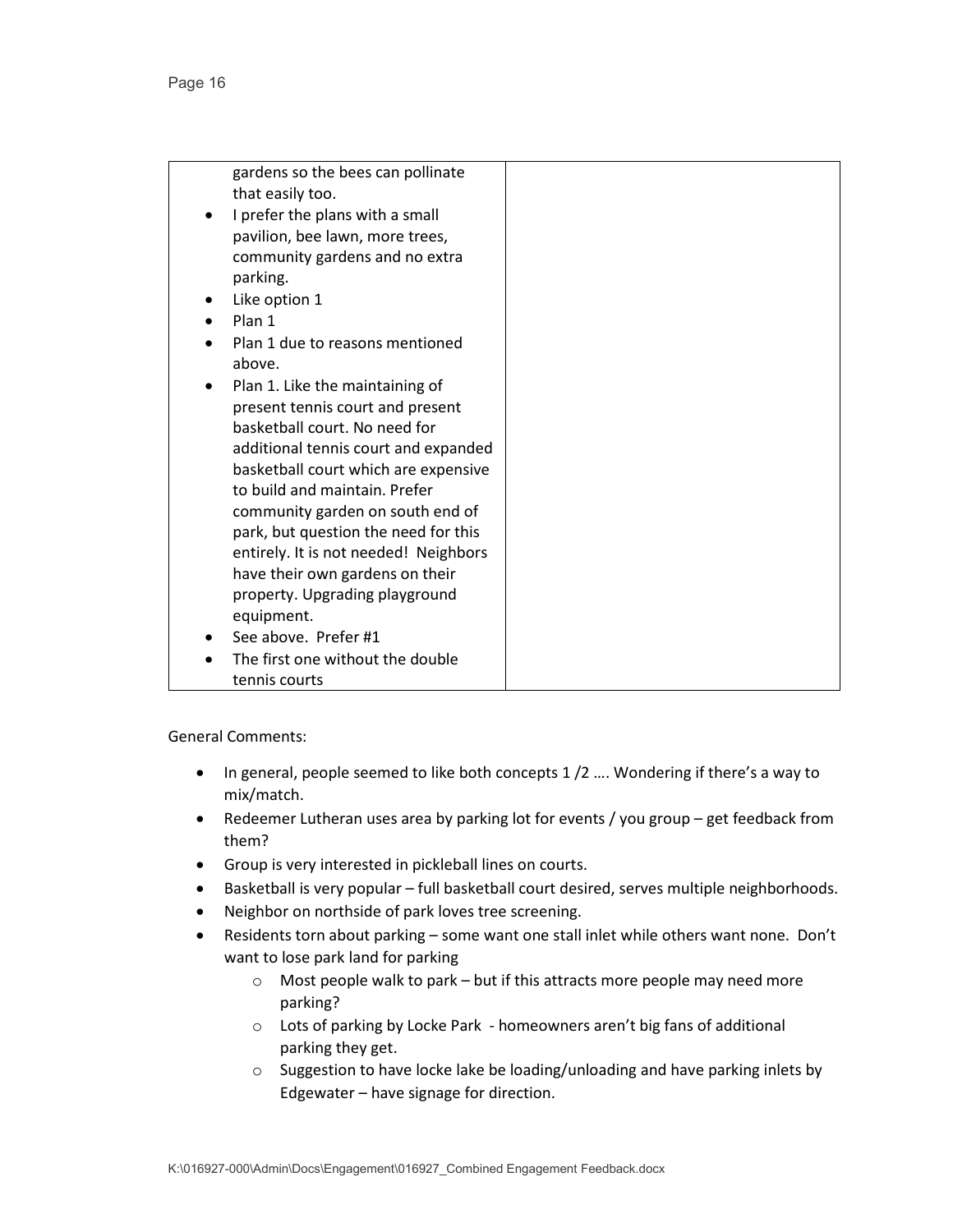- Mixed reviews about community gardens keep on south part of park (where water/sewer hook ups are)
	- $\circ$  People worried about more people (from not around neighborhood) coming in.
	- o Concern about maintenance and keeping it visually appealing.
- **FROM RCWD:** Encourages city to consider adding raingardens along Ashton Ave. to treat runoff from roadway
- Better connection to biking and walking trails. More natural spaces, natural playground and pollinator friendly spaces. What about edible landscaping?
- By having bathrooms, community gardens, and parking spots seems like an invitation to more people than I think the neighborhood can hold. It's a very small neighborhood with only 2 ways in and out. Like the saying, Keep It Simple. Walking path, picnic tables, trees, and bee gardens sound wonderful.
- Can we do pollinator friendly perennials, I want to see butterflies and hummingbirds. When I have my baby I plan to take them to the edgewater gardens and I would love to teach them about wildlife in Minnesota around the Mississippi. Hell I can put the seeds in!
- Dont cut the trees and we would like the oak wood if you do. Also dont raise taxes.
- Excited to see the change. We live next door to the park and have seen it used for many things.
- I could see having a small challenge of fitness area in Concept 1 in the northern section or next to court.
- I didn't see anything about benches but I would assume there would be a bench or two near the playground.
- I think a hybrid of the two plans would be ideal! Adding a horseshoe pit etc. would also be a nice touch and doesn't take up a lot of room!
- I think the southern field could be almost entirely a community garden and the north field could be a bee lawn or small fenced in dog park.
- I would like to see: a running exercise equipment a park with no sand bee lawn natral playground
- In general, we like the park as it is very much. Use it all the time. Kids in the neighborhood like the current equipment, but that will change as they get older. Would very much like connections to the regional trail, a walking loop, and better use of open space via pollinator gardens or enhanced landscaping.
- It's probably not a good idea to have the pollinator garden right by the playground as it shows in concept 2.
- Just update what is in place today.
- love the bee garden and the community garden idea. the skating rink area is wasted space now.
- Nice to have city and parks and recreation boards looking at maintaining and updating parks. Parks are very important in achieving a welcoming neighborhood for the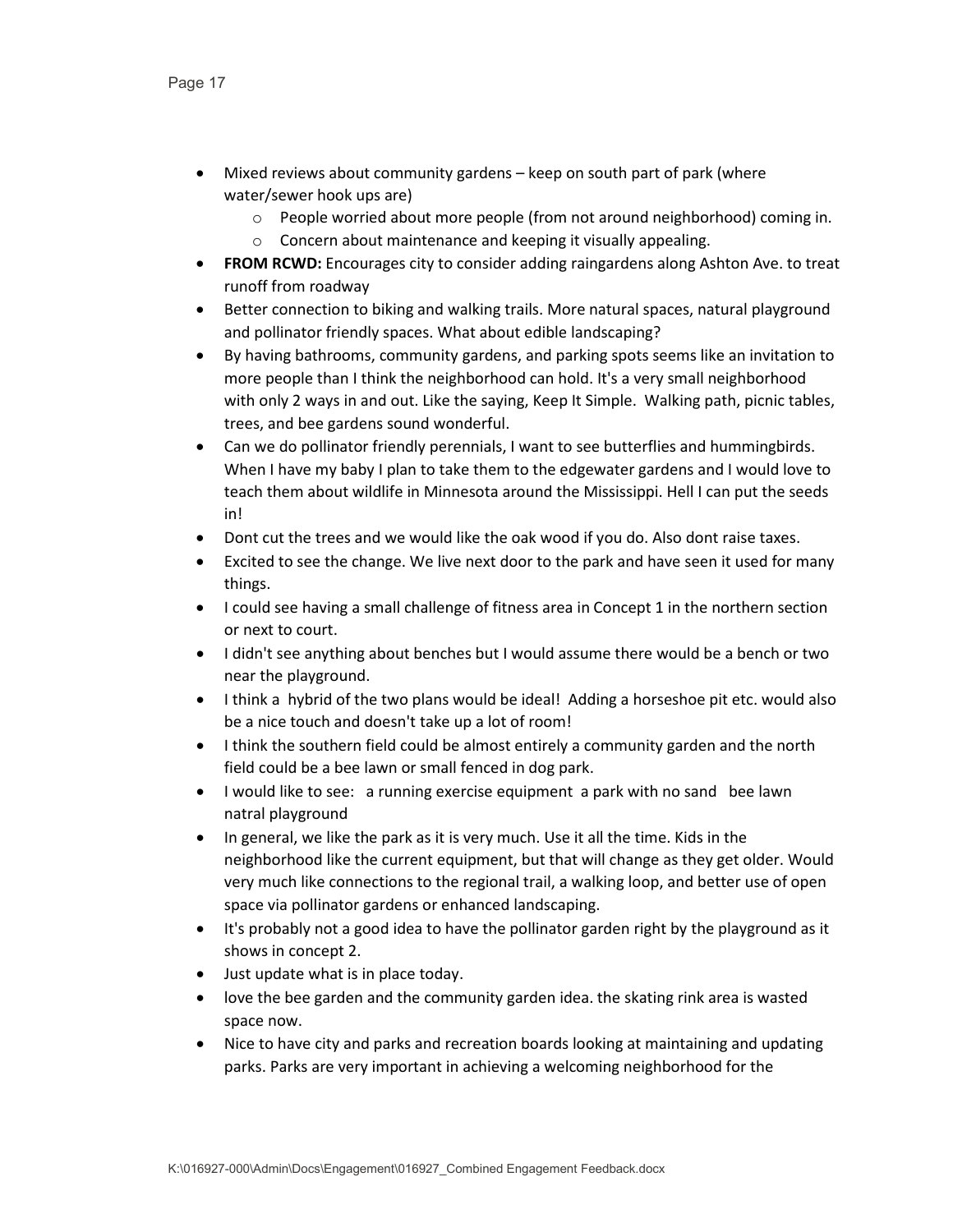neighborhood to use and gather together. Good parks maintain and increase value of neighborhoods.

- None
- Please consider adding a play feature, climbing rocks, or adult exercise equipment options to this park. Also consider connectivity to the new high density housing at Mississippi as this park is nearby... the railroad tracks make it difficult. Edge water Gardens Park serves the neighborhood as well as many walkers/bikers from nearby Rice Creek Trail and the light rail station- please add a map, bike rack, and light rail schedule/QR. Also I've seen people play bball at the park many, many times yet tennis zero. Please consider more bball hoops and/or a Vball net option.
- Please keep the open field next to the church.
- Prefer no satellite in park area! This is a small neighborhood park and satellite is not necessary. Redeemer Lutheran Church does use southern part of park, adjacent to church parking lot, two or three times during the year for fellowship picnics and gatherings. It is nice to have some open area in park for kite flying and other fun activities for kids and adults. A nicely maintained neighborhood park adds value to our homes and neighborhood in general. I appreciate the City's interest, support and continuation of our neighborhood park and the park system throughout Fridley.
- thank you for considering these park changes that will improve our neighborhoods.
- Thank you so much for doing this work and clearly thinking through the wants and needs of our community!

Reasons for visiting:

- Live in the Edgewater Garden & have small children
- Several reasons. Walk there often with our dog. Bring our grandkids there to play. Have used the open , near Redeemer's parking lot, to play outdoor games.
- The open field

Reasons for not visiting:

- Boys using the basketball courts are loud with foul language. They are out of control. Kidd at playground should not be subjected to the foul language.
- It's ugly
- no fun equipment
- not great walking trails
- Occasionally youth using basketball court use profane language.

#### **FARR LAKE PARK**

What do you like best about concepts?

• Like idea of dock-think it would be best to put sw part of lake by houses.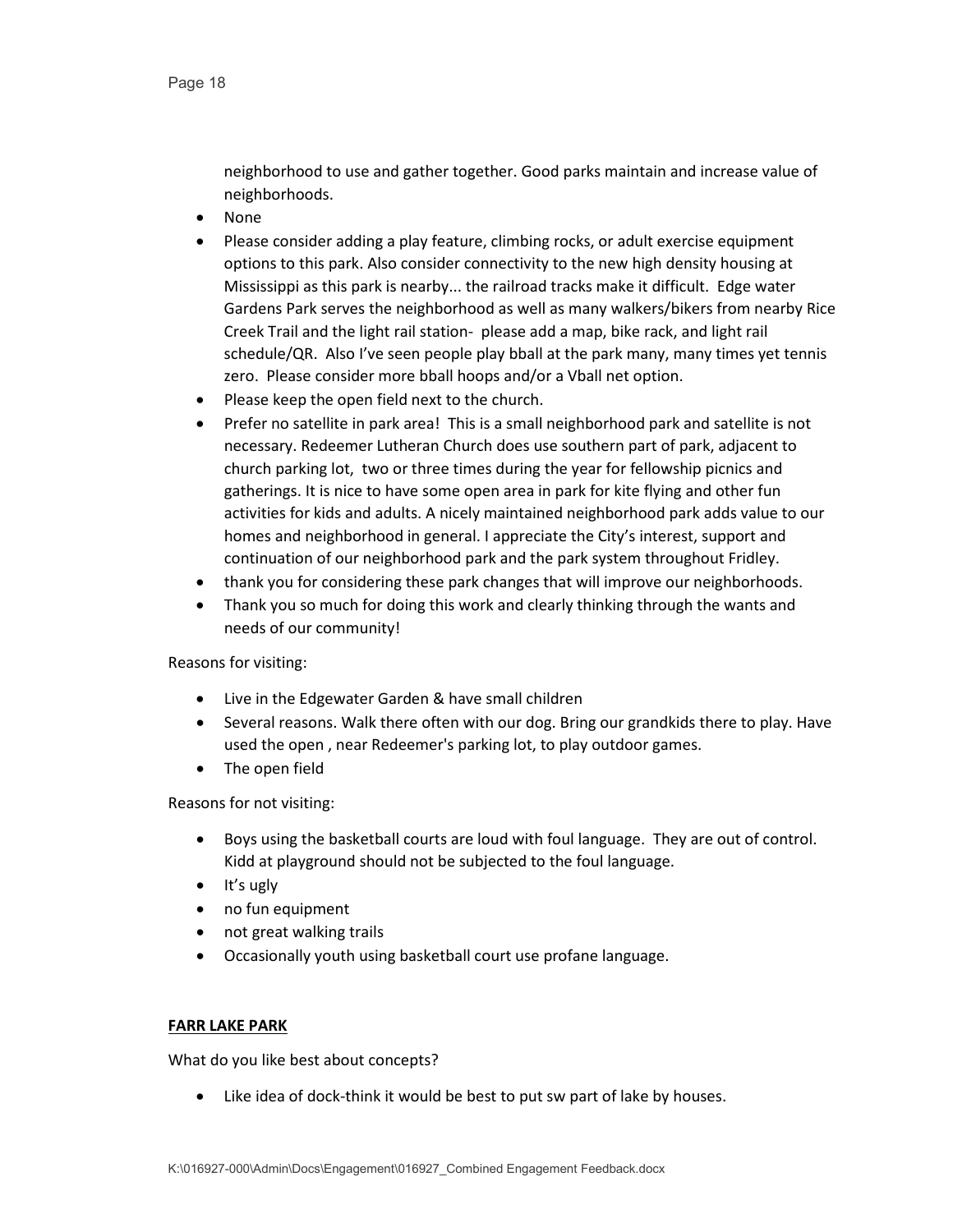- Fishing
- I believe the best way for Far Lake Park to cater to the neighborhood residence that frequent the park would be to keep it much as it is, with the path being more regularly maintained (wood chips put down every two years or so, and removing downed branches periodically).
- Pollinator rain garden
- The dock, for a place to sit and relax, although we typically just walk around the lake. I live in one of the townhomes on the lake so better trail maintenance would be appreciated.
- Why put money into this park when the current area is not taken care of and half the area is in private control? Just keep it from becoming a junk yard.
- A loop around Farr Lake is needed!
- Any upgrades would be nice. Really like the possibility of a dock with seating area. Last time I walked park the walking trail was in very poor condition
- Creating a proper walking path around the lake.
- Creating an actual trail around the lake. This will make it easier to walk around!
- Dock and play area
- fixing the trail and dock over the water.
- full walking trail!
- I like that there will be an aggregate path all the way around the lake and that the lake is a focus.
- I like the concept plan that you have designed.
- I like the idea of the dock with seating.
- I like the plan to improve the walking path. The path is currently in poor condition.
- I like the pollinator pond, and improving the paths because they get so muddy you can barely walk
- I would like to see it opened up a bit and stocked with fish.
- Improved trail condition
- Improved walking path around the lake and the addition of the rain garden.
- Improving the trail
- keeping natural areas, upgrading the path around the lake.
- Love the loop trail around the lake and the nature play area. Seems very appropriate to the park. I'm sure the residents aren't pleased, but it's public land and this is the right type/scale of access/development.
- Path, new nature playground and dock with seating
- Please have the trail go all the way around the lake. It seems like the area on the east side by the townhouses is private property. It's not maintained and gets rather muddy. I love that this is woodchips, not paved. Much easier on the knees. Thank you for keeping some trails wood chipped.
- Pollinator rain garden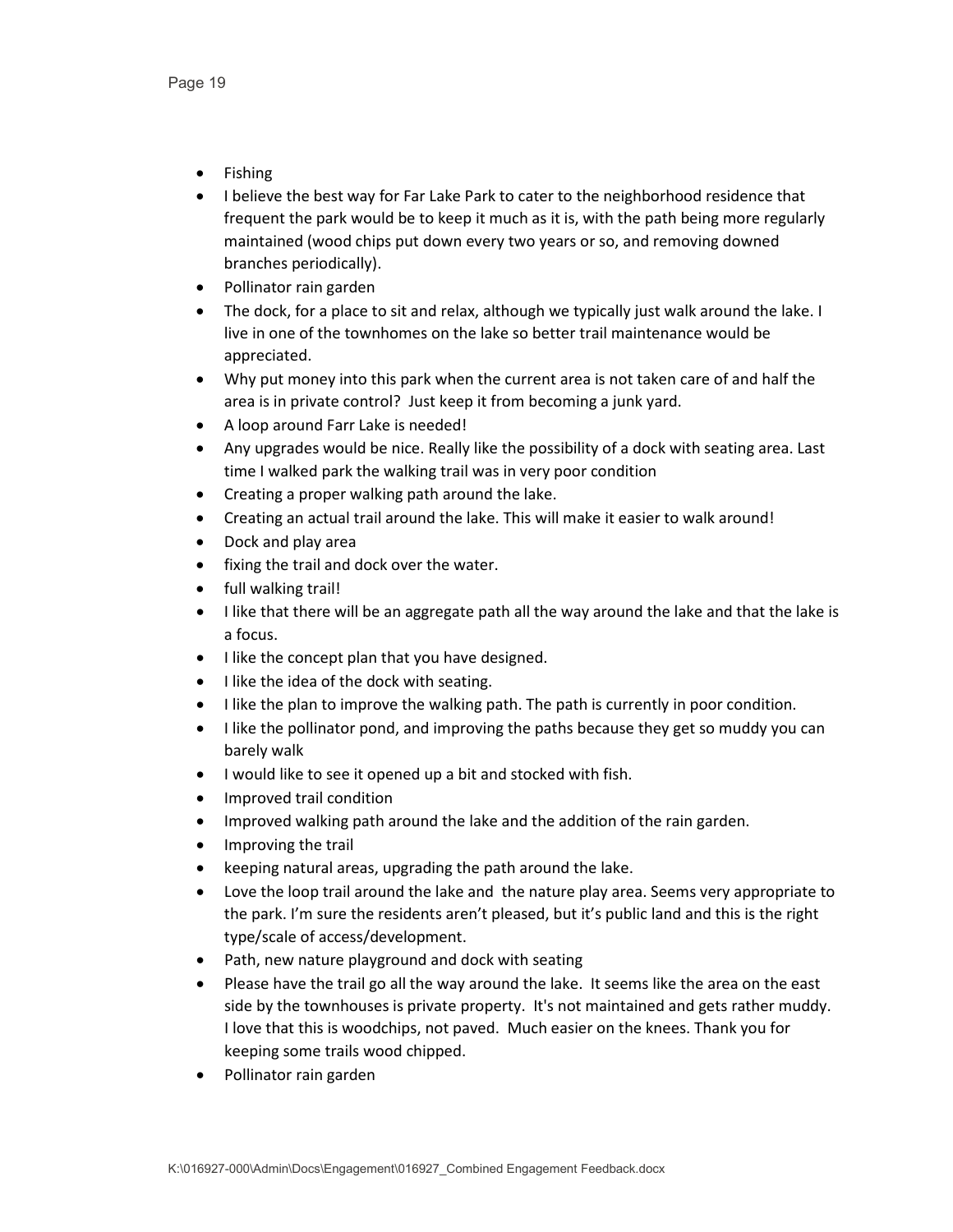- Rain garden is an ok idea. Keeping the area pretty and natural. Leaving the area for the ducks to live.
- Rebuilding the path around the lake. Wish it was asphalt or hard surface like it used to be for roller blading and biking.
- The addiction of dock with seating is nice. But maybe install 2, with them on opposite sides of the lake.
- The dock with seating at the north end of the lake.
- The dock.

- Concerns about pollinator rain garden with maintenance/ taking away green space lots of people use green space to picnic, read, be active.
- Concerns about nature play area don't think area is big enough for it.
- Would rather have either pollinator rain garden or nature play area- not both. Want to keep it as open space.
- Concern about widening trail leading into park ADA Compliant if not widened?
- Concern about landscaping along trail leading into park-don't want to be destroyed.
- Trail may involve wetland impacts could be problematic
- Appears to be limited parking. And, is the park on any bus routes?
- I don't think it's a good place for a park. Its too much put in a small area. It will distrupt the peaceful area for the animals that currently live there and the neighboring houses. Please don't put a park in that area. Also there's no need for a dock on a lake that is the size of a pond. Please let nature and beauty be. There's already a park right down the road that kids can play on.
- I have lived on Farr Lake Park for 17 years. It is a well used park for dog walking, people walking, and exercising. Families and groups use the grass field for games, picnics, letting the kids run and burn off energy, studying/reading on a blanket, playing fetch with the dog, etc. I've seen the Totino runners use it as a stretching spot. It is a valuable space. I am concerned on how the rain garden/pollinator garden will be maintained. Will there be a weeding crew? That area of the park is currently a grass field that is bordered by "forest." I am afraid that the forest will take over the flowers and plants. (A tree fell down a couple of years ago into the edge of the field. Instead of it being removed, the crew mowed around it. Now there is a  $6' \times 10'$  section that the forest has taken over.) As far as the nature playground, will any of the trees have to be removed to locate it properly? We chose to live here because of the mature trees. If there is a playground installed, I feel that the grass field should remain so that the children have a place to run. How much maintenance does a "nature playground" require? As far as a dock with a bench, the location on the concept map is very shallow and during parts of the year, it dries up and has islands of mud. The opposite end of the lake is deeper, however, I don't know how the construction equipment would get there. I think a bench or two on the shore would be nice.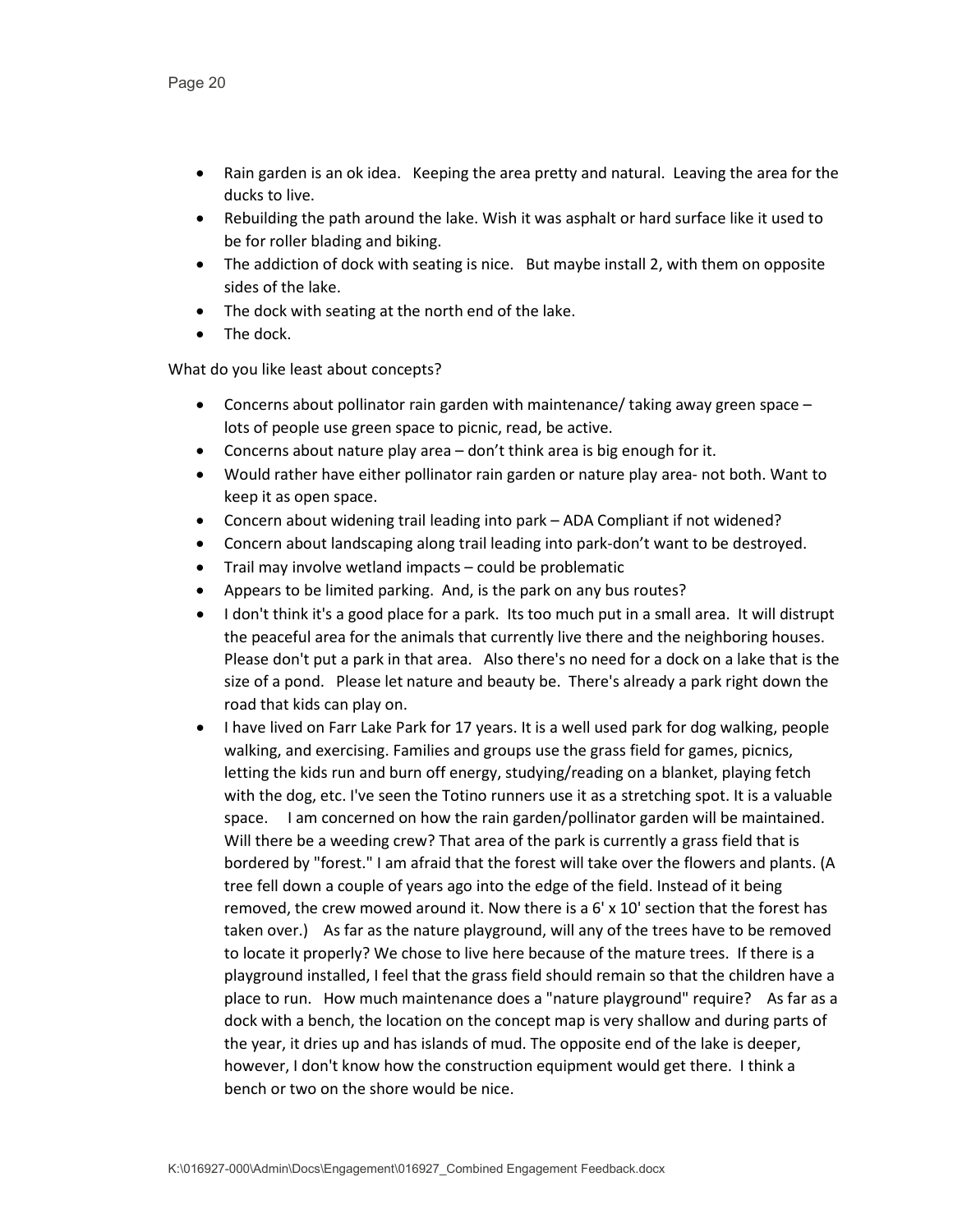- I'd like more information about the "nature playground." What would this contain?
- Lack of access to the water
- no new trees?
- not sure many people would use the playground
- nothing
- Nothing as far as I can tell.
- nothing.
- Playground
- Playground existed for years prior to 1989. It was a constant source of trouble with teenage kids. A petition was presented at the time to keep a replacement out!
- Playground. Too small an area available. Feel like it's crowding something in that's not needed and would take from the open space which is desirable on at least one 'corner' of the lake. And I don't see it used much as there is no parking available for this site, except on the street. Would prefer that the playground be dropped.
- Please don't put a playground here, it would be right outside my balcony. I like to leave my windows open and I hate the sound of screaming children. The noise will upset the local wildlife that I like to watch. I've lived near a playground before, and it was bad enough that I might move if one is put in here.
- See comment below
- Surface type of the path.
- The concept plan shows a dock into the lake. There is barely any water in the lake, so I'd like to see the watershed remediated before a dock is added.
- The dock area may be too close to residential property, maybe a little further away
- The playground
- trying to fit too much into a small area. the proposed playground is steps away from the town homes' own playground, and the proposed rain garden would take away the only open space that could complement the playground (e.g. older siblings to run around). one or the other (playground, rain garden) might make sense, but due to the space limitations both items would be trying to do too much.
- Use of aggregate material for the trail surface.
- We see only on option for this park.

Concept Preference / Comments: One concept

- Concern about buckthorn in park.
- Question of what trail around lake is made of? Suggestion to put no biking sign at trail head depending on what it is. Park isn't suited well for biking.
- any upgrades to make this a more pleasant place to walk would be greatly appreciated
- Currently Farr Lake appears to be in a "wild" condition with no agency following a plan for water quality, intrusive bio material, or algae control. When will the City of Fridley start practicing better stewardship of the lake and it's surrounding flora/fauna?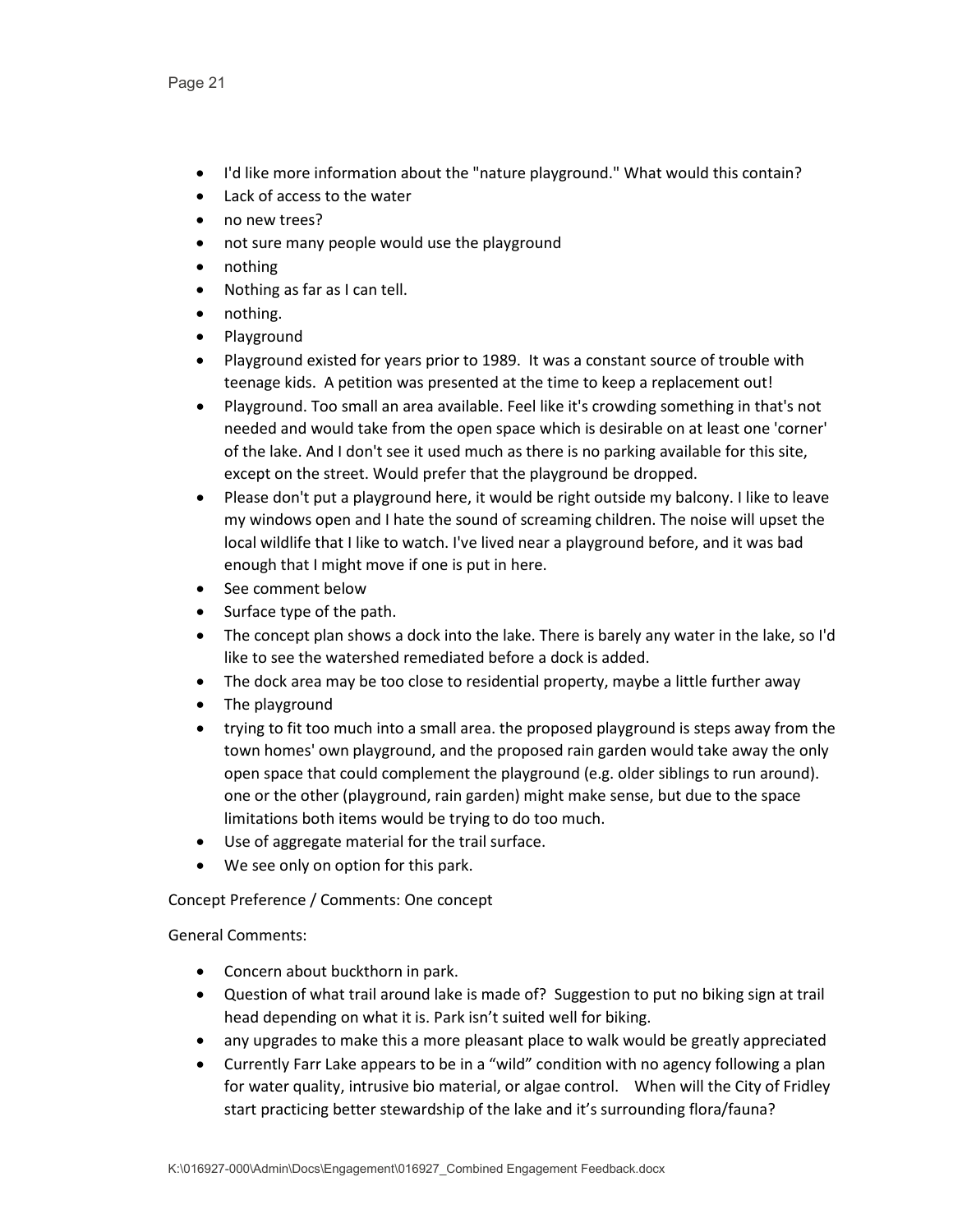- Do you plan on dredging the lake and regularly treating it for algae?
- I have concerns about the long term maintenance for the new concepts at my park. The park has a buckthorn problem. I'd be happy to help in any way to remove it. A "No Bicycles" sign at the top of the hill by the main sign would be beneficial. At that point, the trail is paved. I have seen families ride down the hill, only to find that the rest of the path is woodchips. Then they have to turn around and get everyone back up the hill. Mom and dad take their own bikes up and have to help with the younger riders too.
- I'd love to see a couple of picnic tables and a fire pit added.
- Lived here since 1977. Don't need more people tramping through our yard to get to a very small park.
- $\bullet$  N/a
- Please also address the entrance to the park. It is quite steep so would be challenging to anyone with mobility challenges (i.e. elderly, in a wheelchair or walking with a stroller.)
- Stock it with fish
- The area where you have the dock going in will be covered in lillypads If they removed some of the lillypads and dredged this area east of the proposed dock, I think it would be beneficial in the long run. The lillypads have started to spread significantly over the past few years. I have measured the depth along this side of the lake since I moved here over 25 years ago and it has gone from 3 feet and now in the spring it is no more than a few inches and by.early summer it not infrequently completely dries up and grass has started to fill in some of the areas. Also, there was a drainage area just west of the proposed dock that has gone into disrepair and does not function anymore and this keeps the water level low also. It would be great if they could repair it. I can send you pictures if you would do not know where I am talking about. Are there any future plans to complete the noise barrier along the cul de sac on the southwest side of the lake?
- The proposed dock seems like a nice feature, however the proposed location of the lake dries up for much of the summer. I would be a shame to have a fancy new dock jutting out into mud. One of my main concerns, regardless of what proposed changes are made, is how they will affect the border with my property. A significant part of our property borders the park, so changes might significantly impact our property. We try to keep our property and its landscaping as aesthetically pleasing as we know all park goers see our property upon entering the park and leaving. I feel it would benefit the aesthetics of the park if care was taken in the final plan with respect to the transition from park land to our property. Perhaps leaving several feet between new park elements and our property would allow a nicer looking transition than having them (the rain garden or the access path) directly on or very near the border. I would really appreciate any consideration that can be made regarding this matter.
- The use of a natural surface (dirt/wood chips) for the trail around the lake can make the trail difficult or unpleasant to use after periods of rain.
- The walking trail in this park badly needs to be maintained. In many spots, it is bare dirt, with no paving or even wood chips. This dirt turns to mud any time it rains.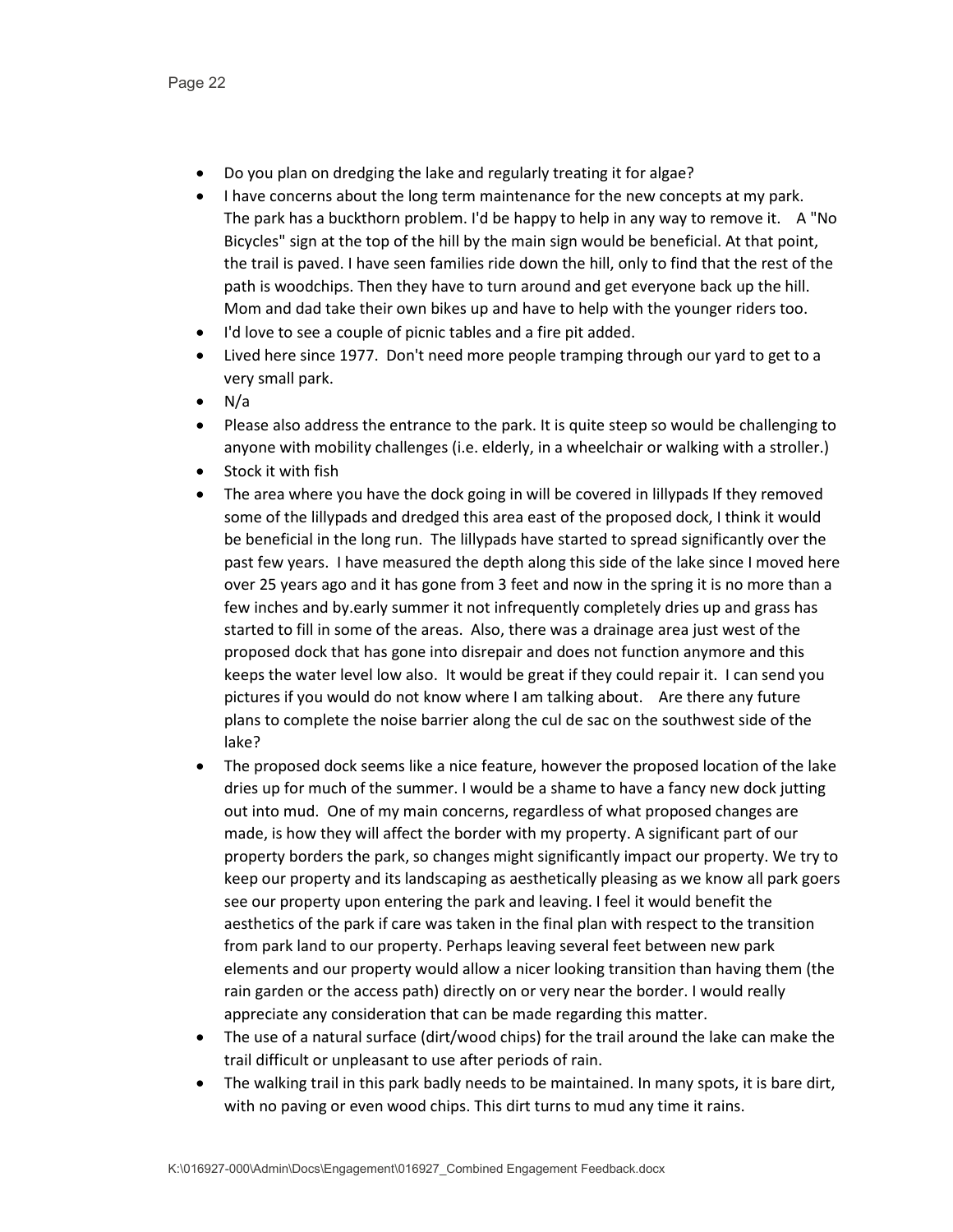- There are multiple dead trees next to the path leading into the park that need to be cleared out.
- There is a herd of at least 12 deer that live in the area. The pollinator garden may be a giant salad for them! The place where the dock is planned is where there are lots of baby ducks in the Spring. The lake is usually so low, a dock would be unnecessary. However, a few benches placed at four 'corners' of the lake would be more utilized.
- This is a good design
- This is probably not realistic/possible, but it would be nice if there was a access trail on the west side of the park, to west Danube rd perhaps?
- This looks great!
- Truly, please don't put a playground here. This is a small quiet park in a close residential area, with lots of deer and ducks and beavers that won't appreciate the noise either.
- Unsure what is meant by "aggregate trail" and easement required.
- Walking path is not in good condition.
- What I just stated about trail maintenance would be preferred to new amenities. Thanks!
- Would like to see some of the dead and uprooted trees cleared also some of the lily pads that are chocking the lake might be controlled. Thank you for giving us the opportunity to comment on the project.
- Are you aware that some of the area you mark is private property?

# **FLANNERY PARK**

- Upgrade to playground would be good
- Sad to see hockey rink go but understand its not utilized enough some used it for dogs to throw balls in.
- Likes teen challenge area- other teens in area maybe move north a bit
- I don't really have a huge preference because I will likely only walk around the park and not use the equipment except the rink.
- Neither please leave it the way it is its always busy
- Neither. I am fine with replacing the playground equipment with ADA compliant things. No need for a place for teenagers to smoke pot and do drugs.
- Not sure what the concepts would actually look like.
- open lawn area keeping existing trees and adding new trees full basketball court keeping the tennis courts restrooms/drinking water shelter improvements designs for both plans have spaces/activities for kids, teens and adults
- 2 community gardens
- Concept 2 Community Gardens
- Concept 2 with community garden!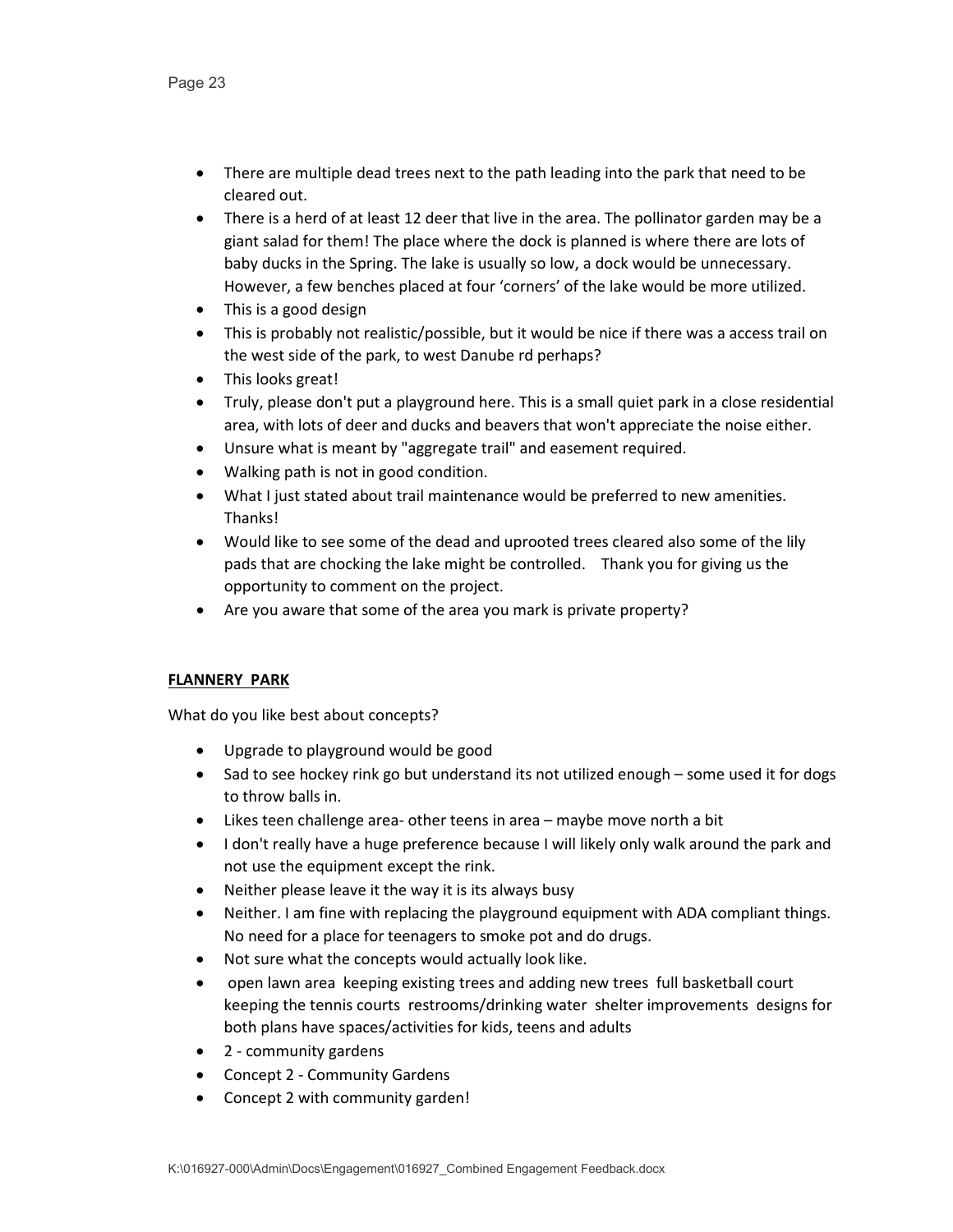- As my children are starting to get a little older, I love the idea of something for both young and old children to do. We also like a design that incorporates more tree/shade coverage. We were sad when the trees were removed.
- concept one is the Lesser of two evils.
- Creation of a designated parking space in each plan is great. Park is used by many area families for large social gatherings, so improving the shelter is important. A designated volleyball court would also be awesome in the plan.
- Evergreen Privacy bush plantings for Properties next to the new park Plans
- Full basketball court
- Full basketball court that does not have overlapping use with tennis courts. Updated playground equipment.
- I don't like either concept. Keep the ball fields and the hockey rink.
- I like having a teen/challenge area in the park. I have children ranging in age from preschool to teens, so I like that everyone would have something to do. I would Really love an updated bathroom area. It seems it is always locked and we have to use the portapotty.
- I like parking further from the street in concept 1.
- I like the challenge equipment.
- I like the idea of proposed shelter improvements.
- I like the teen challenge area and restrooms
- I like the walking trail. I agree that the kids playground needs replacement. The courts have been maintained over the years but need better soil underneath to level them out.
- I liked both, I just wish the tennis court was in the same spot it was just resurfaced and hate to see the city money wasted
- I LOVE that Concept 2 includes a community garden. Something like that could really brighten the area and I know that my family would really benefit from this addition!
- I think I like Concept 1 the best. Has two play areas (I'm assuming one for smaller kids and one for bigger), has a full basketball court and still has one of the baseball field.
- Improved and updated amenities
- Improving the parking/driveway from dirt to asphalt/concrete.
- Looks okay but sure isn't getting the royal treatment like some of the locations.
- Love the trail continuation and hopeful about the idea for new playground equipment.
- No, just ideas. I would love the playground to be updated and have sand replaced with wood chips or rubber surface.
- None the parking lot and garden are bad ideas for trash and trouble.
- Nothing really stands out. I like the park as it is. I just don't have a lot of time to use it, or need to use it.
- Picnic shelter, playground area, tennis/basketball
- Plan one fits the best for the people that live on the boarders of the park. There are families with infants, small children and an autistic adult that would be INCREDIBLY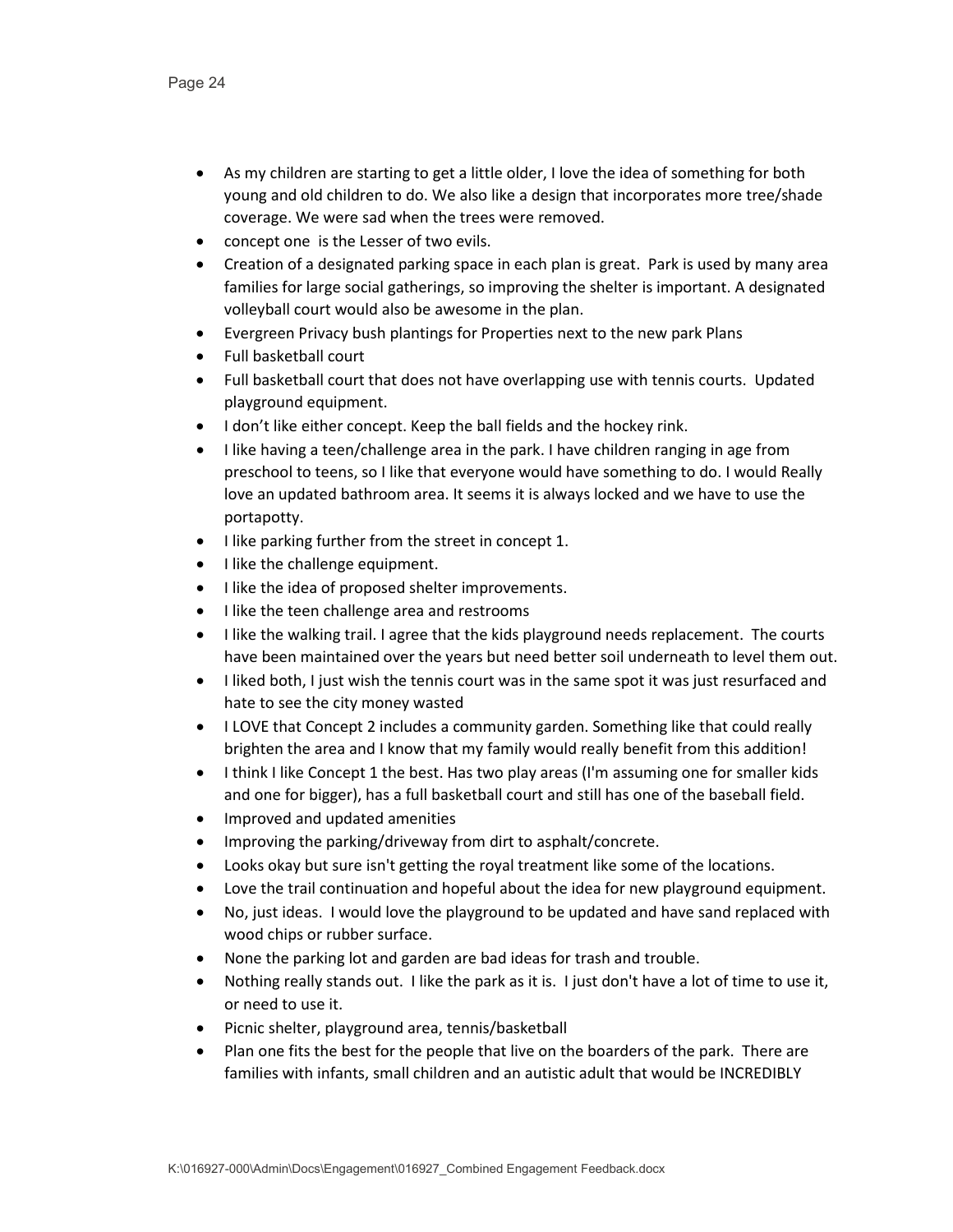disturbed by plan 2 and the change in noise levels, not to mention people all ready trespass on their property because of the park.

- Shelter improvements
- Slight preference for Concept 1: like the larger trail; unsure if community garden of benefit (Concept 2). Both have more than ample parking (rarely see more than 4 cars at given time - on North side). Playground too shaded in Concept 2. Prefer open viewing playground area for security.
- The community garden in concept plan 2. This would be a great addition to the local neighborhood.
- Think we should consider getting rid of the skating rink. In 4+ years I do not recall ever seeing anyone skating there, and those skating rink lights are burning well into the night - with nobody there. Tennis courts there are also not a good idea, in my opinion. I do see a fair amount of parents with their children, both on the playground and on the softball diamond. Swap the skating rink for a simple homerun fence on the diamond. Thank you for accepting suggestions on this. Bette rto put that
- Trail and open lawn
- Updated and expanded playground and trail/path
- We don't need the hockey rink or ballfields...Shelter improvements for picnics. I don't know what trails this park would connect to. We have a trail by Cummins and one on Old Central.
- Whatever you choose is fine with me. Two things: Hopefully the playground will be suitable for both young children and older children without the chance that someone could fall off the equipment due to openings. Second, PLEASE no huge plants like a huge maple seed at one of the Three Rivers parks or huge outsized animals or insects like at Springbrook. If we are in nature, why would we need huge statues or monuments of seeds? It is DISTRACTING.
- Whatever you end up doing with park, please do no remove any of the trees.
- While I don't understand what the "teen challenge" area is I think it is a vital age group that needs something constructive to do. I think there has been some illegal things going on by the shelter area. That said, I would also hate to have it built and destroyed. I do see children using the playground! I'm unhappy there will not be an ice rink but I think the usage was small. I have a HUGE concern about loose dogs in the park that has MANY times had us not be able to use the park feeling safe but I understand I bring that up to the police.

- Concerns about plans negatively affecting their privacy / security thinking the plans will draw people from outside neighborhood that may cause problems
- Concern about community garden may be too messy or sloppy
	- o Concern over veggies getting stolen
	- $\circ$  If we do it maybe city is responsible for clean up/policing parcipants
	- o Raised gardens or in ground? Source of water?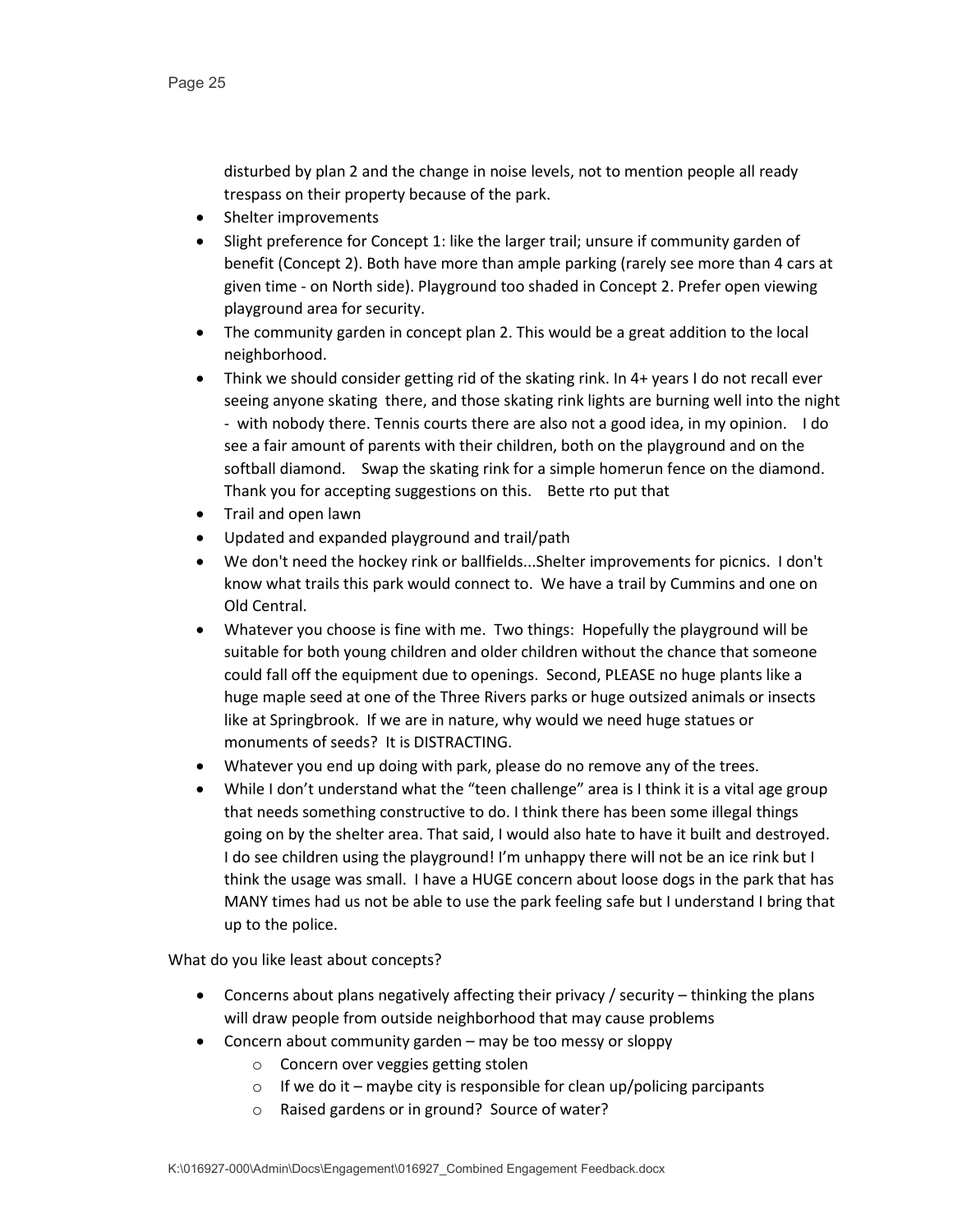- Concern over parking all hours safety/illegal activity concern-add no parking at night
- Some of areas where trees proposed doesn't make sense
- Shelter rented all the time, don't move just make improvements/upgrades
- Concern about courts being close to neighbors on other side of park
	- o Concern over how close amenities are to the homes
- They are both terrible for the people who live alongside the park!!!!
- 1. Removal if ice rink. Families do use this in the winter months and it is really the only appeal to this park during the several months of winter we enjoy in MN. I would hope it's possible to put up the ice rink boards seasonally perhaps in the baseball field area or have an alternate winter activity promoted. 2. Pedestrian access from north. There are likely more neighborhood visitors arriving from the north. It would be great to accentuate this access point and definitely include a curb cut/curb ramp for trail access especially for strollers and ADA considerations.
- Again, what ever you choose is fine. Just think about my suggestions.
- Community garden area. I think people interested in gardening have big enough yards in this area to do it. Also we already have them in other areas of Fridley.
- Concept 1 has a teen challenge area that doesn't show in concept 2 and I would want some area set aside for our teens.
- Concept 1 is broken up to much and no dedicated garden space
- Concept 2 is not as user friendly in terms of layout.
- Concept 2 is too crowded
- Concept 2 is way too close to the surrounding houses
- Concept 2 not good for the area
- Concept 2 seems less open
- Concept 2 seems like it's more for adults and kids really enjoy this park. I would feel less safe if there were extra adults around without children
- Concept 2 without shelter is not nice. Community garden option is cool, but at the street is not a good site for soil health for growing food. The whole North end of the park is unused in both plans - why? Is there a plan to place picnic tables under the trees? Do the ball field and ice skating go away in the redesign?
- Difficult to conceptualize this from these small pictures. Keep the trees in the park
- Don't like half of it Moving playground next to the shelter. This is bad because people celebrating don't want to be around other people & kids. Trail loop should go around most of the park border, not partial. What is happening to the softball/baseball field? That area suggests no change on the map. Why is the parking east instead of west side of open lawn? This is where everyone is already using parking. Trees are already present. Hope you don't plan of knocking down a lot to only put new ones in a more organized manner.
- Getting rid of the hockey rink. Its my favorite part of the park. Please don't get rid of this, lots of families use it!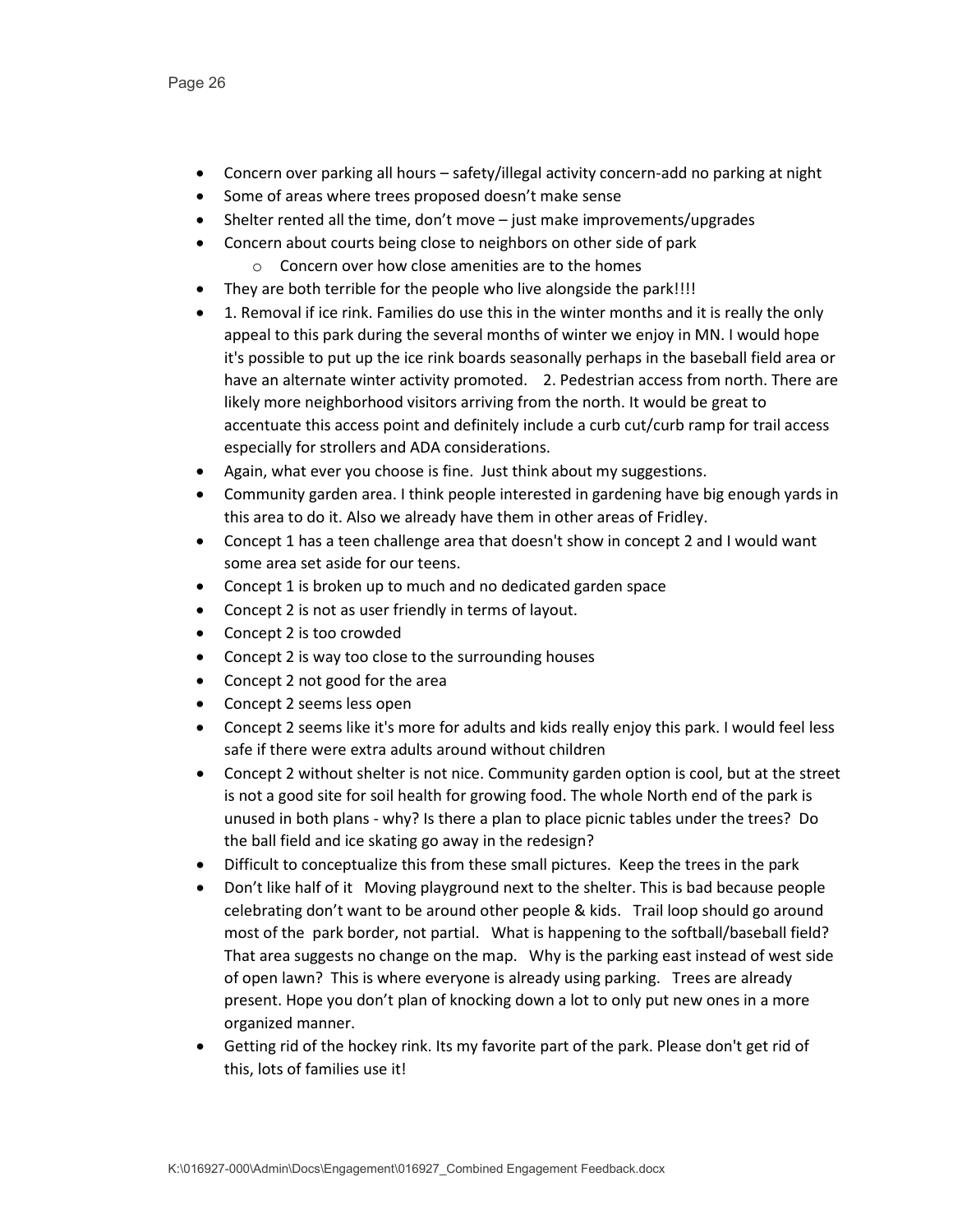- I do not want the hockey rink to be removed. It is the reason I come to the park daily in the winter and it is the only element of the park that I see used in the winter. Both proposed concepts have no usable elements in the winter.
- I don't like that you are getting rid of the o key rink and ball fields.
- I hate the thought of removing the shelter. Keep the shelter and improve it! Don't waste money on a brand new one that would only be some bathrooms. Fix something else at another park instead of removing the shelter.
- I still do not see any in ground/permanent benches along the trails in the shade for folks to sit on. Benches near the improved playground area should be shaded as well. Moms like to sit in the shade to watch after their children.
- I think that the athletic and playground areas should be on the north end of the park not squished in the center/south of the park. Concept 2 has too much open grass area.
- I wish we didn't have to get rid of the ice rink.
- I worry the other options lack privacy for the residents. Also the park is too close to residents.
- I'm not seeing an area for a rink, but perhaps that's in some of the open lawn area. We do use the rink in the winter (when it's in decent condition).
- More parking stalls would be good
- No bee friendly areas
- Not that we used it, but our kids are just getting big enough to potentially have used the hockey rink in the winter, but I like what the plan is overall.
- nothing
- Parking lot and garden where no one cleans up and dirty looking. Plant in your own yard.also where does the snow go for the parking lot
- Parking Lot and Removing the Ice Rink... VERY bad ideas for several reasons.
- Path and parking lot way too close to resident homes that live around the Par now
- plan #1 has less open space for walking, frisbee/games and dog exercise
- Plan 2 is horrible for the 2 families that live on the border with the basketball courts infringing on their daily family life.
- Removing the ice rink
- See above, and It didn't say if park would be sand or mulch or possibly another material
- see above.
- see prior comments
- Sorry, didn't look at this first
- The Community gardens. I fear that they would look unkept.
- The first concept plan is ok, but there is no option for a community garden.
- The lack of a designated picnic/gathering area.
- The parking area. Too close to the homes.
- The parking on plan 1.
- The parks department does mow the grass regularly, but I wish they would clean up debris (branches, leaves, etc. throughout the year, as the park has many old trees that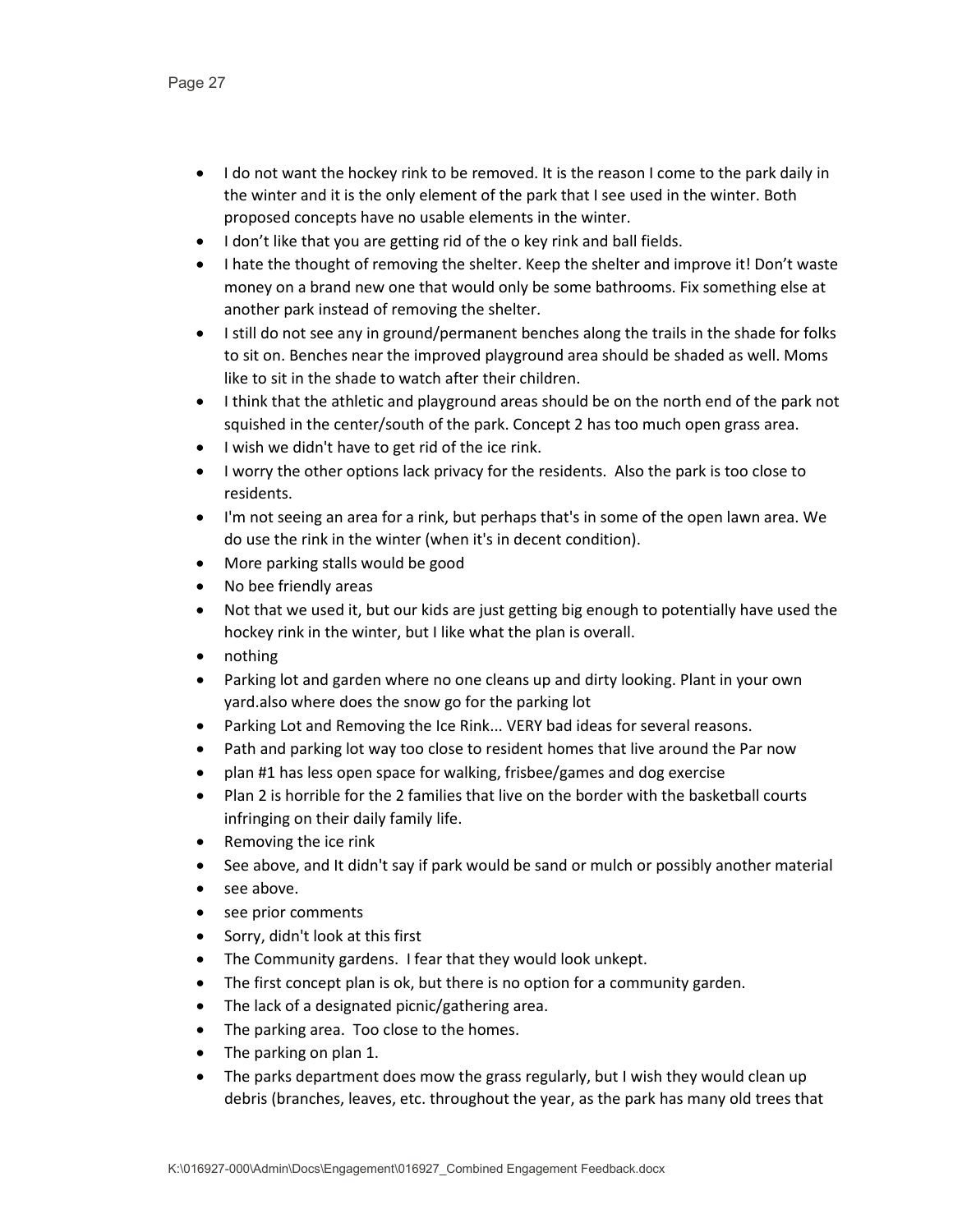frequently drop branches that don't get picked up. Mowing over all of these things doesn't make them disappear and can be hazardous to kids playing at the ball field.

- The proposed driveways and parking lots near my home. I'd rather not see small parking lots. Right now, park users park on the streets surrounding the park. I think it should stay that way. Adding driveways and places for people to park way inside the park, in a neighborhood, is not a good plan. I think it will invite problems.
- Walking trails way to close to Private Yards, too much noise and foot traffic next to private property lines.
- We do not want the hockey rink turned into a parking lot. Parking should be limited to 8 vehicles,close to Onandoga. But please don't take the hockey rink. Open warming house would help.Get rid of port a john, use existing facilities. help.
- Would like hockey ice rink to be utilized in the winter rather than removed. There was no maintenance and it was unable this winter

Concept Preference / Comments: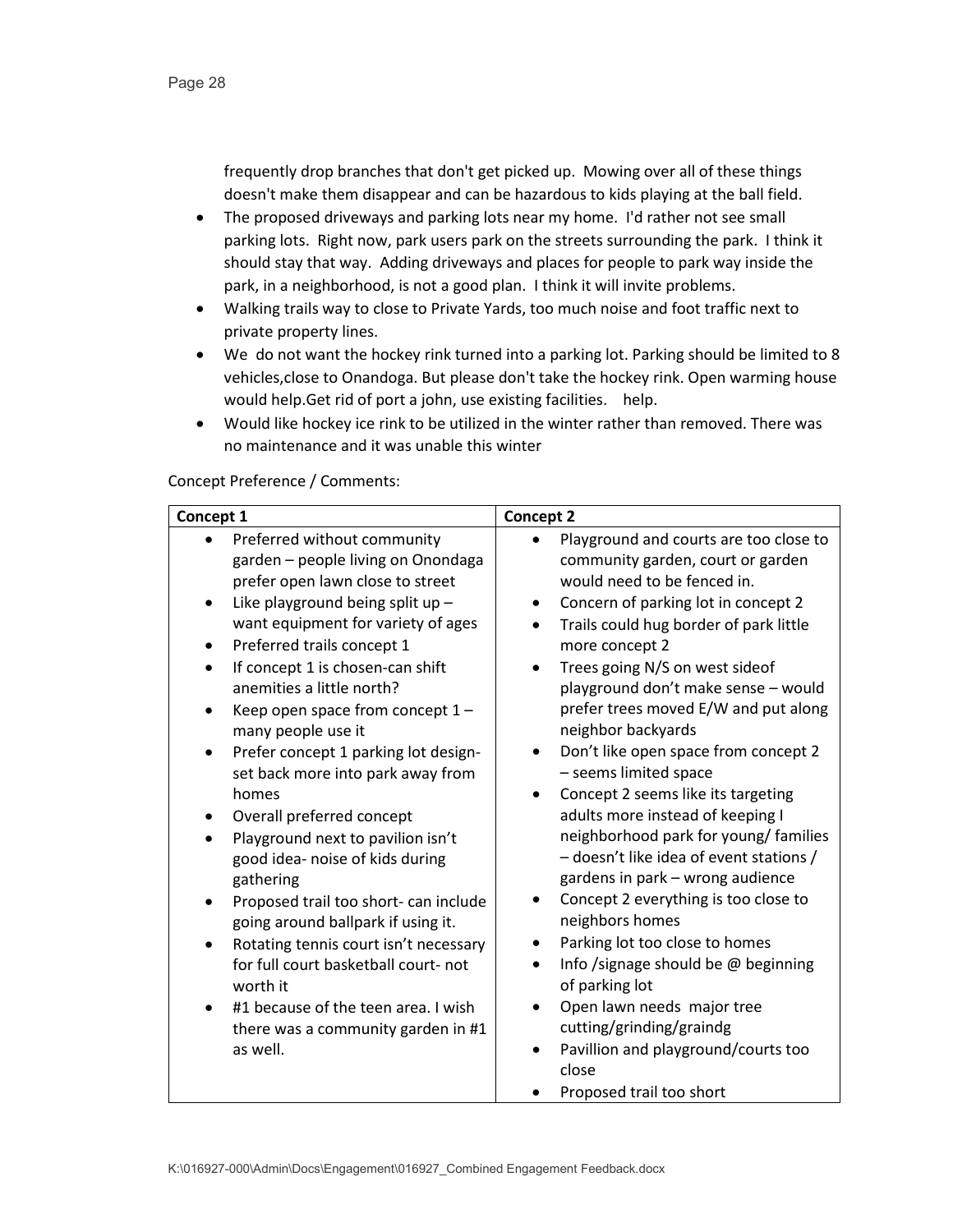- #1 looks the best and liked the trail it offered but really didn't find anything bad about#2
- 1, more playground options
- Concept 1
- Concept 1 for the walking trail and playground
- Concept 1 helps keep these families lives less interrupted.
- Concept 1 if I had to pick
- Concept 1 is better for kids
- Concept 1- location of parking
- Concept 1 more open space for sports, preferred parking lot location. Better park for all ages
- Concept 1 preferred. More welcoming trail access from north. Better parking lot location.
- Concept 1, but only because we don't live close enough to the park to utilize a community garden. We live in mounds view and when we go on a "long" walk to the park we go to flanery
- Concept 1, which keeps the shelter. I like the shelter. If a tornado were to come, I would rather be inside a decently sized building instead of a crammed bathroom.
- Concept 1. Love the layout and new location of it all.
- Concept 1. Features are most likely to be used by community
- Concept One- better use of space.
- Concept ONE is more appealing . I do not care for concept two. Concept one keeps the parking lot, noise, headlights away from home at 1491 Onondaga Street. I am the owner of Both homes that are on Flanery Park Property border. 1491 Onondaga and 1487 Onondaga Street belong to me!
- I like #1 with the teen challenge area
- Concept will work best if move pavilion
- 2 community gardens and new location of playground
- 2 because the driveway and parking lot are a little farther away from my house, but I really like neither.
- concept 2
- Concept 2 Community Gardens, more green space, playgrounds and courts are closer together. Park shelter w/restrooms. Good layout.
- Concept 2. Would really love to have a community garden area and would be willing to help coordinate any programs and volunteer efforts related to that!
- Concept 2. This concept includes the community garden as well as a park and full basketball court. This one is most appealing because the space seems like it will be a lot more useful with the garden.
- Plan #2: it has a daytime quiet area on the north that is good for walking; a larger open area; a central busy area for parking,

shelter/restrooms/drinking water and courts; and space for a community garden

• I like concept 2 . Seems the least disruptive.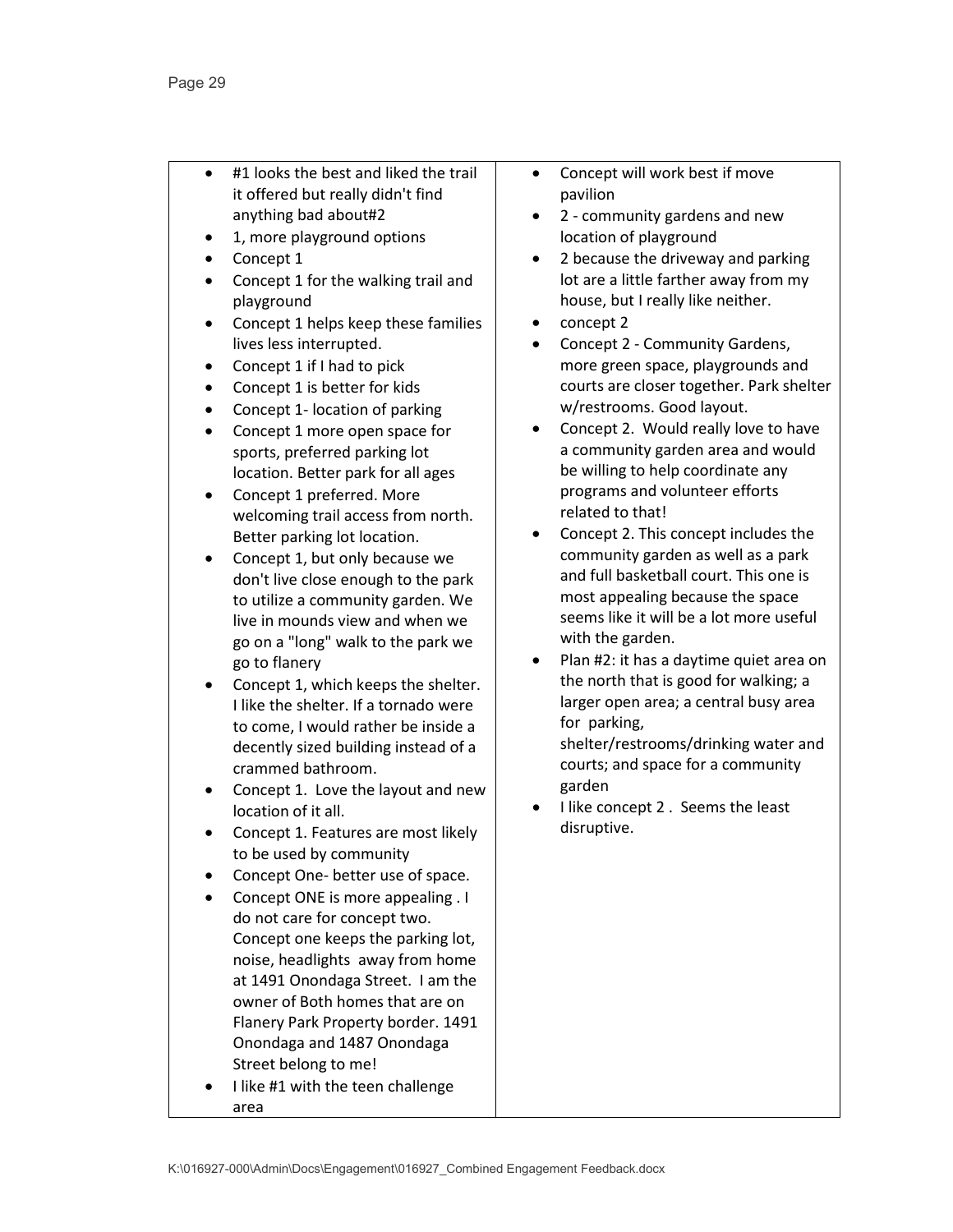- I like concept 1 for the teen challenge area but I like the garden area that is shown in concept 2. The same for the parking on the East side I like that in concept 2.
- I like Concept 1 the best. Seems to have the bigger of the playgrounds. I like the sidewalk trails.
- I like the teen challenge area, as well as the extra trees in concept 1.
- Number 1
- Open lawn is not the point of community parks, for this reason I think the first concept is more appealing because it reserves less space for such a useless element to a community park.
- Plan 1 maintains the shelter, and spreads out activities much better
- Plan one. Open space. Fun for sports or walking. Parking better. Park location better.
- Concept 1
- Concept 1 has space for older kids and I love that idea
- Concept 1 is better laid out
- Concept 1 is much better
- Concept 1 is visually appealing and user friendly in terms of planned layout.
- Concept 1 more space
- Concept one opens up on the East side to allow parking where before there was a hockey rink.
- Concept one. I like the open space. And parking is better.
- Feel Concept 1 would be beneficial and better fit the needs of our neighborhood with updated picnic area, sports and children's areas. Uncertain IF the community garden area would be utilized
- I like concept 1, which includes improvements to the shelter. I think that the shelter is an incredibly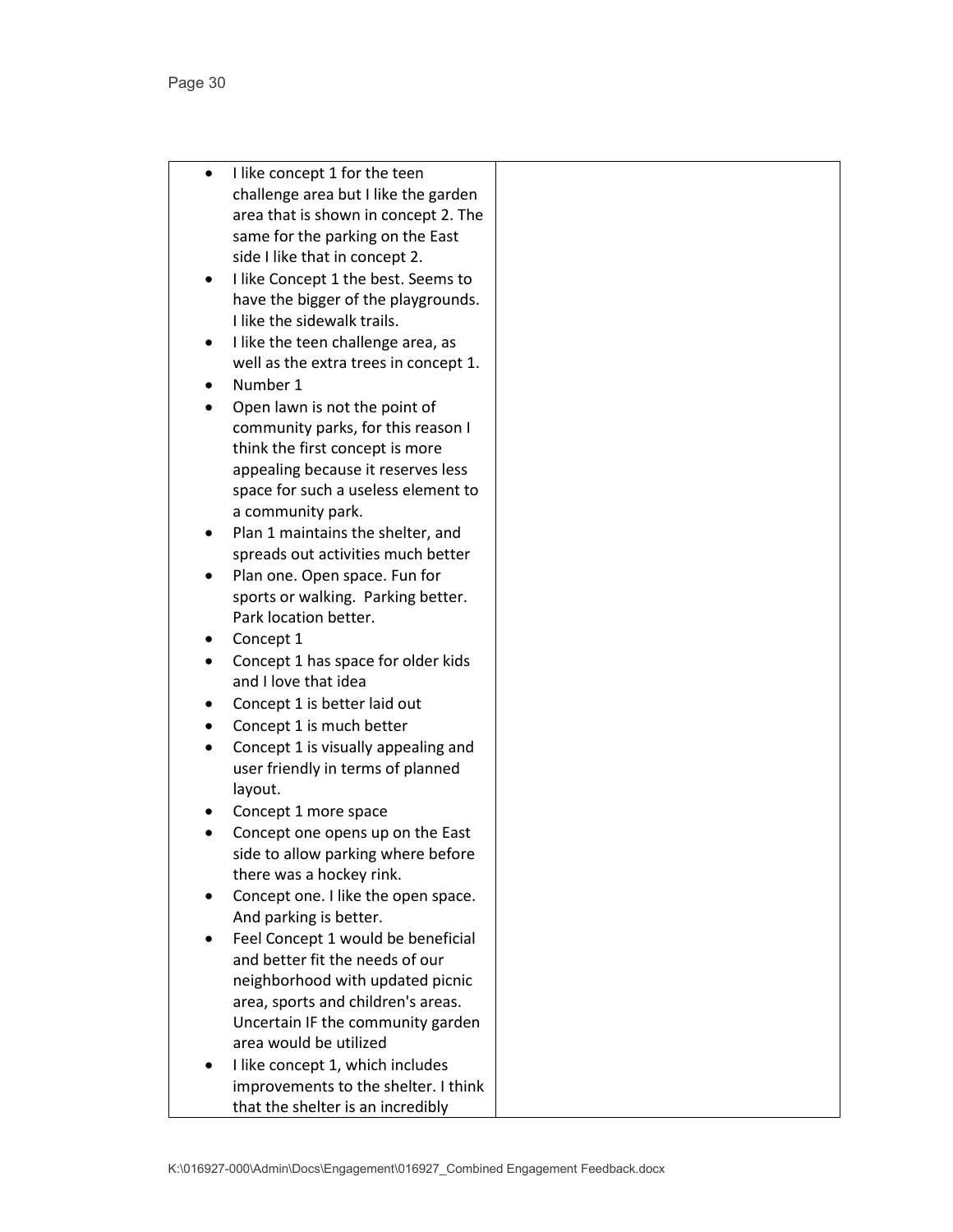| valuable part of the park, as it   |  |
|------------------------------------|--|
| allows for both indoor and outdoor |  |
| events to take place. I dislike    |  |
| concept 2 because removing the     |  |
| shelter removes that extremely     |  |
| unique part of the park.           |  |

- Seems like moving amenity expensive and possibly unnecessary
- Will real bathrooms be available for visitors and not just when renting facility?
- Existing lawn is pretty sparse- soil/seed improvements for that?
- Will lighting from ice rink continue to be ther and on to avoid troublemakers?
- Having basketball / tennis court where there's trees for shade would be describable
- Both plans are improvements to the existing park.
- Concept 1 please!
- Don't get rid of the hockey rink please.
- Excited to see an update!
- Excited to think our neighborhood might get an 'update!'
- Flanery Park is my neighborhood park, I want families and residents in my neighborhood to continue to have access to the uniquely Minnesotan experience of a neighborhood ice rink as well as newer sport and playground equipment.
- Glad the parks are being updated! Much needed!!
- I am a Fridley resident near Flanery park, interested in being involved in the planning of a community garden of concept 2 is chosen.
- I hope before decisions are made, we will be informed and have a chance to express our feelings.
- I think it would be so amazing 5o incorporate a food garden or orchard. Alot of people in this area deal with food insecurity issues more than ever and it would be great to have access to fruit / veggies growing right there in the park
- I think it's about time the city puts money into Flanery Park. I've seen the city focus on other larger parks and many parks like Flanery have been ignored. We have lived here for 20 years and haven't seen any improvements.
- I think redevelopment of this park is unnecessary. It's a nice grassy park with a picnic shelter, tennis courts, ball fields, etc. I prefer the current on-street parking vs. a driveway with paved spots inside the park. I think that will invite trouble. I don't think things need updating. I'll admit I don't use the park much, despite it being very nearby. I'm not going to walk across the street to have a picnic, when I could just as well do it in my back yard. We've used the tennis courts, but not in many years. The park is not big enough for biking, so we take our bikes to bigger parks or trails. We're in our 50s and don't play baseball, basketball or hockey. I don't dislike those things, but I just don't do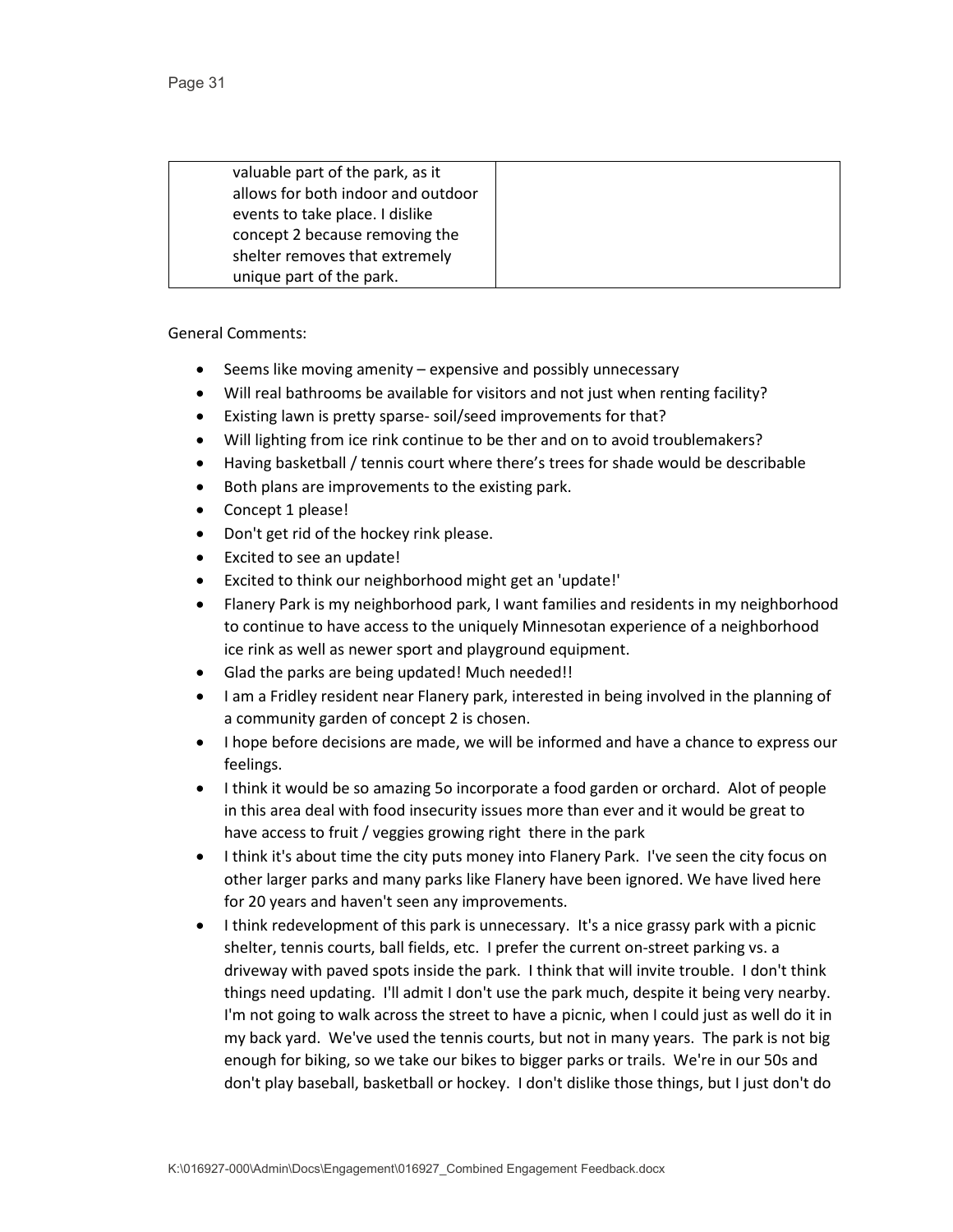them. Facilities seem okay for those that do, though. We don't have children, so don't personally use playgrounds, but what is over there seems okay.

- I want to commend the city of Fridley for seriously looking at the condition of our parks and making changes as needed. The park should represent the community, and allocating the funds to make changes will not only benefit the youth, but other community members as well.
- If you want folks to stop and spend time at the parks, seating is paramount nobody carries a chair when they are on a stroll, and we have a lot of folks that walk in the neighborhood. Some benches/spectator seating adjacent to the remaining ball park would be nice as well.
- I'm pleased about the investment in the parks.
- It is great that you are asking the neighbors for their input.
- Keep the ball fields they are in use every night during the summer. Keep the hockey rink since there is not another one near by.
- Keep the shelter. It feels like the charm of Fridley is being removed every single day in favor of some expensive, cheaply made garbage. KEEP THE SHELTER.
- No parking or garden Leave the ball field and rink
- Our park's playground gets the most use...could use more equipment as well as the tennis courts and basketball court
- Please call me. Mary Byrne 763-571-3881 Land line home phone can not send or receive text Service.
- Please no sand $\mathbb{F}$
- Pollinator section please!
- Preserve the trees.
- See above.
- See my dislikes. Charlene Wade
- Seems like concept 2 leaves strange open space and smashes everything into the south side if the park
- Thanks for keeping our parks great! :)
- The addition of a dog park to Flanery would be welcomed by many, more so than a community garden
- There are a few areas in Concept 1 that I'm not sure what the plan is. I think it would be cool to put in two or three disc golf holes. (Not a full course but just a couple where you could throw it back and forth. Also, I would love if the sidewalk trails would go all the way around the baseball field and hook back in as that would make a longer loop that you could do.
- There needs to be improvements to what exists, but we don't need to remove what gives this park special character! DO NOT Remove the Ice Rink!!!
- These look great. Really looking forward to seeing what comes of this. I highly recommend winter activity considerations and pedestrian access. Thanks!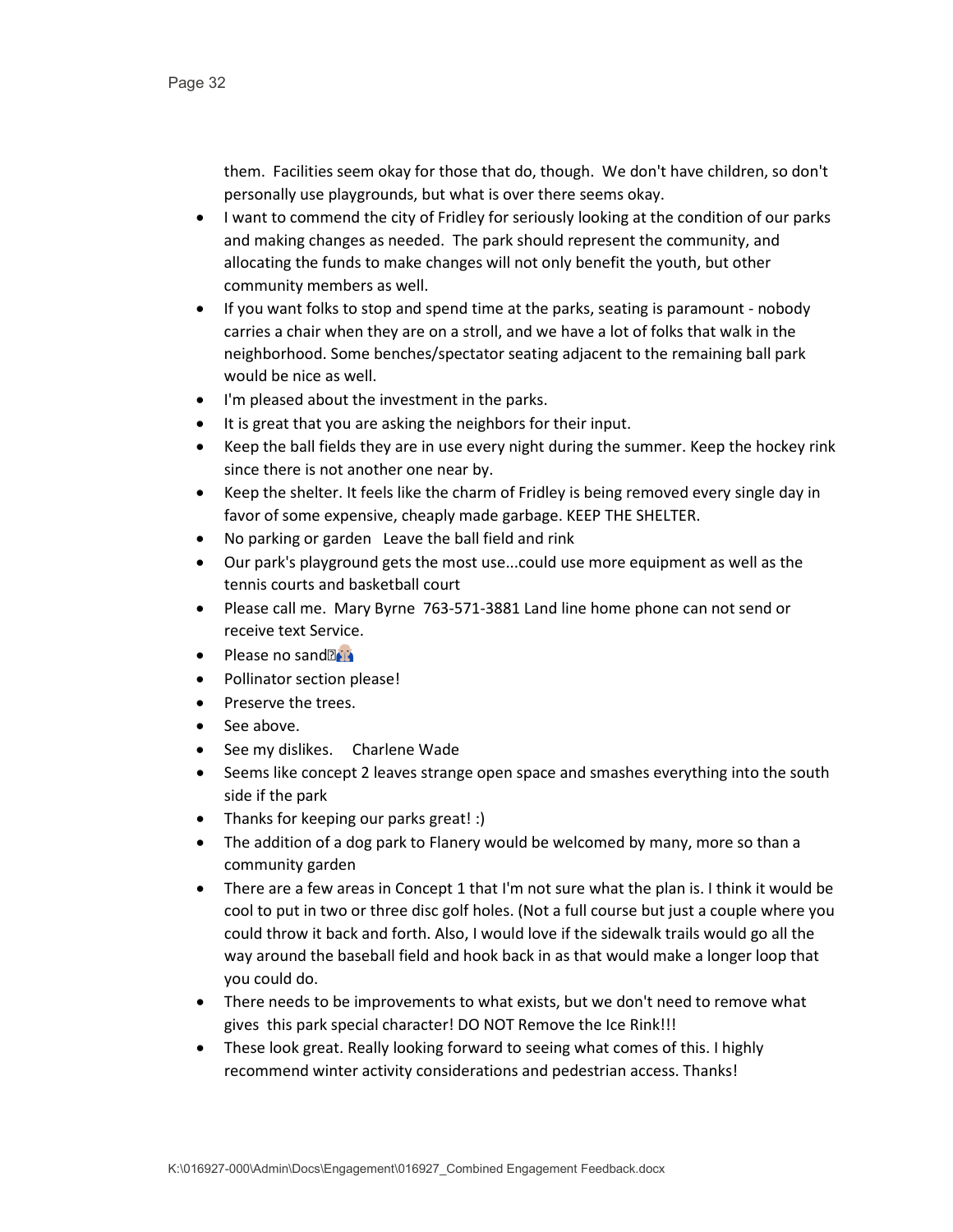- WE APPRECIATE ALL THE PARKS. We have lived down the street from Flanery for over 40 years. We miss having park class there for the grandchildren, but understand. THANKS SO MUCH for making Fridley a nice place to live.
- We use Flanery Park playground almost daily in Spring, Summer & Fall. I will love a walking path where I can get some exercise while keeping an eye on the little guys.
- why not extend walk in trees around ball field? where option with retaining second ball field and and/or hockey rink?
- Would like more details on "improved" picnic area

Reasons for visiting / not visiting:

- I go to this park all of the time!
- I hate the sand, still go but like other parks better
- I use it
- Kids are grown, no real attraction to the park.
- No benches to sit on.
- Nothing wrong with it; just don't have a lot of use for it personally.
- The only time I used the park was for the hockey rink. Please don't get rid of the rink, I saw a lot of people and families there this winter.
- I live very near the area where changes are proposed, but I hardly ever use it.

# **GLENCOE PARK**

- Adaptive playground
- I do not like this park as a concept for the smaller kids. There is a questionable neighbor close to the park. Check your police records. Very questionable.
- It in a quite place
- Keep the full basketball court. Add other things but do not go down in size.
- Leave as is.
- none really
- Nothing! How can you disrupt the neighborhood with adding all of these crazy shelters, etc. These are right next to peoples homes.
- Playground equipment! Seating area and shelter
- Rain garden
- Right now there is a lot of open space that is never used. I like adding something more useful to that space.
- Shows a place where families with young kids can have fun.
- The rain garden and the basketball court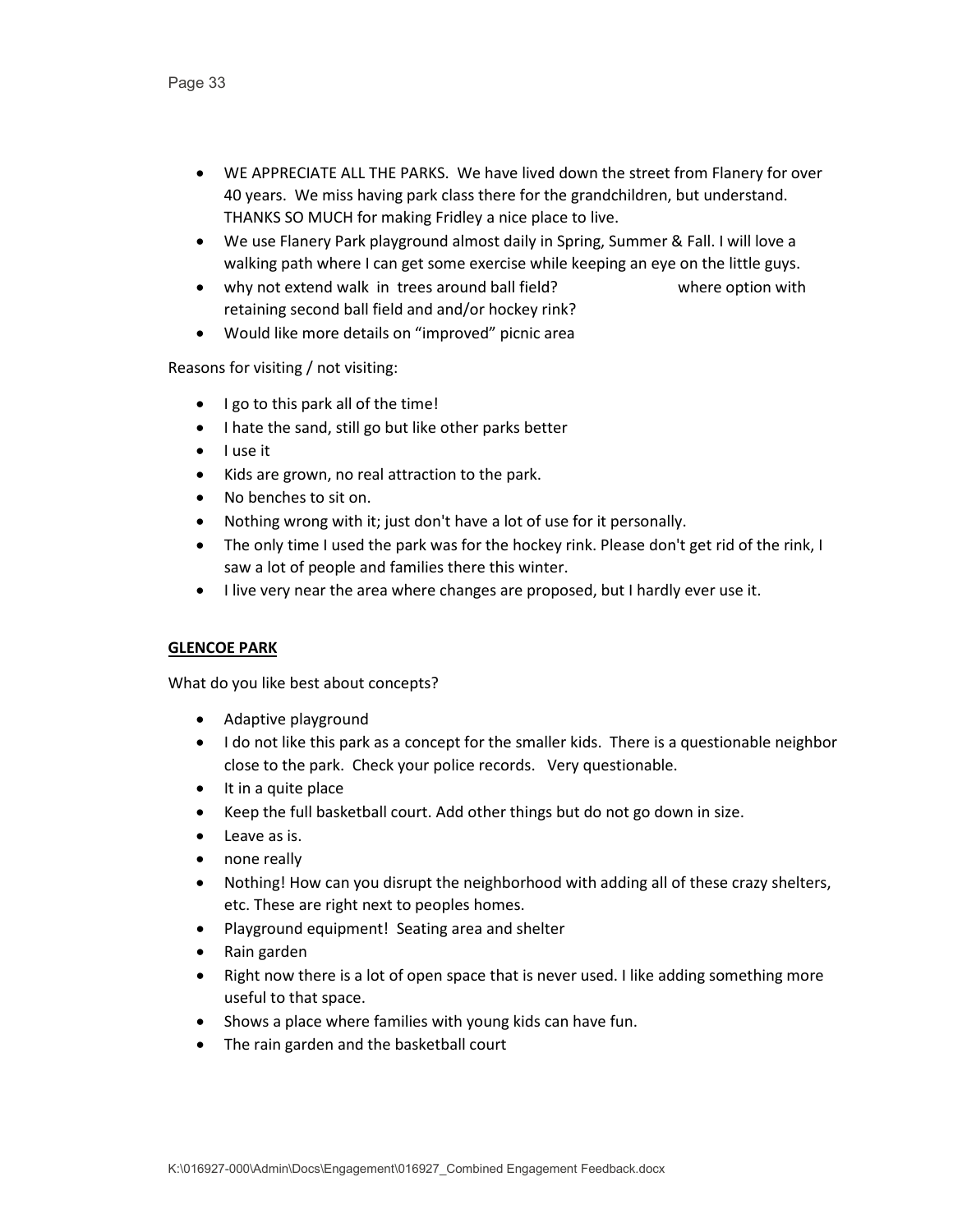What do you like least about concepts?

- Do a full court, not a half.
- Half a basketball court.
- I am urging the city to NOT put any type of child play zone next to the inhabitant of 681 Glencoe. I have lived across the street from this man for almost 13 years and I don't even feel safe letting my own child play outside alone. I have had to call the police department on him a number of times and I know the department is aware of what a nuisance this man is. Children should not be allowed to play next door to this house. I have reviewed the concepts for Glencoe and Springbrook and I recommend leaving the playground at Springbrook and moving other features to Glencoe, such as the bee lawn. I am begging the city to not move the single neighborhood park next to a man that has a history of being unstable.
- I don't know how many kids actually use this basketball court. I hope I will say this respectfully. I would very worried if this park were made into more a magnet for children, as there is a resident whose property abuts this park property that has mental health issues and causes trouble when he does not take his medicine. I would feel this would be putting children in danger.
- Keeping the basketball court
- Next to a house I wouldn't want kids expose too.
- Playground. Keep open space.
- The playground, I don't feel like that's the best place for a playground.
- The safety of the kids because of the neighbor to the park. Check out the police and neighbor issues please.
- This park should be sold off to build a house or two, a park in the middle of a block is weird, I have never seen anyone use this park the location is odd at best, put the money into Springbrook park that is a block away. and has more potential to useful.
- Too much to try to put next to resident's homes. We don't need outsiders brought into our neighborhood.

Concept Preference / Comments: One concept

- Glencoe Park is so small that nobody uses it, except for an occasional bunch of scroungy outsiders who drive in to use the basketball court, or park their cars and leave their engines running while they play Pokemon Go
- I can't believe you are wasting money on trying to get rid of the natural areas that are near the river. This is craziness.
- Is the "no ball playing" sign that's there a city sign or neighbor sign? Are the neighbors going to be open to having people actually frequent this park? I've only seen people playing basketball there once.
- Keep the playground at the current park which is centered in the neighborhood.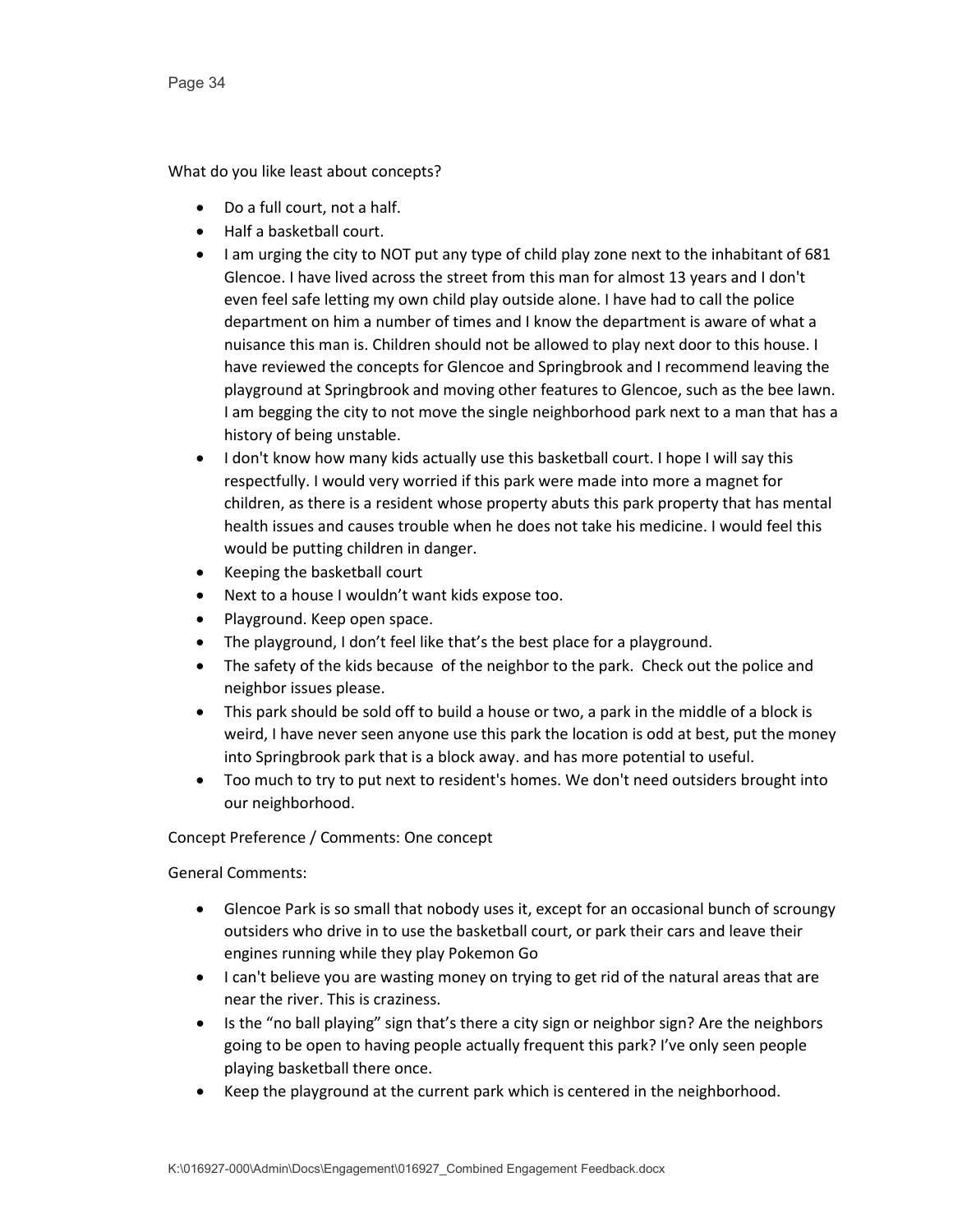- Please re think you concept of both parks.
- Thank you for taking a survey! And, thank you for taking such good care of our parks!
- The tennis court that was talked about for Springbrook park could possibly work better
- Why all of the concerns now?
- Why is this a park? City should build nicer homes, bring in tax base families.
- Keep it as a basketball court
- Keep the full basketball court there.
- See above. I feel that some aspects of the Springbrook Park should be moved here instead of the playground.
- Do not feel safe at this park (do feel safe at others).
- I have no use for this park!
- I not into basketball
- Kids are too old now.
- Neighbor adjoining accumulating scrap and yelling at park goers. It appears the driveway at 680 Glencoe actually goes into the park property line.
- This is the saddest park ever

#### **HACKMANN CIRCLE**

- Bee park
- I'd like to see another idea. This is a beautiful neighborhood with many small children growing up here. I'd love to run a little neighborhood soccer camp.
- If this is for people who live in the neighborhood than put in a generational sport like pickleball- we could have a neighborhood league, get rid of the water garden as they attract bugs and tend not to be maintained.
- New park play equipment
- Rain garden is probably most beneficial for water runoff.
- Please consider space for an ice rink during the winter months.
- ADA updates
- Basketball court
- Bee garden/ rain garden
- Bee lawn!
- I do not like the idea of a parking lot at this park. This is a small community park and I truly believe the parking lot would be used for things other than parking to visit the park. Street parking is fine. Also, keep the green space! people like to bring their dogs and let their kids run!
- I like that there is a plan to upgrade the playground and change the sandy bottom which dends to get overgrown with weeds in the summer.
- I like the idea for a shelter. It will be nice for the block party if it rains.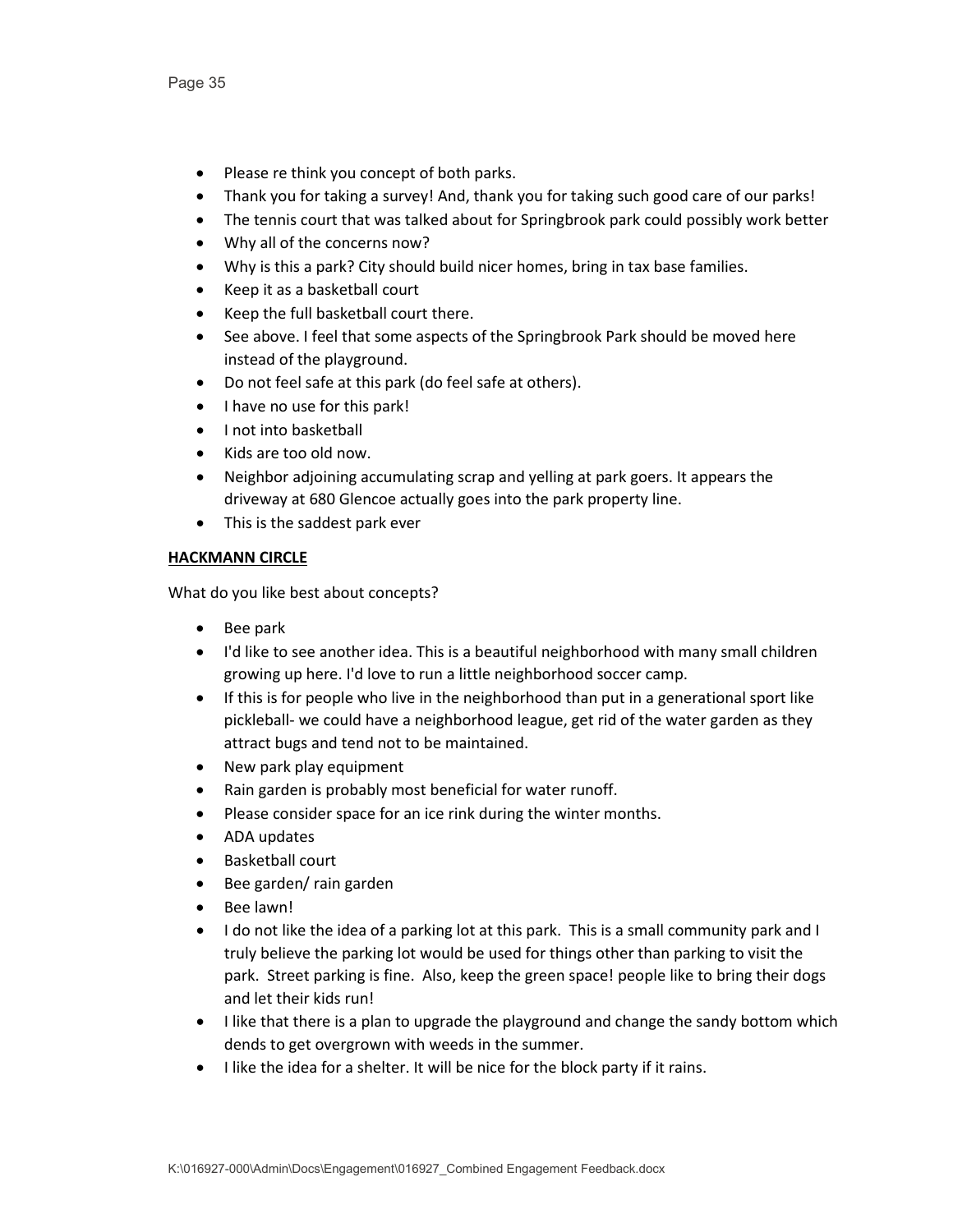- I like the neighborhood play equipment for young kids. Our boys spent considerable time playing at the park.
- Improved playground
- Improved playground added pavilion
- Like the parking area, updated playground/trees/plants/trails
- Like the updated playground area. Also like that basketball is moved away from playground area.
- New playground
- New playground equipment and parking spots.
- New playground, shelter, walking path.
- new playground, trail loop, adding trees/landscape screening
- Parking spots as there are currently none.
- Pavillion (I would like it to hold at least 2 picnic tables)
- plant screening from houses ADA playground
- Playground, Rain Garden, Bee Lawn
- Small shelter, improved playground, rain garden, trail loop
- The bee garden! It would be awesome
- The idea of a new modern playground.
- The playground area?
- The Rain Garden. That park used to be a lake/pond prior to the housing development circa 1957. Aerial photos show that the lake/pond sits exactly where the Hackmann Circle park is now and was filled in by the developer.
- The shelter
- The updated green space
- Tree shading. Trail. Shelter. Turf. Rain garden. AKA: love the new concept
- Update to the playground area for kids to use.
- Updated equipment, basketball court and shelter.
- Updated playground / parking lot / walking path.
- Updated playground and ada surfaces. Also the shelter. A portapotty would be great.
- Updated playground and shelter
- Updated playground equipment
- Upgrading the lawn and playground area

- A walking path is not necessary due to the size of the park, we walk around the block. I feel there could be better use of the land rather than a rain garden
- Adding a walking path around the perimeter. My opinion is it is unneeded and costly
- all the ideas are great, parking stalls would be last choice
- Don't like the parking lot adjacent to the playground. Concerned about loitering there. Seems like a neighborhood park. Most walk there. Moore Lake Park is close by for those who drive to the park.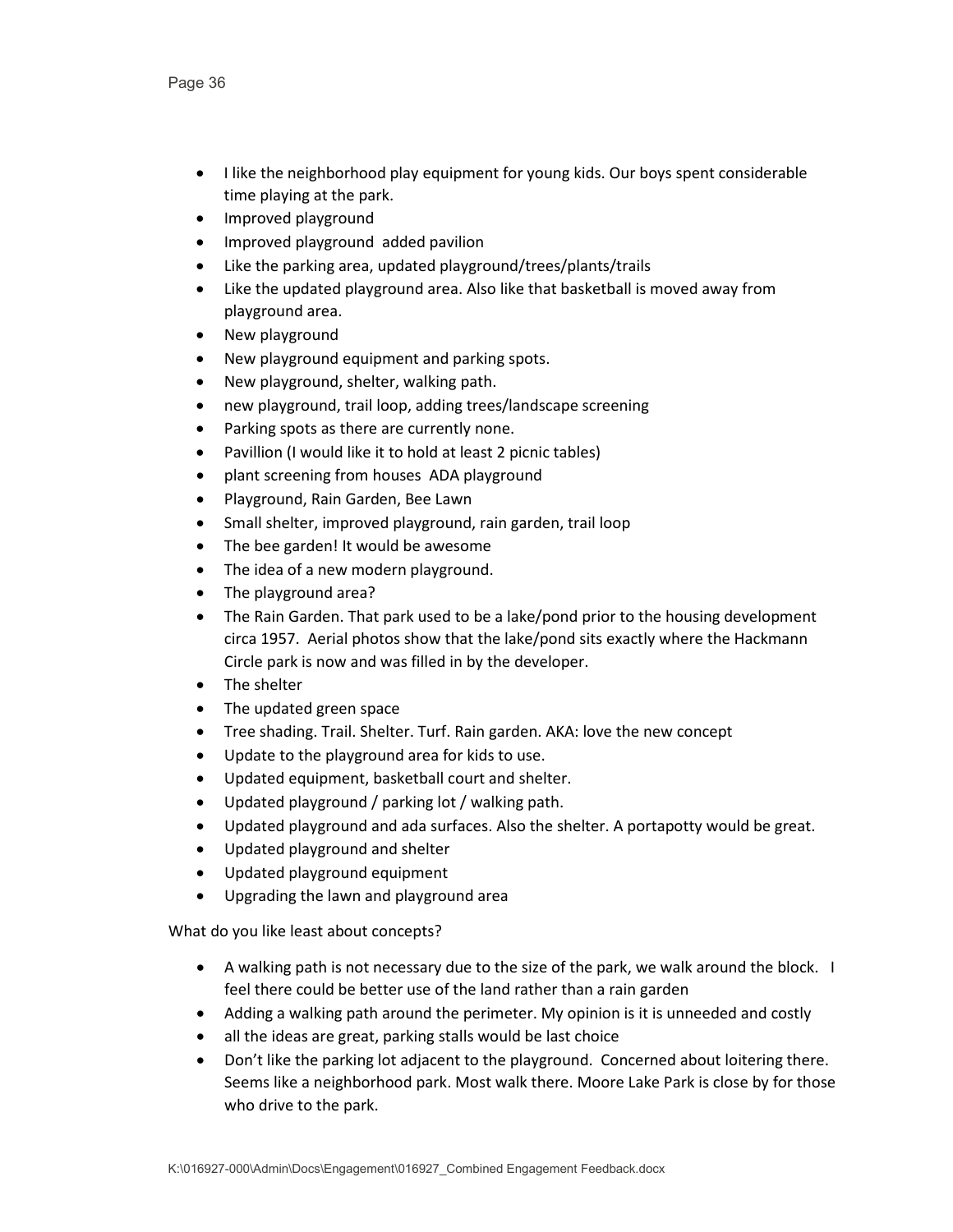- I am concerned that the new placement of the basket ball court will take away the ice skating rink. The rink is awesome in the winter. The parking lot is not needed. The park is never busy enough that street parking doesn't suffice. Seems silly to take away green space for unneccessary parking.
- I do not think we need a walking path. The park is small. Invest in a slightly larger pavillion. Also, possibly more lighting at night as a deterrent for illegal activity.
- I don't see the skating rink drawn into the plan.
- I like the current open space on the south side of the park, don't take it away. keep the basket ball court where it is currently (I do see people using it a fair amount). I don't think the park needs a shelter or trails. parking stalls seem unnecessary (street isn't busy).
- I would really like to see a more usuable feild. A space with artificial turff for a small soccer feild would be amazing! An area where the kids can run and throw a ball or frisbee to eachother without stepping on dog poop or having a massive amount of bugs would benifit the children.
- Just curious of size of court hopefully it's bigger than current and has a nice hoop that's actually regulation size
- Lack of a ice rink
- More activities.
- No skating rink in winter shown in plans. Less grass space for activities. Only half court instead of full.
- None
- Parking
- Parking Too many spots for this location Half basketball court there's currently a full court and this change seems like a downgrade Rain garden - a waste of space when so much open green space is being taken up by the paths and pavilion
- Parking lot.
- Parking spaces really not needed, low traffic area with plenty of street parking already
- parking stalls will encourage the cars/young adults that already loiter at the park and use drugs.
- Parking stalls. no need as that side of the street has plenty of street parking. Most people walk to this park. Parking stalls would be used by people who don't use the park for non park activities.
- Rain garden Too many parking spots
- Rain garden less space for baseball.
- small building? why? parking lot for 6 cars putting a basketball court near the edge of a park directly across from neighborhood homes
- The additional parking
- The biggest concern is the loss of the ice rink. The field will now have random things (the garden is not necessary at all) that will block the area for ice in the winter months.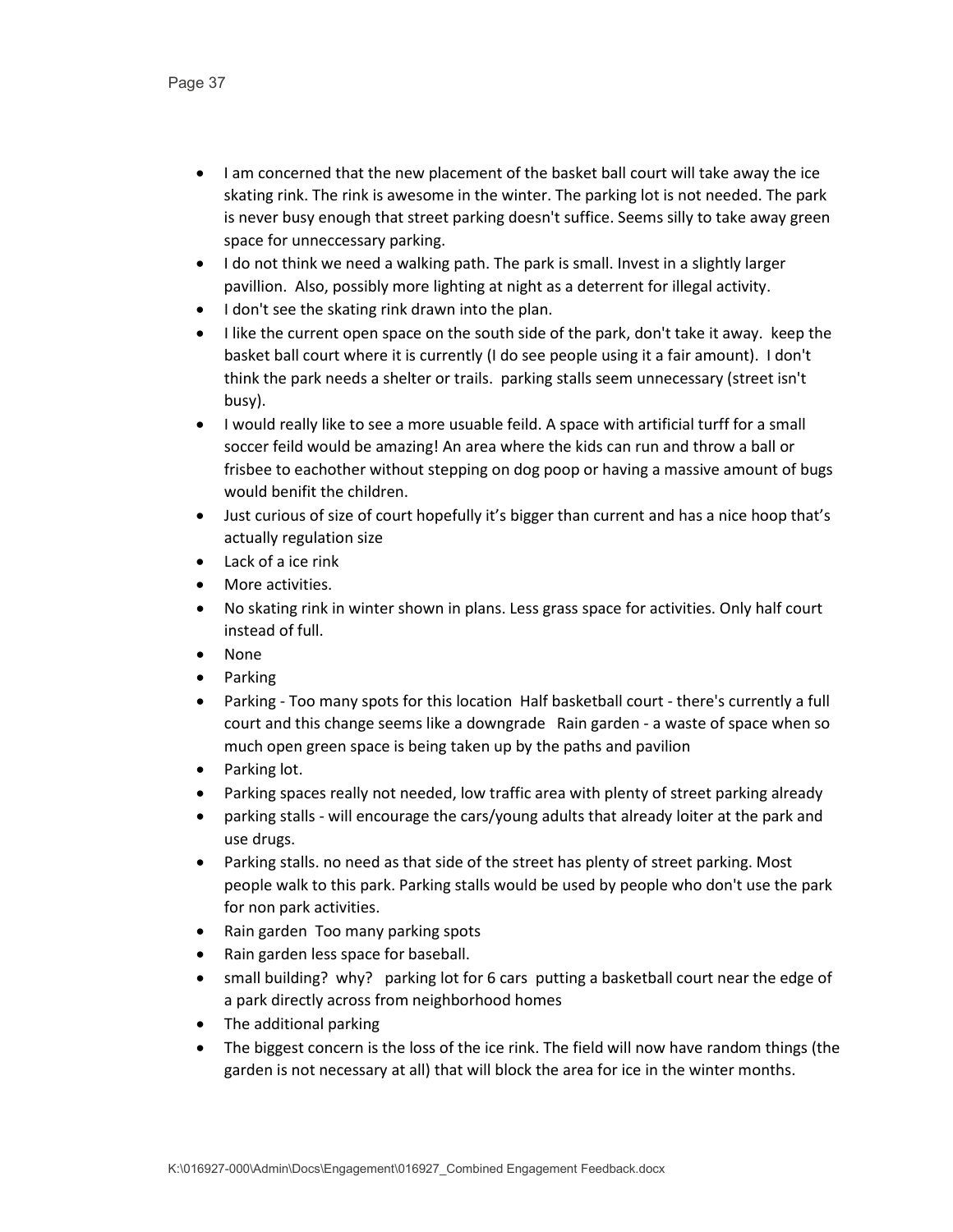- The parking lot. It is unnecessary because street parking is so good. Spend the money elsewhere.
- The parking stalls. I live near this park and have never thought "there are too many cars parked on the road here." Save that money and put in a bike rack.
- The paved path is really not necessary
- The potential of a parking lot. The additional traffic is not needed. Also I'd prefer removing the basketball court with a pickleball court. Not every park has to have a basketball court and aging population are changing where a pickleball court makes sense. Also not sold on rain garden seems like a bug haven. Also would like to see ice rink stay for a park amenitie.
- The turf idea
- The walking path and the parking spots.
- turf/bees and rain garden. The area for the proposed rain garden is where the skating rink is in the winter. Bee turf would make the beautiful open grass area less appealing for picnics and playing (which residents currently utilize)
- Water garden- right next to my house and they attract more bugs than we already have. Also- get rid of basketball- put in pickleball more generational and might get rid of the constant drug dealing at the park. Hackmann Circle has been one of the highest skating rink use parks over the years- where will that go? Also- shelters encourage more loitering by the drug dealers, not neaighbors.
- Why is there a walking path around such a small park? Instead of a walking path, put those funds toward a larger shelter.
- Will there be an ice rink in winter? Will path be shoveled? What kind of new play ground equipment?
- Would like to keep a full basketball court, not 1/2 court

Concept Preference / Comments: One concept

- addition of benches & picnic tables maybe a soccer goal for the field?
- Appreciate the opportunity to provide feedback.
- Hackmann Park is quietly tucked into the neighborhood. the open grass area is fantastic for family time and activities. it doesn't necessarily need to be filled with "stuff" to be utilized.
- I grew up playing at this park in the 80's and 90's and hope that this can be brought back to life. I am hoping that baseball can still be played there as well.
- I have seen a lot of use of the ice rink at this park and hope that the rink will continue.
- If this is for people who live in the neighborhood than put in a generational sport like pickleball- we could have a neighborhood league, get rid of the water garden as they attract bugs and tend not to be maintained.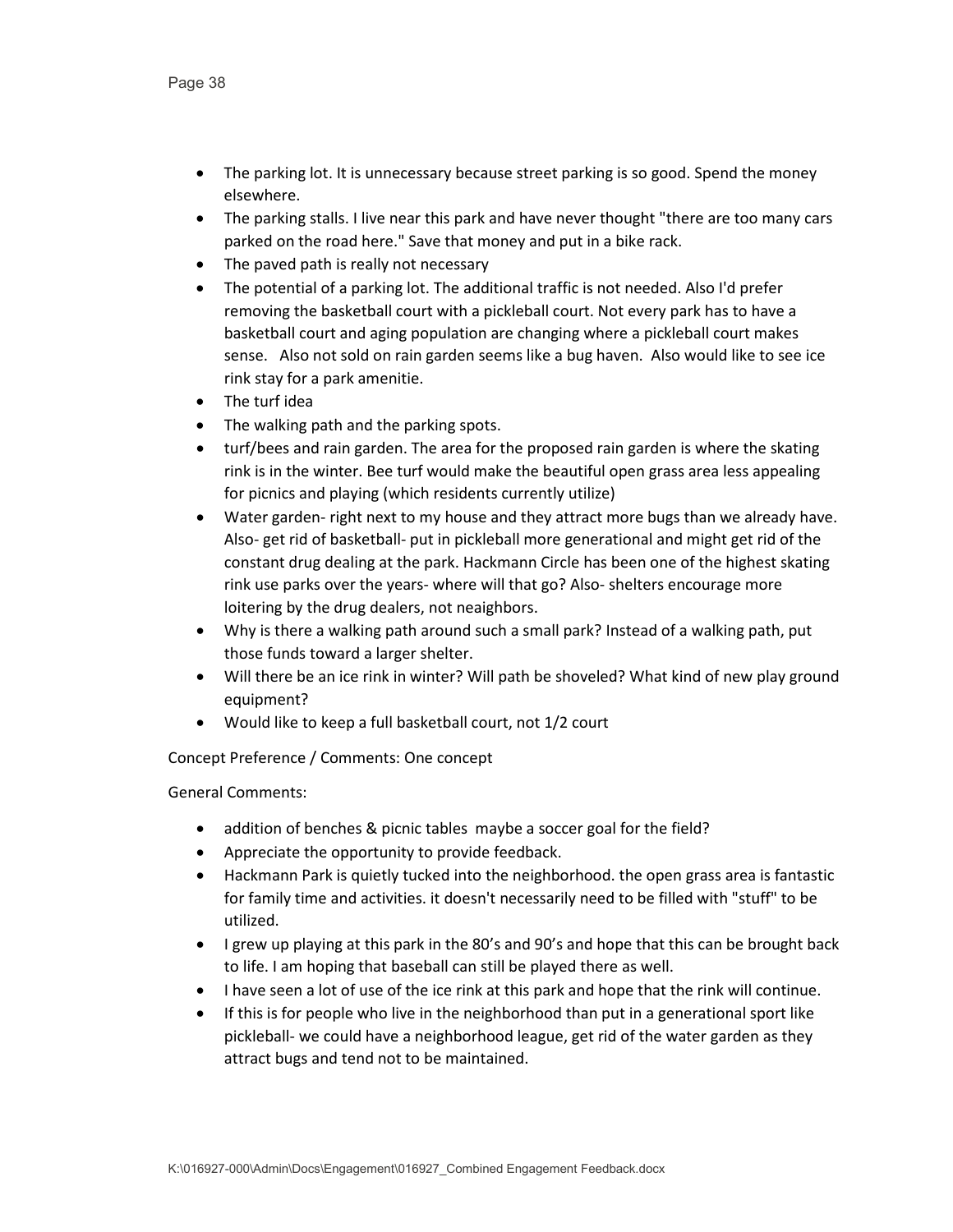- It is nice that the parks are getting a makeover, but our roads and their conditions I feel need to be focus on first seeing as how there are potholes everywhere and the roads as a whole in Fridley are absolutely horrible
- Keep playground equipment. benches at PICKLEBALL court and playground. Skating rink stays Out: - additional parking - basketball court - rain garden
- Let's do it. Looks nice.
- Please consider making a larger shelter. With electrical outlets. And lighting. Maybe a large inflatable dome over the entire park with LED lighting that makes the ceiling look like a nice blue sky. Heated, of course.
- Please make basketball court big enough for a three point line regulation size half court
- Safety and security, the people in this neighborhood let their dogs run loose. Maybe take out the ball field, plant some trees and build a fenced in dog park. Upgrade the playground
- Thank you for investing in the parks in Fridley.
- The grass and lawn look bad and I would like to see it reseeded, and the playground equipment needs upgrading. Most people in the neighborhood likely walk on the road, which is not busy, so I'm confused about why a a path is being proposed which is not needed nor does it it improve accessibility to the park
- The neighborhood would really miss the small ice-rink in the winter. It is used by people of all ages. There are basketball courts everywhere. Could we have a pickleball or multiuse court instead. I think it would get used more.
- The parks has been neglected and we are very much looking forward to some improvements.
- This is one of the small parks in the area with wide open field space which i see used frequently for socializing, picnics ect... taking away that open space in a city community is a disservice
- This park is located on a circle where traffic is very minimal. Parking spots seem excessive and a waste of space. The added planting screens are nice for those houses. Changing the size of the basketball court would be a shame since there are neighborhood kids who play on that court and utilize the full size of it. The layout also eliminates the wide open green space that many people in the neighborhood love. People play fetch with their dogs, have set up soccer games, and utilize the wide open space. It would be a shame if the concept plan was followed exactly since it greatly limits this space and chops up the overall park.
- This park is well utilized by the community members that can typically walk to this location. Too many parking spots are shown in the concept plan. Also, the concept plan takes away a lot of the open green space that many enjoy about the current park's layout.
- Though it is a quiet road, consider moving the basketball court inward and not as close to the road as the ball can roll into the road. Just reconsider the whole field area.
- Very happy about plans to improve Fridley parks!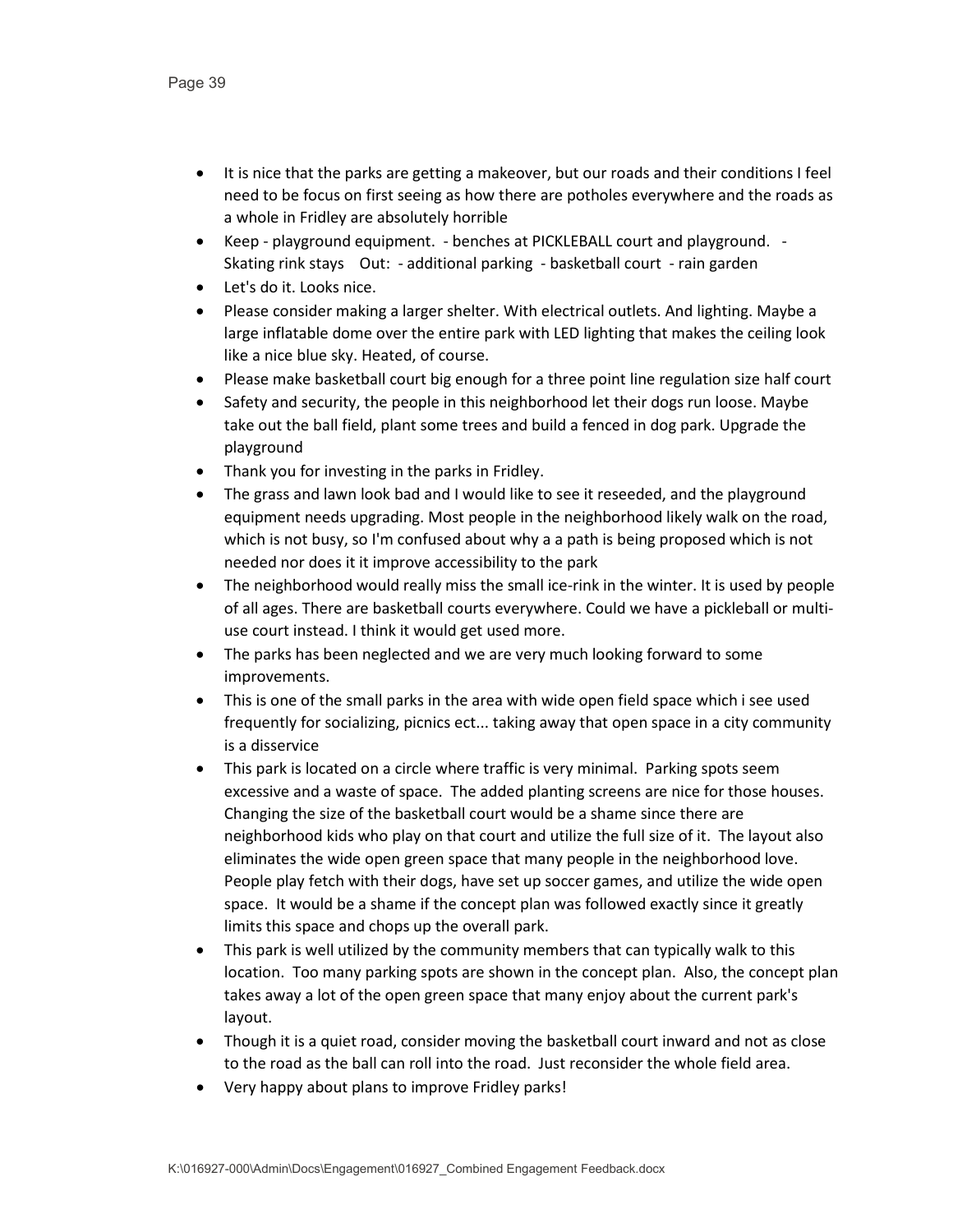- We love the ice rink and hope it doesn't go away
- We walk to hackmann park daily with our young children. We utilize the playground equipment, the open field for running, picnicking/kite flying & the ice rink in the winter. I hope the open field and ice rink would be preserved in the new plan. Thank you!
- While i don't think a shelter is needed, a picnic table would be a great addition!!
- Would be nice to make the shelter larger to accommodate two or three picnic tables rather than just one.

# **HARRIS LAKE PARK**

- Like privacy screening
- Like fence around playground
- People like the dock, but maybe make more of platform so multiple people could use.
- Support for pedestrian crossing across Mississippi and connect sidewalk there.
- Rain garden, good for environment.
- There wasn't
- Dock with seating.
- I absolutely love all aspects of the concept. This looks phenomenal. I would add gym equipment if possible, e.g. pullup bar.
- I liked the idea for a dock...although ratger tgan a narrow long dock...so that prople can socially space - have it be wide rather than lo accommodate a few parties and social spacing. Revamping of the play equipment from sand to something else that was less likely to be used by animals as a liter box would be awesome.
- Improved playground
- It looks great!
- Lakeside seating
- new playground equipment and the walking path and dock
- None of the plans
- Off-street Parking, enhanced playground, rain garden, handicap accessibility
- Seating
- the dock area and the new playground
- The dock, new playground, walking trail
- The parking area is needed. Perhaps parking can be made into a two ended curved drive thru with 3 or 4 car stalls in it. that way, we don't have to turn around to get out the way we came in. Also, I love the dock with seating! And the rain garden can be located in the curve of the drive thru.
- The rain garden, the parking area, the dock!, the trail loop extension, updated playground equipment, and maintenance of the easement access.
- The walking track and dock, as well as an updated playground!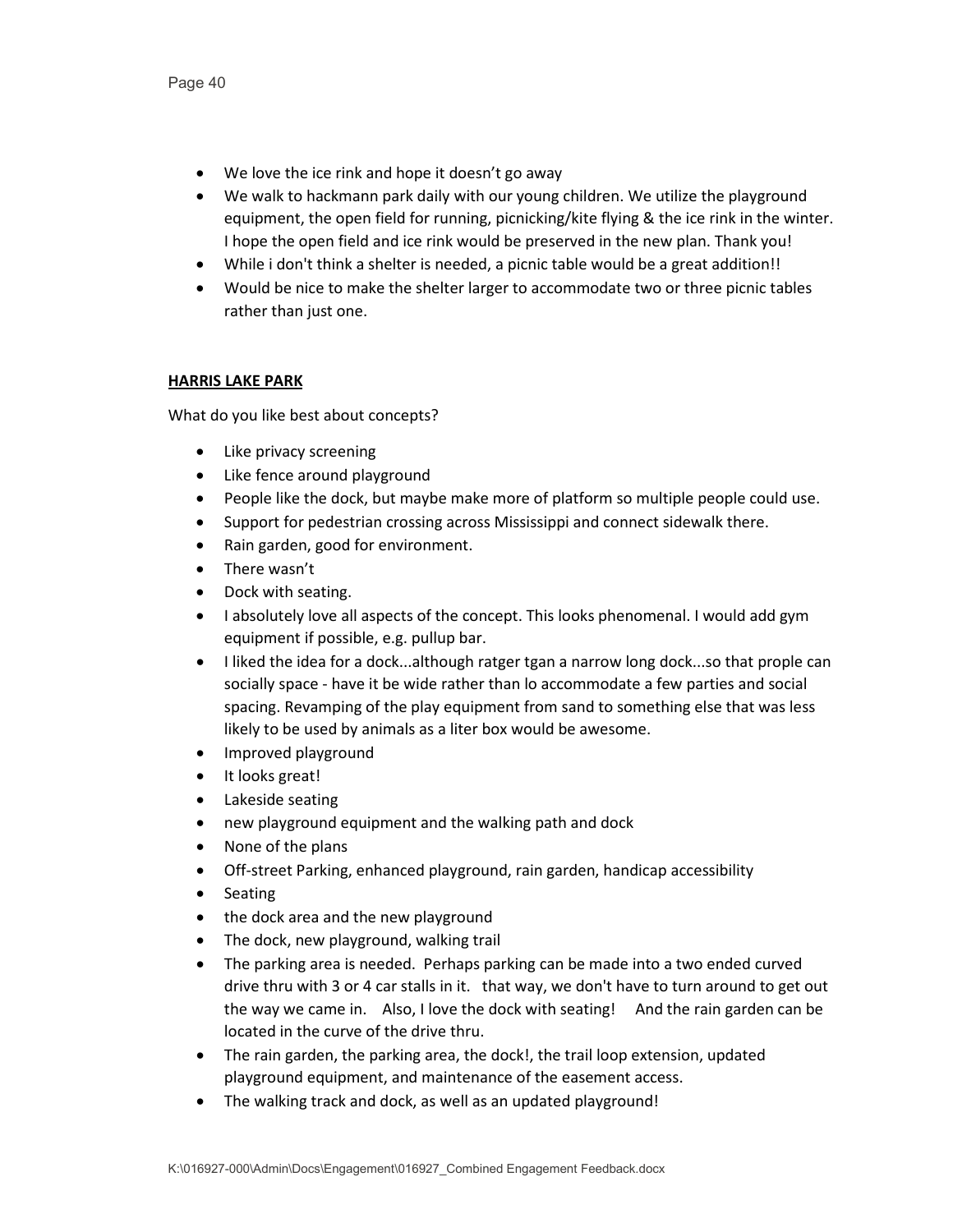- trails and walkways.
- Viewing dock

What do you like least about concepts?

- Too many grills for number of shelters
- Lots of concern over parking lot not appropriate for neighborhood park, people walk to park. Concern over people from outside neighborhood using it (safety) – plenty of street parking
	- o Don't want more pavement-park is small, don't want to lose space, kids playing close to parking lot, or lose natural feel
- A little more green space would be great. A lot of people walk their dogs there and the concept doesn't have much space for them
- Do not install a parking lot. On-street parking is easy and plentiful here.
- Increased pavement: could the parking lot be permeable like gravel. The park is so small the perimeter path is an unnecessary use of space.
- N/a
- nothing
- Nothing especially enjoy the idea of a dock.
- Parking
- Parking lot
- Proposed new parking lot is unnecessary for such a small park. We have ample street parking with wide shoulders. More asphalt or concrete hardscape takes away the natural beauty of trees and grass. Also, this park is very small and makes the trail loop impractical.
- This is a neighborhood park for people to walk and bike to...anything that encourages fitness and travel by human powered transportation is important. The parking stalls are a disappointing idea. There's never a lack of parking. If you want more concrete put in a basketball court. It would be sad to see tge trees and nature removed. There weren't any places for bikes to park. The thing I like about the park is it's nature...also tge bit of seclusion between the park and neighbors. Adding concrete didn't make sense
- wonder if there will be loitering in the parking lot like there is at moore lake
- yes, parking, rain garden and dock. The existing picnic pavilion is great because it has the cover from rain and heat.

Concept Preference / Comments: One concept

- Add bike parking
- Mixed feelings on additional sidewalks nobody said this is a must have.
- Mixed support on new playground some say playground equipment was just replaced while family said they want new playground
- Maybe add climbing wall?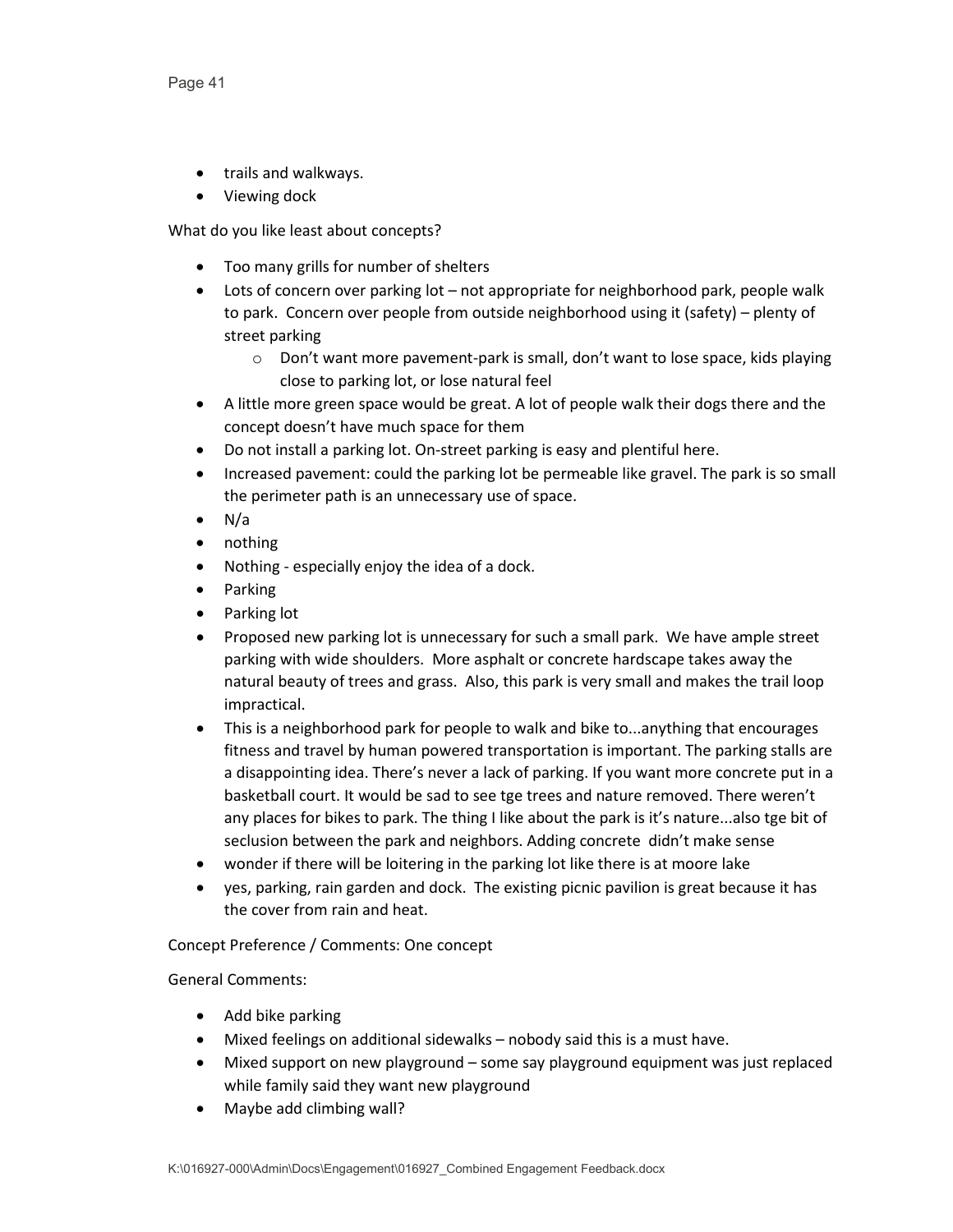- Want to see more seating.
- Want at least one baby swing.
- Fish kill in spring, one neighbor collects for compost
- Keep trees, people use as photo backdrops
- **FROM RCWD:** Support adding raingarden to park from proposed parking lot and if possible Mississippi Street
- Also missing would be maybe a fitness item or two that could be used by kids like a balance beam...and perhaps used by adults. The park is really for littlr kids, next to Harris Pond...my kids like the sea theme with the ships. Random thought - it's weird to have 4 grills and one small shelter. It's a great neighborhood parkbin need of revamp, but the removal of big trees and increasing the concrete footprint through an unneeded parking lot doesn't make ecological sense and it would likely go unused.
- I love the idea that there is a proposal for a dock area. This would allow those not living on Harris Lake a little better access to seeing waterfowl and just enjoying the lake
- I would like the trail to have mile markings (e.g. 1/4 mile) around the park. Thank you for working so hard to improve the city!
- I would support adding a small workout station at each park. None are the same. For instance, on station would have pull-up bars and a balance beam, and another station might have sit-ups and parallel bars. I have seen this in Atlanta, San Fran, LA, Baltimore, etc and they get used quite a bit.
- It would be great to have a crosswalk/signal for those who cross Mississippi St to go to Harris Lake. Many people access the park from the neighborhood across the street and it's not the safest crossing situation.
- Maybe more general seating. near the water or under trees.
- Please consider a strip of native vegetation along the shore for wildlife and aesthetics.
- Thanks for initiating these improvements.
- the ideas are all great. maybe you can add a bike rack so bikes can be locked up.
- The improvements planned for this park will enhance the use of this space: off-street parking especially. New equipment and the dock will draw many residents for recreation and leisure.
- The park is already very small. Don't waste space on parking and rain garden.
- This looks fantastic!
- This park is too small for a parking lot,most people walk to park
- Too small for a parking lot. Really is a park people walk to.
- Before the neighborhood easement access was improved, it was difficult to get to the park safely.
- goose poop reason for not visiting

# **INNSBRUCK PARK**

What do you like best about concepts?

• Like the natural area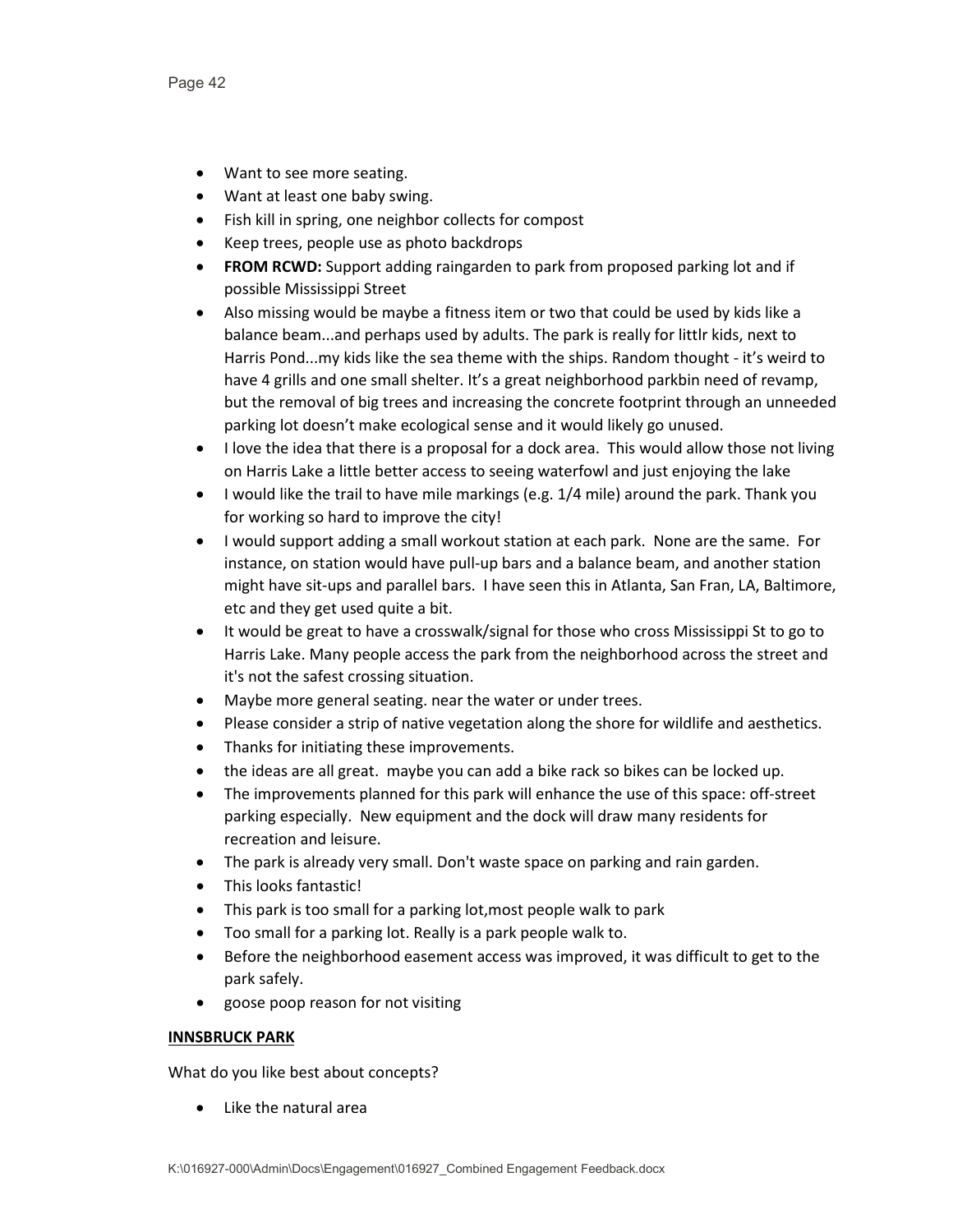- Improvements to the educational signage would be welcomed. Also; need a garbage at both entrances to encourage picking up after pets, etc.
- Would like to see attention given to pollinators.
- Signage is the most appearling
- trails updated
- I like the idea of land acquisition, an expand parking lot and possibly a small building (uses?). I also like the idea of stabilized aggregate on the main trails, although I'll settle for well maintained woodchips. Repair/replacement of the old signage would also spiff up the park. Many of the old sings are still current and really only need to have the plexiglass replaced.
- Acquiring land to build a small building.
- Any upgrades would be great
- Bigger parking lot, building, and more signs.
- fixing trails
- I like supporting quality trails. I think new educational signs are ok to replace old ones but please don't add too many extras. Preserve the nature.
- I like the idea of the stabilized aggregate trail. Erosion on that moraine trail is likely.
- I like the signage improvements and the possibility of adding capacity by acquiring land at the entrance.
- I like the updated signage to help find and discover the park and make the walking paths clearer.
- I think more could and should be done to address invasive plants and increasing pollinators.
- I would like a trail map and better maintained paths
- improved trails
- It's a unique conservation area. Buckthorn is damaging the ecosystem. The educational signage is often broken.
- It's more an issue of what is lacking. See #5
- Leaving the trails as-is. They feel natural.
- like the idea of expanding parking
- Maintaining the low impact natural setting at Innsbruck
- Nature reserve type area. Community activities held there.
- New interpretive signs
- New signage!
- new signs and expanded parking
- OPTIONAL LAND ACQUISITION
- Parking
- Please do \*not\* pave this park. Paving will not increase access as the park is already very hilly with multiple stairways. It is a delight to have a more natural environment to walk in. Some of us actually look for the few trails that have not been paved as it's easier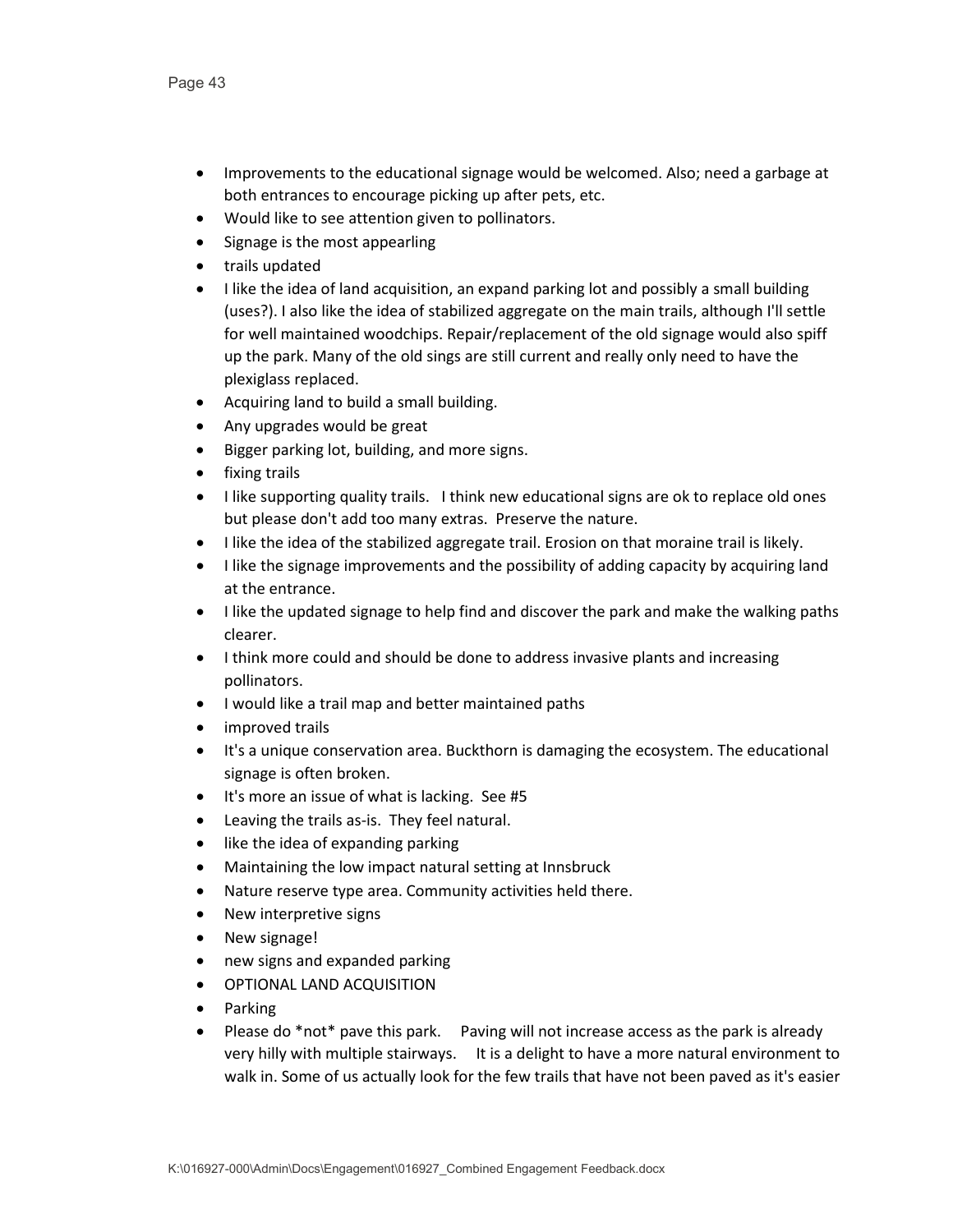on joints than walking/running on pavement. The park is definitely used as it is. Please use funding for playgrounds and don't pavement over these natural trails.

- stabilize the trails possibly pave them?
- The aggregate trail system and multiple entrances with signage.
- The fact that it is being kept natural with no buildings and shelters. Great bird watching area!
- The natural state of the park is valued in the concept plan. The people who I talk with in the park love it for that very reason.
- updated signage
- Updated signage would be a huge improvement, and I like the idea of acquiring more land for parking if possible
- Walking trails!!!

- 1. Lack of any indication that buckthorn will be eliminated on a steady basis. 2. There are several informal trails that are less developed and less accessible that can be marked for additional use. 3 Lack of trash cans. I realize there is a debate whether trash cans inadvertently encourage litter. Locate several along the trails with a sign with a phone number/email/website address to report remote cans that need to be emptied. 4. Lack of bat houses to deal with mosquitos around water and swampy areas.
- Do we really need a bigger parking lot? I don't know as I walk there right from home but I can't imagine the parking area is ever too full is it?
- enlarging the parking lot no need consider restroom addition if small building? maybe that is why?
- Expanded parking lot
- I don't like the southeastern exit into the Black Forest Apartments parking lot. Crossing the lot can be tricky. Is there a way to extend the trail to the street?
- I don't see any mention of signs that show a map of the paths.
- I don't see it saying there will be park maps on signs on the trails, which I think is a big necessity.
- I hope the crushed aggregate path is well graded, fine, and compacted- not large loose gravel. Please keep the majority of the trails natural surface as shown. Use sustainable trail construction.
- I like the concept plan. I would add one item. The stairs in the park have non-standard pitch and irregular stair depth and rise. A simple railing (metal would be great) would make them so much safer for winter walking.
- I'd like to see attention paid to some issues with water quality and habitat, see below.
- It would be great to see this park accessed from Gardena Ave, using the public lot(?) just west of Benjamin... (2) Would be nice to have a playground at the entrance, if at all possible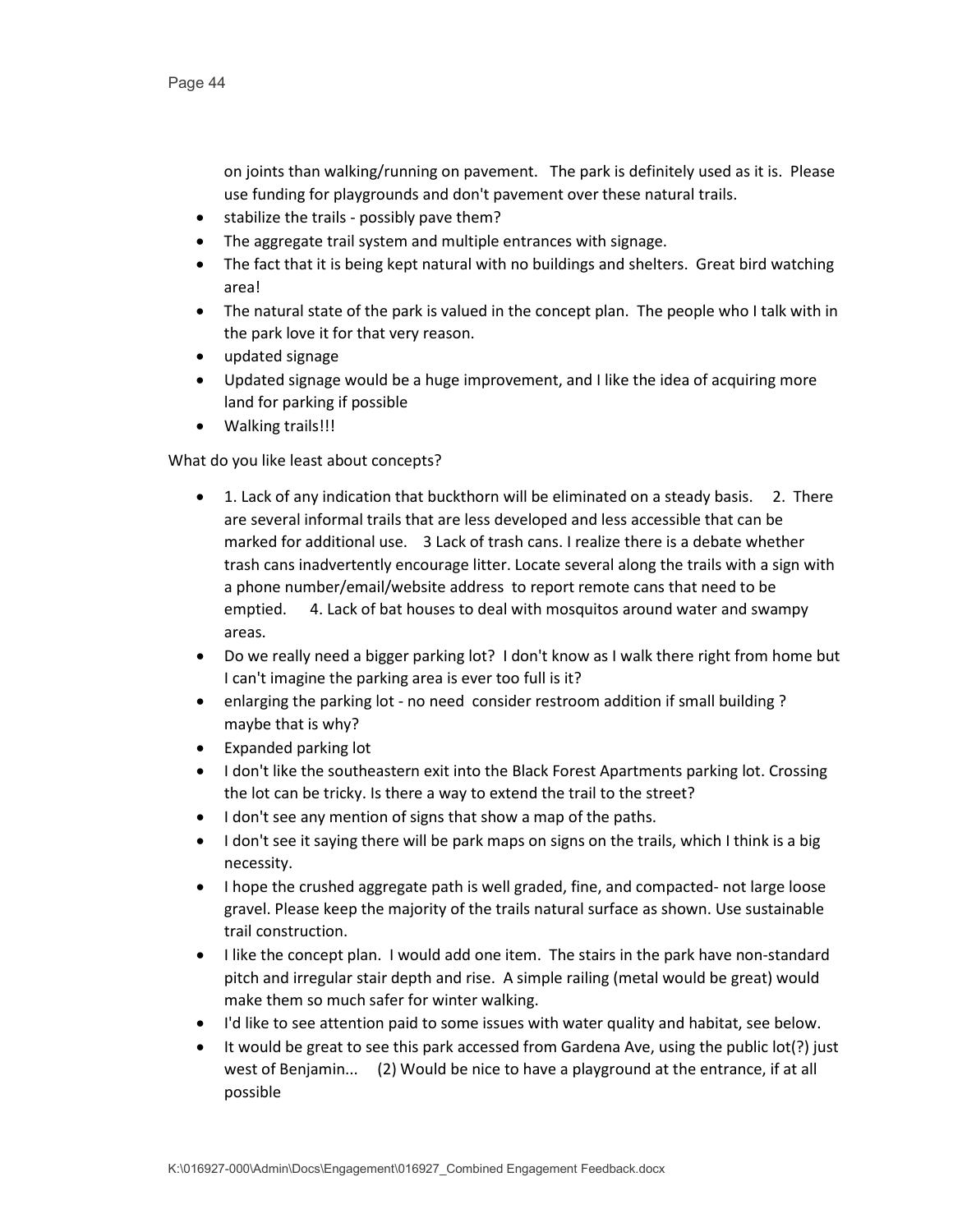- Minimal efforts appear to be planned for.
- N/a
- No picnic tables or outdoor seating
- not sure the additional parking is needed
- nothing
- Placing a building by the parking lot, unless it is a small restroom facility.
- Please leave this as natural as possible.
- Small building? No info about use for this.
- Some benched along the trails would be nice
- The possibility that land could be bought for additional parking. Parking is too often over built!

Concept Preference / Comments: One concept

- Innsbruck needs buckthorn control / management
- Upgrade bridge
- Biggest concern: remove the buckthorn bushes taking over the park!! Next, buy the vacant house south of the Arthur st entrance and use the land for a playground or picnic spot. Is it possible to put a trail around the big swamp on the east side of the park? Better lighting at night would make the park feel safer.
- Innsbruck is a special park and could be a highlight of Fridley's overall park system
- Innsbruck is an absolute gem. It needs natural resource tlc to ensure the habitats remain in good or improved shape. New interpretive signage will be great. It also needs a garbage enclosure in the parking lot to encourage people to keep it clean. I would love if Fridley did occasional natural resource programming there.
- Innsbruck Nature Center is home to some very rare wetlands, part of the Ramsey Mounds Kettle Bogs. These groundwater fed wetlands are endangered by surface runoff that floods out the fragile plants that depend on stable groundwater flows. I'd love to see an emphasis on restoration of these wetlands and addressing stormwater runoff that threatens them. Second, the signage is not bad in content (condition is poor) but the unique geology of this area is a real gem. Third, invasive buckthorn dominates the park and is another habitat restoration issue I would like to see addressed. I live nearby and would be glad to help - please contact me if interested: klemzaa@gmail.com
- Keep it natural for birds and other animals. Great sanctuary for its size.
- My perception is not sufficient thought was given to what may be added to the park for enhancement. Instead, the effort seemed to be to maintain only what is there.
- N/a
- Na
- No dedicated pollinator areas?
- Restroom would be appreciated at the trailhead along with park maps, a small shelter, picnic tables, drinking fountain, garbage cans for pet waste, etc. The learning signs are in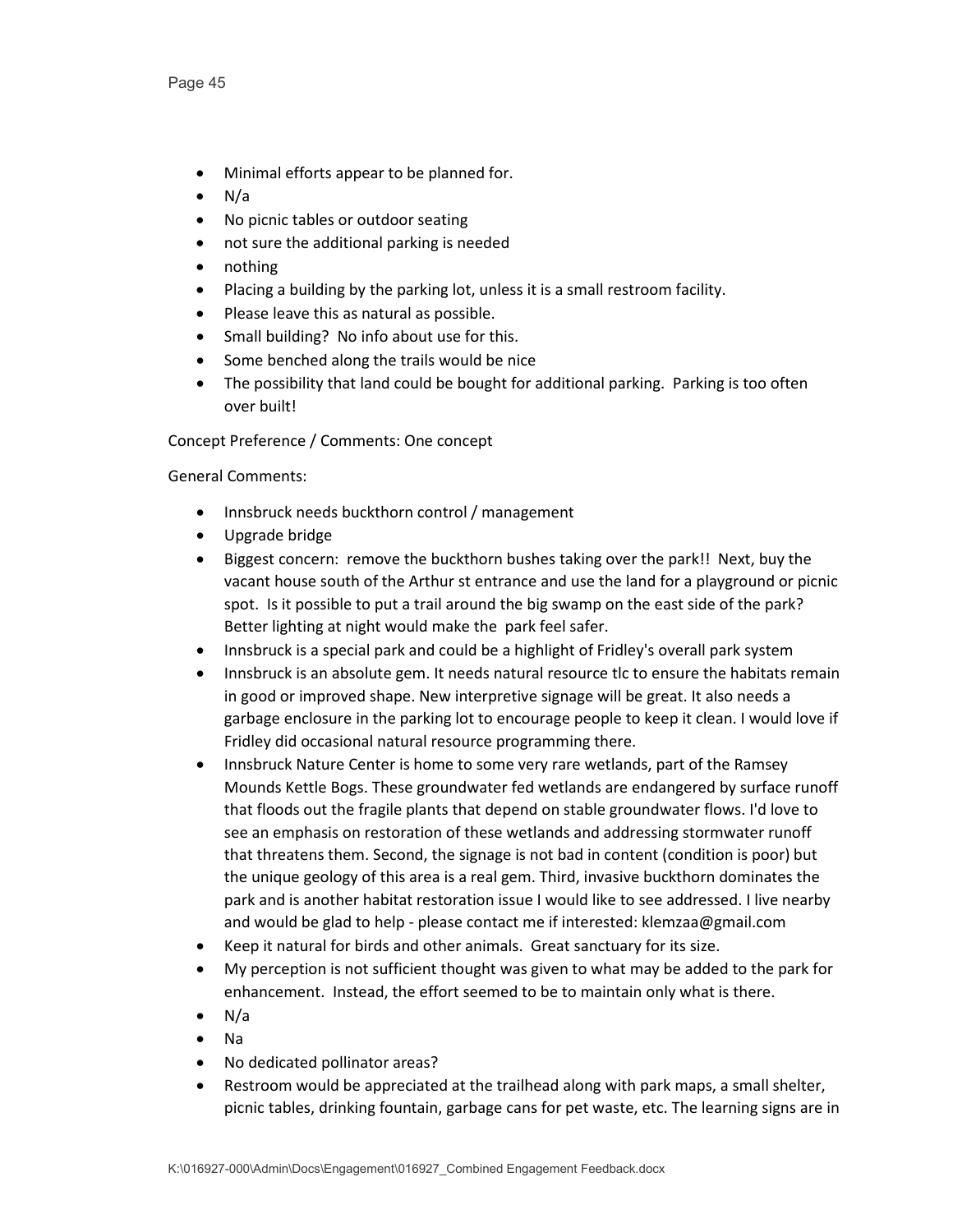poor condition. Also the "nature center" name is misleading and maybe it should be called Innsbruck Nature Reserve or Innsbruck Park Reserve

- So few people know about this little gem. Updated signs at the entrance and wayfinding signs would go a long way toward helping to make this park a little better. A better parking lot would make it feel a bit more legit and safe
- The park no longer feels safe. Little parking, trail maintenance
- The plan respects the natural state of this park, which is so wildlife friendly that Downy, Hairy, Red Bellied and Pileated Woodpeckers all nest here. Please consider adding a simple railing to the stairs for winter walking safety. Good job. Thanks.
- This is a pretty area. I don't walk there much because I am not sure where the trails go.
- This park needs a garbage can that the city would pick up. Currently people often leave there bags of dog poop to the side of the parking area in hopes that others will take care of their dog's mess.
- We are already working on replacing interpretive signs (with Mike Maher). Need creative ideas for funding!
- We enjoy the walking trails.
- We visited this park in the winter with snowshoes. We had never been here before, so the lack of a park map made it difficult to know what directions to go (we ended up hiking along the ridge a long way and had to turn back around). Also, even though we had been told it was a snowshoe location for Fridley Winterfest, stairs and snowshoes don't go well together.
- While not shown in the plan, I'd like to see a few simple benches included in the plan. I've seen people sitting on the curb on Arthur St., or on the grass, to change foot ware before entering the park. A bench or two at the entrance might be appreciated. On the issue of a dog park, the property on which the boarded up house sits, next to the parking lot, might make a good spot. I see people walking dogs in the park every day,,, a dog park alternative nearby might keep dog poop off the trails.
- With "nature center" in the name, it would be awesome to have an actual building/center (and restrooms) in this area. What a great compliment to the bigger Springbrook that would be. Also, maps of the trails are a must. We went to this park the first time to snowshoe, and we had no idea what the layout of the trails looked like or where they led to. (Also, the stairs make snowshoeing difficult, even though at Winterfest this park was mentioned for snowshoeing).
- Your plan mentions expanding the parking lot, I hope this includes razing the scary looking abandoned home that is next to the parking lot?
- for hiking, sometimes this park is too small
- not great walking areas, no seating outdoors.
- safety as it is so hidden/remote/do not feel comfortable going alone
- Two sets of stairs on trails have no railing. This can be treacherous in winter.n
- Like bird watching / birding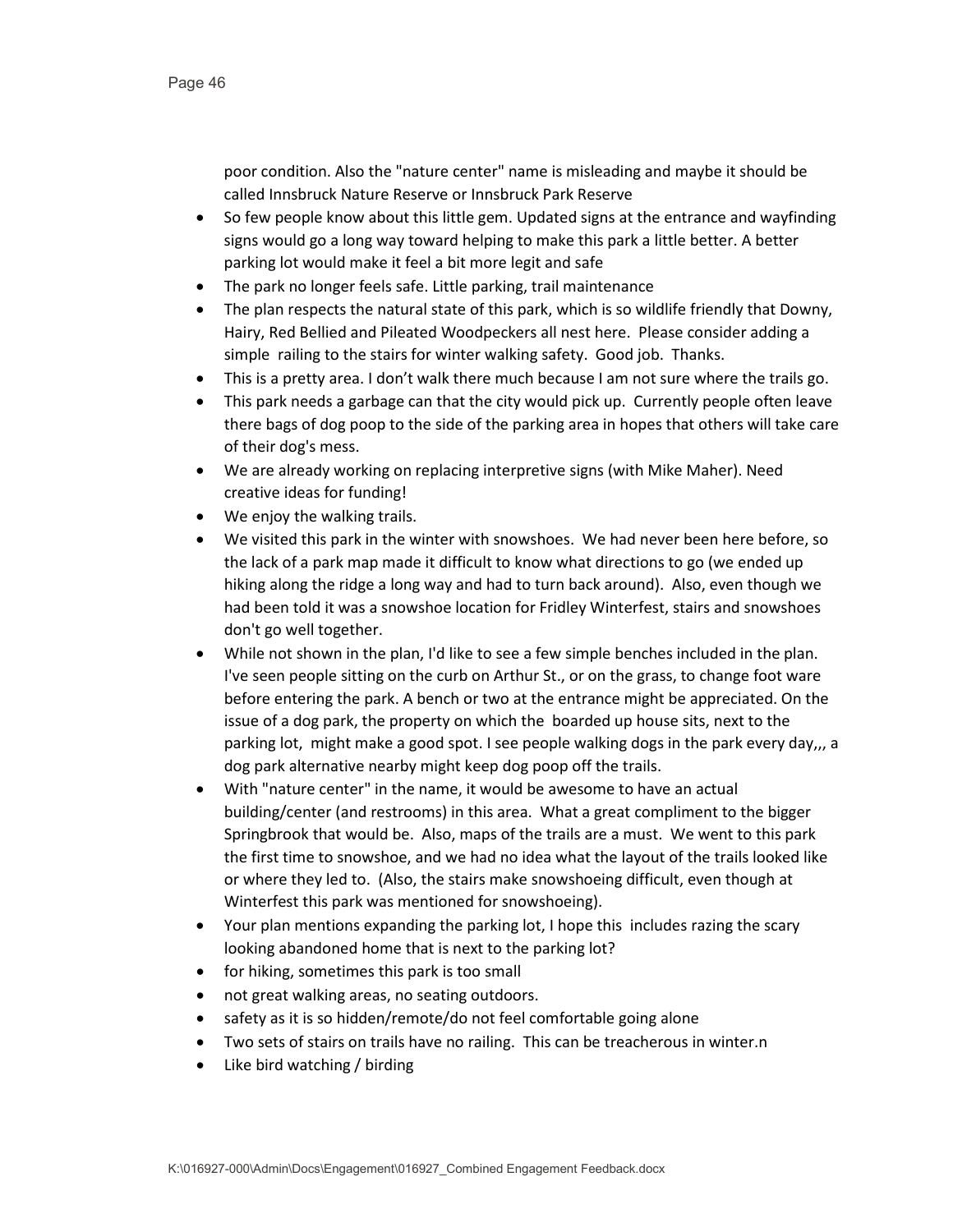# **JAY PARK**

What do you like best about concepts?

- All looks good except no basketball court
- I like the addition of trees and bee lawn.
- Improved play ground equipment
- Much added greenery/plants an Bee area!
- Please update the playground equipment and replace the sand with something else! Please update the basketball court. Lots of older kids also hang out at this park and need positive options for things to do.
- Shelter
- The bee lawn area is nice. I assume that is clover? However the enhance rain garden, shown in several park concepts, will just increase the maintenance and take away from natural greenspace.
- Updated playground equipment and new surfacing (sand is messy and bothersome to some young children.) I also like having a small shelter with picnic table.

What do you like least about concepts?

- Basketball court is not being updated
- I don't feel my older children are safe to play alone at this park because of the activity at the apartments across the street.
- No basketball court
- Not enough trees in center areas
- Shelter this park is too small to need a shelter

Concept Preference / Comments: One concept

- Could use some attention
- Bball court so rocky and unpaved-broken equipment
- Maybe put up baseball netting in open field to hit baseballs?
- Need basketball court
- No basketball court
- Parking on Second Street should be restricted to only the east side of Second St the same as it is in Main St Kids are crossing Second St to get to and from the park and with cars parked on both sides of the street it is sometimes hard to see them and it only leaves room for one car to pass through with cars parked on both sides of the street. There is plenty of room for Apartment dwellers cars to park behind their Apartments so there is no reason they should be allowed to park on both sides of the street
- rubber mulch would be nice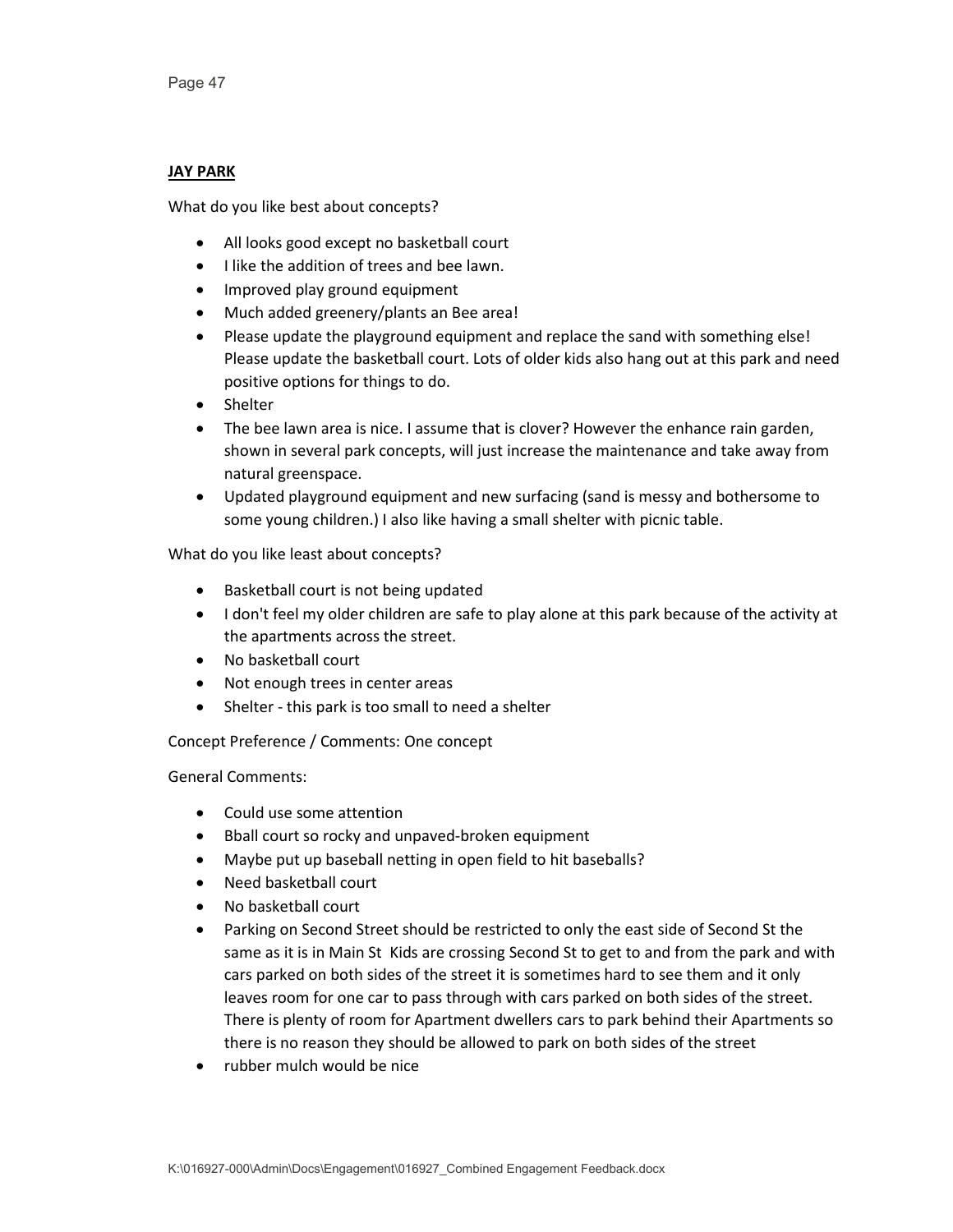- This neighborhood will be getting a lot more residents with the new Holly Center apartments going up. Please give us a nice park!
- This park is very dated. It gets a lot of traffic from the apartments across the street, and will get even more traffic once the apartments being built at the old Holly Center site are occupied. Please enlarge the playground to entertain a wide variety of ages.
- Yay! More green and bee friendly areas!

# **JUBILEE PARK**

What do you like best about concepts?

- Likes new challenge course
- Likes more seating / connecting paths and trails
- Loves that there's night on at night for safety reasons
- Landscaping
- Love the basketball court. I would use this daily if there were a court!!!
- Multi use
- Nothing, this is a very bad plan.
- Recreational play area
- Shelter is great
- shelter, & unique play events
- the challenge park & the shade/accessibility path
- The pathway is a nice touch.
- The playground area and the picnic shelter
- The tree shading

- Don't like privacy screen of trees on road / alley sides instead of house sides
- Don't like basketball hoops right next to peoples homes
- Don't like half court feels it'll bring too many kids to park after dark
- Basketball court
- Basketball court- there is a treatment group home at the end of the block and I don't want them hanging out near where our kids play
- N/a
- No bee pollinator or garden areas.
- Not certain area for playground
- nothing
- Taking away the toddler friendly playground.
- The basketball area, it would be really close to the people's houses next to the park and could also bring more adults to hang out there vs kids on the playground
- The basketball court. There shouldn't be any sports areas that close to houses.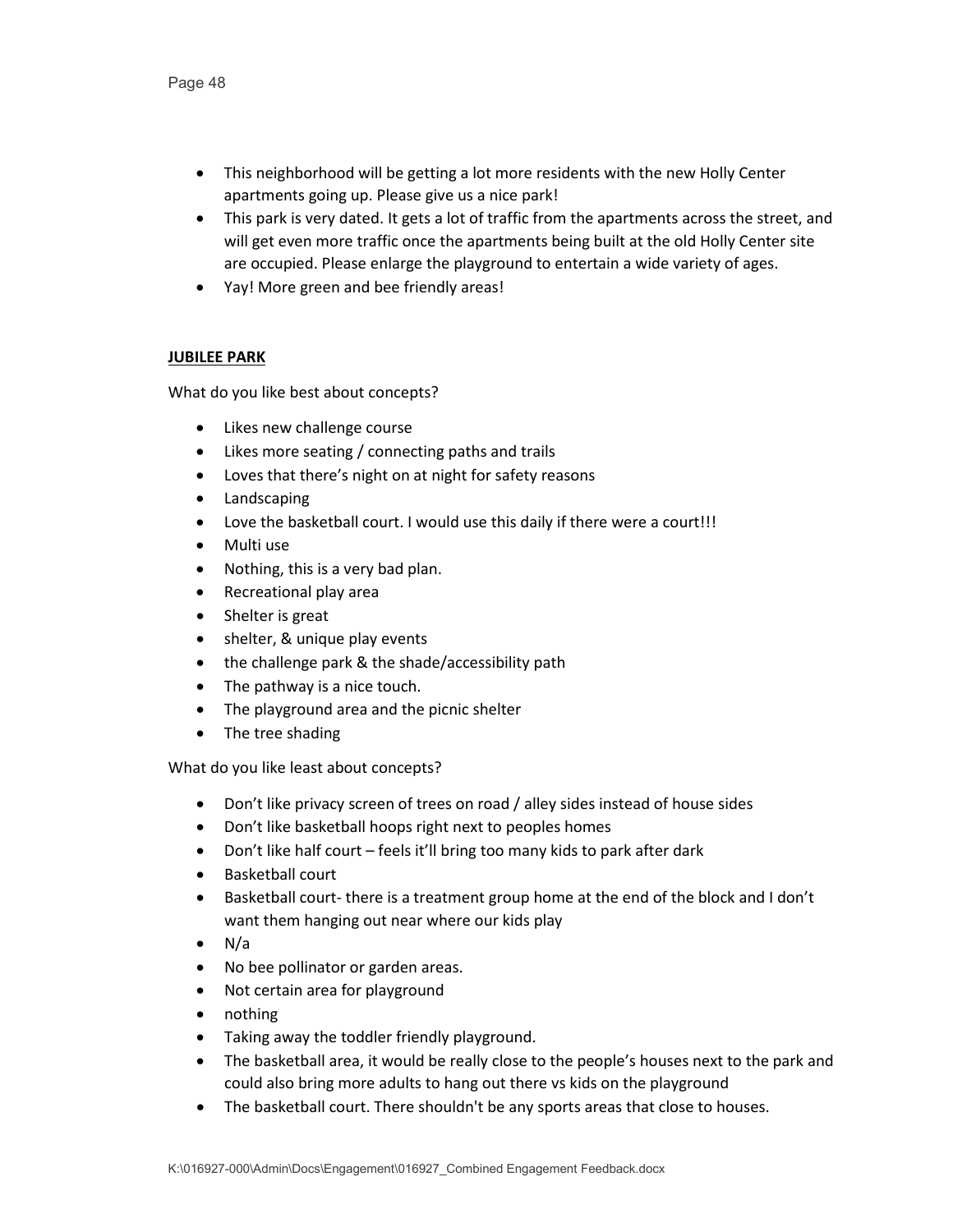- The basketball courts. This is a small tucked in park right next to homes. There shouldn't be any sports. Just playgrounds for the children. Also the tree line up doesn't make sense. If they are meant to be barriers they should be open to the street and then blocking the side residence.
- The privacy bushes/trees should be on the sides with the houses, not the street. These houses are really close to where the playground is and so I think the basketball hoop is not appropriate for the proximity to the neighbors who live in those houses. If there were more space between the park and homes maybe it would be more appropriate.

Concept Preference / Comments:

General Comments:

- **FROM MWMO**: Recommend stormwater management of impervious areas of park where possible – add pollinator habitat to natural/landscape areas of park
- Park generally used by young kids and families and surrounded by houses on 4 sides. o Keep friendly for smaller kids
- Garden or small bee friendly area please
- Many young kids and families use this park from the surrounding neighborhood. I think adding a ninja or adventure course would be a better idea then the basketball hoop.
- Park needs some TLC
- There are many young children who use the playground, I'd hate for that to be gone. Also, there shouldn't be any sports areas that close to houses. Basketball, soccer, or tennis. They get too loud and equipment can cause issues.
- This design desperately needs to be reconsidered.
- This is a small neighborhood park where many families walk or bike to the park. Making a bike rack and a recycling in would be great
- those who design parks should take into greater consideration the design to the proximity to homes and this being fully engulfed in a residential neighborhood and mirrored by a street and alleyway.
- Trying to cross University with kids and no sidewalks on busy streets feels unsafe. We would go because it was one of the few parks that had toddler friendly equipment. Hoping you add some to another park since you'll be taking this one away.
- We live directly next to the park. Currently the halfway house 4 houses down has occupants that use the park to gather. I like the tree and bush cover but they should be on our house line not the street. Also, worried about older kids hanging at the park if there is a basketball court.

Reason for not visiting:

- Adults smoking at the park or hanging out at the picnic tables
- Drug use at the park
- Having to cross University to get there.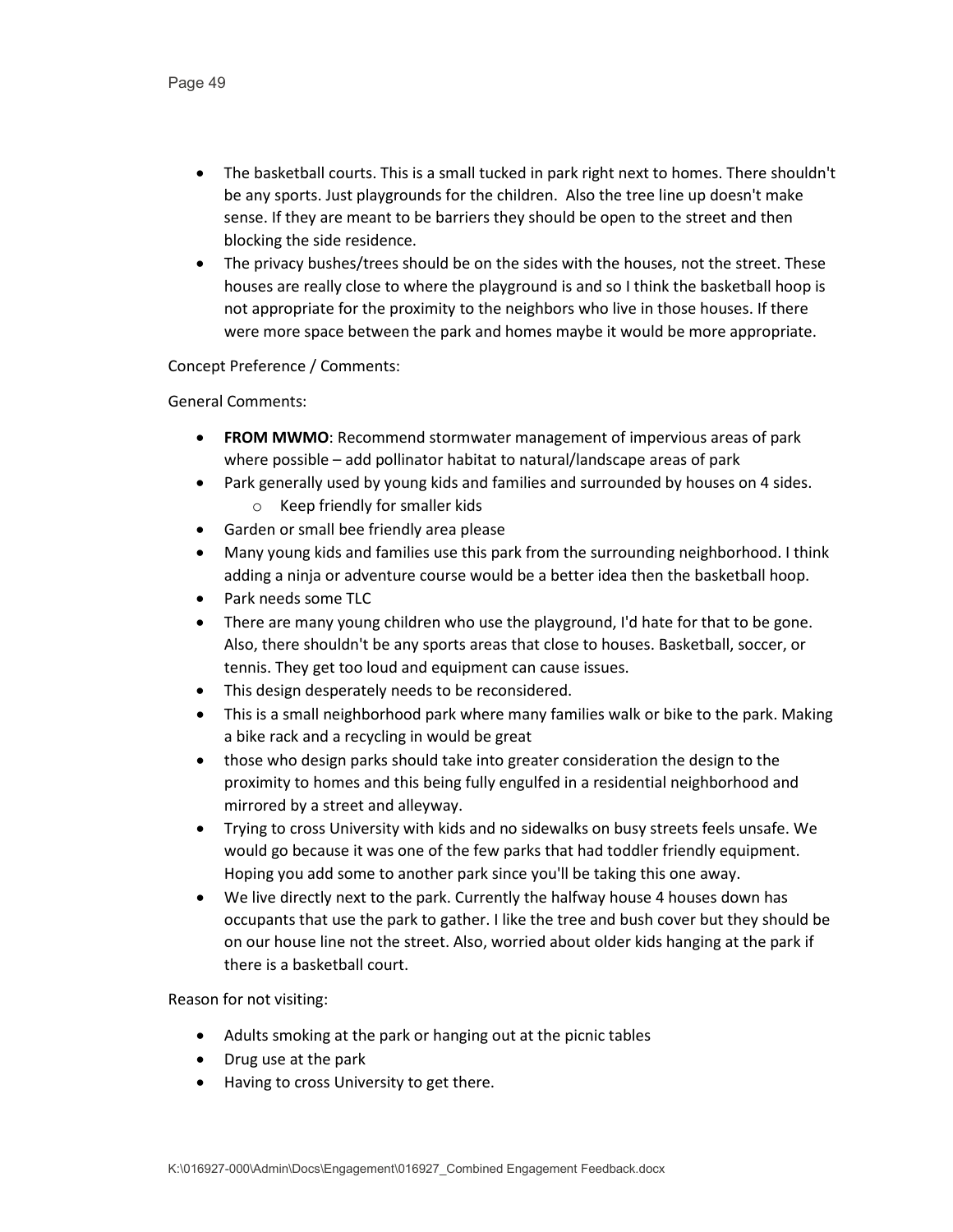### **LOCKE LAKE PARK**

What do you like best about concepts?

- Boat storage and launching capabilities.
- Clear launch area
- Having a kayak launch area.
- It appears the trails are elongated to better conform to ADA standards.
- Launch area for watercraft
- Love the kayak launch! What a great idea!
- The Dock and Kayak/canoe access will greatly enhance the use of this area.
- The dock appears to be a good idea. Will the kayaks be available to rent or is the for private use only?
- The long dock and path to get to it.
- Trail improvement- canoe/kayak storage
- Water access! Canoes!

What do you like least about concepts?

- A better fishing dock would be nice. Lots of individuals trespass on railroad property to fish.
- I think there should be a bench for usage of looking at /over the lake.
- NA
- Need trail improvements down to dock, missing a rain garden
- no seating/picnic area, no bee area
- nothing.
- There isn't room for parking at this park, so it may be hard to launch a kayak if many other people have already parked on the street for the day.
- Unclear if the changes will mean cutting off the park from the trail to the east, which is my primary usage of the park right now.
- What is the kayak rack? How does that work?

Concept Preference / Comments: One concept

- **FROM RCWD:** Supports adding canoe/kayak launch would increased operational efficiency in conducting water quality monitoring in Locke Lake
- Could use kayak rentals and mountain bike trial
- Comment about why can't city take care of shoreline?
- Lake too small for watercraft
- New non motorized water craft launch area would be great concern about water quality?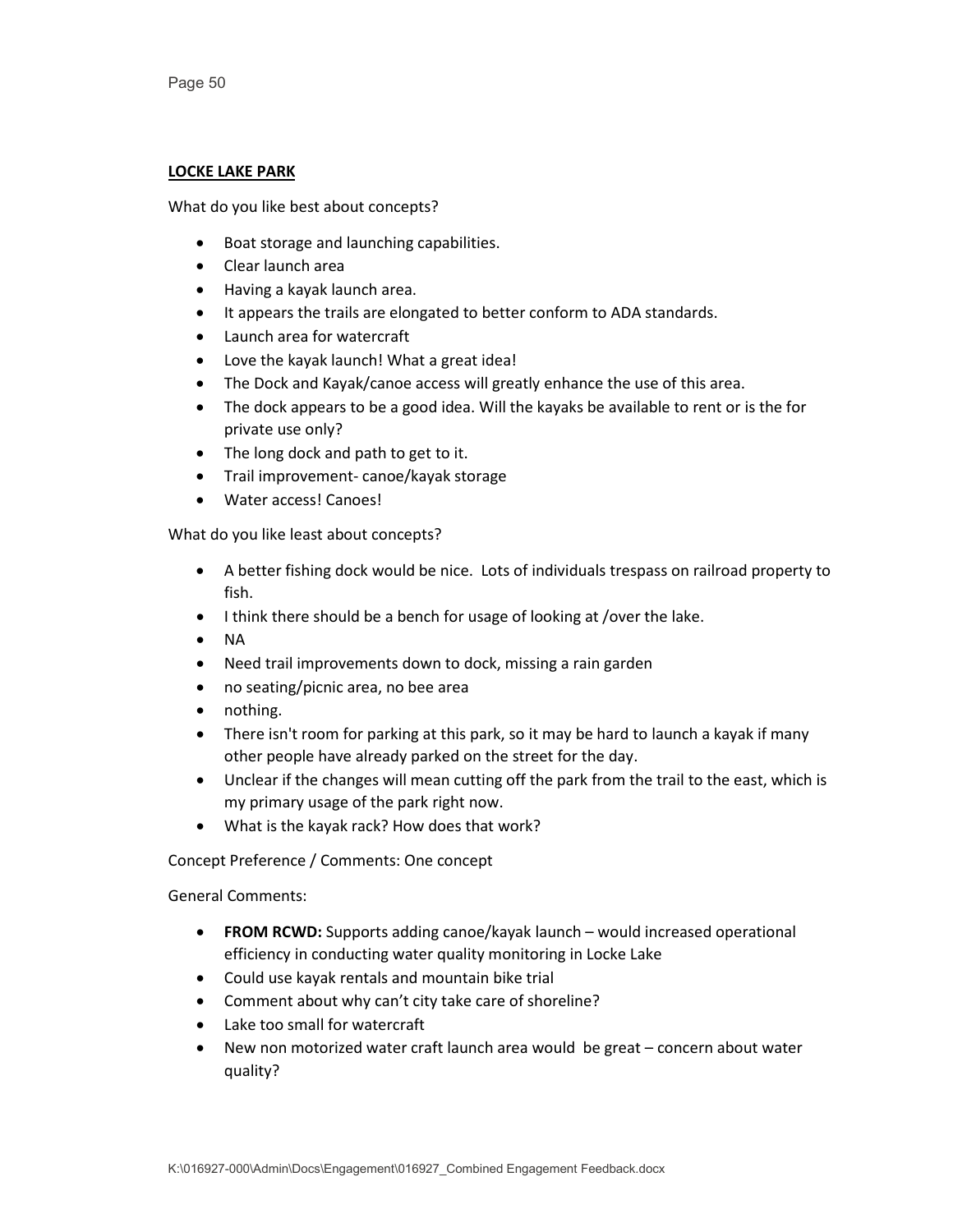- I've not kayaked the lake, but I'm assuming it's fairly easy to kayak up Rice Creek, as Locke Lake is pretty small and there's a dam so it's not possible to kayak downstream from here.
- Not a well used area. Proximity to railroad tracks and dense tree canopy tends to make trail users feel unsafe at dusk and during evening hours.
- Please do all you can to get people to leash their dogs! Loose dogs can be dangerous!
- Anything that can be done to reduce the switchback slopes would be great. Kids always have a difficult time negotiating the switchback with their bikes/scooters.
- I do use the park, but it is very hard for me to get my kayak too the lake. Unfortunately my kayak is heavy and it's hard to carry down the mud. Someone was nice enough to build a small dock, so that helped some, once I got my kayak down there. I like graffiti, but some of the words are less than family friendly. Also, sometimes it's uncomfortable when there are lots of kids there and they start hauling furniture etc. to hang out under the train tracks.
- small size

# **LOGAN PARK**

- Lots of interest in rain garden interested in doing more for pollinators what does this looks like?-should be in SW corner of park
- Lots of tennis users would love to see double tennis courts, but can just have one. Keep fencing around entire tennis court.
- Really excited about playground equipment (will be similar to Locke playground)
	- o More seating around playground
	- o Make sure there is play equipment for both toddlers / older youth
	- o Want more swings and baby swing.
	- o Want sand removed in playground maybe have a sand box instead?
	- o Longer zipline
	- o Big slide
	- o Spider web
	- o Something to climb on
- playground with new surface
- playground, trail loop
- Take off any paved paths and either is nice.
- The concept that keeps the baseball field, and basically updates/upgrades the current area set.
- The concept that retains the baseball field.
- The one that keeps the baseball field.
- the one with a ball field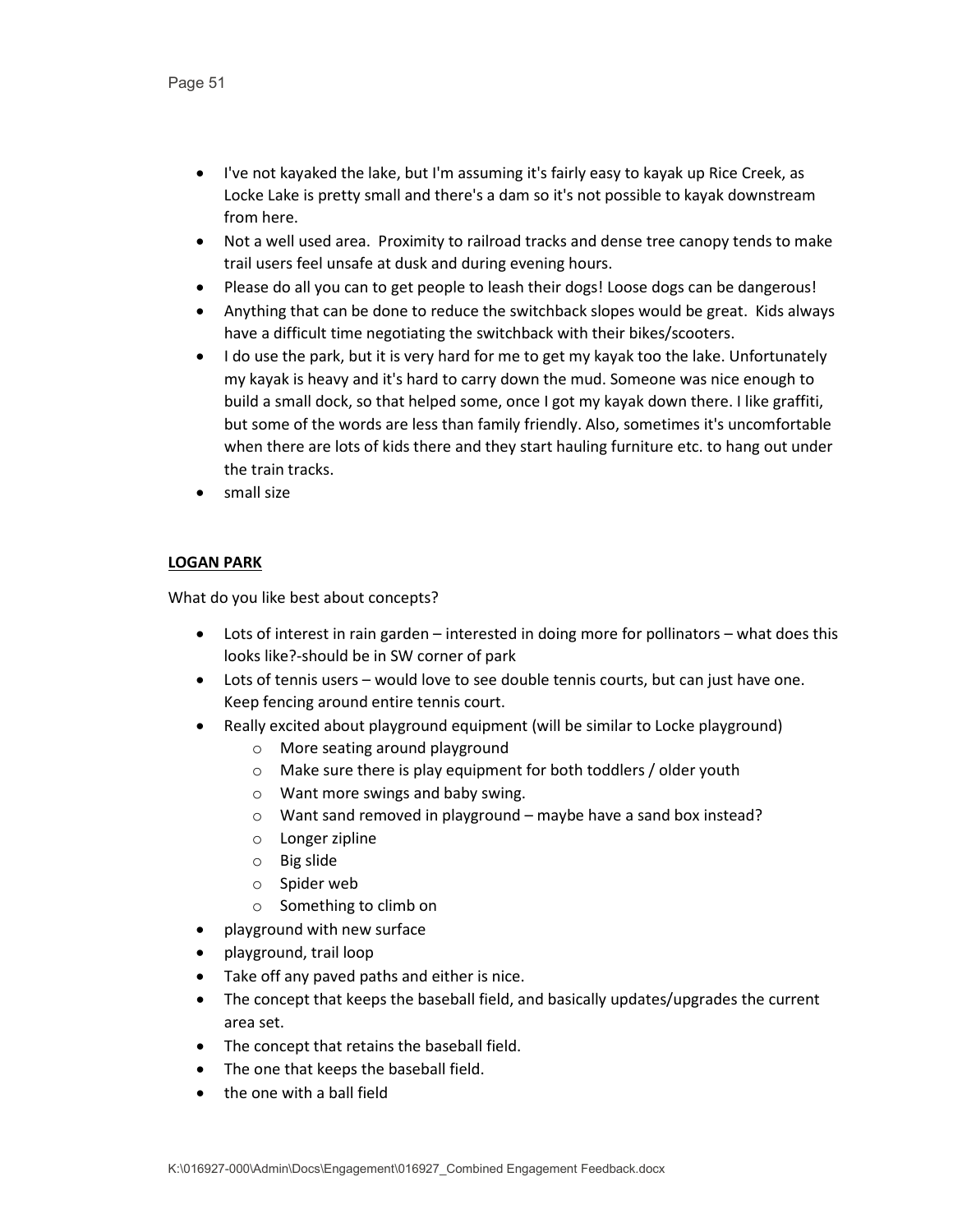- This isn't shown in the concept, but this park needs more trees. In the northern section of the park where there are a number of deciduous trees, multiple trees have been cut down in the past decade, but no new trees have been planted to replace these trees. Please consider planting new trees in this area to replace the ones that were cut down.
- #1
- #1 looks like it will best suite everyone in the neighborhood the best.
- 2 tennis courts
- ADA play surface, new playground, trail loop
- All of it
- Concept #1, Updated playground, freshen it up
- Concept 1 Better placement of concrete vs open field areas
- Concept 2 feels nicely laid out
- double tennis court
- I like the addition of nature play pieces and the expanded playground. The current playground is older and needs some updating, and there are a lot of younger children in the neighborhood that would love a larger play area.
- I LOVE concept #1 for this park. It is a well loved neighborhood park that is used by all residents. The younger kids play on the playground but it could use an update with more equipment for older elementary and middle school aged children. The sport courts are always in use from teens to adults. We also have a large use in the open field areas with local dogs and neighbors coming to play. Perfect for flying kites on windy days. The baseball field could use some work but we love taking the kids up there to hit some balls or play kickball with friends. Please, please make this park an even more loved neighborhood stop.
- improved ball fields
- Keeping the tennis court, playground, baseball field, basketball court and adding trees and possibly nature play items (not sure what those would look like though I am generally in favor of nature-based play items). We need 1 good tennis court that is maintained; it is used all the time! The baseball field area is used often by bb teams for practice, families for kickball and bb.
- NEw play ground!!!
- New playground, needs a baby swing! Both concepts are nice. I like the second one
- Off street walking path.
- Option two with the dual tennis courts is better. The tennis court is very popular and often a challenge to get court time during the best parts of the day. Also, moving the play area to the center of the park would be safer for the children and limit their noise.
- Shelter update, Walking trail, playground update
- that the playground is in the middle of the park in plan 2 and not near the street
- That there is actually a trail instead of having to walk in the street
- The nature play areas on the first concept plan as well as the raingarden and keeping the playground where it is.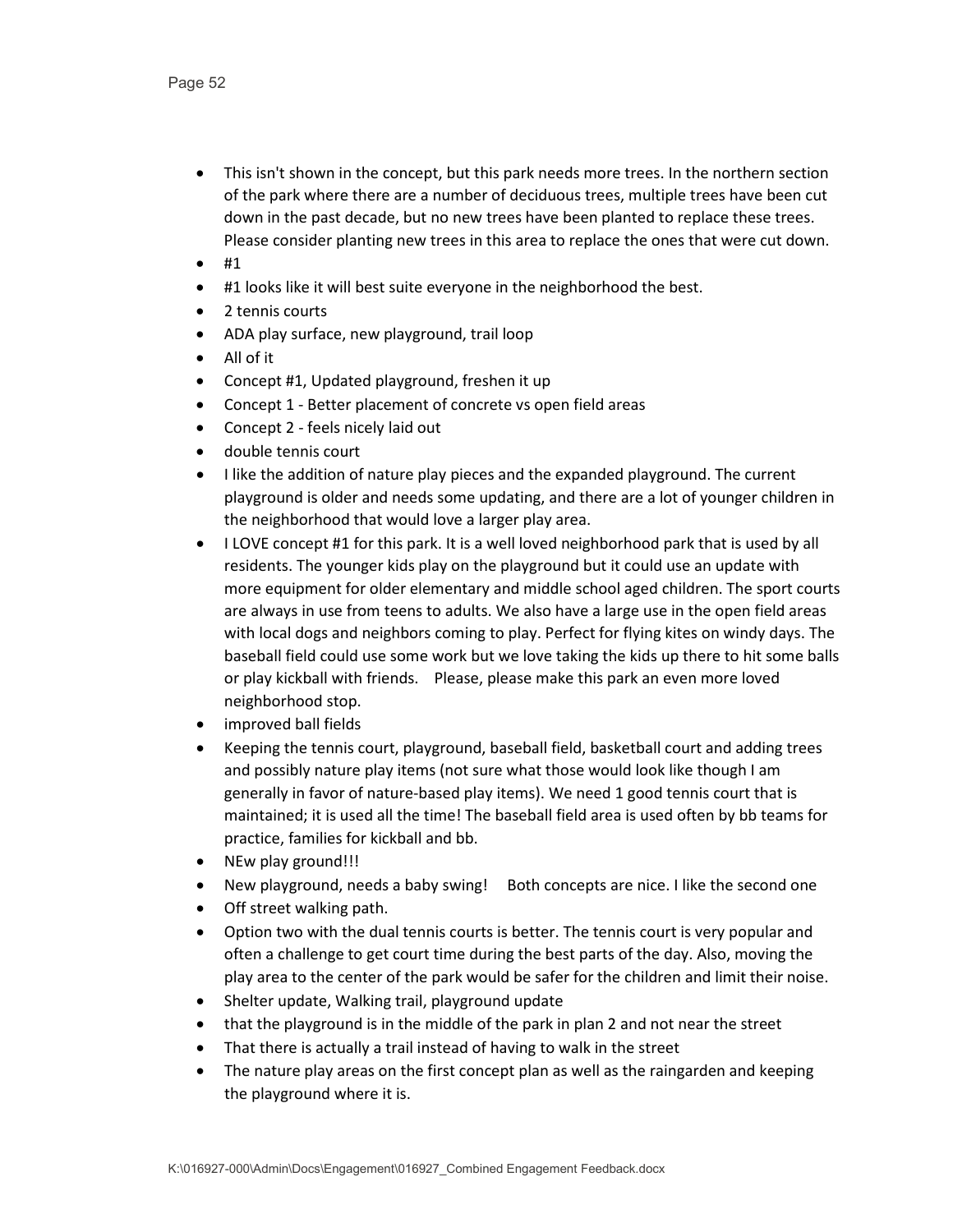- The trail that borders the park.
- Trees at south end of tennis courts in concept 1. This will help block sun from players facing south.
- Updates to the playground. The preferred concept keeps the park similar to how it is now with a single tennis court, updated the shelter, and puts in new equipment as well as maintaining the baseball field/ice rink.
- Updating the playground is what I like best as well as updating the pavilion.
- We believe that concept 2 would be best for Logan Park. People generally do not use the baseball field and is a waste fo space. The tennis courts are very busy so having two would be very beneficial.

- Didn't care much for nature play or event stations wanted to see other changes at park.
- Don't want to lose baseball field / open space/ hockey rink for additional tennis court care more about baseball field / hockey rink that extra tennis court.
	- o Families use to play catch, pick up games, go ice skating etc.
	- o Just make improvements to it (update fencing, benches, regrade)
- Don't need nice rest room, porta pottie is good enough want before improvements if possible.
- Split opinions on walking trails Some like it and some don't want to lose green space/ trees for pavement. Concern about water runoff.
	- o Most people were okay with just walking around the park. Quiet enough and not a lot of cars.
	- o Do like some pavement to connect park amenities together
	- $\circ$  Some do like idea of a few gateways into park on SE/NE/NW parts of park.
- Don't want to lose any more trees, want to see more added Want to see more in NE area of park.
- Don't move picnic shelter improve pavement, consider adding electric outlets, upgrade a little.
- Neither concepts liked for the reasons noted above-- the 1 tennis court, basketball half court , and playground on north side is most appealing as far as layout. NO path around this park is needed! We could also use a small baby swing feature, along with regular swings. and benches for parents next to playground is a must!
- #2, too many different fields that won't be used
- Concept #2, removing the ball field, making a double tennis court
- Definitely don't want to see the baseball field go. The neighborhood over the last few years has started attracting more young families again and I do believe it will get more use in the years to come. Plus the kids love the ice rink and the mounds of snow!
- DO NOT need a "trail path" in this small park that is on residential streets! Please do not add more asphalt or cement over grass!! it is 2 acres; it doesn't need a path around it!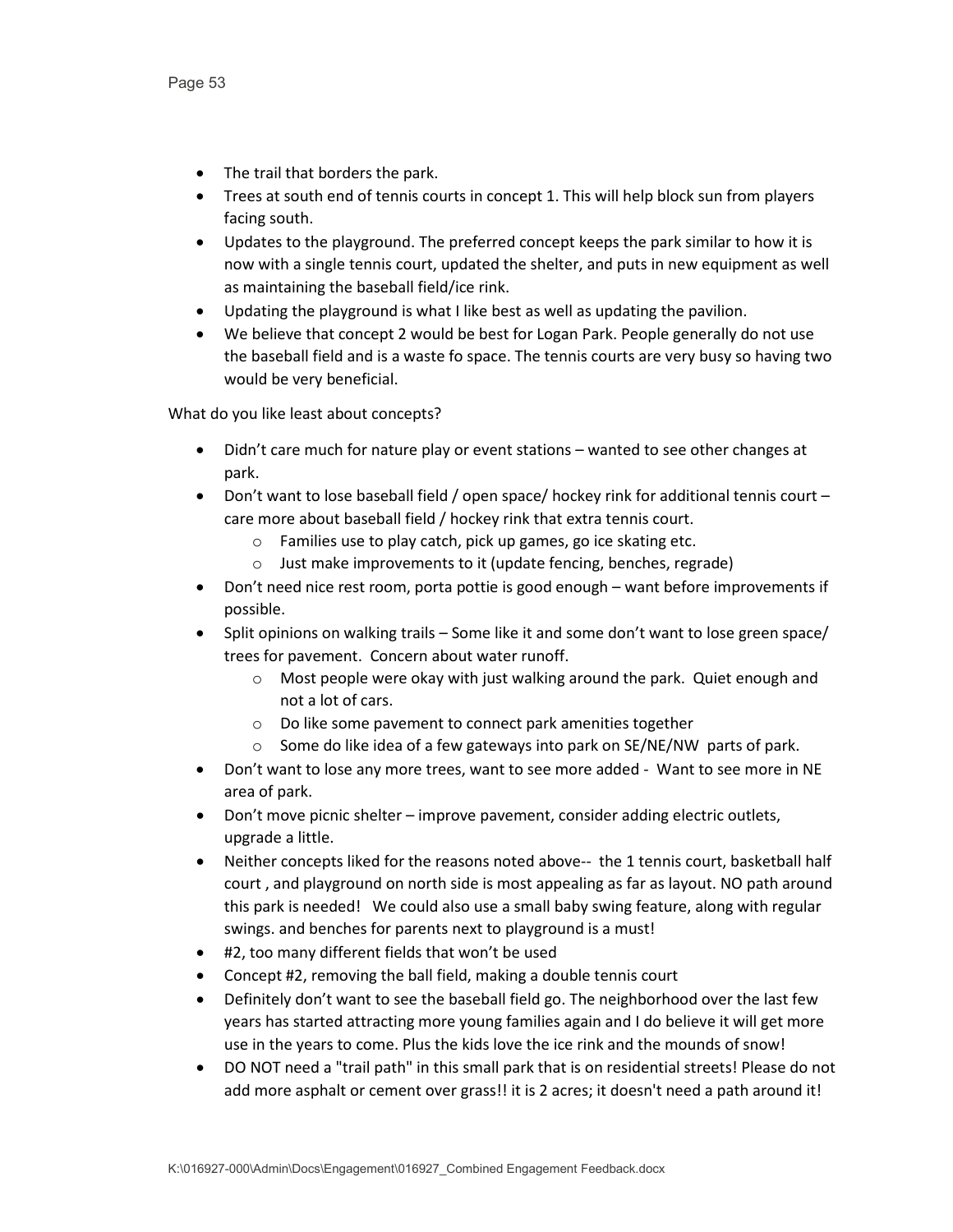We need additional trees planted here; so many have died over the years and never once has there been a new tree planted in the 25+ years we have lived here. Please consider funding new trees or encouraging residents to help with tree planting! There used to be 2 tennis courts and they weren't maintained; one is sufficient and we appreciate the city working to keep it in good shape. Please do NOT add a rain garden in this small park! Kids play all over this park all the time and need the grass space! We need the wide open space for football, tag, soccer, frisbee, kite flying, etc. Again, it is only 2 acres, please let there be grassy areas and trees! We love the bb field and it is our winter ice rink, which we love too! the bb field is used a lot by families. Shelter: it would be nice to have more tables and a slightly larger shelter space/covering. With electricity would also be great, for potlucks and events. I least like the idea of a path around this small park; unnecessary!!

- I dislike the concept #2 design because it takes away many used areas of the park. Having a smaller shelter will limit our neighborhood night out gatherings and birthday parties.
- I don't like the idea of removing the playground, removing the tennis court, or removing the baseball field. The park has a good mix for its size now and the variety and convenience to home are wonderful.
- I don't like the 2nd concept plan where there is a lot of moving of items and taking away the baseball field.
- I don't live there, so I don't know what it needs, more tennis or no baseball, not one to chime in on that.
- If you are going to add paved paths we will hate it. That removes a lot of the total grass area for playing games on. When people walk around the park they just stay on the street which is not very busy most parts of the day. It is a wide street. This would decrease the value of the park to the neighborhood. It is a large green area for us at present.
- $\bullet$  N/a
- No bee safe areas
- no need for a baseball diamond
- none, all of these would be wonderful additions
- Paved trail loop (don't want to see a paved loop put in). Elimination of ballfield in concept 2 is a terrible idea; that ball field gets used, and is the ice rink in the winter. Why is a rain garden needed here? It would likely not be well-maintained, so would be aesthetically unappealing and of little benefit for stormwater volume reduction.
- Playground right next to baseball in Concept 2
- Removing basketball court
- The baseball area is seldom used. It's more used for people to play with their dogs.
- the baseball/softball field is useless
- The part I like least is the baseball area. It is unnecessary and too small of a park for a baseball field.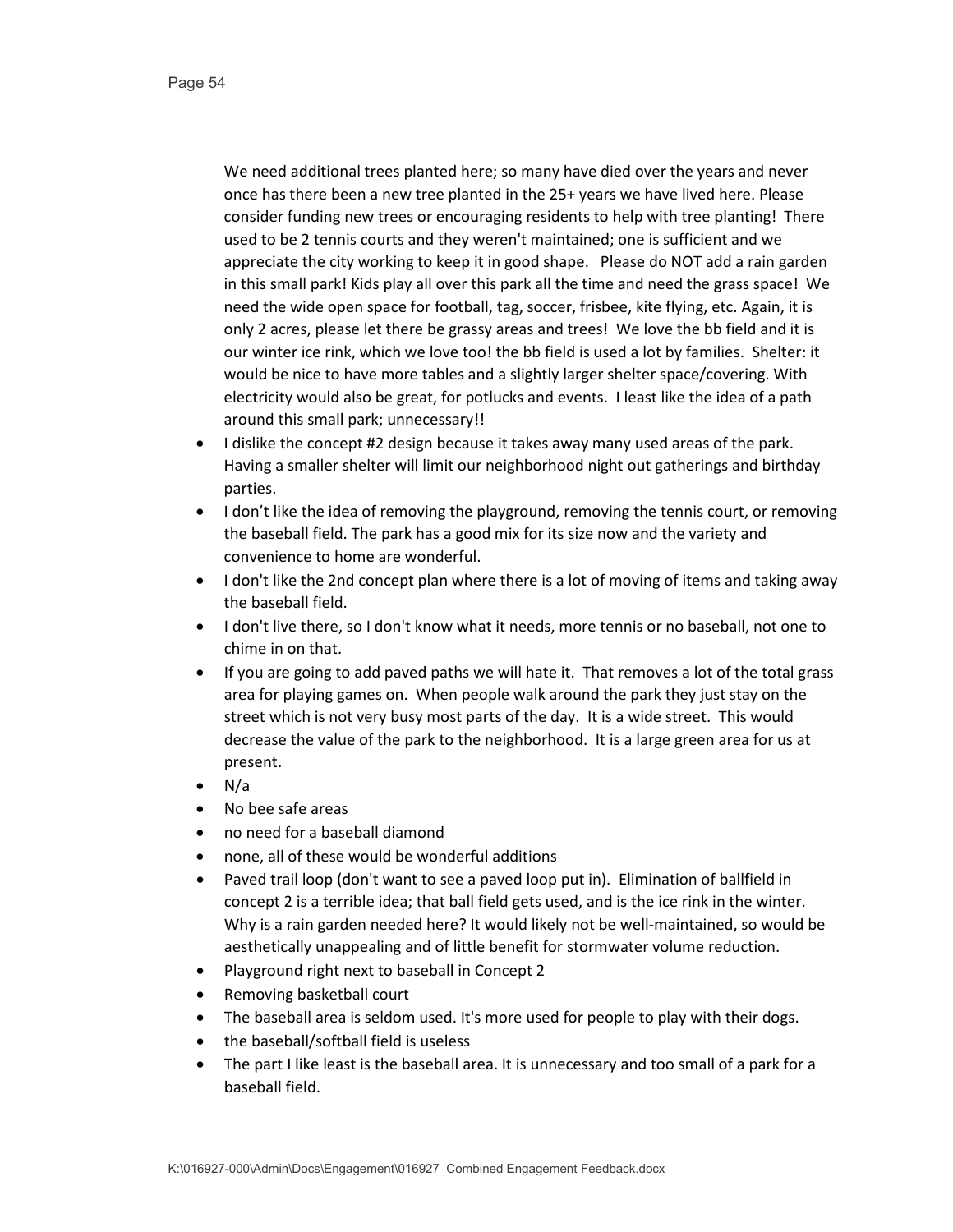- The walking trail
- trail loop
- Why would you add a paved path? The street is right there?!? It's not even a busy street. Everyone already walks there anyway, total waste of money to add paved path. Fridley doesn't need more poorly maintained paved paths. Especially because the tennis court and basketball court and playground in this park are already not maintained well.

Concept Preference / Comments:

| Concept 1                                                                                                                                                                                                                                                                                                                                                                                                                                                                                                                                                         | Concept 2                                                                                                                                                                                                                                                                                                                                                                      |
|-------------------------------------------------------------------------------------------------------------------------------------------------------------------------------------------------------------------------------------------------------------------------------------------------------------------------------------------------------------------------------------------------------------------------------------------------------------------------------------------------------------------------------------------------------------------|--------------------------------------------------------------------------------------------------------------------------------------------------------------------------------------------------------------------------------------------------------------------------------------------------------------------------------------------------------------------------------|
| Overall, neighborhood likes concept 1<br>more<br>#1 keeps our ball field<br>#1, better layout<br>#1, updates the current park without<br>removing ball field<br>#1. It takes what I love about the<br>existing park and makes it even<br>better!!<br>1 - best option<br>Concept 1 is better than 2. It keeps<br>the ballfield, has trees on the south<br>end of the tennis court, and keeps<br>the playground in a good location.<br>Concept 1, more connected green<br>space, better full loop. Less concrete.<br>Concept 1. It keeps the ball field/ice<br>rink | Didn't like new location for picnic<br>shelter and playground proposed<br>Didn't like losing ball field for<br>additional tennis court and<br>potentially losing ice skating rink<br>2<br>2 - love the extra tennis court!<br>2 I really think the playground in the<br>middle of the park is best along with<br>the 2 tennis courts<br>2- more access to park, it's centered. |

- Keep basketball court as half court consider putting fence around, balls rolls into street.
- Overall neighborhood highly engaged and excited for changes. Want park to be more modern looking.
- Lots of young families with 2-3 kids, a few seniors who plan to sell in 3-4 years. o Age range of kids toddler – middle school, little high schoolers.
- Lots of dog / dog walkers in neighborhood would like to see more trash cans/ dog waste stations in park.
- Add a bee friendly area please! And more trees!
- Is there room for a concept that retains the ballfield AND adds a second tennis court? I live in Ward 2; grew up on Logan Parkway & visit family there several times a week.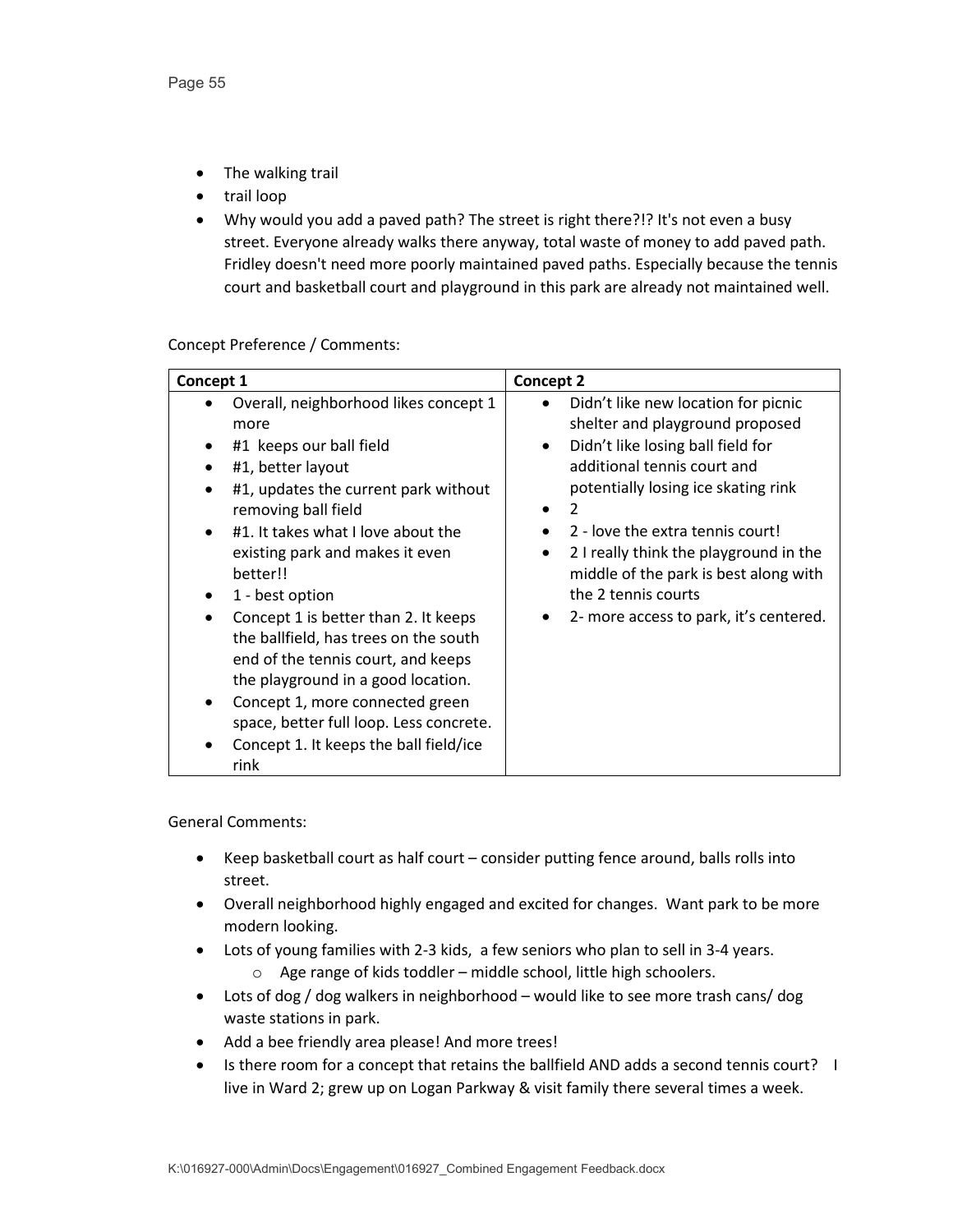- Logan Park is very popular and I'm looking forward to the updates! I'm interested in the rain garden and hope there is additional landscaping.
- None
- Parks rock!
- Please don't pave our park.
- Please keep the neighborhood in the loop for equipment updates and decisions. Thanks!
- Please no paved trail loop, and keep the ballfield.
- Please redo this park for our children and neighbors. Neighbors from across East River Road also come to play at this park which includes many families with children.
- PLEASE update this park. So many young kids play at this park, it would be a welcomed improvement and i know the neighborhood kids would love a new park.
- Thank you Alyssa for your interest and all the work you put in to our park day!
- Thank you for seeking input! Please consider trees in the budget!!
- The current playground is in a great location and is a great size. Adding a raingarden and natural play spaces is an excellent idea, as many children enjoy those things.
- We like the wide open spaces, don't cut down more trees! We like the idea of updating the shelter
- We live right by the park and would really enjoy an update to it. love the ideas
- We love having a park in our neighborhood! Our kids want to go to the playground daily. It would be nice if there were two big swings and one baby swing. Our kids also LOVE the sand and we bring sand toys every time we go. We definitely need more benches at the playground/park and hopefully some that are a little more comfortable.
- It's a park I enjoy biking to with my dog and just hang out and relax. Like the peaceful area.
- it's quite busy which is a good thing though! glad people are using the parks.
- Old sand. Sometimes has bees.

# **MADSEN PARK**

- Interested in seeing more soccer fields nets spring through fall.
- Love additional walking paths able to walk while watching kids play on playground
- I don't see a concept plan.
- Just one, should be more
- Playground equipment, as reasons stated above. Outdated and poor condition. Ground bees currently in sand
- Shelter and restrooms with warming house.
- The playground
- Trees and orchard
- Updated playground and playground surface.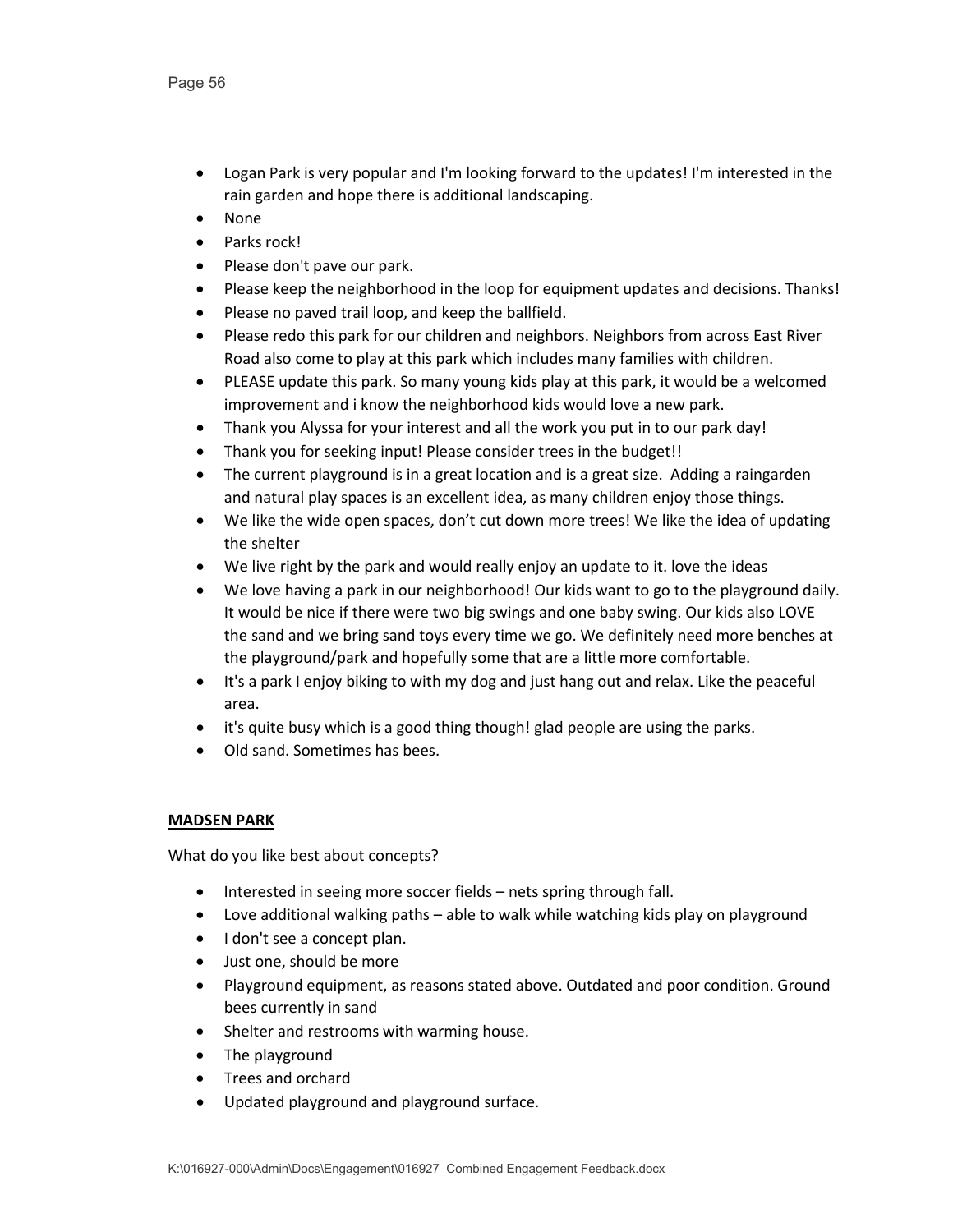- We just saw one concept plan. We do appreciate that the City is invested in maintaining and bettering the parks.
- Ada concept
- Better utilized space at the park
- Gardens and Orchard away from loud areas like playground.
- Hockey Rink! And edible orchard!
- I don't see a concept plan.
- I like everything about this plan! We don't live in the neighborhood but we like to visit Madsen now and then. My kids enjoy the playground.
- I like how the ice rink would be positioned.
- I like that there will be new playground equipment installed. I also am excited that there will be permanent restrooms and a warming house. This park would be used so much more in the winter with a warming house.
- I like the idea of adding more trees! We live on the street right next to the park, and I love the woodsey feel. We have 3 young children and they love the playground- I'm sure they would love new equipment too, although we all really like the park the way it is.
- I like the idea of having a warming house. However wondering if the expense is worth it as current rink is rarely used.
- I like the path and improved playground
- I like the path around the perimeter and the larger play area with seating.
- I like the playground and trail concept.
- I love the use of space, the shelter and warming house are AMAZING! Plus a walking path would be very welcome too. Love the gardens!
- I really like the edible garden/orchard
- I use/ would use the tennis court for tennis and pickle-ball. As the community ages Pickle-ball is a game older adults can play. I think the building could be small or not be built. Ideally the restrooms are great-but does Fridley consistently have the budget to maintain them?I would like to see better landscaping using native plants in all our public spaces.
- I would a dog park. There is so much spaces however in the winter we use the tennis court as a dog park because there isn't one there
- Improving the use of the land to include more of it. It's nice to have such a big space, but it is currently so underutilized.
- loop trail
- New park building. Improved skating rink.
- New playground and the different flooring of the park absolutely hate the sand
- Playground
- Separate the playground from the basketball court. Preserve as many trees as possible.
- Small trail system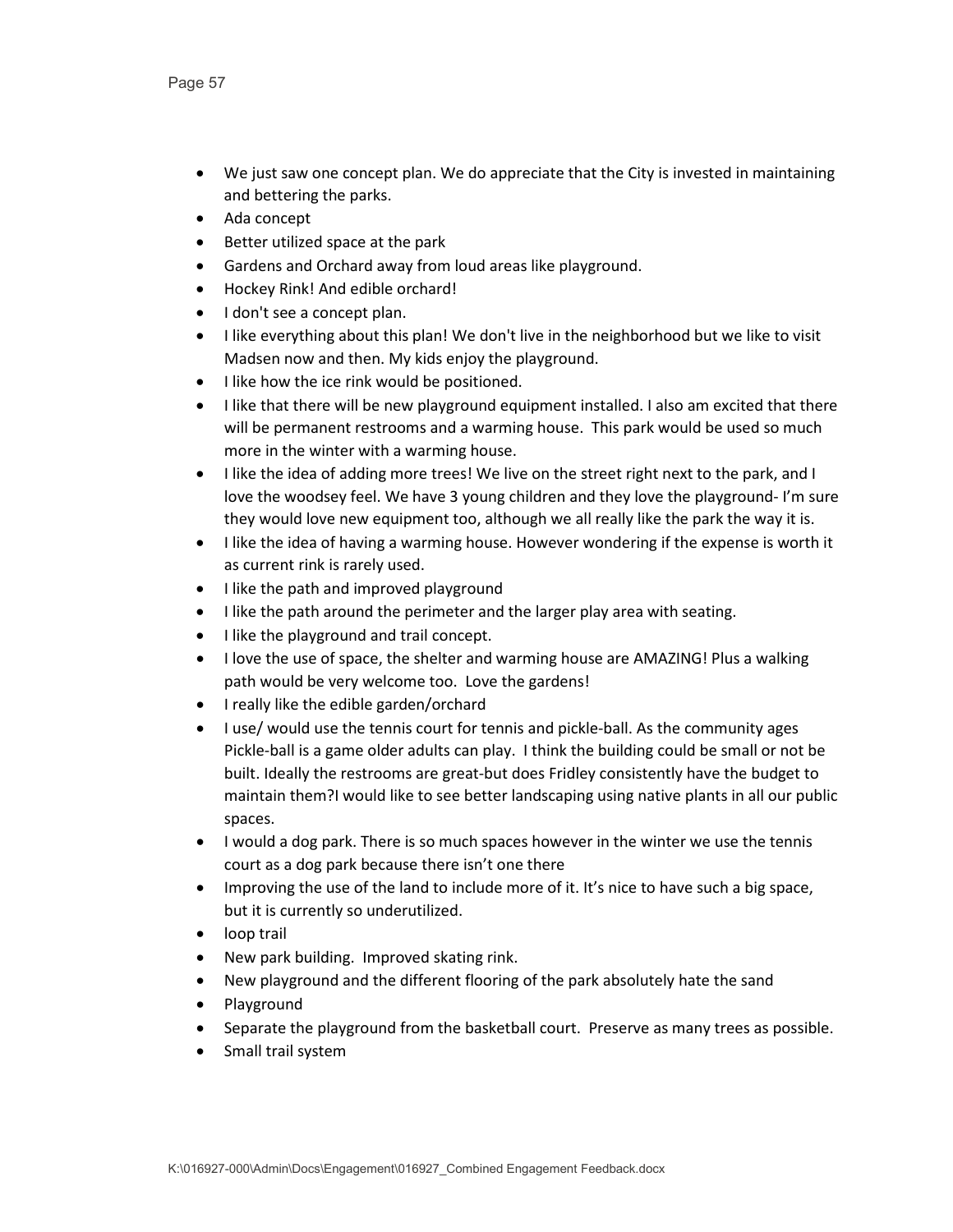- The current hockey rink is totally under utilized.There is seldom if ever any activity there and the lighting is on till late at night. A total waste of tax payer funding. No interest that I discern.
- The restroom.
- Updated playground and playground surface area.
- Updated playground equipment, getting rid of sand and put in either stamped rubber or wood chips. Ground Bees live in the sand and my kids have been stung- reported to Fridley and it's said nothing can be done about ground bee burrowing and making nests in sand.
- Updated. Nature/flower areas, walking path
- updating the playarea & adding restrooms
- Walking path around/through park

- 40 spots to park seems like a bit much, otherwise it looks great.
- a. Orchards/edilble gardens. Concern this will attract more deer from Locke Park. Deer already cross 73rd Ave into Melody Manor. This probably will increase the potential of car/deer accidents. b. Why spend dollars to relocate the rink ? It's already there. c. Is there staff for the proposed warming house ? 10+ years ago there used to be a seasonable/portable warming house, but understood that was stopped due to staffing. d. Playground equipment is relatively new (replaced 10-15 years ago). Is it really ready for replacement and relocation ?
- Basquetball, already have one
- Building- lower priority. Does Fridley have the budget to maintain buildings in parks? Like clean rest rooms and repair likely damage?
- Hockey rink
- I absolutely love it!
- I don't see a concept plan.
- I think any updates for this park will be welcomed. Especially the playground and getting rid of sand.
- I think there needs to be a baseball/softball filed put back. It was so disappointing that they were removed years ago. If kids need a place to practice in this neighborhood, they have to go to Spring Lake Park to do so. I also want to see the sand removed in the playground. A specific area designed as a sandbox area would be appealing.
- I wish there was one more entry point...maybe from Memory Ln or Jackson Street
- I'm a stickler for keeping things where they are, so I don't like building a new playground. However, in this case, I think it only has benefits. It's hard to bike through this park, so I would really like the new layout over the current one.
- I'm hesitant about the trails around the park. I love the open, woodsey feel that it currently has, and I'm worried that adding sidewalks would take away from that. I love the cozy neighborhood feel the park has.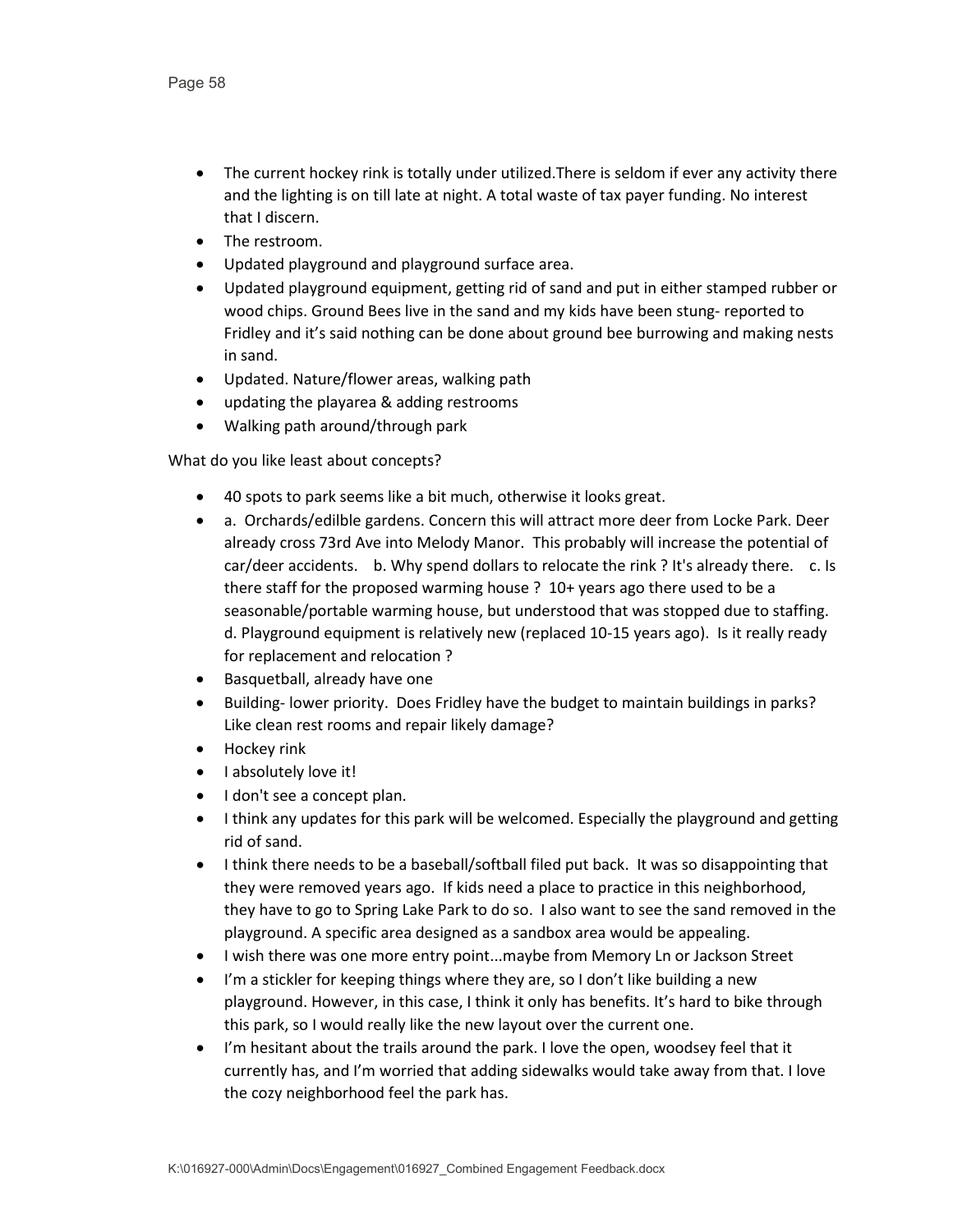- It's not clear what the playground equipment will be like.
- looks good
- Looks like the baseball field is going to be eliminated. The baseball field is used frequently in the summer time.
- $\bullet$  N/a
- No one uses the hockey rink. Replace it with a raquette ball or handball rink. Even some sand volley ball would make more sense or a pool
- No seating near orchard/gardens.
- None
- None. (Like all of it.)
- Not sure
- Not upgrading the basketball court to full size
- nothing
- Nothing I can notice from the concept ideas. I think more benches, a backstop for a baseball field, and perhaps some small bleachers to watch games would be worthwhile.
- PLEASE move the basketball court closer to the church and further from the houses. It is VERY loud with people playing basketball and often players are yelling, etc.
- that the loop trail isn't drawn in a color that's represented in the legend. Sorry, that's not really an answer to the question
- The basketball court is very heavily used during the warmer months. Any room for a second basketball court?
- The garden area looks like it would require constant upkeep? In turn driving up cost?

Concept Preference / Comments: One concept

- Multi use field floods easily and wet
- A nice place to meet with friends.
- Basketball courts were just recently up graded. No further needed changes
- Excellent work on the redesign! We live in the neighborhood and the updates would be a welcome addition to the residents!
- I also would like to see the tennis court resurfaced. My daughter and I played there this last spring and summer. The court is terrible, there are lots of cracks and bumps. We eventually moved to a different court in Spring Lake Park which had a better surface.
- I enjoy having this park in my neighborhood. My concern is how loud the basketball court is. Also, many people are not cleaning up after their pets, could there be a waste station, garbage/bags.
- I love that you're improving the city parks
- If there is a tennis court, I would like the net to be there and the surface to be in good shape. I would also love a walking trail around the park that would be free of snow in the winter.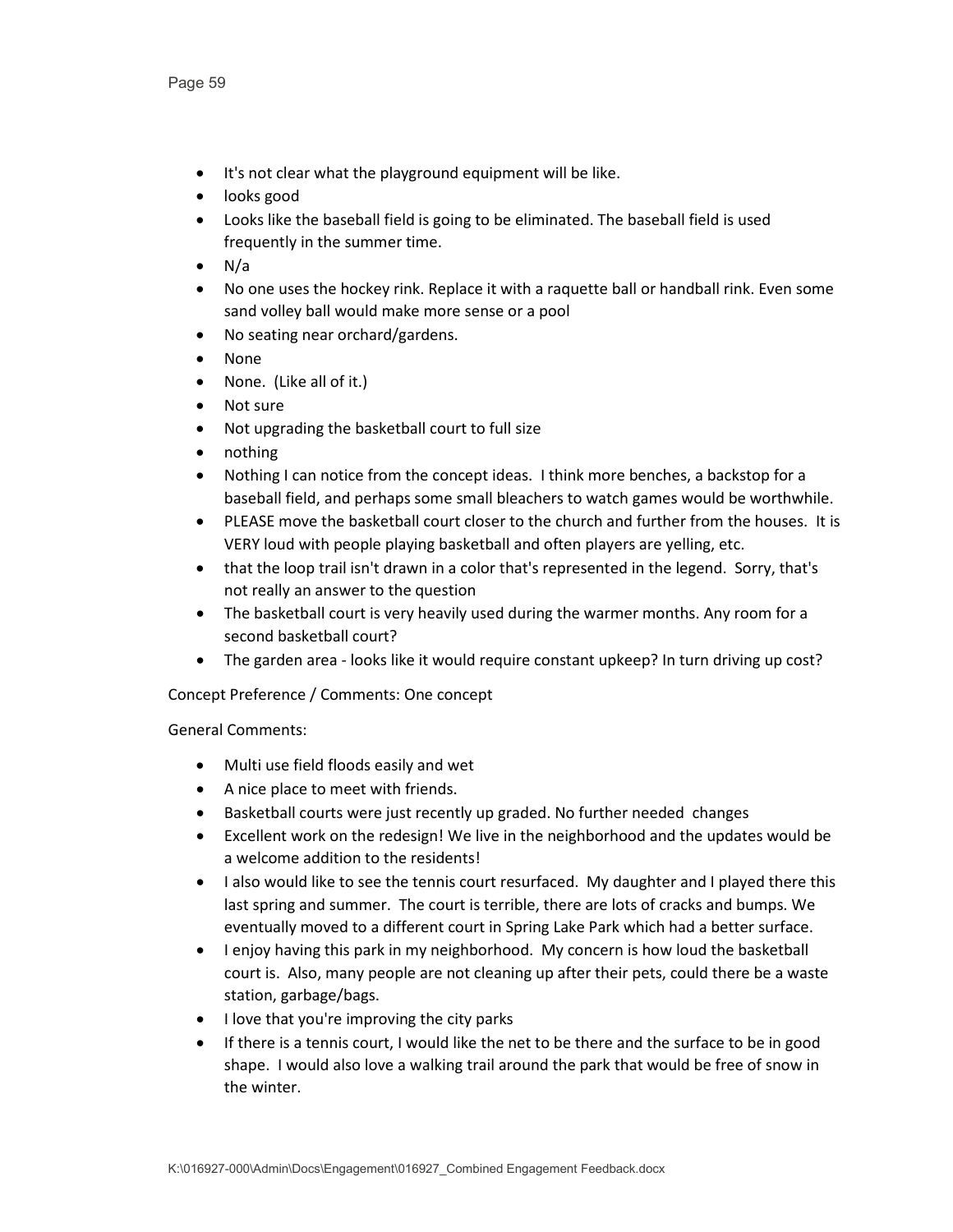- I'm hoping this will resolve the double utility pole situation near the parking entrance
- Improve landscaping in all our parks using native trees and plants please
- It would be nice to have the playground away from the basketball court, a warming house for the skating rink or at least someplace to sit while getting on ice skates
- Make some good, permanent buildings, restrooms, warming house, etc. and be sure to hire enough staff to keep them clean and in good repair. Don't build more than the city is able or willing to pay for to keep the park looking nice. Good maintenance is essential.
- No
- None
- Perhaps a splash pad added?
- Please chose one park to be a more accessible playground (wheelchair accessible) look at Becker park in crystal for ideas. - downside to that park is no "decent" size slide for a 7 year old is more accessible. Thank you for considering. We live in Blaine and would love a park that was closer than crystal for more accessibility)
- Please connect to trail across street
- Please make other options. This is an opportunity of a lifetime to make something very special
- Thank you for caring about our neighborhood park. Please, in whatever changes are made, keep the big trees and the forest-like feel. We like to run across the big lawn and go sledding down the hill in the winter time. We live on the neighborhood street surrounding the park, so please keep us in mind when making changes - and don't just try to attract more people from other places. We are of course happy to have anyone enjoy the park, but as the people who live next to it all the time would like our thoughts considered more than the people who may or may not come to the park.
- Thank you Fridley for investing in the park systems!!!!!!
- Thanks for asking for our input!
- Very excited to add more trees and a walkway in this space. I like that the louder activities are focused away from the internal neighborhood. More trees to block sounds carrying across would be amazing.
- When are these concepts to be brought to life? Talk with the church/school that shares Madsen. They might be interested in collaborating and sharing some budget.
- With the renovated basketball court, there appears to be a lot of kids using it. My recommendation would be to add an additional basketball court and probably remove the tennis court as the tennis court is rarely used.
- Would love a updated park this is the closest one to our house

Reason for not visiting

• Children are now adults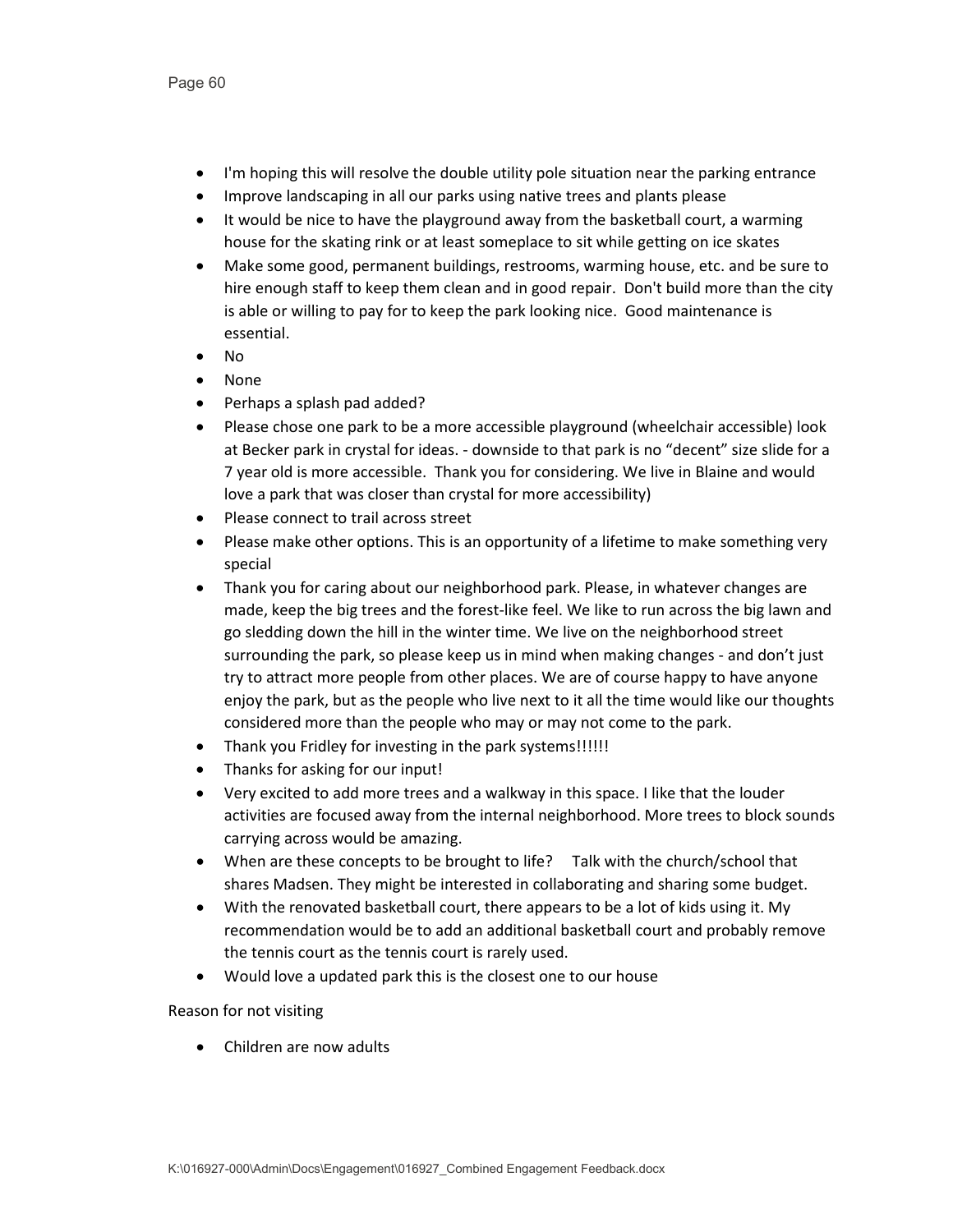- I have little kids and there seems to be a lot of bad language coming from the basketball court which is directly next to the playground plus people using the basketball court are openly smoking marijuana.
- In general add any ada accessible playground please at one of your parks. Crystal has a great one. (Becker park) Would be nice to have one closer to home and not have to drive 20 mins to get to a park to include those in wheelchairs.
- Lack of sidewalk to park
- Many people playing basketball swearing loudly
- No designated walking trail. Not a lot of trees. No seating in more quiet and tree-filled part of the park.
- People using the park as a dog park off leash
- They didn't have goal nets

### **MEADOWLANDS PARK**

- Bee lawn too much mowing activity. Hope this cuts down.
- Bee lawn! Bzzz
- Bee-friendly plantings. Native grass and flower plantings.
- Don't know
- Improved trail for walking and biking.
- I think the trail improvements are a good touch.
- The dock
- A bigger playground area and the dock
- Addition of the dock
- Anything that enhances the natural aspect of this particular park.
- Basketball court
- Bee area
- Bee Area! Support our bees!
- bee lawn
- Circuit exercise, new playground, trail loop, shelter
- Circuit exercise, pond improvements, trail connection from Oakley (I run across that lawn a lot to get into park).
- Dock and basketball court.
- Dock for the pond. Connecting paths.
- Dock. However, a floating bridge going across the pond would be nice.
- Exercise equipment
- I appreciate the naturalized areas and the ana to improve the ponds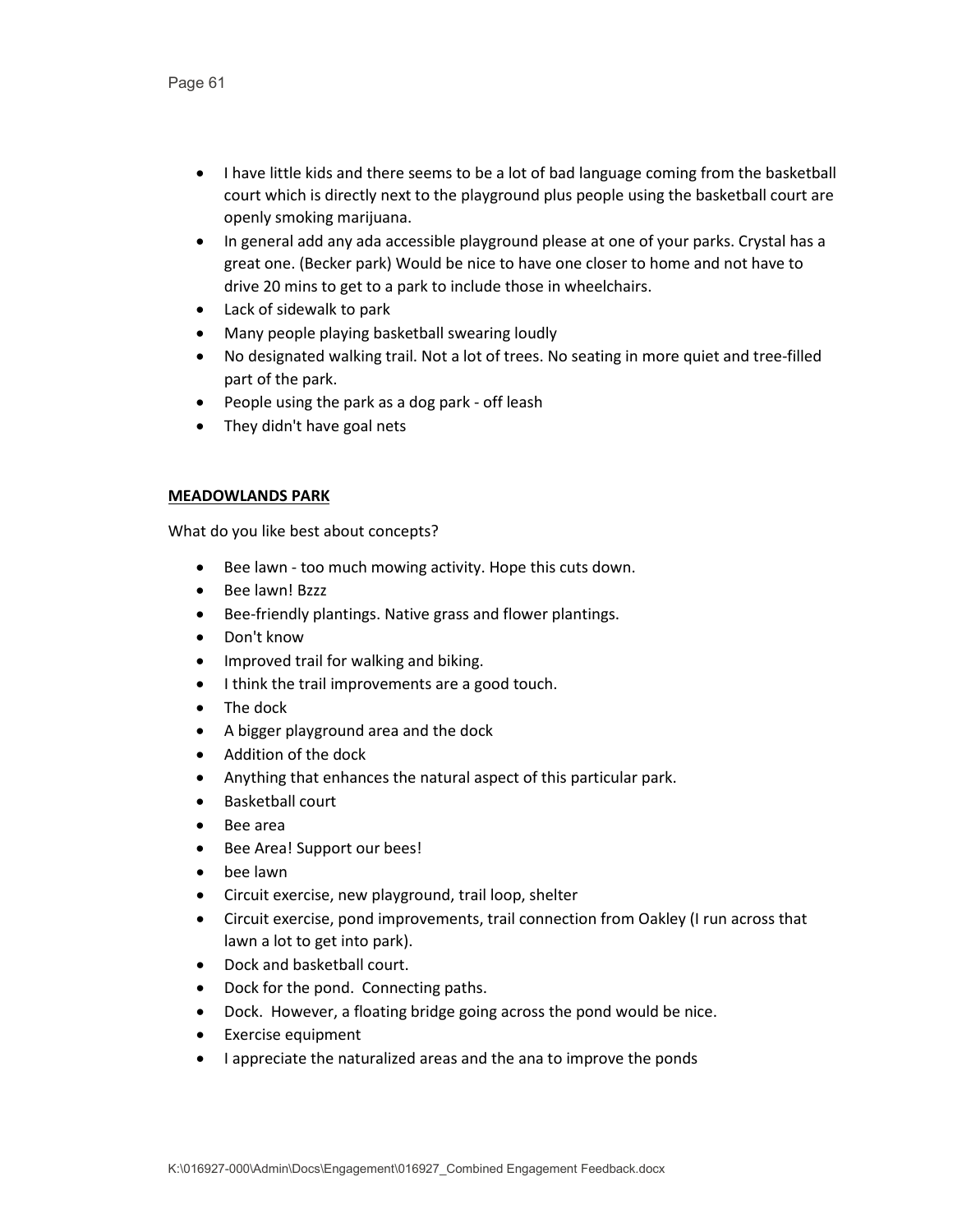- I don't really understand it. What's the bee lawn? It also doesn't show any sort of equipment. I would LOVE to make some sort of climbing structure like they have at Phelps Field Park in Minneapolis.
- I like the parking lot expansion.
- I like the plan to improve the shelter and playground.
- I love that the green space is still there. The open area is so beautiful and used by many for their dogs and children. I love the big trees and I hope that they stay.
- I think the trail connector on the east side is a good idea.
- I would like the planting of wildflowers and bee loving plants in areas other than the open field. The open field is used for many different activities that a bee garden would hinder.
- I would like them putting in a basketball court.
- I'm excited for new playground equipment and the basketball court.
- I'm already in love with the Bee Lawn! Finding a way to balance our recreation with the needs of nature is absolutely critical to me. Decreasing pesticide use and increasing natural grasses/habitat is a great idea!
- Make the trail better
- $\bullet$  N/a
- new playground equipment
- New playground equipment.
- The dock
- The dock will be nice. We also like the larger playground.
- The improved walking trail would be great
- The paths and the dock. The large playground area is extremely important. I think most people use these parks for their playgrounds.
- Update playground equipment! Much needed!
- Updated playground
- Updated playground, bee lawn new shelter
- Walking loops and trails, change in playground, parking addition and signage.
- yes yes and yes. Love it. New playground!

- The trail has too many large stones making it less safe to walk. Will they be improving the trail?
- Basketball court
- Bee lawn
- Circuit exercise equipment wouldn't use this.
- Dock and basketball court
- I am not certain that the basketball court oils be used very much. I still think the circuit training is an odd idea. I see that it is being placed at other parks. Will they ever be used? No.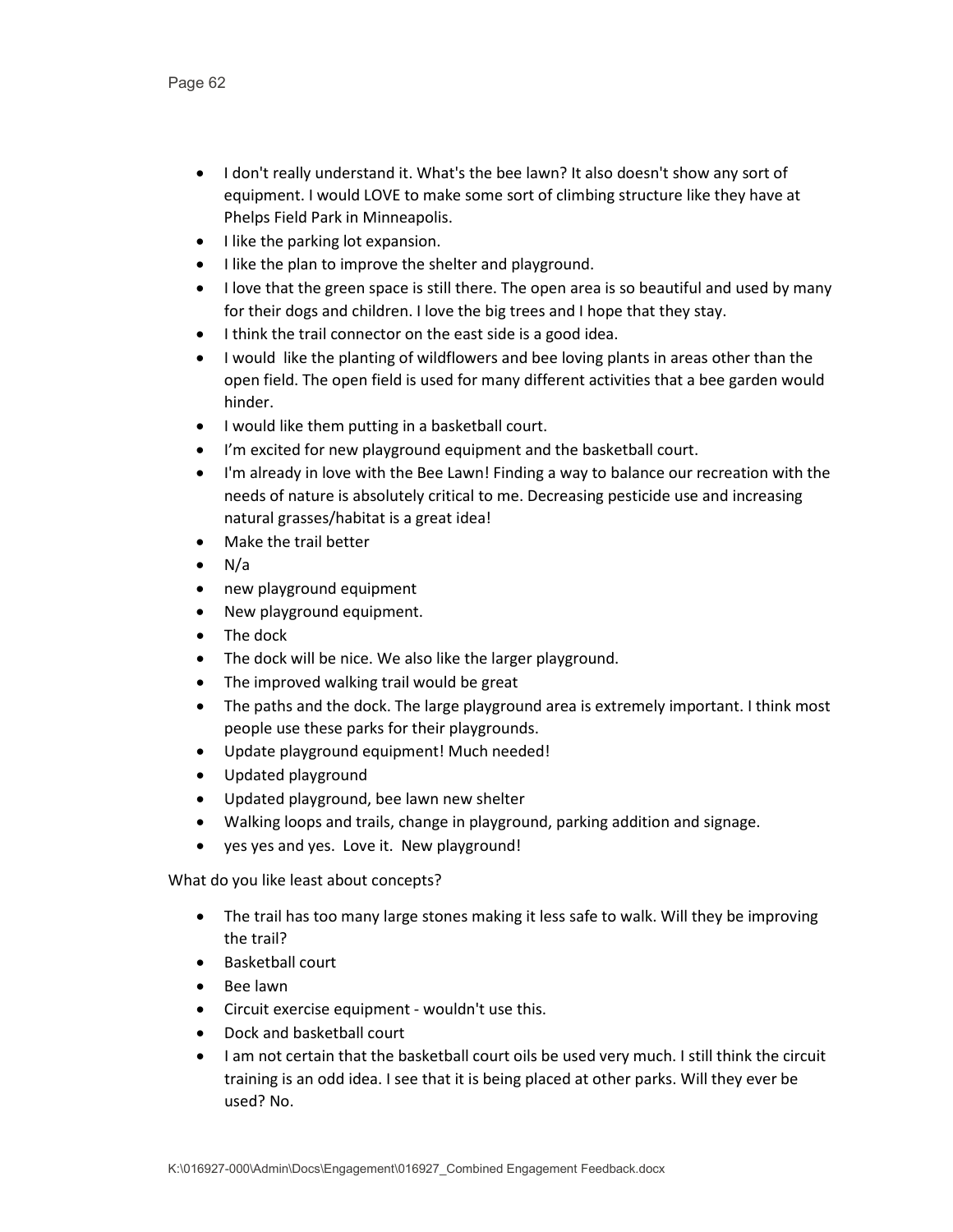- I do not like the parking lot. I live across the street this park is so little used and there is plenty of street parking; also, I'm concerned about people parking there overnight (whether or not they are supposed to) and the amount of trash that will be left there. Visitors already use my lawn as a trash dump, and I've lived here for over 10 years. Plus, why spend the money on pavement that has to be maintained when the street can use the support?
- I don't see a plan to upgrade the walking trail.
- I don't think that a parking lot is needed for the amount of traffic this park attracts. There is plenty of street parking if needed. Also, the parking lot would take away from the green space that we enjoy about this park.
- I like the idea of the bee lawn, but I also enjoy using that open field for playing with my dogs and kids.
- I strongly believe this park, with its woods and ponds, should be prioritized as a nature park. Walking this park year-around for 20 years I have seen mallard and woodduck hatches, deer, fox, coyote, egrets, herons, turtles laying eggs on the paths, and more. I fear the other "improvements" listed will detract from this.
- I think it should remain more passive (no basketball court). There is a lot of wild life in and around the pond, which may be impacted by the noise and additional use.
- I would like it if the bee area were at least partially turned into an archery range with some targets
- I'm opposed to adding parking as this is a neighborhood park that kids and families walk to. I also am not sure about the bee garden. The big open space was often fun for flying kites and other random activities with kids.
- It seems like the circuit exercises are more appropriate on a paved track is the new proposed walkway going to be paved? The loop around the pond is natural-surface, gravel and woodchip, and it's impractical to do exercises on such pointy surfaces. (And please keep it that way, by the way! I love this loop for watching the ducks and pretending I'm not in the city.)
- Lack of bike racks and the path doesn't allow for additional access points though the map would seems to leave enough room for them.
- Mixed feelings about parking lot (crime/loitering) & basketball court (noise so close to homes)
- My family would prefer a pickle ball court instead of the basketball court.
- N/a
- No
- None
- Parking
- Parking area I live right across the street and there are always cars parked for meetups and drug exchanges. I fear more parking areas would increase this activity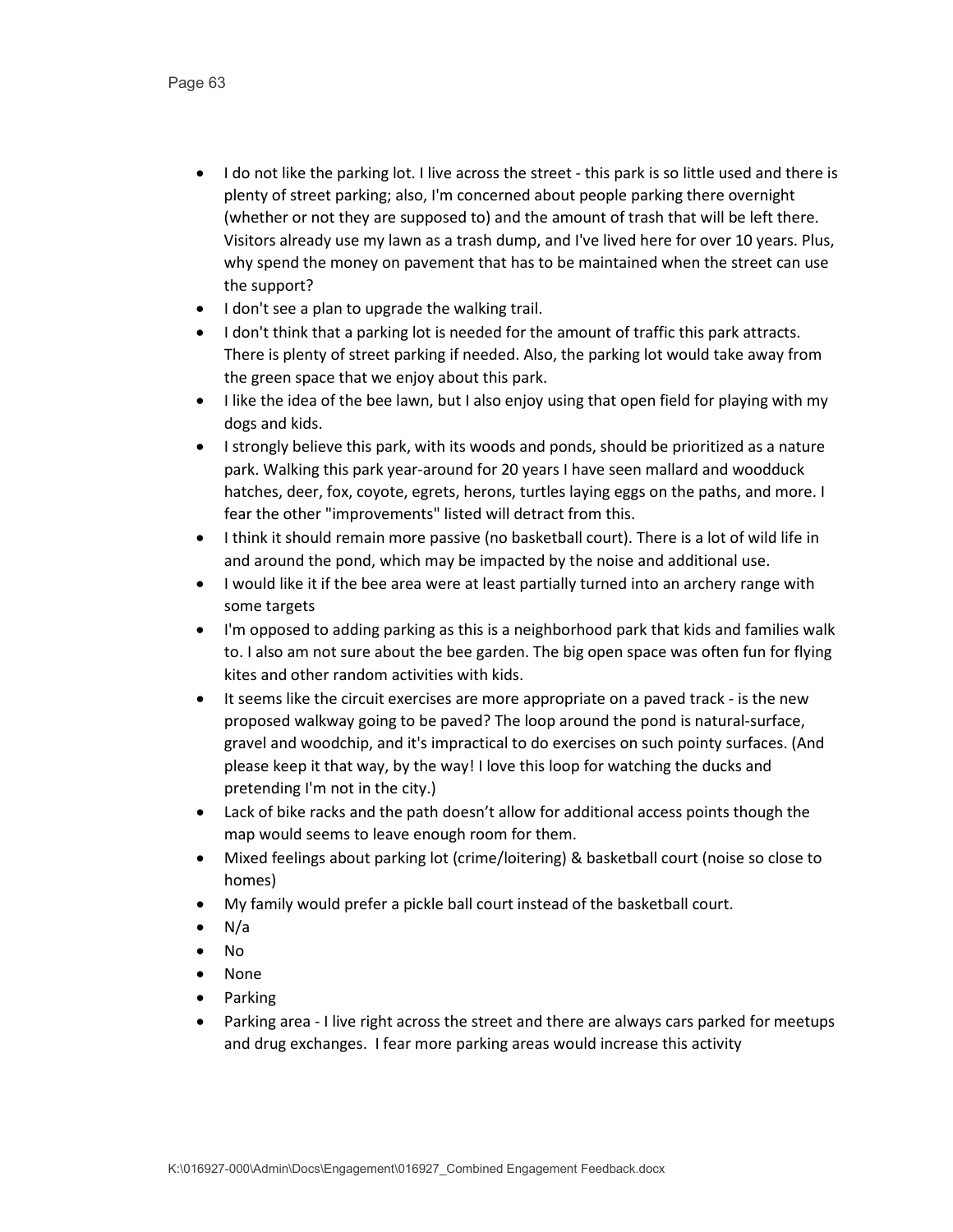- Parking lot hard to see the need for it and hate to see loss of green space. If basketball court creates the need for parking then I wouldn't be in favor of that. I really never see cars at this park.
- Taking away the options the open field offers.
- The basketball court doesn't seem to fit with the use of the park. I do a lot of exercising and really don't like the idea of the circuit exercise areas.
- The basketball court, there are SO MANY around. Let's be creative and put in something no other park around has. Like a climbing structure!
- The placement of the basketball court makes no sense. It should be in the flat space where there used to be a tennis court. It's a large open space. We would prefer a tennis court as well.
- There needs to be a walkway or path from the street near the pond over to the park. There is an existing path there now and it should stay.
- Turning the whole field into a bee lawn.
- When installing dock make sure it doesn't interfer with the muscrat den close to the projected dock site. I have watched him, her them (?) for over 50 years.
- Would be nice to have basketball and tennis but it's fine
- Would love an updated trail mulch or paved instead of gravel. I wish I could take a stroller on the trail.

Concept Preference / Comments: One concept

- Use pond for skating… maybe add a few benches
- Add bike racks
- Possibly add back in tennis court with back stop, hockey rink, parking lot used to have these in. Have plenty of space to implement these things
- Basketball and pickleball maybe more in demand and less upkeep
- A floating bridge going across the pond would be nice.
- Couple things my family would like to see is a larger playground and a pickle ball court put in. Thank you for seeking input on the parks and upgrading them.
- Currently, the playground is hazardous. Some of the equipment is breaking, sharp edges from old paint and broken metal etc. it should be closed
- Excited about this!
- Fridley needs to add an archery range for recreational use. The bee area would be a great space for it
- I adopted this park this past year. I have seen it in every season and time of day. This is a haven for wood ducks, egrets, mallards, herons and other waterfowl. Keeping it natural will encourage thriving wildlife. There are plenty of ball courts at nearby parks and a dock on that small pond would infringe on needed habitat. My partner and I walk this park every day because it's wild and quiet and we usually see birds and animals. I would love to see a community orchard or native garden in this park to encourage learning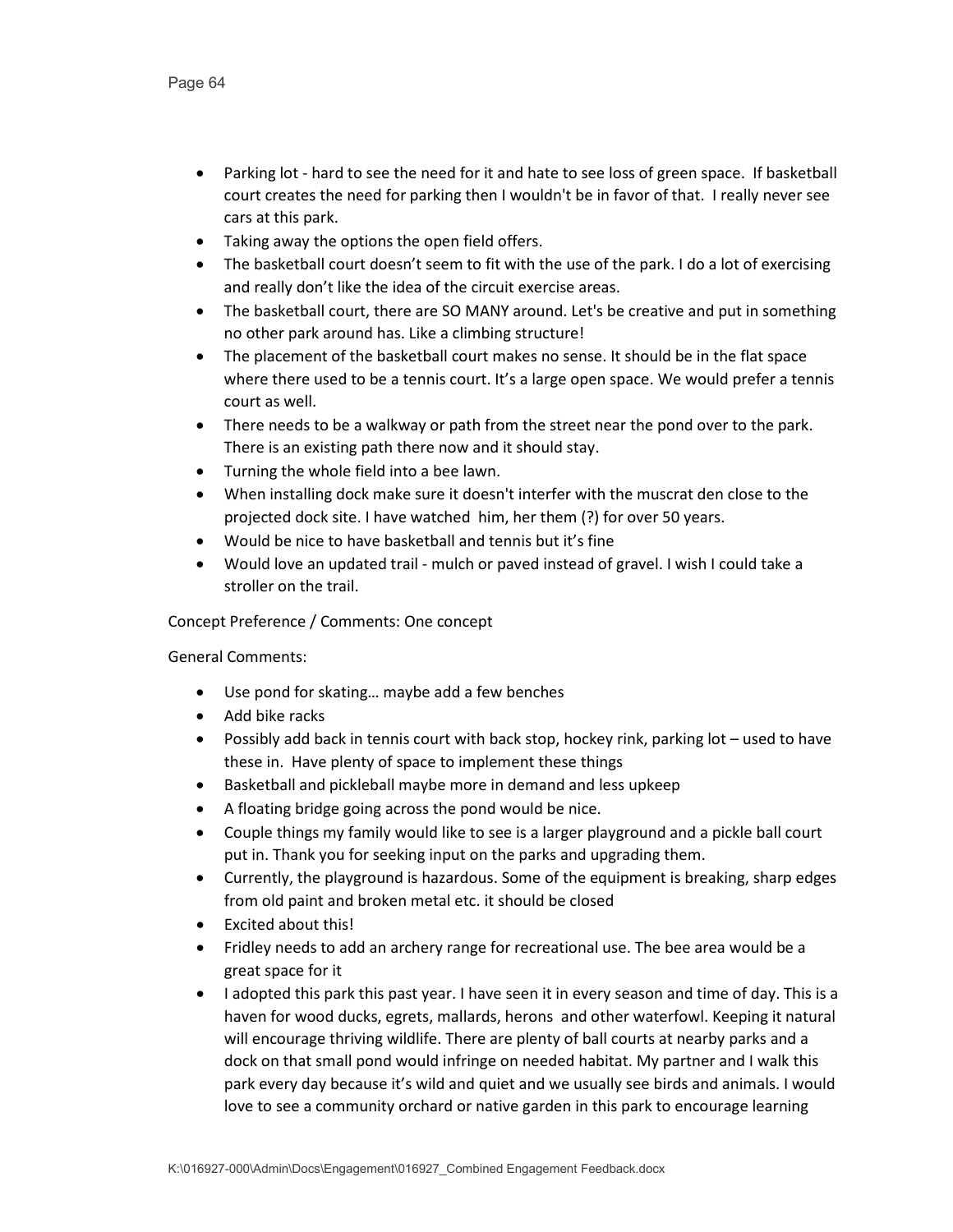about and engagement with nature. I was thrilled to find a groomed ski trail there this winter, which I skied on several times. I hope to see that again in the future. Thanks for this survey. Fridley has great parks!

- I don't understand the concept, it looks like any other park, and not very exciting. I'd love to make it a climbing area like Phelps Field Park in Minneapolis! Or put in pieces that other playgrounds just don't have. We don't need anymore basketball courts.
- I hope they will be dredging the pond.
- I think it would be helpful to accentuate the wild life and natural areas, provide interpretive information to educate the natural resource, storm water feature.
- I think the field labeled bee lawn should be a community garden, maybe with some area designated for a pollinator lawn.
- I walk this park almost daily, year-around. There are plenty of parks with athletic facilities not far away. There are very few nearby that emphasize nature as the main attraction.
- I wish the trail was more even and didn't have such large stones. It makes it difficult for the handicapped to safely use it.
- I'm excited
- Ideally the trail would be smoother for parents to be able to use strollers on it. We love the nature and would love for more trees even and more wildflowers. We have amazing wildlife and I love this little, quiet park.
- It would be nice to have canoes or something else available to go into the pond as well!
- Keep the walking path up by using smaller easier to walk rocks. Continue to clear the trees/bushes/shrubs, etc. so the pond is visible from the path. No sense to have the park benches if you can't see the pond.
- Love this park. Like the semi-wooded path around the pond. Like how quiet it is.
- Mostly want to take my nephew here to play. Climbing toys would be nice and he likes basketball
- Please consider NOT installing a parking lot. Meadowlands is not a destination park, and most visitors walk to it or just park on the street temporarily. I'd also like to see the changes in easement costs to our taxes for the proposed changes but can't find them on the websitd.
- Please keep the path around the perimeter of the park and maybe extend it. We loved the cross country skiing track that the city groomed this winter. With the trail extended around the permittee even more it would make this a fantastic little walking/running/XC path.
- Please make sure there are bike racks, both at the parking lot and at least one visible from the playground if not right next to the playground. They are needed to have water.
- Thank you! We are looking forward to the updates!!
- The current path at Meadowlands has very large stones used for the path. This makes it very difficult for handicapped people, parents pulling wagons, bike riders, cross country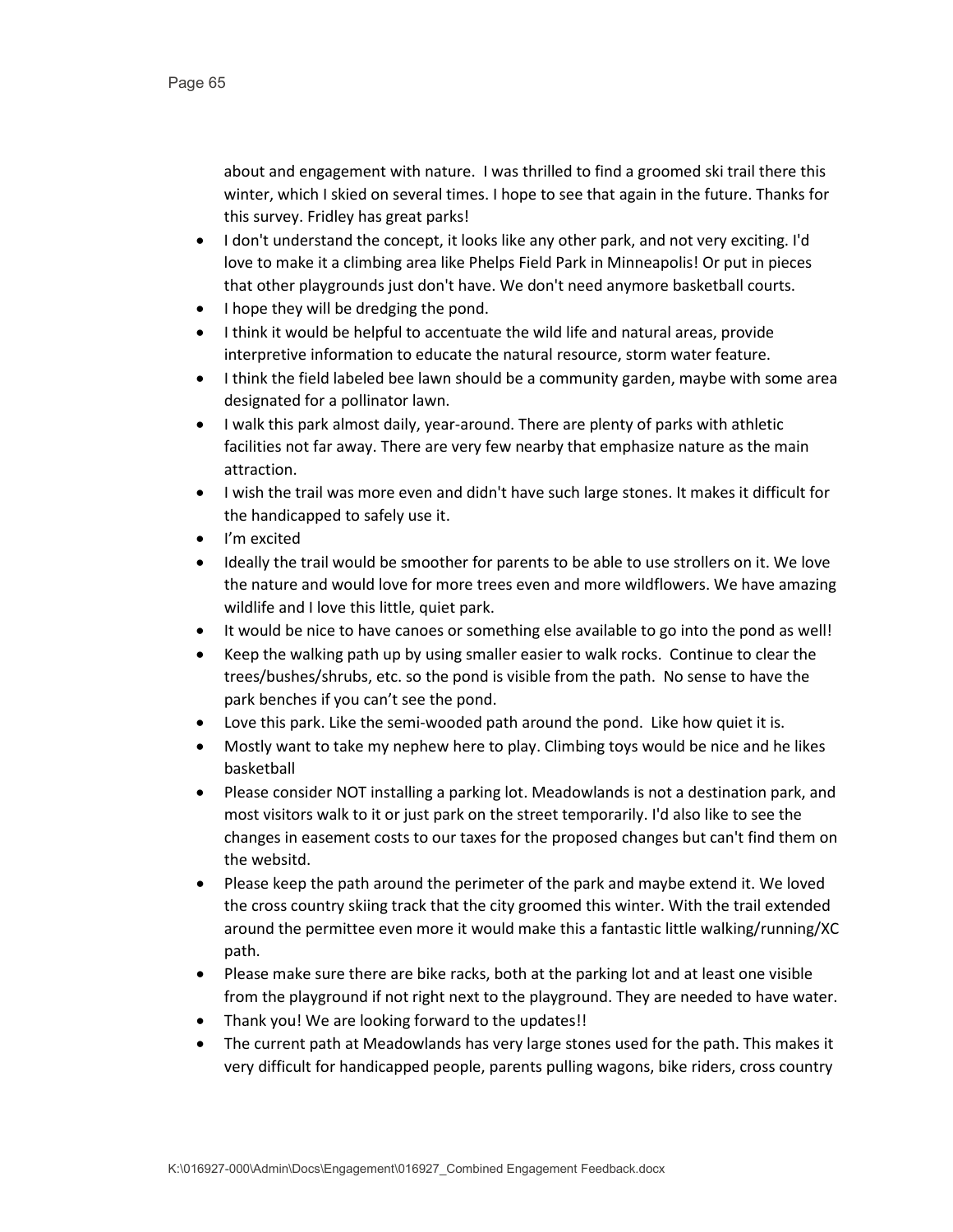skiers, and anyone trying to walk. The city added those rocks a few years ago and they need to be taken out.

- The current trail around the pond can be difficult to walk on with the large rocks, especially for dogs. An updated gravel path would be nice.
- The park is good for small children but I have had to find better equipment for my older grandkids
- Very excited for walking loop and bee meadow
- We already have people who park their cars on the curve & I've seen drug use. Please set hours (10am-8pm or dark) for bball.
- Would like to know the plan on what the playground/play equipment will look like
- Wouldn't want to attract bees so close to playground with a bee lawn

# **OAK HILL PARK**

What do you like best about concepts?

- It appears that additional barriers (fencing, shrubs, trees) are planned for the 7th street boundary. So very important for safety of children who might get super excited when running around and forget about the busy street.
- picnic area
- Safe ground for kids.
- The updated playground & tree screening
- The updated playground equipment. The current set has a lot of graffiti and is just limited in size
- tree screen and trail connection
- Updated play equipment much needed. Seating area for adults/caregivers.
- Updated playground will hopefully be more exciting for older children. Could we have a basketball court?

What do you like least about concepts?

- It doesn't appear much will change.
- Need better fencing and cannot tell from the concept if that will happen.
- no pollinator section
- Not having more of a picnic area
- Play area looks to be small
- The proposed ideas are quite appropriate for the size of the space. My kids would love some monkey bars though
- Upgraded fencing.

Concept Preference / Comments: One concept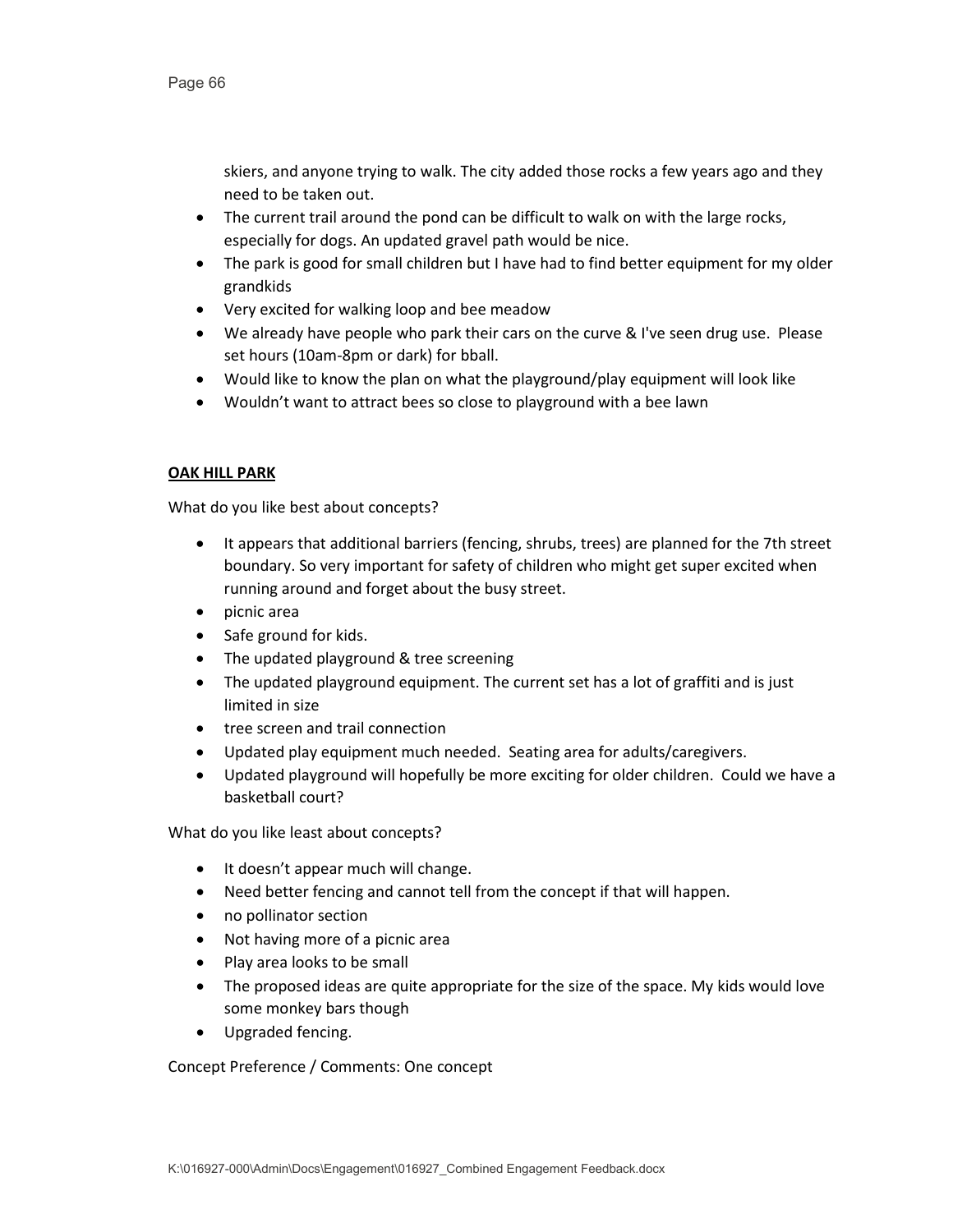### General Comments:

- **FROM MWMO:**Small park on corner, heavily shaded with mature trees doesn't appear to have much opportunity for stormwater management.
- Good slides are needed. Kids love the tunnel/stairs. Would be nice if it were maintained for year-round playing. My kiddo loves going to play in the snow
- Honestly, I think that if there are public funds being dedicated to this, they would be better dedicated to being used to sweep the streets more frequently around the park and pick up the trash that accumulates around the park and park fence. The leaves that pile up on the street by the park and amount of trash by the chain link fence and along the road do not make this park look very appealing to come to.
- love the seating addition!
- perhaps add some native plants or flower beds
- Perhaps there should be "watch for pedestrian" signage on 7th Street for people on the west side who might use this park
- Thank you for putting updates on at our park and making Fridley a great place to live
- The children in the apartments use this park the most. There are teens in the area who bring basketball hoops into the street to play. It would be nice if there were something for older children or preteens to do.
- We would love to have this improved park
- Wish there was more walking trails
- Don't want it changed
- no just one (concept) and it's not good
- by a busy road
- Noisy freeway :)

# **PLAZA**

- Concrete path leading to the trail. Let's other know it is okay to walk through the park
- Keep the trees there. The deer like the shade.
- Nature
- Adding a paved connection to the regional trail
- Any improvement that happens to this park would is needed. With more children moving in our neighborhood new and some different equipment could keep interest in our park.
- Concept 2 Keeps playground equip in same general location equidistant from nearest homes.
- Concept 2- basketball 1/2 court- my kids use it frequently, as toddlers rode their trikes safely here too. I see others do the same. Something for all ages.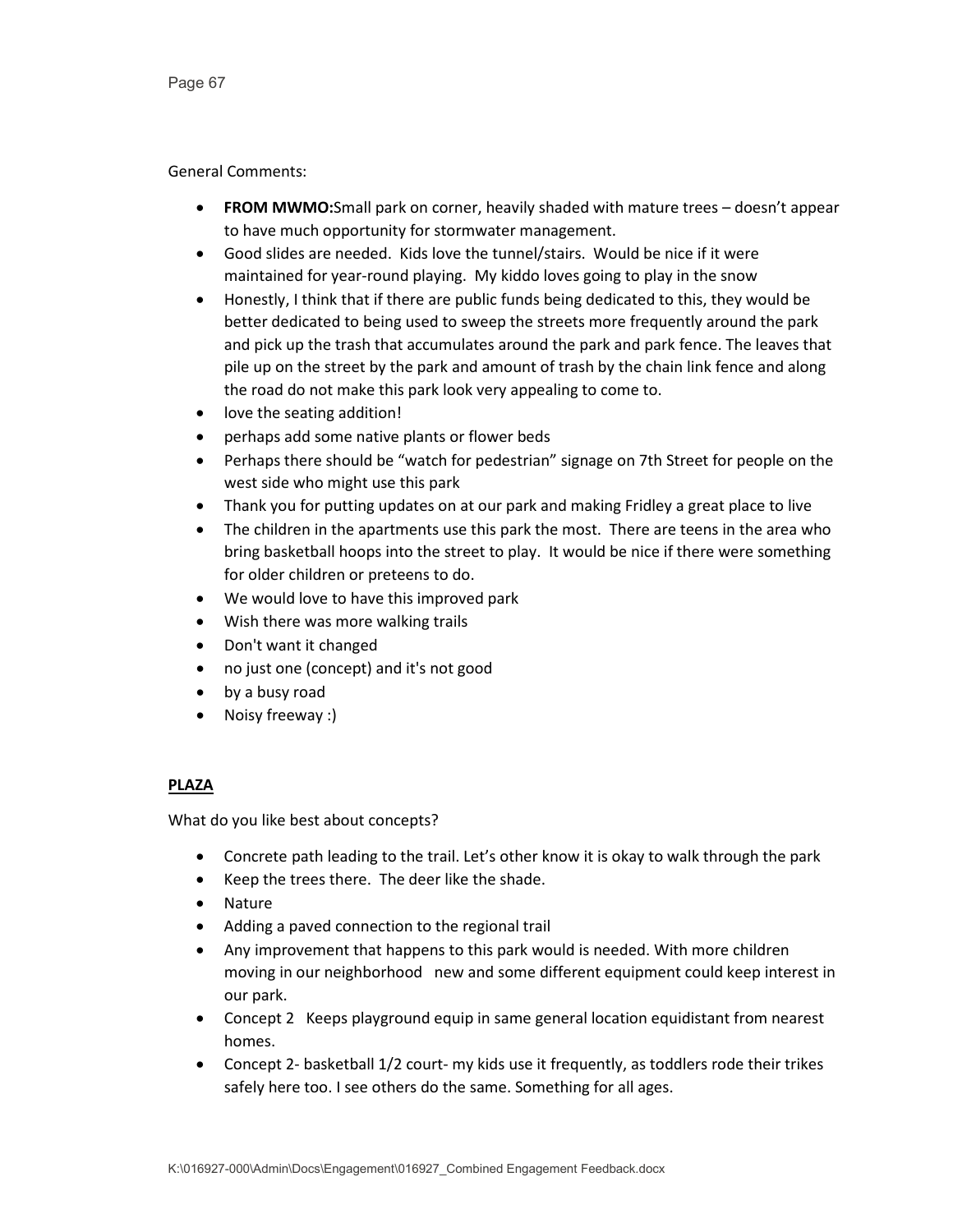- Concept TWO. The only "flaw" of the current design is lack of ADA accessibility, which this concept introduces. I like this plan because of the ADA and keeping the half court basketball.
- Connecting to the trail
- Connecting with the trail better.
- Definitely concept 2. Would love for that basketball court to be restored as its current condition isn't great. Also, if we could get a tennis court, that would be AMAZING. I love down the road a couple of houses down and I know the families in the neighborhood would really appreciate it.
- I am generally satisfied with this park. It is a small neighborhood park with a decent playground that is easy to walk to and I feel safe allowing my older kids to play there with the neighbor kids.
- I like Concept 2 the basketball court in this park is used y neighborhood kids a lot. I like the split rail fence as well.
- I like concept plan #2 in which the playground is left where it is. It is in a nice location, shaded by big oak trees. If it is moved to the north it will lose that nice feature.
- I like the new playing/playground surfaces of Concept 2. Something like the new playground on the west end of Locke Park would be nice.
- I like the parking inside of the park, taking out the half court bb. I am concerned about removing the chain link fence with the train tracks right there. If you are there with multiple littles you can only run after one at a time.
- I like the parking.
- I only see one on the page and it gets rid of our field and the basketball court that the kids in the neighborhood use. Why are you changing for the worse. Please don't get rid of our little field. My friends and I play their. We rolled snowmen there this winter, we play nerf,. Please don't get rid of the sand either my little brother lives to dig and play in the sand. We bring toys and share with the other kids and it helps us be a friendly neighborhood.please leave it like it is now. It is shady on the swings in hot, hot August.
- Improved basketball 1/2 court
- Improved half-court and sidewalks.
- Improved playground, the location is great. The green area with the old trees is absolutely beautiful- I hope they won't be taken down
- Keep it the way it is...
- Linking the street to the trail, there's a dirt path there anyway.
- My family and I visit this park often. We love the openness and that it often isn't busy. I like the second concept. I do not like taking away from the park to add in a parking lot. It seems to be a tucked away neighborhood park and adding parking doesn't seem necessary. I love the idea of updating the play equipment!
- Nee playground
- New equipment Will the existing trees be trimmed to eliminate dead, hanging limbs?
- New equipment and ADA accommodations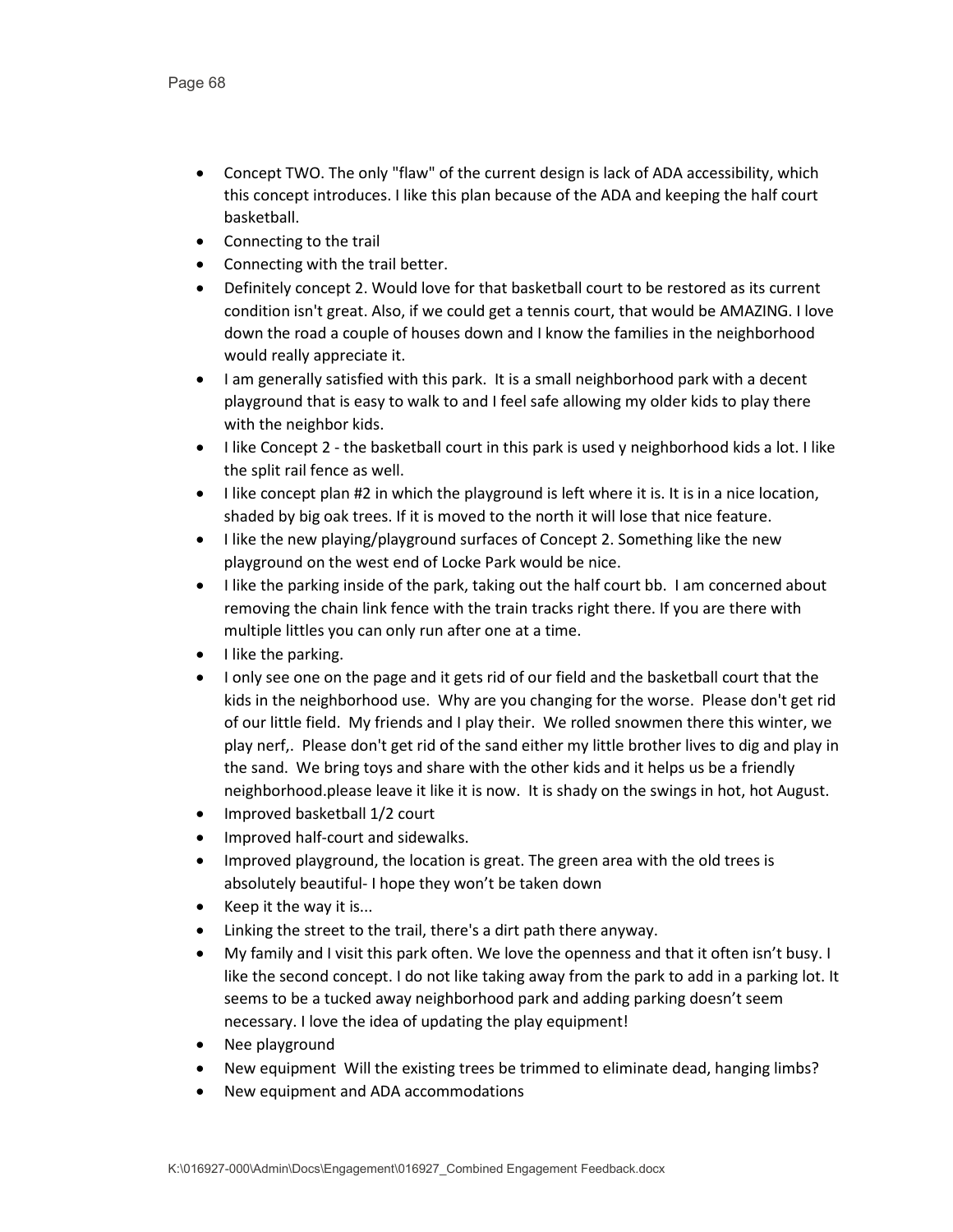- Parking area right next to a connected trail!
- Parking stalls and removing or replacing the fence. Figuring out how to park there is challenging, as is figuring out where the gate is every single time.
- Paved connections from the regional trail to 69th Avenue.
- Please no parking lot....
- Remove chain link fence, do not replace with split rail. Improve BB court and existing play equipment area.
- The park is already well used and has recently been upgraded a new slide. It is a waste of money to change what is working very well. Of all the parks in the area this park is more played in the sand and less weedy and unkept then other parks. People who visit this park enjoy the shad and quiet of the park to watch the trains without fear of cars backing over their children. A parking lot is highly unadvisable and would make the park unsafe. The fence taken down or up is neither here nor there. It is up to keep electric scooters and mopads from using the path as a short cut. It works well for It's current purpose. The trees are full grown and give good shady coverage. I support green and less cementing over again no parking lot is best for the environment. There is a large double parking lot near by within walking distance. No changes or upgrades or money should be or need be spent on this park. It is well maintained. The only thing needed is a new basketball hoop.
- Updated adapted playground
- Updated equipment, clean up the look of the park
- Were the neighborhoods for each park asked for input on these concepts or where did the concepts come from?

- #1 No need for parking spaces
- Above
- Adding a parking lot, removing the basketball court.
- adding parking space (Concept 1) and taking away play tree
- Adding parking stalls.
- Additional parking space's seem unnecessary....!...
- Building a new playground. That piece of history is there, and I think that at least part of it should stay. Like the second concept.
- Concept 1- I dont like the parking spots. There is free parking on the street just feet away and it would tske away the 1/2 court- useful area.
- Concept plan #1 in which the playground is moved to the north and a parking lot is created in that area vacated by the playground. I don't prefer a parking  $\text{lot} - \text{j}$  don't think we need one. It is not often that parking there is a problem currently.
- Do NOT add parking. No need for split rail fence, high maintenance and will get broken. New area and design for play area.
- Don't have a parking lot....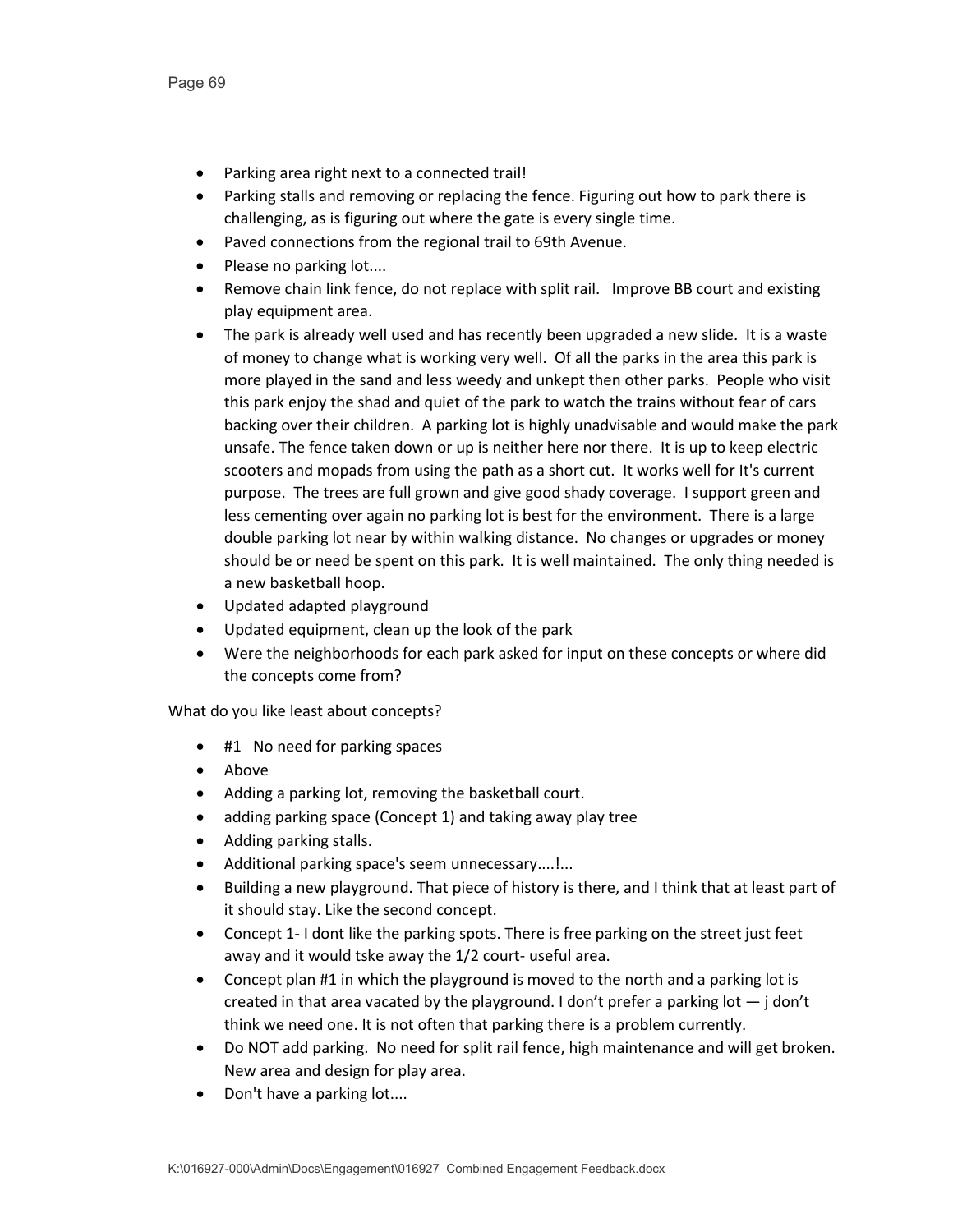- I don't like how in concept 1, there is no plan for the basketball court. I hope they wouldn't get rid of it...
- I don't see the need to add a small parking lot. As a neighborhood park, most users simply walk or ride bikes to it. It is very rare that I have seen anyone ever drive to this park and for this there is plenty of on street parking very close to the park. For anyone needing to drive to a play ground there is already a nice play area with parking at the softball fields in Community Park across from City Hall and two play areas with plenty of parking that are close by my neighborhood. One behind the city maintenance building, adjacent to the new townhomes and the other further back along the road (Rice Creek Park).
- I like the fence that separates the park from the trail. Helpful for kids and when our dog's leash broke recently. Helps keep them away from the tracks. 'Not sure the split rail fence would work as well.
- It needs a repainting job.
- No preference as long as a paved connection is constructed between regional trail and 69th Avenue.
- Not sure how many trees will be needed to be cut down. Loved going because of the shade.
- Parking lot in concept one-not needed.
- Parking lot...may increase.traffic into the neighborhood....creating problems due to confusion. Basketball.court never used....what about gardens?? Do not take.down the fence along the path
- Parking lot..don t think it's an issue where very many people drive to the park.
- Parking space. There is street parking and this would take away from playground area. My kids and others coming to park their bikes there. I'd rather see a bike rack, no need for car parking- most people walk or bike .
- Plan TWO (my preferred)I do not think the fence should be replaced with split rail- the chain link better contains a pet or toddlers on the run. This is important because of the train tracks. Plan ONE: I dislike adding parking. This park is easily accessed by parking at community park. I dislike that there is no fence, and that the half court is removed. This part should stay a small neighborhood park (plan 2) especially with the upgrades happening at nearby community park.
- Please; no parking spots as depicted in Concept 1. It is a 'hidden' area that would attract individuals up to no good. There is already too much drug dealing and abuse going on in this neighborhood. The lot would only attract more of it.
- Removing the chain link fence. It provides good separation from trail Traffic
- Removing the fence, just no we need to keep the kids of the trail. Also it's a neighborhood park parking is unnecessary. It's also missing a true picnic area.
- Removing the fence. This was more open a few years back due to construction and there were issues with people driving motorized vehicles from the trail through the park at night.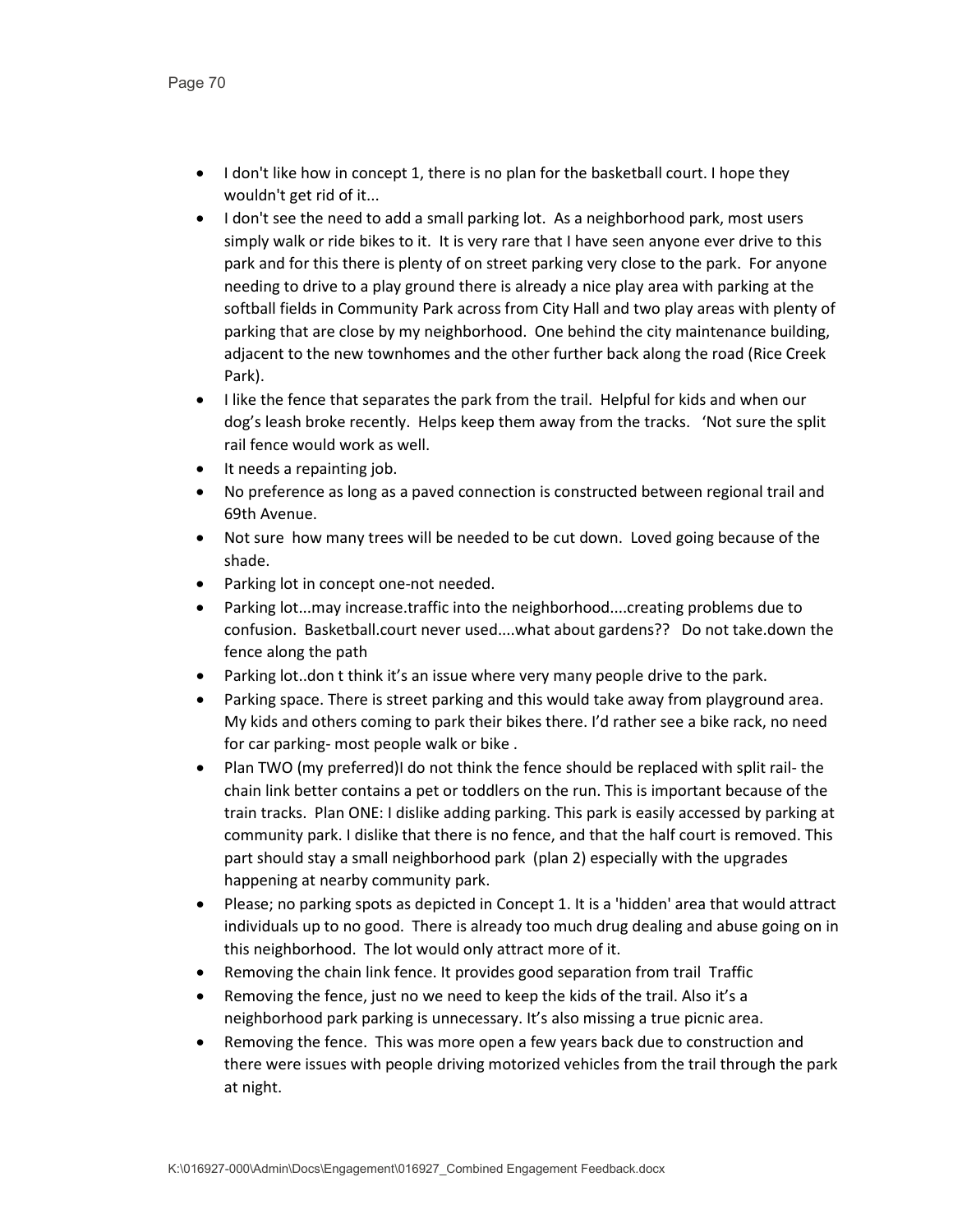- The #1 comment I hear from local visitors to the park is the quiet of the park.
- The parking lot in plan 1. I like the fencing. It is a security feature given the closeness of the train tracks.
- The parking lot. Have never seen any cars parked there.
- The playground equipment moved out of the shade of the trees. Not all children can play in the sun.
- There are no sidewalks in our neighborhood. My little brother bikes to the park and I don't think he is very careful of cars backing up. A parking lot isn't a good idea. People don't drive to this park they walk or bike. If they need to drive there is plenty of room at the side of the road. The worst part is getting rid of the little soccer field and the basketball. More young kids are in the neighborhood and they like to play there. Little kids like my brother. Junior high and highschool like my other brother and the neighbor. There's a mixed family across the street and on the corner that have a lot of family over and go blay basketball. Their really into it. Please don't change it. The little kids dig in the sand. Please don't take it away. You can tell how much we do cause it's always so soft. That's us playing.
- This is a nice, small neighborhood park. We do not need additional parking than the street. It's not a large park that others would be drawn to. Also, the concept for adding parking is crazy - it would be another hidden spot for drug deals and others up to no good. We do not need to 'advertise' the connection to the trail through the park. When the real train was closed, not only did we have increased traffic through the neighborhood, but we saw motorized bikes accessing the train via the park!
- Would be nice to have a picnic table and bee area

Concept Preference / Comments:

| Concept 1                                                       | <b>Concept 2</b>                                                                                                                                                                                                                                                                                                                                                                                                                                                                                                                                                                                                                                                                       |
|-----------------------------------------------------------------|----------------------------------------------------------------------------------------------------------------------------------------------------------------------------------------------------------------------------------------------------------------------------------------------------------------------------------------------------------------------------------------------------------------------------------------------------------------------------------------------------------------------------------------------------------------------------------------------------------------------------------------------------------------------------------------|
| Concept 1 - more play are, improved<br>$\bullet$<br>half court. | concept 2 d/t basketball court and<br>layout<br>Concept 2 for the play area and half<br>$\bullet$<br>court. Split rail fence not so much.<br>Concept 2 for the reason listed above.<br>$\bullet$<br>Concept 2, but still don't think we<br>$\bullet$<br>need to accentuate trail access.<br>People biking and walking the trail<br>should stay on the trail that goes<br>around the pond to continue on the<br>Rice Creek Trail. A sidewalk to the<br>trail is unnecessary.<br>Concept 2. No parking stalls, keeps<br>$\bullet$<br>playground in center, destroys less<br>greenery, retains a fence to minimize<br>unwanted trespassing, doesn't<br>expand basketball for same reason. |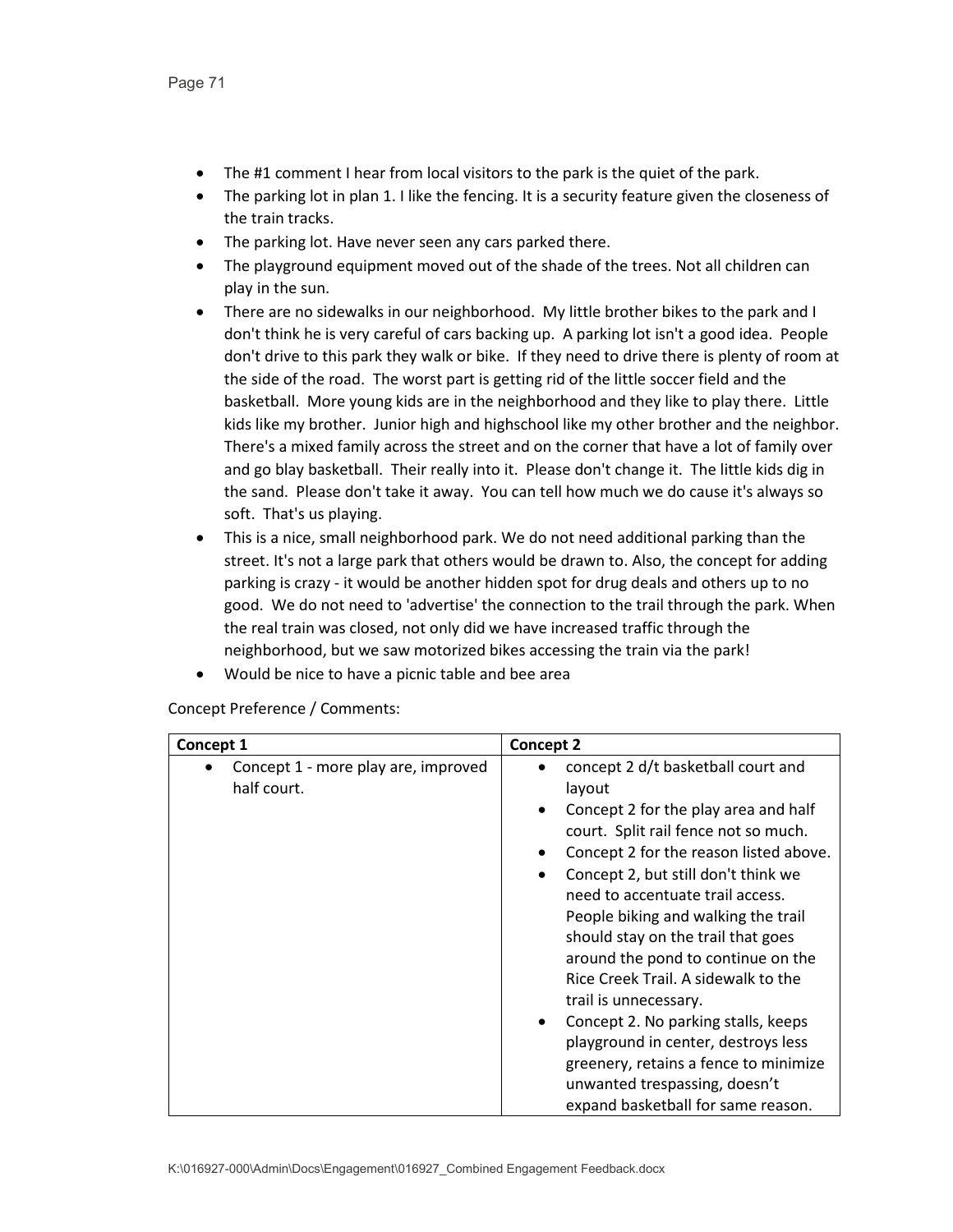| Keeps a "neighborhood children and<br>families and nature" feel. |
|------------------------------------------------------------------|
| Concept 2-updating would be perfect.                             |
| I do also like keeping a barrier                                 |
| between the park and the trail.                                  |
| Concept2- more play away with 1/2<br>$\bullet$                   |
| court.                                                           |
| Plan 2. It focuses more on the space<br>$\bullet$                |
| that exists right now.                                           |
| Second concept, where the park isn't                             |
| moved, is my favorite. It could be                               |
| improved though. If parking was                                  |
| available on the north side of the                               |
| park, I think the concept is pretty                              |
| much perfect.                                                    |
| The 2nd one with the fence in tact                               |
| TWO, no added parking spaces, fence,                             |
| half court.                                                      |

- Adding a paved connection between the park and the trail
- Already made...
- Don't put a parking lot there...keep it open for the wild life ...like deer....
- I think the park is great we use it all the time. The trees.are.particularly wonderful and that there is shade.over the play area.
- I would love to see a dog park added on the south side of the current park to give a full family entertainment park, which Fridley is lacking. It would be nice to see the removal of the one court basketball court and replaced with picnic tables and shelters.
- In my opinion, the current playground is in pretty good shape, but I realize you are planning for the future.
- It's not a good time to change the park. There are lots of babies and little kids. It's a shady park and is perfect in the middle of summer. Other parks we can't go to cause it's jus out in the open. Kids here use this park and walk and bike here. Please don't change it. My brother and I we just down there playing ball with our friends. You can't do that under the trees. Please don't change it. We love it the way it is. Adding a parking lot just to take away our open field isn't right. Please don't take away the sand. My little brother lives to play in it. Please leave the park the way it is. Isaac W. 8th grade
- Ive only been there with children twice as there's a neighborhood park much closer to our home. I do bike through and by it often and there aren't many people there. Would it do better with some picinc tables? and more grills? I don't know, something's missing. Walking trail around the entire thing?? I don't really know. Nice spot, seems under used.
- Keep this park the way it is....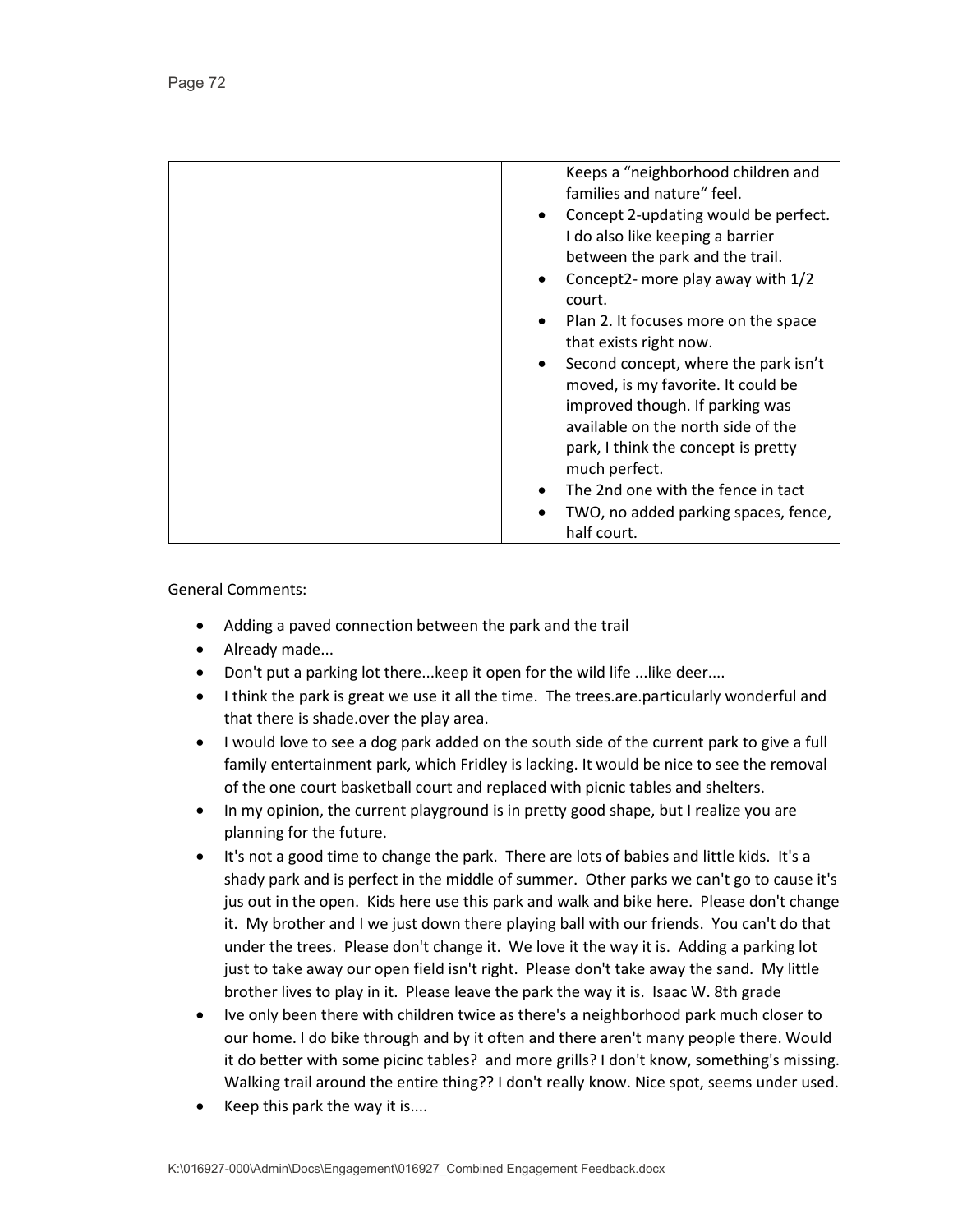- Leave chain link fence- it's in good condition, no need to replace.
- People don't come to this park or playground by car. The improvements would haa as be to be quite extraordinary for that. So, the parking lot in the middle is really unnecessary.
- Personally I think the park is just fine as is except for outdated grills and maybe a trail connection. A picnic table or two would be nice also.
- Playground equipment seems newer and has different elements from Edgewater Gardens and other nearby parks. We'll bring our kids to this park for playground equipment variety.
- Plaza park is fine the way it is....!....
- Please add porta-potties in busy parks with through going trails; Rice Creek, Mississippi River, etc.
- Thank you for allowing resident's input.
- Thank you to Fridley parks!
- The plan for Plaza park also call for removing the fence. I don' t think this is necessary, because there is already an opening to allow pedestrians and bicycles access. The fence also serves as a nice separation between the path and the park. When kids are playing with balls or frisbees, the fences helps to catch them before they go on the the bike path. The is especially true when playing on the basketball court or kicking a soccer ball in the field area. As a parent I appreciate this separation because it keeps my kids just a little bit safer. As a cyclist who frequently rides trails and commutes this way in the summer I appreciate knowing that balls, small kids and unleased pets are less likely to come darting out in front of my bike. Since the fence is already there providing the above benefits I don't see any reason to spend the money to remove it.
- This park is in a unique location for railfans. A bench with visibility to the BNSF tracks would be nice
- This park is well maintained and has just had a slide replaced. Taking out trees to add cement and create a high traffic (car space) is not how this park is used. Little kids live in and around this area and adding traffic, cars reversing and exhaust is unsafe. The wobble on their bikes along the street to get to the park. I suggest simply updating the basketball net, maybe a few diggers for little ones. A small picnic pavilion. Small upgrades or no change.
- Most people enjoy this park because is a quite walk or ride your bike to park. Most visited to this park prefer that there is no parking and enjoy the quietness of this park. We have walking visitors from the 3 neighborhoods around this park that enjoy the no traffic dead end quiet feel of the park to quietly and safely play (without needing to watch out for little people and cars) and watch the trains.
- No reason we use all the time
- None. My family visit this park often.
- We always use this park because it is ours and we're not really allowed to use the baseball fields, the city keeps cementing over open fields so this is one of the last small half soccer fields left that we can use for games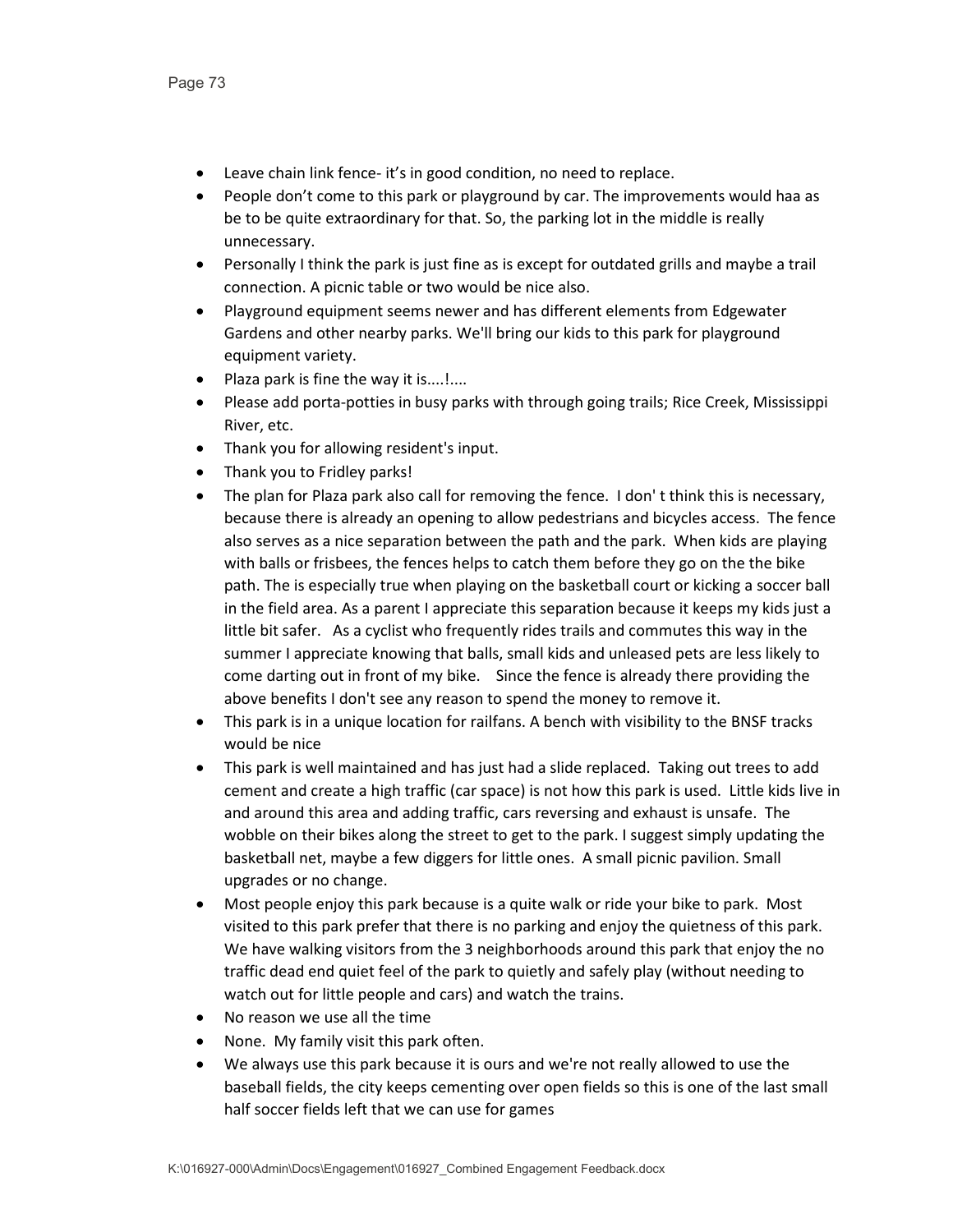#### **PLYMOUTH SQUARE PARK**

What do you like best about concepts?

- I like the proposed concept.
- it would have been nice to give options for all of the parks. Kind of makes me feel like my community isn't cared about as much.
- Needs a full basketball court and half court.
- Pickleball
- Added Tennis court, updated playground
- All looks good
- Better surface are for play ground equipment.
- Good updates in general
- have lines for pickleball on the tennis court. I like the movement of the playground away from the busy Main St. Perhaps have a high enough fence behind the BB court to keep ball by court more.
- I like the added landscaping to make it feel more private along a busy street and general updating.
- I love the idea of a new/larger playground. As our neighborhood has a bunch of younger families with little kids this would be a welcome addition over the current park.
- I think a big improvement is adding a small shelter area. This will allow the park to have more visitors even if weather is not ideal.
- ice skating this winter was nice
- Love the shelter. Will the tennis court have a wall to hit the ball against if you go by yourself?
- Needs more equipment. Many kids go to this park, but get bored too easily
- New playground
- new playground equipment
- New playground equipment hopefully some for big and little kids (currently the park is more for younger kids) and updated basketball area.
- Perimeter landscaping provides a pleasing natural boundary, improved playground facilities, new tennis court, retention of basketball court
- Right now the park doesn't look the most "welcoming" I love that the new concept will have some landscape and a tennis court. The added shelter and updated playground will draw more people to that area. I think more options at the playground will be good for families.
- Tennis court
- Tennis court!
- The tennis court is awesome! So cool!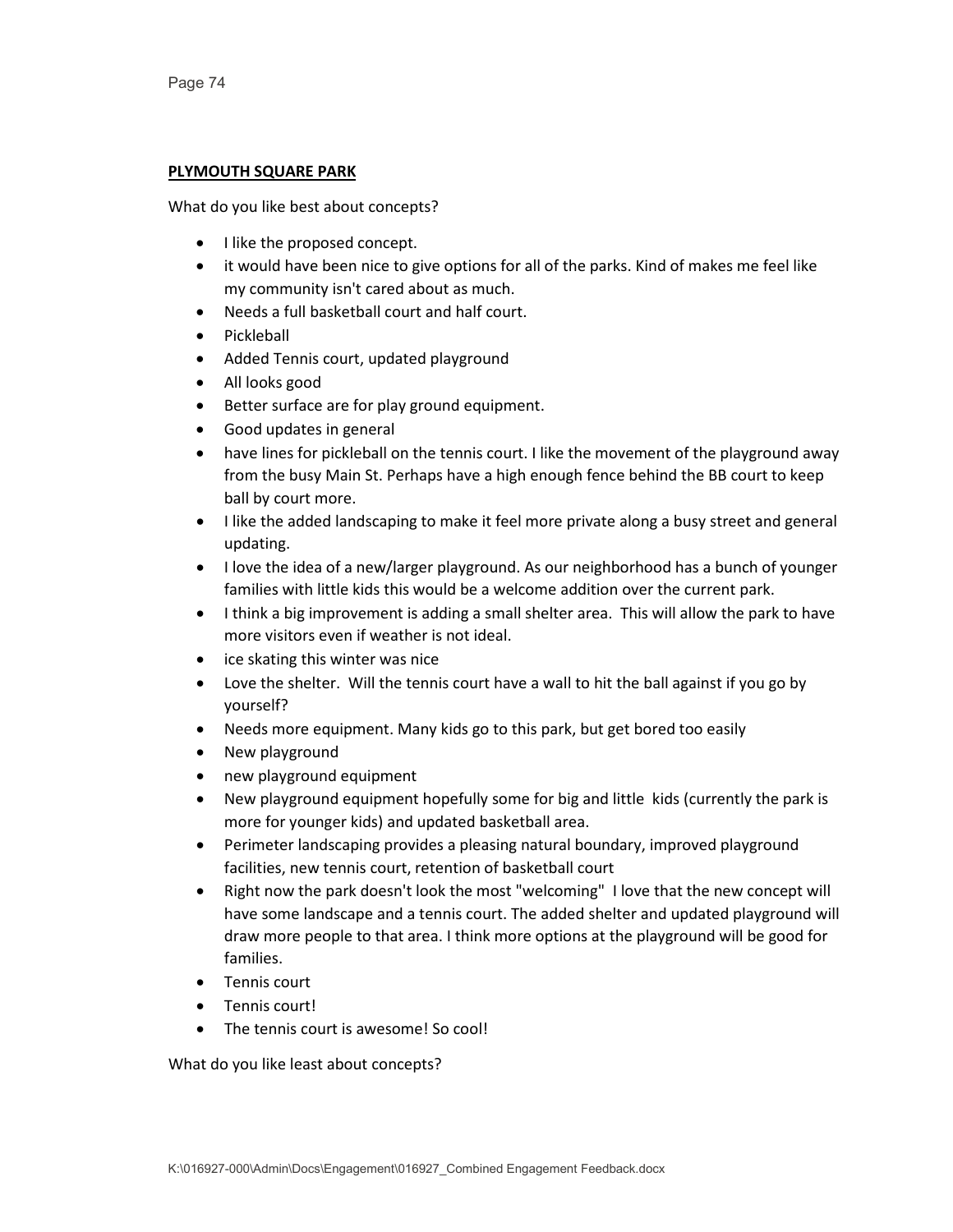- 1/2 basketball court, I feel a full basketball court would be better, there are many neighborhood kids go there to play basketball
- Bigger basketball court when needs more playground equipment
- I haven't yet looked at the concept plan.
- I like all ideas. I don't think any of them are unreasonable.
- I like the half basketball court least. A lot of our neighborhood plays pickup games at the park and having a full size court is good for games and or sharing the court when multiple people want to play at same time. cutting the court in half for tennis doesn't make sense. Perhaps instead of a tennis court only, the tennis court could also have hoops at either end to have additional basketball courts for use.
- I like the overall concept, I am just curious if the new updated playground will be bigger or smaller than the current one? I think the one now is a good size. Maybe having a little larger open lawn area would be beneficial.
- I think the added tennis court is a waste of space for a few reasons. In the summer the open field is used all of the time for families playing volleyball/soccer and there is plenty of space to have multiple activities going on at once. Adding tennis courts gets rid of a lot of this space. Also, there are three parks that I am aware of in our general neighborhood and the other two parks have tennis courts that are barely used, so I don't understand the need to add another tennis court in our community.
- I would love a pickleball court or at least pickleball lines to be painted on the tennis court so it is dual purpose!
- I would love for there to be a pickleball court, or at least pickleball lines on the proposed tennis court,
- Missing a pickleball court!
- moving the pieces around.
- No ice rink for winter/ Benches???/ Keeping a fence along Main Street is very important. Having a boundary/fence around the basketball and tennis courts is important. Keeping a fence along Main Street is very important.
- None, as long as there will still be an ice rink
- Tennis area and only half basketball court. I believe the a full basketball court may be used more. I also loved having the rink in the winter and I don't think there will be any room for one with the new chages.
- Tennis court, half court basketball, too much screened shrubbery.
- The tennis court, the basketball court is the most used item at Plymouth Square. To cut it in half would be a loss for the older youth.
- We worried we might lose our ice rink!
- Would love to see a fenced in area for dogs. There are SO many dogs in this neighborhood. People are walking all the time. Would be nice to have a place to let the dogs play and the neighbors chat. Perhaps it could go along the north end and stretch the length of the park. Plus it would be close to the playground. Dogs play and kids play!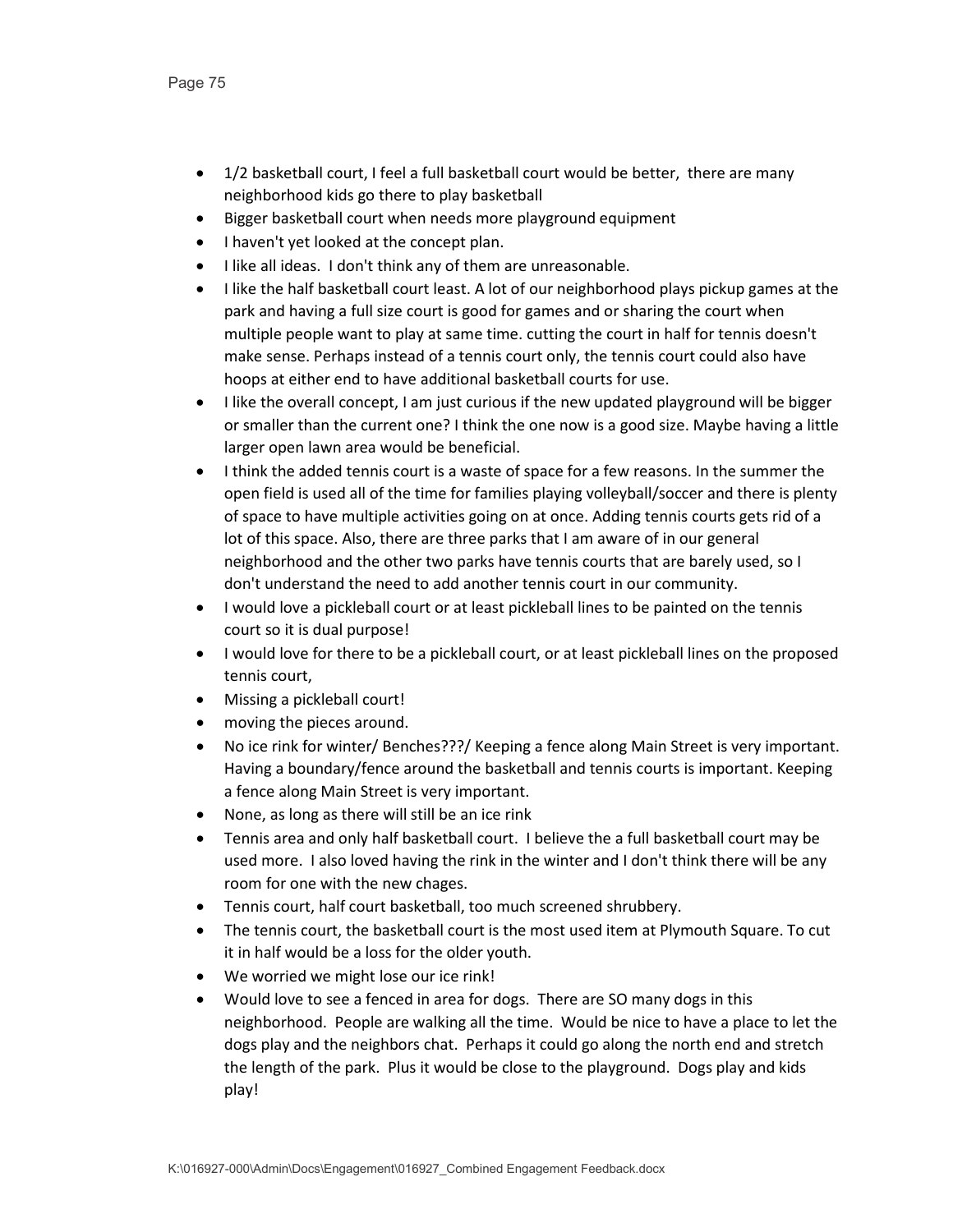#### Concept Preference / Comments: One concept

- **FROM MWMO:** Is this already being treated by stormwater basin down street to SW?
- Consider a volleyball/badminton court. Often families set up in the courtyard their own nets. If you are going to reduce the size of the basketball court utilize that space for recreation that is desired. Also a larger space for parents with little ones, currently there are only two benches more seating would be nice.
- I don't just bring my son to this park, I also drive and walk by this park often. I see the whole park being used frequently when I pass by. I would like to see updating to all of the features in this park, but I do not see the need to add tennis courts or shrink the open play area. I would advocate for a full court basketball area, an updated playground for toddlers and older kids, a pavilion, additional landscaping (avoiding pine needles because they hurt people when walking around without shoes on), and adding a pavilion. The only other thing that I would think about adding would be a volleyball court or soccer goal, as I see many people playing volleyball and soccer in the area. Thank you for listening to our recommendations for cleaning up our park.
- I like the addition of more diverse activities (i.e tennis, shelter etc) I really like the addition of some landscape. I think that will really help drawn people to the park.
- I like the idea but improve the basketball court as mentioned. It is nice that the city is considering updating the park as we often feel we are not part of Fridley in Plymouth Square. It is nice to have that investment back into our neighborhood.
- I need to check out the concept plan before I leave any further comments.
- I would like a wading pool. More sitting areas. Bike areas or skateboard areas.
- I would love a pickle ball court or lined for pickle ball on the tennis court! Also I enjoy the ice skating in the winter!
- I would love a pickleball court!!!!! I currently drive to Shoreview to play, and would be so excited to be able to play in my neighborhood. I also would love an updated playground so there is more for the kids to play on.
- None
- Pickleball is rapidly growing in popularity and including lines on the tennis court, to allow flexibility, if a specific court is not feasible, would allow a wider group of community members to enjoy the updated space.
- Please keep ice skating rink
- Thank you for investing in the parks in my neighborhood! It looks like it could use some improvement and revamp. Even small adjustments will make it more accessible and appealing to all residents.
- Thanks for giving us a voice by providing this survey. Thanks for multiple reminders to fill out the survey.
- We'd love to see a dog park in the area. There are so many dogs in our neighborhood!
- Reason for visiting: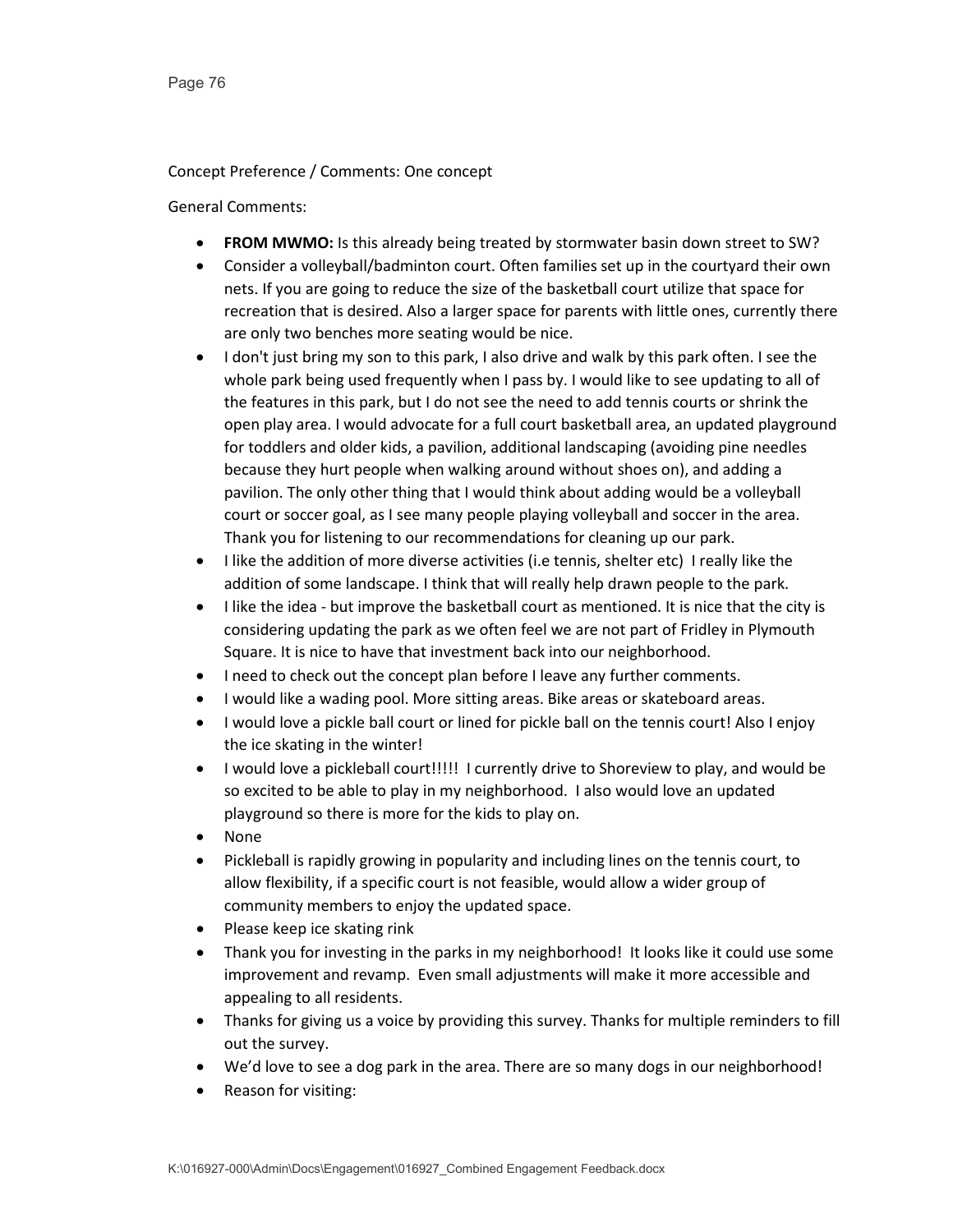- o Ice skating
- o would like to see a pull up bar for adults
- Reason for not visiting:
	- o Needles and ground bees found at park last time used
	- o The layout and amenities

# **RAY THOMPSON LITTLE LEAGUE FIELDS**

What do you like best about concepts?

- Love idea of added playground huge benefit to families watching /neighborhood kids
- A playground would be a great addition to add use to the park, especially for families
- I like the added play structure
- I love the idea and location of the play ground. This will be used a lot during baseball season between games and by younger spectators.
- I think a playground is ok for younger siblings of baseball players, but the new trees planted in recent years are a great addition, and I would hate to see too many of them removed.
- $\bullet$  It is needed. Children play in that spot for the last  $10 + \text{years}$
- NA
- play area
- the addition of trails.
- The concept is very not there. I'd like to see updates to all fields and possibly one field that is open to ADA accessibility.
- Trail additions or improvements

What do you like least about concepts?

- Concerned about proposed playground being next to the road. If it is built, would be good to have seating to encourage adult to sit and supervise rather than sit at the ballgame. Also wouldn't want to lose many trees to a playground.
- I hope the trees can remain. They are needed for shade on the very hot days for game days
- $\bullet$  N/a
- NA
- nothing
- playground equipment
- Please re-pave the sidewalk!
- The aforementioned concern with a playground taking out too many trees.

Concept Preference / Comments: One concept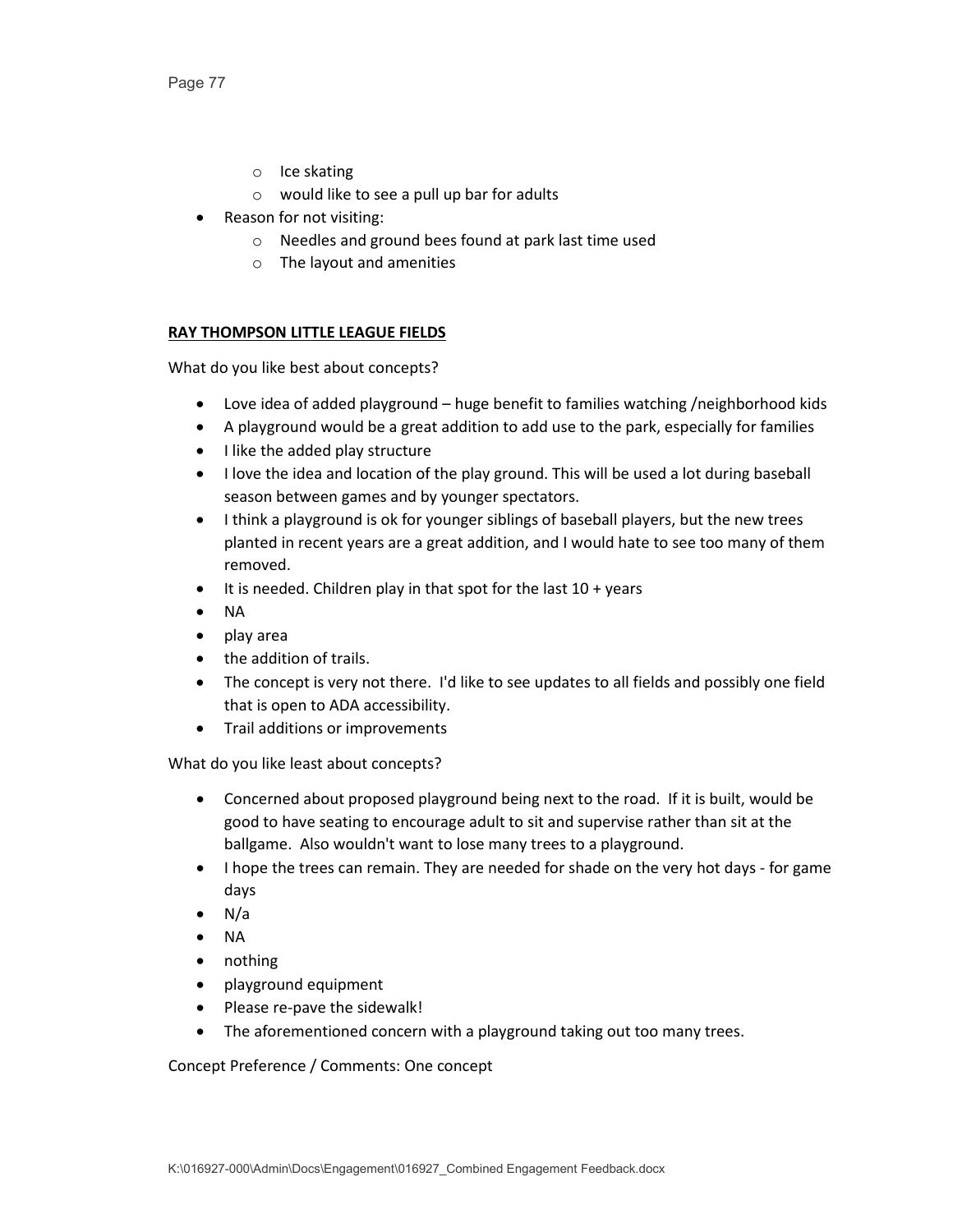General Comments:

- **FROM MWMO**: Is there currently any stormwater treatment w/ parking lots? Appears there's some turf boulevards on residential side of parking lot – could be depressed and used for stormwater management / pollinator habitat
- Concern for ADA Access
- Interested in shade/awning added above concession window
- Large pool of water outside concession window when rains-would be nice to address this.
- Dugouts need painted-would be nice to have once year
- Would be nice to see updates to building
- Look into rubber mats under batters boxes to help with maintenance
- Dugouts desperately need maintenance.
- I am hoping the plan will include a smoother trail connecting the parking lot area by the high school to Jefferson St. We use this path to bike around the neighborhood and it is in poor condition.
- I would really like to see the baseball dugouts painted along with the buildings on site. If there is any interest, I could facilitate a volunteer team of youth baseball players to do the painting if the City supplied the paint and materials. Jake Karnopp 612-709-6473
- I'm glad to see no plans to put lights in the park
- love how most of the park improvements included trails and sidewalks.
- Please resurface trail that runs across northern edge of this park. It is used by many athletes, kids walking to school, and families biking/blading around the high school and it is in terrible shape. To discourage people from driving this trail, install posts at each entrance to trail. More than once I've seen someone drive along it as a shortcut from 59th Ave NE to the high school lot. This is dangerous to pedestrians in the area.
- The path on the north end of the park is crumbling and badly in need of repaving. This path is less than 250 long, so expense would be minimal. These fields are frequently used by organizations from all over the metro and region as well as the High School softball program, and it is rather embarrassing to have this crumbling path as a central artery between fields.
- These fields need updates to everything. The fridley baseball program uses these extensively and for the baseball tournaments we only have one bathroom! We need some additional facilities to handle game day crowds.
- Don't visit because there is no playground

# **RIVERS EDGE WAY PARK**

No Concept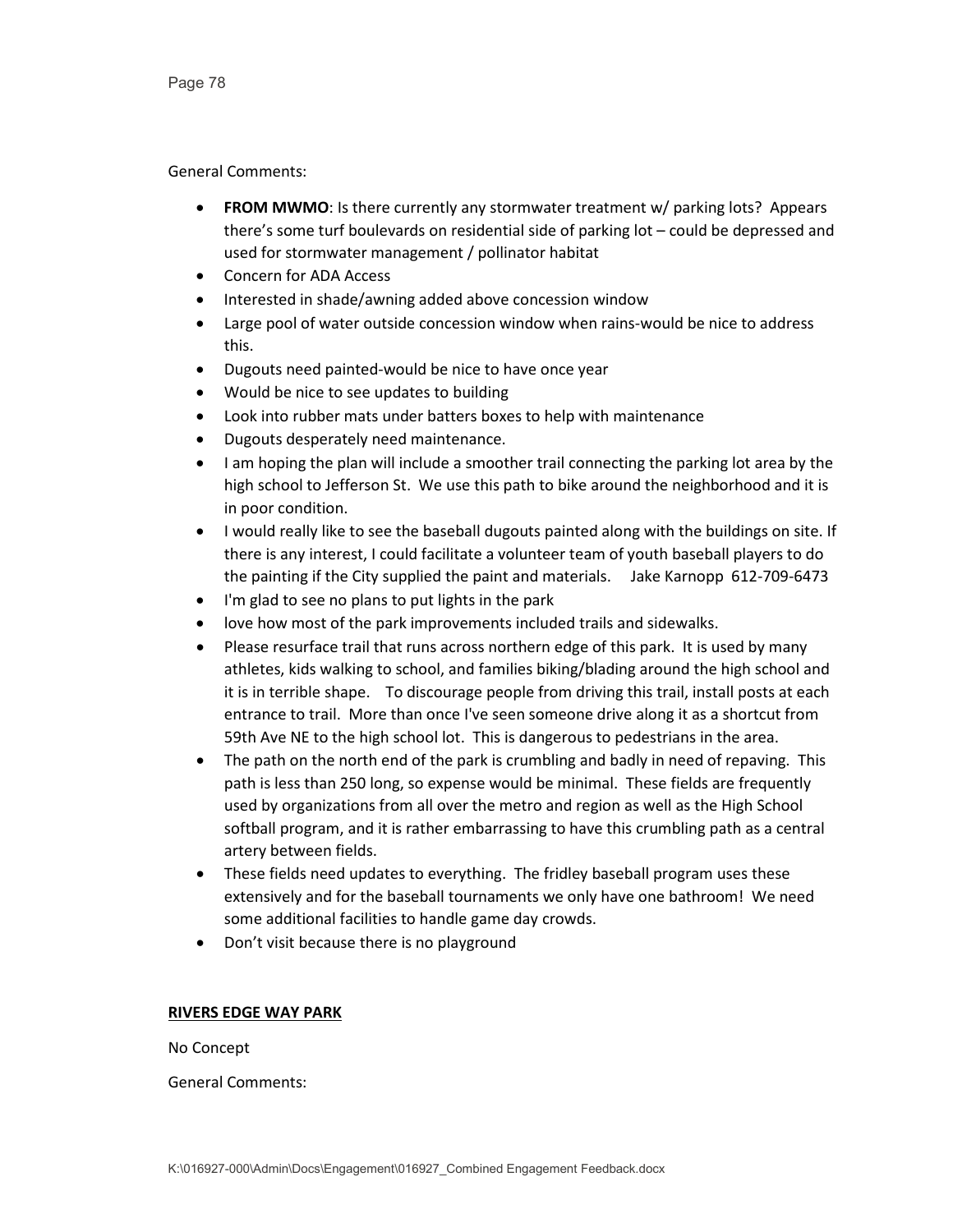- I have not been to this park because it is inaccessible!!! There is no way to get to this park!!!
- No concepts shown. I want to be able to enjoy this nature area, but there are no walking paths or easy connections through the connected neighborhood.
- Reason for not visiting:
	- o It is not accessible.
	- o nothing to visit here currently
- **FROM MWMO:** Can't tell if there's active riverbank erosion-if so MWMO could provide tech expertise/funding to vegetated bank stabilization-as well as add pollinator habitat restoration within river corridor

# **RIVERVIEW HEIGHTS PARK**

- Interest in paddle share type system / rentable kayak and canoe lockers
- Keep natural
- Leave it alone.
- $\bullet$  N/A
- NA
- none
- none, going to ruin the wildlife Don't need this in our neighborhood
- The leaving it the way it is plan
- Upgrades
- Watercraft would be ok, but it's easy to launch from this park without an official boat launch.
- Adding a watercraft area and places to sit and interact at the park and river is great. I also like the idea of a sign or something that feels welcoming near the parking lot and road. It's a beautiful park that seems neglected and
- Basically nothing do I like. The city promised years ago to keep this park natural! There are tons of birds that migrate to this park and raise their young. Also home to a pair of Bald Eagles. I enjoy the "natural aspect" of this park. Why do you want to commercialize every natural spot in our city that we have left!!!!!!!!!!!!!!!!!!
- Canoe/kayak launch is a good idea. I'm not excited about restrooms, but they will be needed by the launch users.
- Do Not like any aspect of your plans Leave it the way it is !!!!!!!!!!!!!!!!!!!!!!!!!!!!!!!!!!!!!!
- Hopefully more sitting and relaxing space.
- I don't like any of the proposed changes.
- I don't like the concept plan
- I haven't seen a concept plan of this park.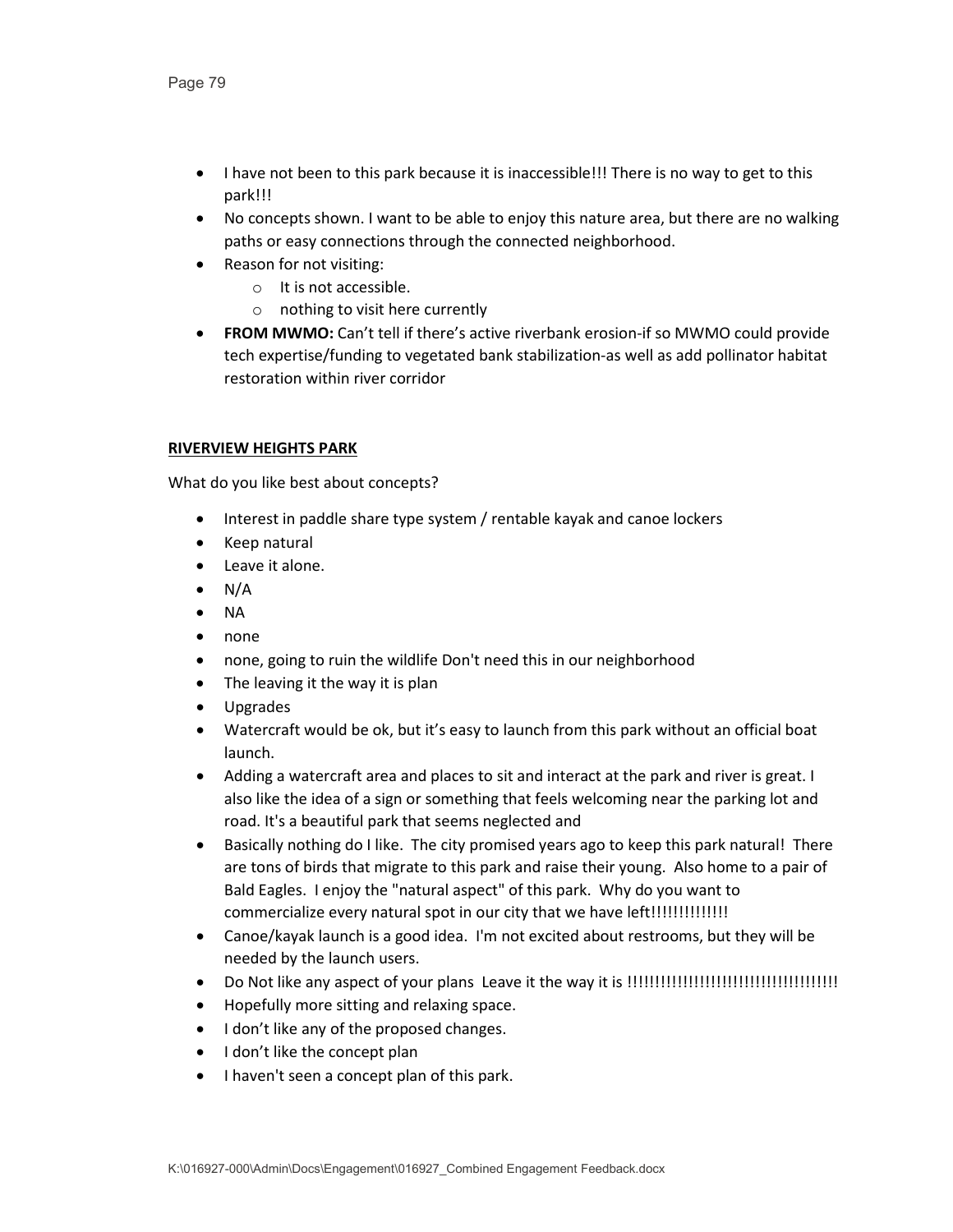- I like the idea of having water access and restrooms and a fishing . It would be a great way to utilize the River.
- I like the idea of the parking having more amenities without changing the soul of the park. There are still large areas of natural space and good walking trails. And to me the most important part is preserving the bridge.
- I really don't like your concept plan for this beautiful woods
- Just a better parking lot and renewal of the canoe access. Nothing else!
- Leverage this park's unique asset: Mississippi waterfront. Overlook/seating, water access, fishing...
- Maintain paths for walking and biking.
- Maybe more useful use of space.
- Maybe the viewing seating, but love park the way it is
- nature play
- Nature play and river access
- Nature play area
- NONE
- None, I like the park how it is.
- Nothing
- Nothing Please don't put a dumb building in this area. It will kill off a bunch of wildlife's homes. Already have contacted several groups to prevent this from happening.
- Playground
- Seating area overlooking water
- seating areas
- Seating areas and restrooms
- Upgrading this park makes it usable by all Fridley residents. This neighborhood has 5 parks where many of us have none. Concept plan looks great.
- Watercraft area for launching canoes and kayaks with toilet facilities and potable water for drinking and washing.
- Nature Play area Small building with restrooms
- I think a restroom is a good addition.
- the addition of more trees
- Nothing
- Nothing on the concept plan is acceptable to me.
- None of it
- Improvement on walking trails.
- I like the park the way it is
- Seating areas...although perhaps those refer to the swing benches already in the park?
- How are you going to accommodate the extra traffic River terrace is already a small street It hard to meet a car in it The park floods every year r they going to fix that issue
- only one bad one shown
- Only one and it is not a good idea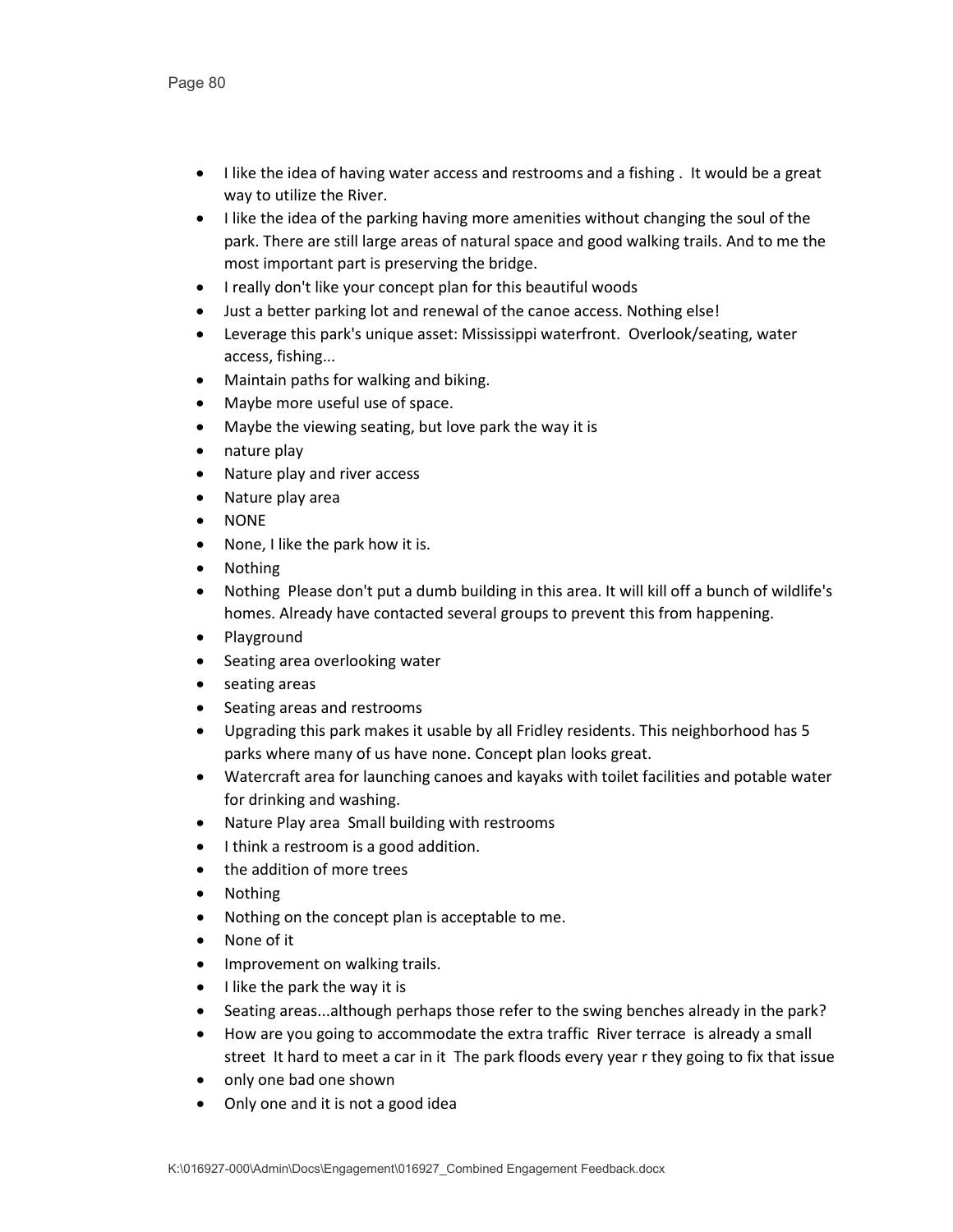- Leave it as is
- $\bullet$  n/a
- Bathrooms will be nice
- Mostly bad ideas. the best feature of the park is its rustic quiet beauty. I'm sure we won't see eagles anymore when it's overbuilt.
- I do not agree or like the concept plan, It is a beautiful nature park, please leave it as such.
- I do not like anything about this plan! This park is way to small to be adding all these amenities! This park needs to stay natural!
- Nothing
- None of it! Please do not modify this park. I've lived near it 50 years and don't want all the extra traffic coming into our neighborhood.
- Nothing
- Picnic area
- none
- Nothing. Do not destroy the natural beauty of this park or disturb natural habitat for eagles living in the trees. This is highly unacceptable no need to destroy such a peaceful area
- Keep it the way it is
- There is nothing In this plan that makes any sense to waste the money on it.
- None
- I only saw one plan
- none of them
- No plan is appealing for this park
- Keep it natural
- None!!!
- I do not like anything about this concept. Leave it the way it is!!!I t's a private neighborhood park that keeps our area quiet.
- Please leave the park the way it is.
- Platform for fishing on the Mississippi River
- Places for sitting and watching the river, nature play area
- $\bullet$  n/a

- Remove bollards
- Some concern on plan wanting to get rid of wildlife there think how it is now is fine and peaceful – less people
- Get rid of ball field, swing set, shelter, bicycle rack people don't use it much kids don't use the parks anymore
- No need for big parking lot plenty of room
- Leave it alone and plow path so people can walk through winter.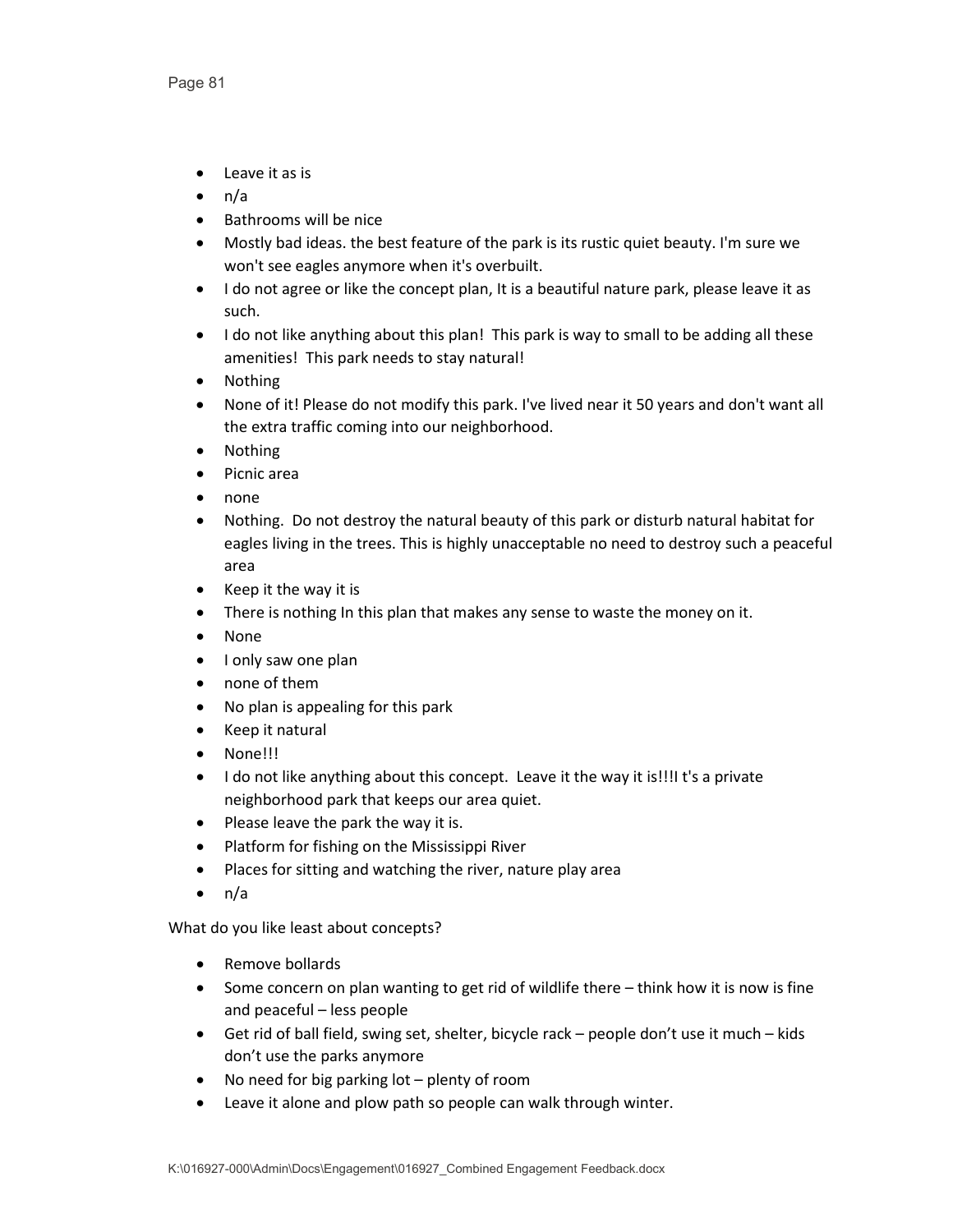- 40 space parking lot, buildings for meetings and rest rooms which will be vandalized, or flooded. Concerned about size of the water craft area. Kayak or Canoe only please. Riverview terrace is not wide enough to handle the volume of people you want to use this park. Nature play area? What does that involve. Springbrook nature center is less than 2 miles from this park. The nature center has all of the parking, nature play area, meeting space, access from bike trail via board walk and rest room. Our nature center is a great resource that our taxes already support, these new ideas for Riverview park are redundant.
- A restroom/meeting room
- All are bad.
- All of it, I think it should stay how it is, if people want more of a "community"park their are many other options, this park is nice and peaceful
- Brick bathrooms, large parking lot,
- Do not over develop this park. It has potential for flooding, so major amenities may be wasted.
- Everything is wrong about your concepts
- Everything you want to do is WRONG
- Expanded parking to 40 stalls. 30 stalls is adequate. Parking stalls are almost always over built. Alden Way should suffice for overflow parking.
- Forty parking spaces, park building
- I am afraid it will attract homeless and unwanted parties.
- I am nervous that the water craft area may impact the feeling of the bridge are negatively.
- I do not like the buildings/bathrooms, boat ramp, or pier that may be shown. This is a shallow part of the river and the park is within the flood plain. Leave it more natural for walking and viewing nature, please! We like the other area park improvements, but less is more for Riverview Heights! One place we can walk our dogs in peace.
- I don't want more paved areas and I don't want anything that increases park volume.
- I hate the idea of a fishing pier. People who fish leave fishing line, lures & garbage everywhere. Please do not encourage fishing. We have a lot of wildlife in this park & would like to keep it small.
- I haven't seen a concept plan of this park.
- I like nothing on this plan
- I think the trail should be continued along the river instead of going into the street
- Making buildings.
- making large buildings
- N/a
- no walking trail through the bottom half of the park. no bee friendly areas.
- Park building
- Perhaps it doesn't need the water access at this time. The Lockslea property will be available soon and is probably better suited for this project.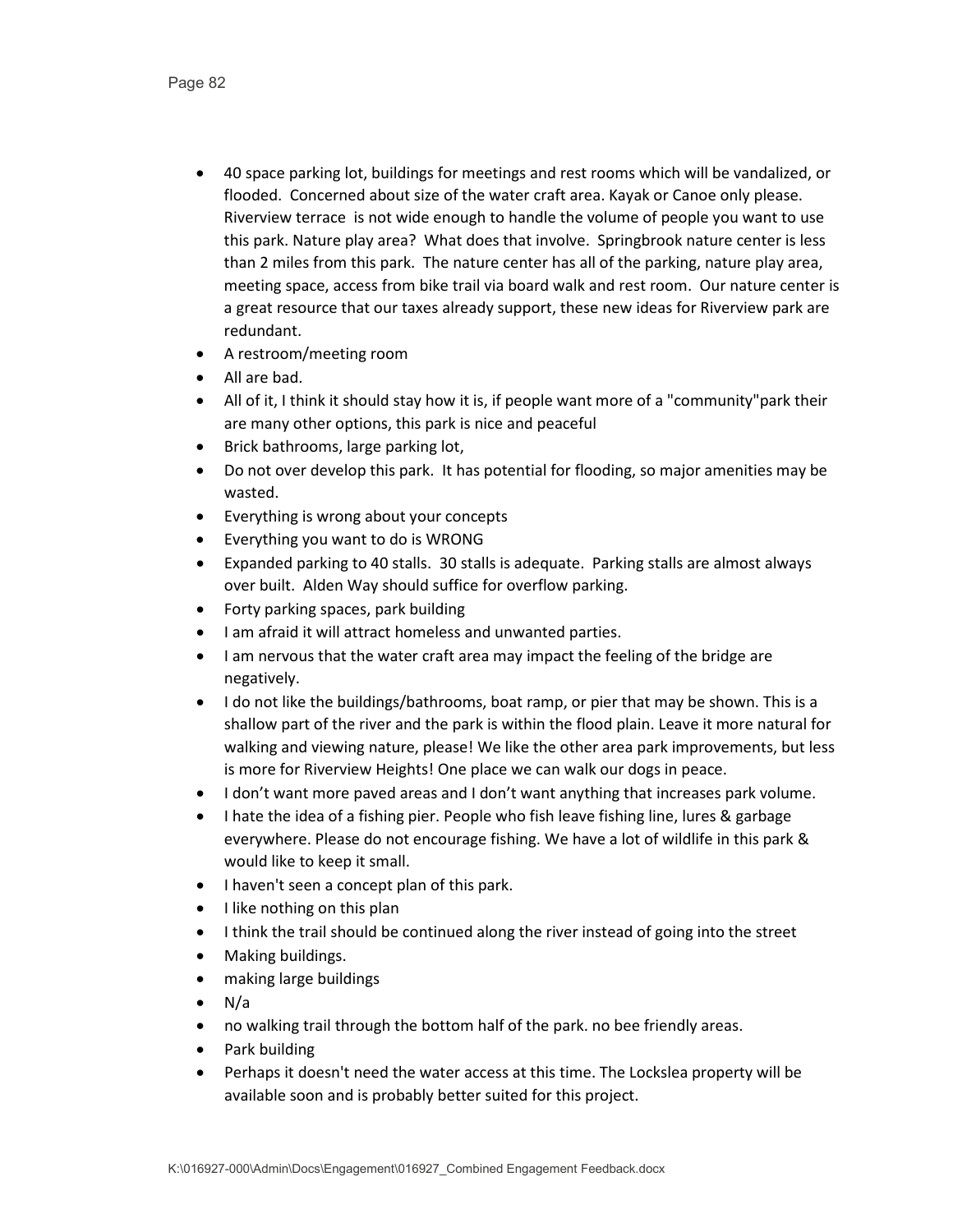- Restrooms. Maybe they are needed when there is a picnic shelter. But, it could become a residence for homeless.
- The parking lot seems overly large, and I feel like natural resource improvements weren't well addressed.
- Thus concept will destroy the beauty of this park, disrupt the wildlife and turn it into a spot that invites crime. No thanks to any of it. Who thinks up this stuff? No one in the neighborhood that's for sure.
- Too many parking places. The building with a meeting room and a large shelter seems too much. I have walked in this park regularly and frequently since 2003. I have seldom seen anyone use the existing shelter. Also, since Craig Park is so close, I wonder if both need a picnic shelter. Finally, this park is not overlooked by any homes. In the past, there was a building that was removed because of constant vandalism. How will that be managed with a new building?
- Unsure about type and size of buildings that would be appropriate for this natureoriented park.
- Nothing, but wondering about the "watercraft area" What is that?
- I think given the space in the park, it doesn't make a lot of sense to cut down trees to build extra parking spaces and buildings. There is sufficient area that is already being utilized for parking that could be expanded, and there is already a picnic shelter that could also be replaced and enlarged in its original position without removing vital animal habitat and change the beauty of the park.
- no speed bump on road forcing people to slow down especially with the addition of the basketball court
- I do not like anything of the concept ideas
- Everything is not a good fit for our peaceful neighborhood. You will be killing off a bunch of trees and wildlife.
- What I like least is the fact that you are going to ruin a perfectly peaceful park that people go to get away from the city, don't need a meeting room, restrooms, watercraft area to disrupt the neighborhood
- It would create to many people for the park.to many parking spaces .
- Making it into a modernized park wanting to attract "thousands" of visitors a year.
- Will it be a county park where u need an anoka county park pass Will dogs be able to walk there We have been walking our dogs there for many years
- Changing the nature of the park from a quiet neighborhood park to a higher traffic park without consideration of traffic concerns in the area, without information on increased maintenance needs, and without information on increased security needed.
- Don't need a fishing pier or kayak rentals, or being overrun by drinkers.
- Brings way to many people into this quite neighborhood. To many buildings
- If you change this park to your plan, the whole River View Heights neighborhood will be affected! This will bring in all sorts of people from other cities and disrupt our quite, safe neighborhood! HOW DARE YOU do this to long-time residents of this area.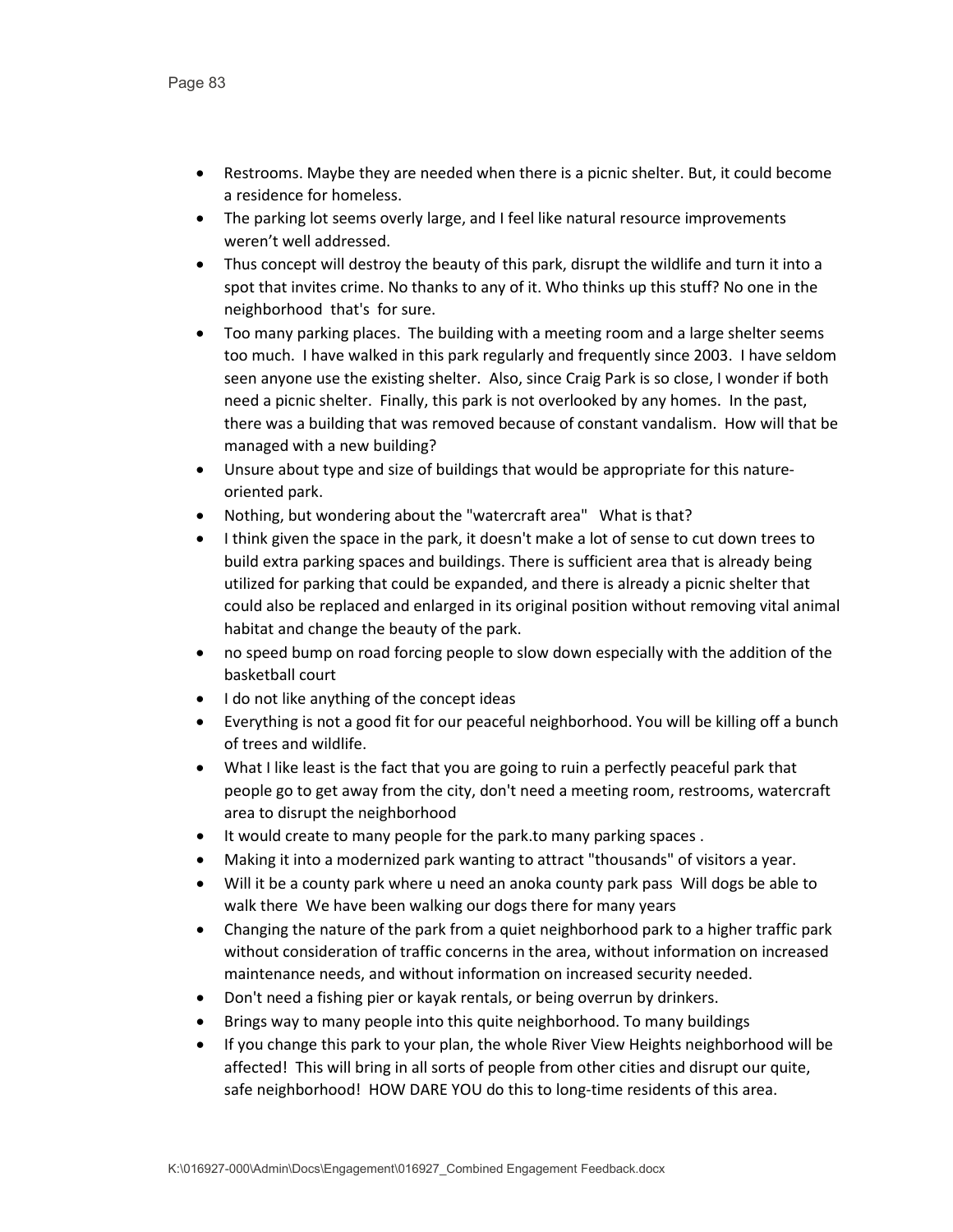- Least? I don't like any of it. Don't change the neighborhood that we all live in and love to go here to get away from the world. It's peaceful.
- I don't like any of it. Why do you need a meeting room, restrooms, and a watercraft area. It will create a lot of excess traffic in our neighborhood. Leave it natural the way it is.
- When the park opened the city promised not ot overbuild here, but leave it simple and natural.
- Leave it nature
- NONE
- Only one bad plan. Don't like any of it. Please don't bring in the capability for people boat in and destroy our neighborhood.
- Please don't ruin one of the most beautiful secluded river parks left in this area. It's fine the way it is. We don't need meeting rooms, in a neighborhood area. Really! What are you thinking of wasting the money for.
- Boat launch. The park is a natural setting. I disagree with changing that. There is a launch down at 694. This is a dangerous river with current and I am also concerned about safety
- everything is a bad idea, leave it alone
- Destroying natural habitat for what purpose. Everything is wrong with this plan
- Keep it the way it is
- The fact that you can now bring a boat up to it, so where are we going to have the police to patrol all the strangers in this neighborhood, restrooms, a meeting room of all crazy things. This is a total waste of taxpayers money. You have Springbrook Nature Center for all of that, meeting rooms etc, and all the money that was spent on that. Leave this neighborhood gem alone. You will ruin the birds that are homes in that area too.
- I do not like anything about this concept. Leave it the way it is!!!I t's a private neighborhood park that keeps our area quiet.
- The park is beautiful the way it is. The concept plan will make it crowded.
- This is a relatively small park and has a very natural feel. The concepts you are suggesting would completely destroy this park. You want to bring in so many people it would trash the neighborhood and the natural aspect of this park that us residents hold dear. We need to leave this park ALONE...lets preserve as much "natural areas" as we can in Fridley.
- I love the natural aspect of the park (at the south end). I don't want that to get too developed.

# Concept Preference / Comments: One concept

- Can garbage can or two be placed along Riverview Terrace walkway area?- many dog walkers
- Can drainage be addressed? When it rains it floods quickly.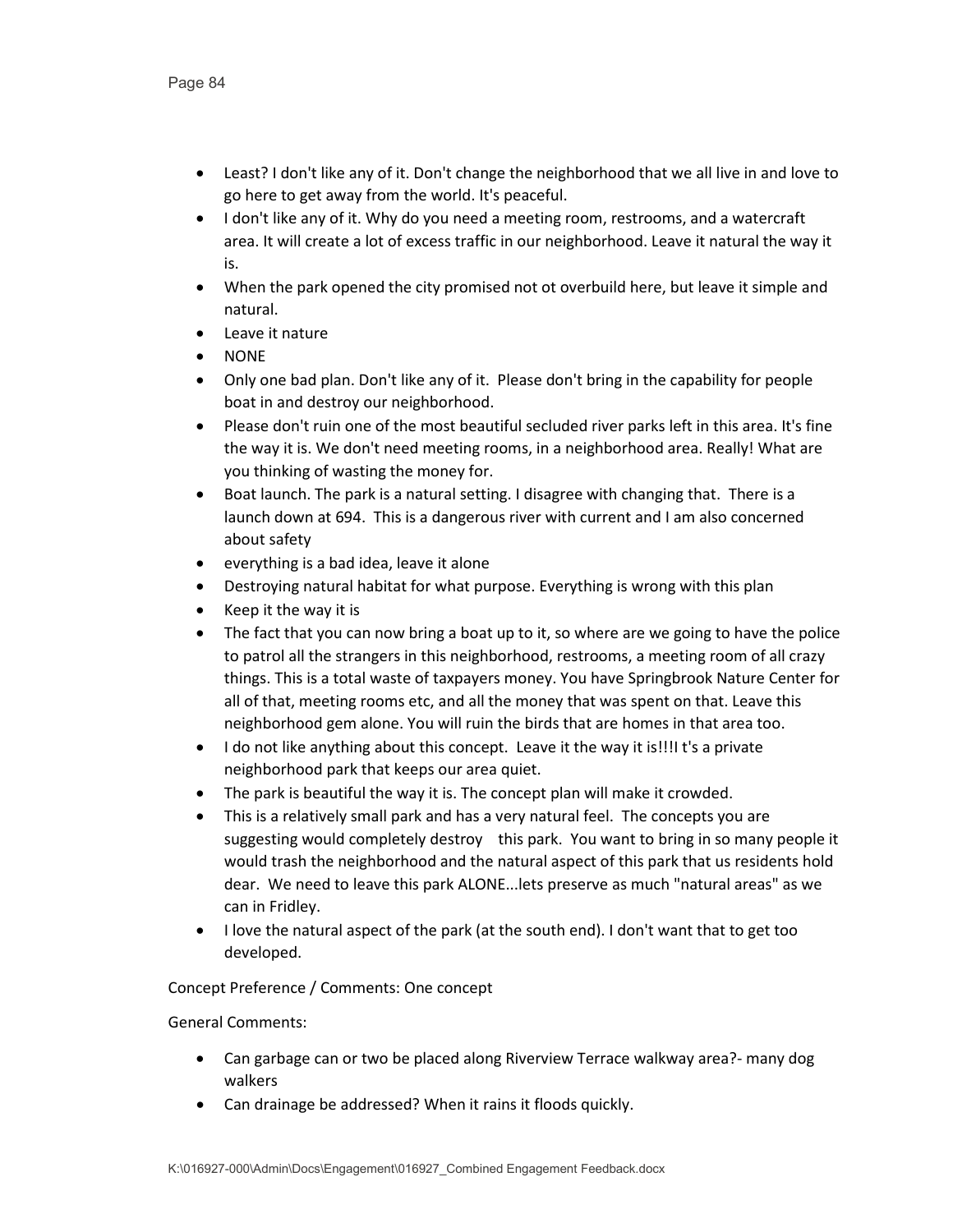- Separate walk vs bike trails
- Keep natural
- Add more pollinator vegetation, even long the path. Please no buildings or pier. Just improve what is there. Thanks!
- Don't make it too "pretty". Most current users seem to like a more natural landscape.
- Fishing pier good idea, concerned about flooding and vandalism, homeless population coming into the park. Maintain gardens and tree plantings. All of the trees planted within the last 5 years were not cared for and died what a waste of peoples time and resources. This park is a blessing and needs more thought and care. The number of birds and other animals living there need to be thought of as well.
- Having a little launch area for canoes and kayaks would be nice, but please don't take away from the serene wild area by making the large buildings in the plan. It is such a quiet magical place to walk and bike through (we bike through it going to Coon Rapids Dam).
- I don't want to see any changes to the park. I like it as a quiet neighborhood park and would like to see it stay that way.
- I hope you will consider all of Fridley's citizens when choosing which parks to upgrade. This neighborhood has 5 parks and should be willing to share this one.
- I really like going to this park when I am out for a walk with my dog, but it really bothers me that so many people go to this park and let their dogs run off-leash.
- I use this park every day. Please leave it small. We have too much traffic on Riverview Terrace already. Also, please continue to keep the drainage ditch next to the park wild. Many animals use that space. Finally, please stop spraying chemicals on the grass in the parks. Thank you.
- I would like too see the park renain the same, there is already enough traffic in the neighborhood due to the bike trail and river close by
- If there are going to be restrooms will they locked at night? It seems there are a large amount of homeless and the concern would be folks who would flop there for the night. Just wouldn't seem safe for anyone.
- Is it really necessary to destroy every inch of natural environment we have! This is home to many beautiful birds and those that migrate here every year! Baltimore Orioles build their nests and raise young in this park....taking away "nature" will destroy this park. Does everything have to be commercialized? I do not think you people on the Park Board even know how to enjoy a park!
- It is one of the only quite nature parks left in Fridley, there are already to many people that come down blare there music, let dogs run off leash. Right now it is like going up north, without leaving the city, there are many other parks along the river here in Fridley that would be so much better suited for such a thing. Thank you
- Leave River View Heights Park the way it is
- None
- Outhouses could suffice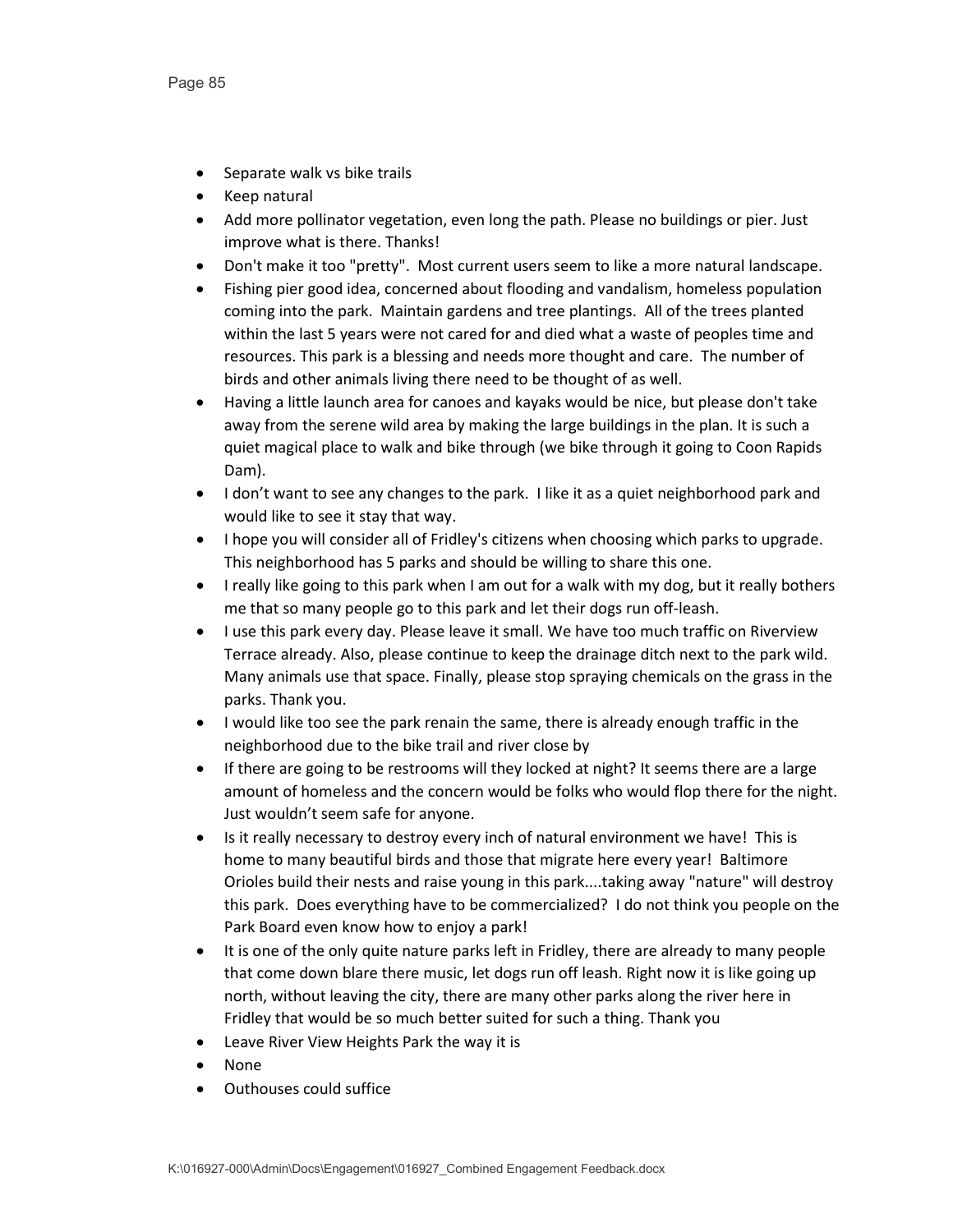- Please do not ruin this area. I have notified the Audubon Society and will be notifying others to keep the wildlife, Eagles, Owls, etc. in their homes. I live here and walk year round
- Please don't add the extra parking and building. It's so nice to have a natural, calm park. The boat launch also seems unnecessary.
- Please don't change this park. You will wreck it, and the neighborhood.
- Riverview is a special gem, historically not very developed, more nature oriented. Want to maintain and build on that, if possible.
- This is a small neighborhood park and there is not enough room for all these extra buildings, etc. There is also a natural wooded area past your boundaries on this map that are enjoyed by many! Bring all the people into this park just to trash it is what your want to do. Who is going to watch what is happening in this park for crime, etc.? There are lots of places you can not see from the road. Maybe the park board needs to visit some of these parks first before making such elaborate plans! AND who is going to pay for all this? US TAXPAYERS. NO NO NO NO No
- This is not the only park on the river in Fridley. Please mention that there is the Banfill Locke Park on the River, Islands of Peace Park by Stevenson Elementary and Riverfront Regional Park which has a boat launch and parking, picnic area, and is on the bike trails.
- This is such a nice, peaceful park for walking along the Mississippi River. Keep it natural.
- This park is perceived to be the most dangerous part of the whole Riverview Heights neighborhood.
- This park should have good maps and historical information about the Mississippi River. While this is the only Fridley park on the Mississippi River, there are Anoka County parks that are very good in Fridley. The concept of providing a canoe/kayak launching area is a good idea. Providing a dock for motorized boats to dock is needed for users to picnic and use bathroom facilities. But the area is not suited for a motorized boat launch. A fishing pier would also enhance the park. That said piers are very troubling on a river that has a large change of water levels. This needs to be researched thoroughly to provide a low maintenance useable pier. Fishing can be good at/near the stream mouth. A nature based play area is good. A large picnic shelter is good. A building that has a bathroom is good in concept, but they are never open when you need them and are very high maintenance and can be easily replaced with port-a-potties. A source of potable water would be a good amenity during warm months, perhaps near the picnic shelter and nature playground. I hesitate to suggest, but this is a very good bird watching area, especially the southern portion that has no formal paths through it. Perhaps a low maintenance narrow path with a natural surface could be constructed to guide users to not wonder too far afield from the path. A see no need for a building with a meeting room. This park should be kept as natural as can be provided. Meeting rooms are available at Springbrook Nature Center. Before constructing any here, rooms at city hall (if they are not already) made available to the public. It has all the amenities one requires for meeting rooms. It should also be pointed out there used to be a building on this site but the vandalism was too great and it was removed about 15 years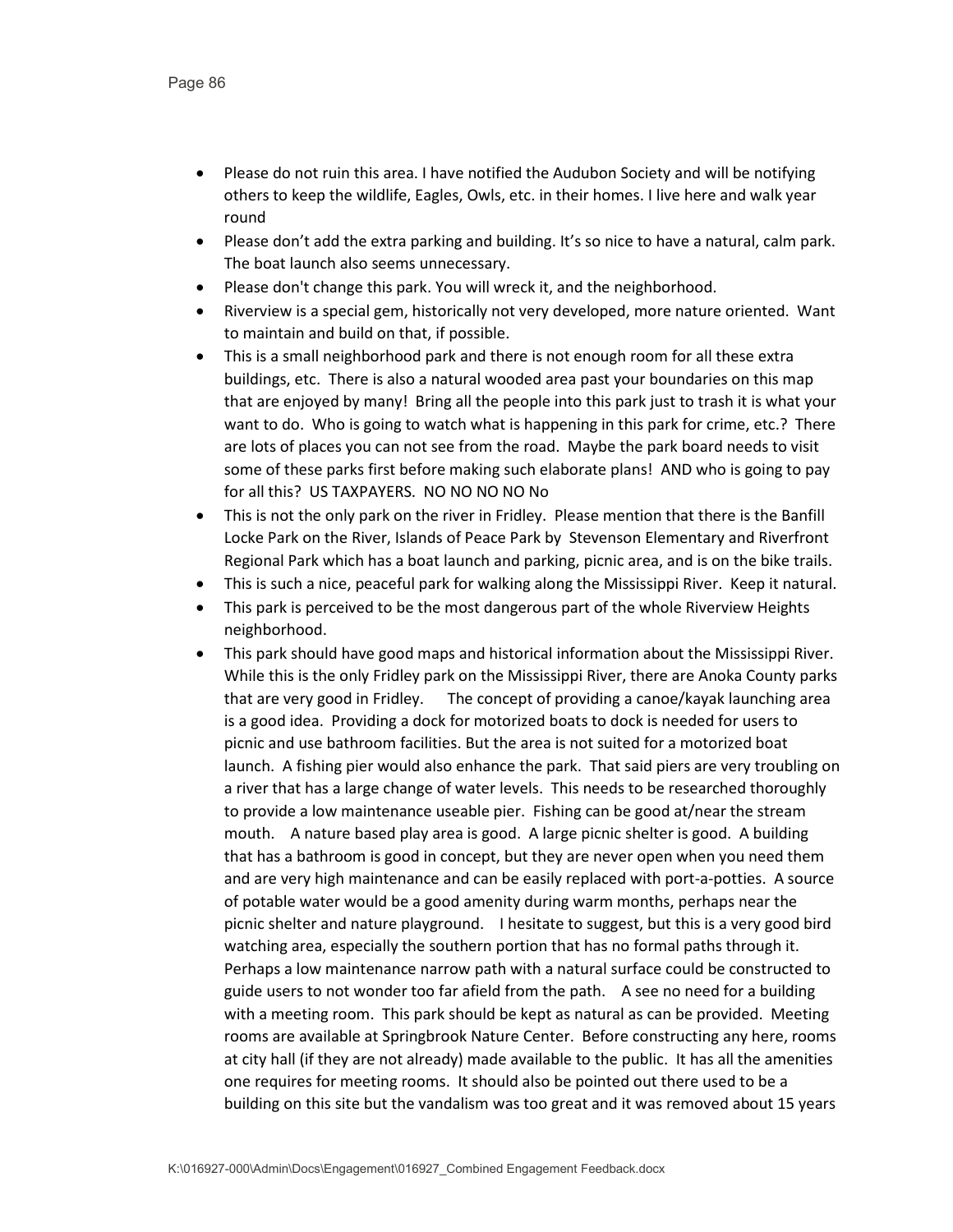ago. Finally it also should be noted that this park floods about 2 years out of 3 and any plans need to keep this in mind!

- Un sure how I feel.
- Will the plan address the neighborhood access point on the southwest corner. It is steep and nearly invisible.
- You don't even have a clue of what destruction this will do to the Riverview Heights area. We don't need more traffic coming through here. Why in the world do we need a meeting room
- Reason for visiting
	- o Bird watching
	- o Quiet, low traffic area, natural
- Reason for not visiting
	- $\circ$  Do not visit when there are too many people in the park
	- o not great seating or walking paths
	- o People constantly let their dogs run off leash
	- o To many people
	- $\circ$  Two times a day the park becomes an off-leash dog park for the neighborhood. Some of the dogs at this time are not well behaved enough to be off leash in an open area. Their owners also neglect to clean up. Also from time to time during the summer, homeless people have camped out there. Not sure whehter a restroom makes it better or worse. But finally, it is a nighttime hangout place and needs to be patrolled.

# **RUTH CIRCLE**

- I really like the idea of a new bee garden. The multi use court is cool as long as it included basketball, because a majority of the times I see people at the park it is for the new basketball hoops that got put in. Again, I like the small parking lot, but the large one would absolutely ruin the park.
- Bee garden
- Bee garden in concept 2!
- Bee lawn and new playground
- Bee lawn and updated playground
- Concept 2 walking areas. Bee lawns
- For the 1st concept I like the layout of the rain garden but I don't believe we need a space for 20 parking spaces. Because it sits on Ashton with already street parking, not many people drive their cars as they walk from the surrounding neighborhood. I like that the multiuse court/hockey being closer to the street with the warming house/restrooms near it and keeping the native bee lawn on the far side. I would like to see a baseball diamond put on the field if possible or an understanding as to why we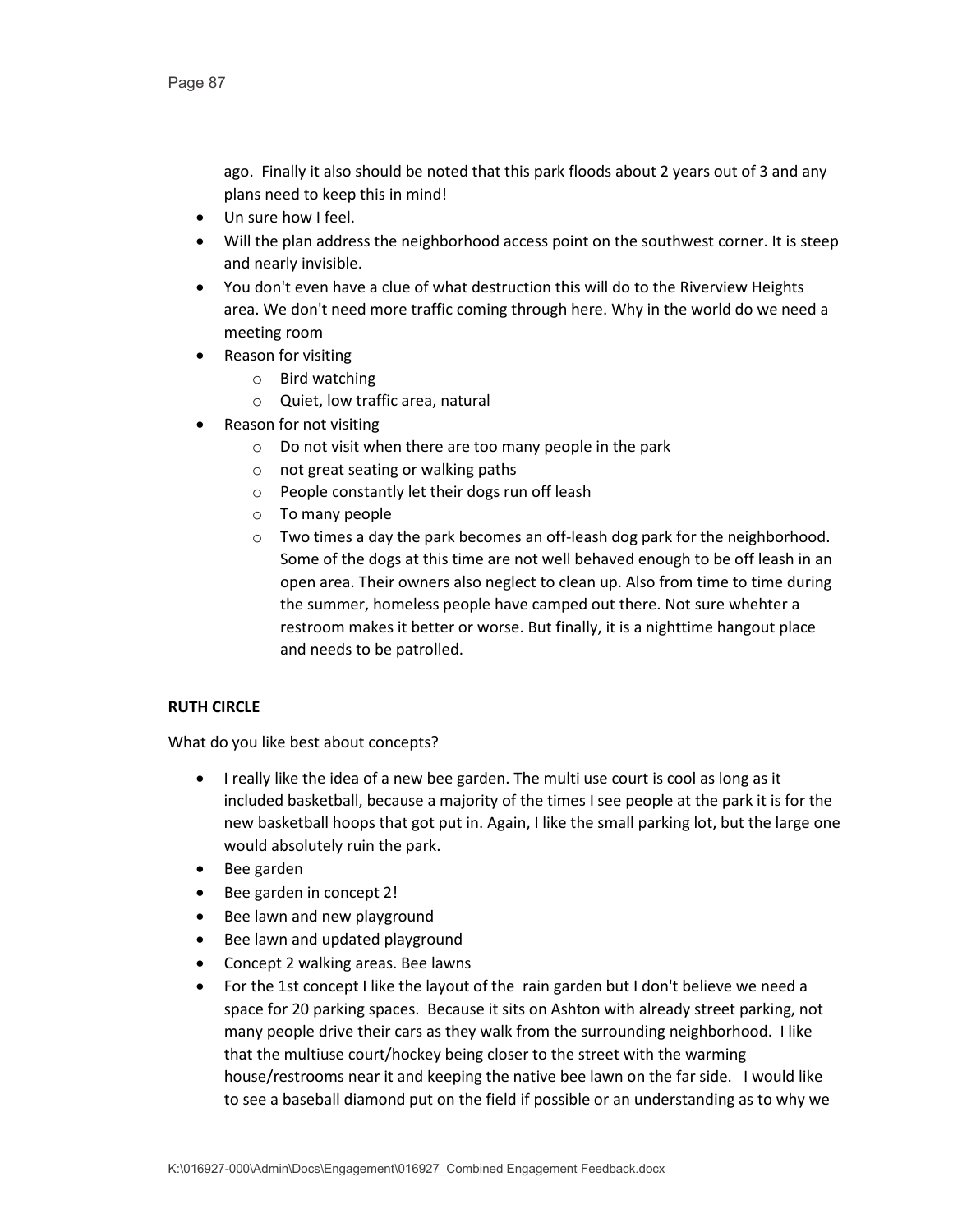don't have diamond as I see people play there during the summer. I like concept 2 as well and maybe a rain garden is not necessary for concept 1 but bee friendly lawns are the best. Upgrading both play areas (without sand) on the playground would be wonderful. The sand carries a lot of glass and debris that isn't pleasant for the kids playing on the eqipment.

- I like the mix of muli use courts and fields. I appreciate the native/bee lawn green areas and think it's probably a good idea to move the current hockey rink away from the houses.
- I like the trail loop in concept 2
- I love the idea to update the park, as it hasn't been updated in over 20 years. Adding a trail loop would also be awesome, for biking, rollerskating, and walking.
- I love the rain garden, bee lawn, and walking trails
- I want to keep a basketball court
- Improved playground
- Not much to like if you take out the most used part of it....the basketball hoops
- Rain Garden, and trail into Hugo Street instead of a steep hill
- The walking loop is nice

- 20 parking stalls seems like a lot for a small neighborhood park, and currently, there seems like plenty of non-residential street parking available.
- Adding a parking lot
- Can the city of Fridley add a small community pool for children? Or a splash pad?
- I don't like the idea of the native/bee lawn right next to the playground.
- I like the first plan, minus the big parking lot. There is no reason to waste the area on a parking lot, cars have plenty of room to park on our newly renovated street. I don't think there should be a parking lot at all, I think it would not be used correctly after dark, but if you are set on the idea the 8 spot one is much better and more fit for the space.
- I think both plans are wonderful improvement altogether. Removal of the garden around the signage I believe would be good. Just upgrading the sign with no raised garden would save on upkeep.
- It makes no sense to eliminate the basketball court. Most kids who visit the park are playing basketball.
- Lack of activities for teenagers and adding parking only adds to the potential for gatherings, drinking and drug deals (which already happens). This is a neighborhood park (able to easily walk to) with plenty of street parking.
- No basketball court?
- Off street parking. If this park draws from the neighborhood, then there is sufficient onstreet parking to serve the needs of any who have driven to use the facilities and hockey rink.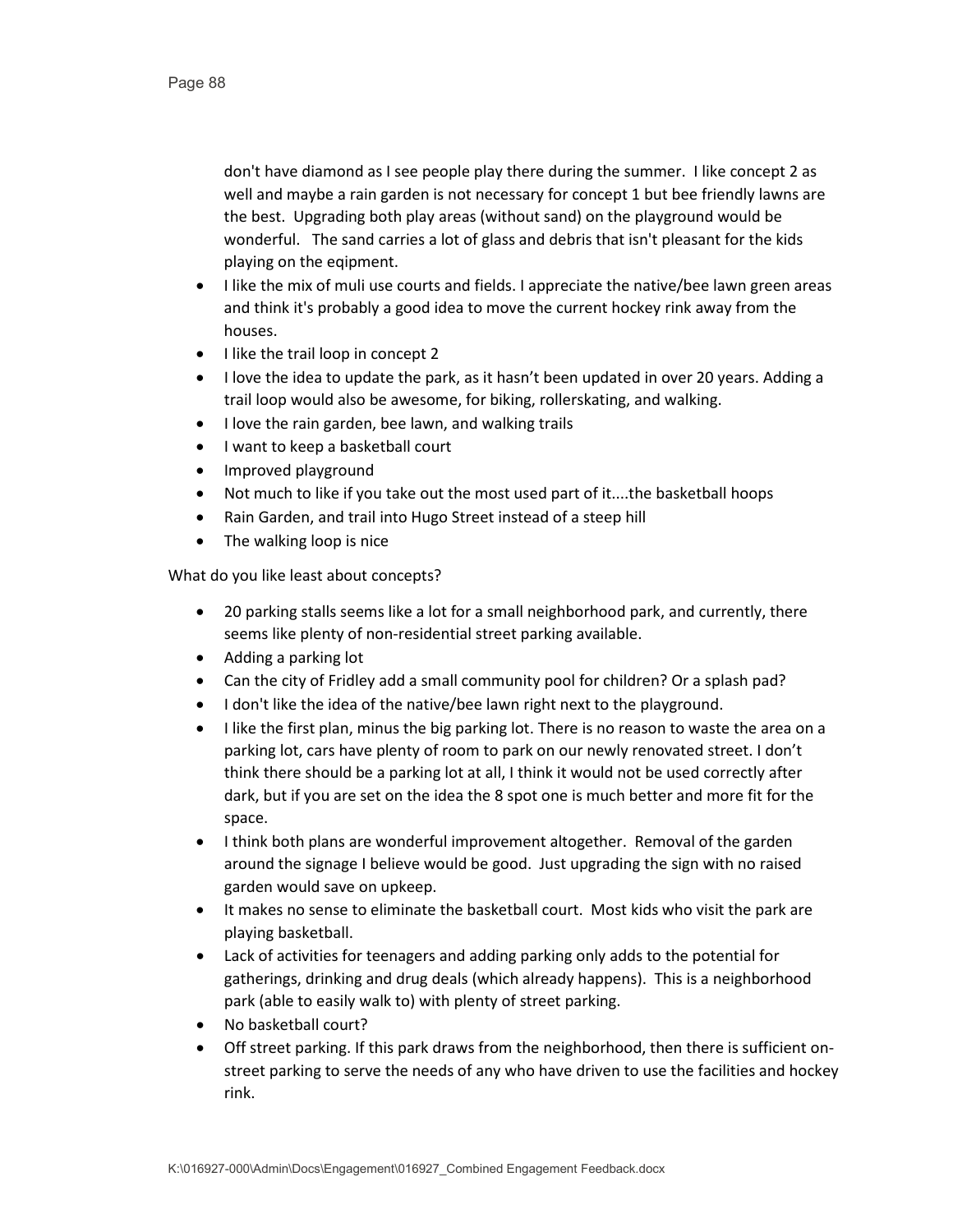- Parking lot, feel its a waste of space in the park
- Parking! There is already a problem with cars parking down by the park for likely drug deals. Adding a parking lot into this space will only increase this.
- Restroom
- The most utilized part of the current park is the basketball court especially since they just added another hoop last summer so getting rid of the hoops would be very disappointing. Also, adding parking spots is not only not necessary (plenty of street parking) but I think would give more of an opportunity for late night shady gatherings with the proposed parking spots offset from the main road. I've lived next to the park for 24 years and I guarantee you these parking spots will be a problem. Ashton Ave is a wider than normal street and can handle the parking.

#### Concept Preference / Comments:

| Concept 1 |                                                                                                                                                                                                                                                                                                                                                                                                                                                                 | Concept 2              |                                                                                                                                                                                                                                                                                                                                                                                                                                                                                                                                                                                                                                                                                                               |
|-----------|-----------------------------------------------------------------------------------------------------------------------------------------------------------------------------------------------------------------------------------------------------------------------------------------------------------------------------------------------------------------------------------------------------------------------------------------------------------------|------------------------|---------------------------------------------------------------------------------------------------------------------------------------------------------------------------------------------------------------------------------------------------------------------------------------------------------------------------------------------------------------------------------------------------------------------------------------------------------------------------------------------------------------------------------------------------------------------------------------------------------------------------------------------------------------------------------------------------------------|
|           | 1 the layout is nice                                                                                                                                                                                                                                                                                                                                                                                                                                            |                        | concept 2                                                                                                                                                                                                                                                                                                                                                                                                                                                                                                                                                                                                                                                                                                     |
| better.   | Both concepts are appealing, but<br>because 1 has the warming house<br>and hockey rink closer together, I like<br>this better but less parking spaces.<br>I like the first concept with the rain<br>garden. I like that it has more<br>parking available. I also like that less<br>of the playground is bordering the<br>native/bee lawn.<br>I think the single trail/path through<br>the middle of the park (Concept 1)<br>helps tie all the elements together | $\bullet$<br>$\bullet$ | Concept 2 as adding a trial loop<br>would utilize all the space<br>Concept 2, nice walking loop. Good<br>layout. Nice green spaces<br>Concept 2. Less parking (would<br>prefer no parking), and trail loop.<br>Concept 2smaller parking lot. I've<br>lived next to the park for 24 years<br>and have rarely seen more than 10<br>people in the park at one time so<br>putting in parking for 20 vehicles<br>would totally be unnecessary.<br>The second plan because of the<br>smaller parking lot. I also love the<br>new garden concept. Also the park<br>location is in a better area.<br>Though perhaps a sidewalk could be<br>added along the road so that both<br>sides of the courts could be accessed |
|           |                                                                                                                                                                                                                                                                                                                                                                                                                                                                 |                        | and create an additional walking loop<br>(which seems to be what Concept 2<br>was going for).                                                                                                                                                                                                                                                                                                                                                                                                                                                                                                                                                                                                                 |

# General Comments:

• Basketball hoops should be an absolute must Please reconsider parking, street parking is adequate for this area.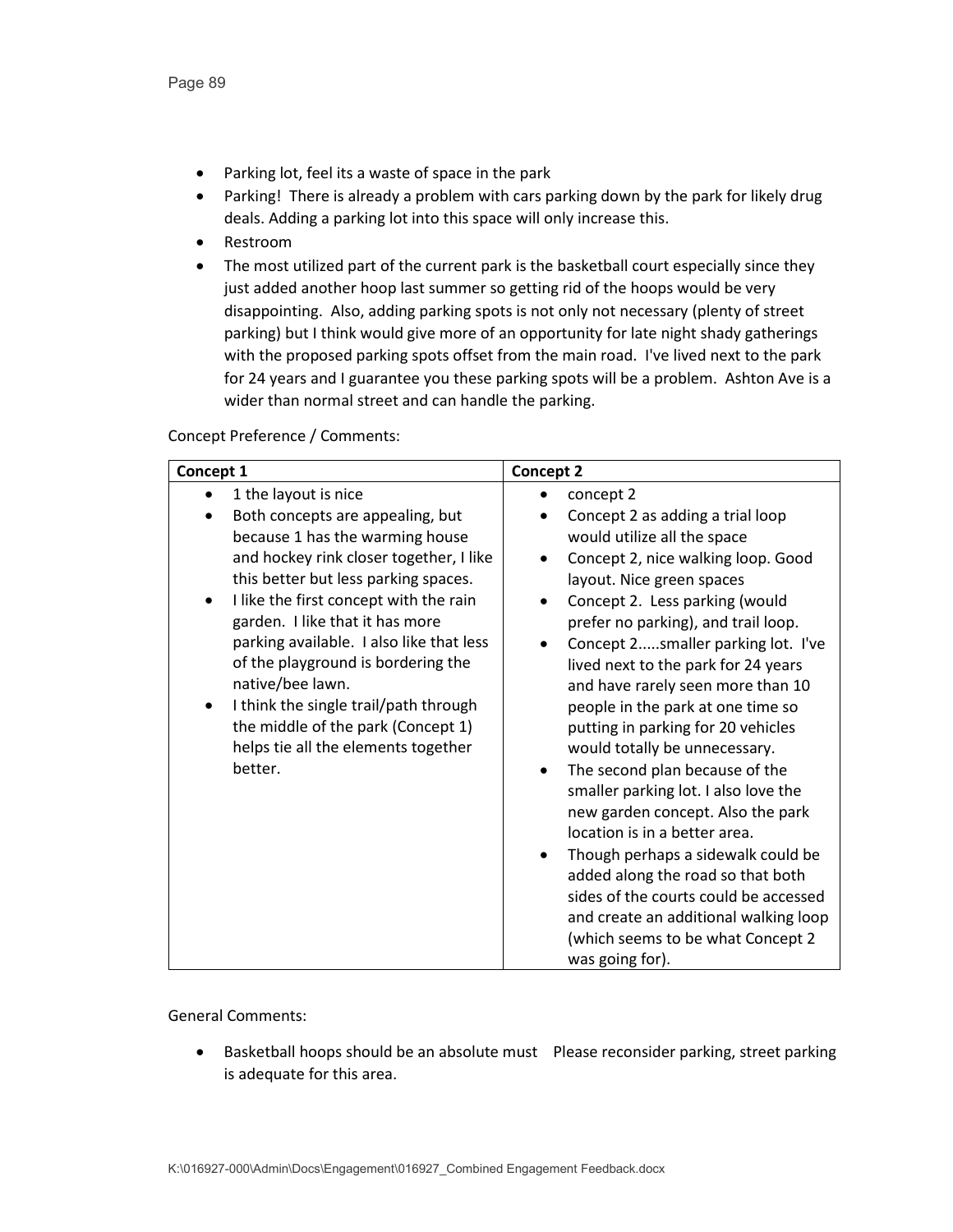- Have you considered adding a challenge course or exercise equipment to encourage lifelong fitness and fun? So many amazing ideas here: https://mnwiplay.com/ Such great options to attract positive movement! Please keep the basketball court in place, it is one of the most-used features at the current park.
- I am happy this is being done as our parks are in dire need of being redone. With COVID and all that has come about this past year, outdoor activity is the best. Also, is their thought of putting in picnic tables such as aluminum ones 1 or 2 in each park for those of us who bring lunches to the part with family? What about park benches to sit on for families with small children and strollers? Has this been incorporated into the plans near the play areas? thanks
- I live right next to the park, so I know first-hand that a 20 space parking lot would be a waste of space and an eye sore for the location. The park doesn't have enough people to go to it all at once for a parking lot in the first place, but an 8 spot lot is much more realistic. I like the trail loop, but with the park right now I love that open field and the skating rink in the winter.
- I walk my dog thru the park every day and what both designs lack is stuff for teenagers. Taking out the basketball hoops and leaving the hockey rink does not make any sense. I like both but the bball hoops gets used almost everyday while the hockey rink gets used only a handful of times a year. Keep the hoops and get rid of the parking lot.
- It would be nice to have a walking/bike path around the park
- Put the basketball court back in the plan.
- The Restrooms should belong to the warming house. Although it would be convenient to have a restroom at the park, there have been homeless people living in the woods nearby and also in Springbrook park. Not entirely sure if this makes it easier, or mitigates an existing problem with human waste found in the park.
- Well kept up, very relaxing place to sit and enjoy the weather
- Will there be any picnic tables? That is one thing I wish this park had and that I would utilize.
- I use the park with my grandkids a lot but it really needs to be updated and made more versatile with how large it is. The field and space is under utilized for size and more amenities could be added due to our neighborhood growth.
- Lack of activities for teenagers/ young adults/ adults

# **SKYLINE PARK**

- Screening along fence lines little concern of people using that area as "bathroom"
- Support for full size basketball court- add more hoops
- Like the swings.
- Adding new shaded picnic seating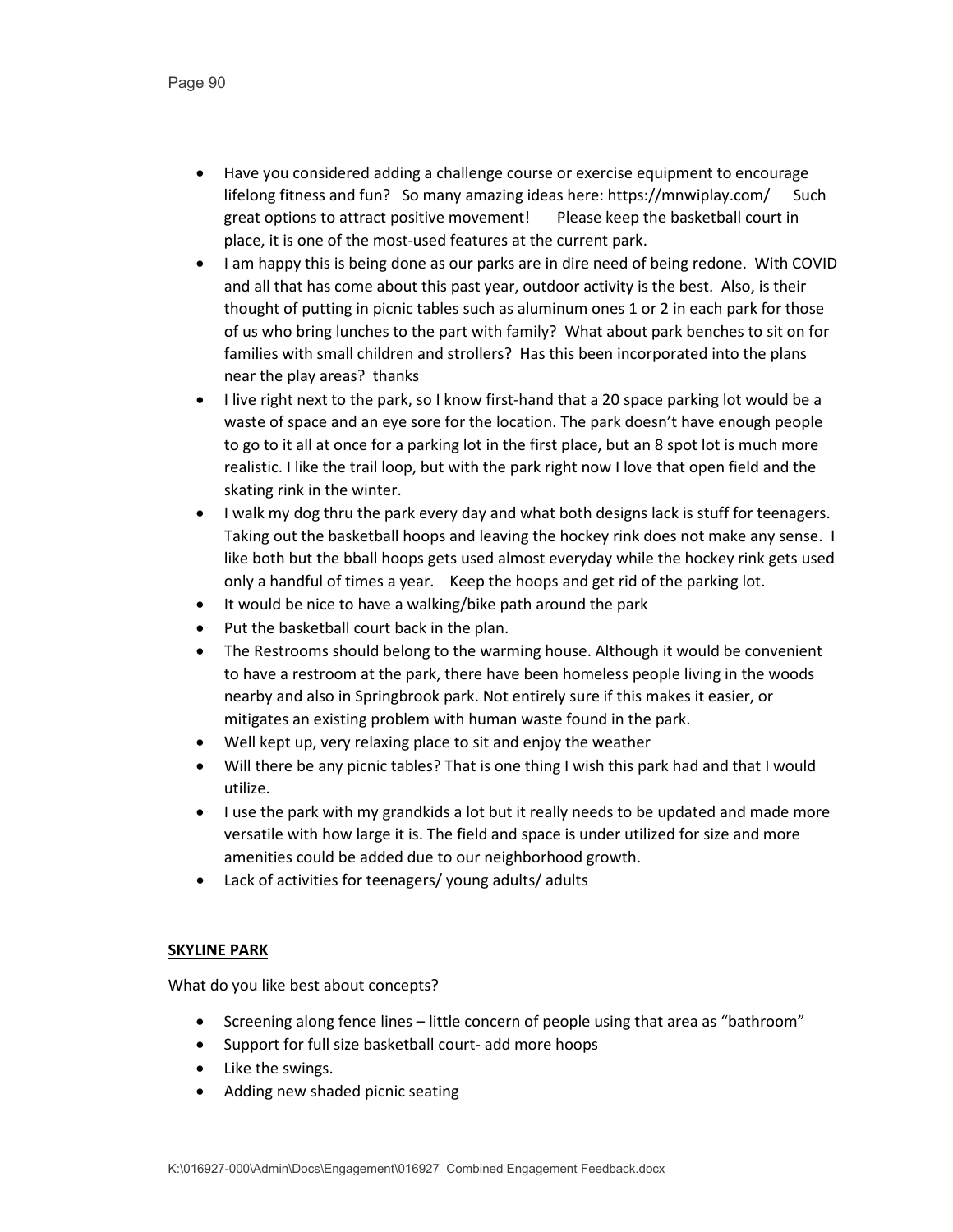- I think the teen idea is a good one. There are lots of older kids who hangout at this park in the summer
- Playground
- Basketball court
- Good for younger ages to play on equipment
- New basketball court, focus on upgrading neighborhood
- new playground equipment
- NONE
- Opportunities for activities including different age groups, basically family oriented. A definite need for the area bounded by University Avenue, 57th Avenue, Main Street and 61st Avenue.
- Shade pavilion is a good idea. Increased landscaping seems nice
- Shelter fencing updated play equipment
- The improved walkways leading too and from the park is better than the current as built design.
- The small shelter and ornamental fence. I know a major issue that happens a lot is kids running out into the street to grab basketballs, and hopefully the fence will help reduce that.
- The walking path and rain garden

- Don't change the park (1comment)
- Given the high density of this neighborhood, I have concerns with the shelter being constructed and creating an attractive nuisance for loitering of unsupervised youth leading to excessive litter, abuse to the park fixtures, and undesirable activities. This park is rather dark at night as there are no boulevard lights or lights within the footprint of the park itself. Lighting may better deter unwelcomed behavior and improve sense of safety.
- Hopefully there will be park benches in the playground area for supervisors of the younger children
- How close the basket ball court is to play ground balls go flying easy,and always trashed cuz the older kids don't have nothing to do there and trash the equipment need more trash cans too
- I don't understand what the 'challenge or teen events' is
- I think that a half size court would be good instead of the challenge piece. The basketball at this park is very well used.
- It all looks good
- Keeping all the basketball space and the teen challenge space what the heck is that for? I don't care if kids play basketball but them lingering and stuff in that space makes it feel unsafe
- Old equipment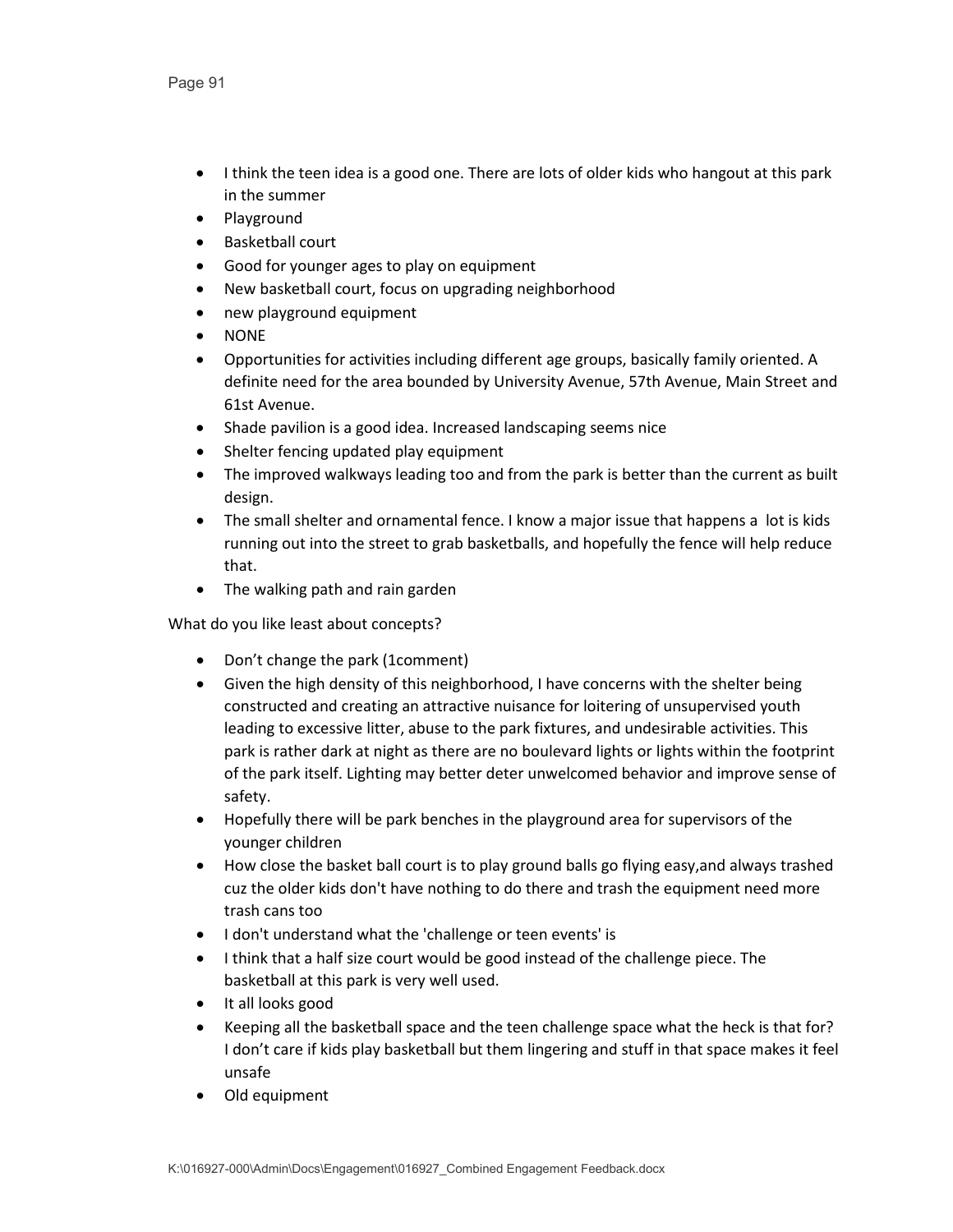# Concept Preference / Comments: One concept

- People excited for improvements concern of vandalism, previous equipment removed because of vandalism.
- Would like porta potty, again concern of vandalism.
- Add lighting
- Fence whole basketball court, balls roll into street a lot because of slope.
- No specific suggestions of teen challenge area court, teens like place to sit.
- Add beautifying landscaping
- Add sidewalk for kids to ride small bikes around- kids often in the street
- Add picnic tables again concern of vandalism
- Possibly add grills? People bring their grills in often.
- Add tetherball
- Kids play on open grass area by basketball court
- Add soccer/football field (open space)
- Add water fountain
- **FROM MWMO:** Would recommend stormwater management of impervious areas of park where possible, add pollinator habitat to natural /landscaped areas of park
- A little more policing would help
- I lived here for 8 years and this is the oldest looking park in the whole area
- I think it would be helpful if there were multiple trash cans throughout the park, especially close to the basketball area.
- It just seems like this park is nice sized but has tons of unused space. It needs more benches or a place for picnic tables or something
- Make the park more welcoming.
- My wife and I adopted this park in 2020 and would be excited to see improvements made. Our most desired improvements would be lighting and additional trash receptacle adjacent to the basketball court and, if the shelter concept is approved, in that location also.
- Park will still be difficult for kids to use if there is tons of broken beer bottles and glass in the sand of playground area
- This park is small and in the middle of Hyde Park. I love my neighborhood but the only kids that tend to use that park are the trouble kids that occasionally play basketball or just sit around and harass people while doing nothing and leaving garbage behind. Make it cleaner & better for kids so the rest of the neighborhood feels safer to use
- This park need spot side for older kids and younger kids .most kids I see at this park are younger then 6 and 15 and up .give the teens more to donate the park so they don't trash the equipment because there borde.and more then just one trash can
- There needs to be a stop sign on 59th and 2nd Street for safety for the Park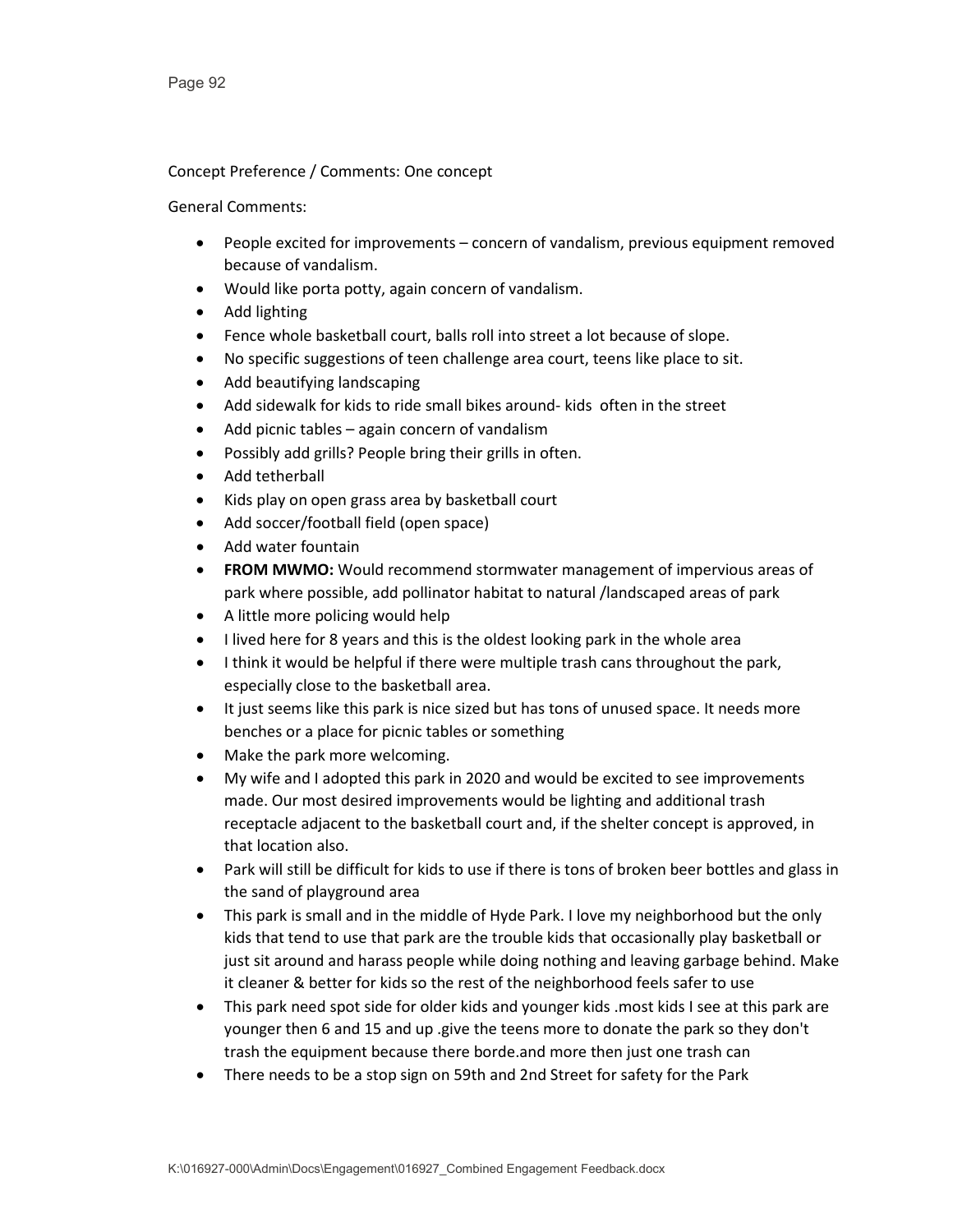- We live nearby and adopted this park because it always has so much trash at it and we wanted to help. In the future, our young song will use the playground!
- Reason for not visiting:
	- o Litter and garbage. There is continual broken glass in the playground area
	- o Punk kids tend to hang out there making it feel unsafe, it is dirty and the little amount of playground equipment is old and tiny
	- o Right now, our song is too young to use the equipment and there isn't much else to do besides use the equipment.

# **SPRINGBROOK PARK**

- I do like the idea of a bee lawn and suggest moving that to the Glencoe Park. I also like having picnic tables at Springbrook. My son and I love having picnics up there but currently eat on the ground
- Keep the playground there. Kids are using it more then ever.
- none
- None are appealing..
- Open lawn area, can bring the yard games and the grill for an afternoon outing
- Open play area for kids to play things like kickball, catch with football and baseball. Most yards around here are too small for these types of activities. NO BASKET BALL, PLEASE.
- Shaded picnic tables.
- Shaded seating would be great for parents to sit, while the children play. Maintained open lawn area would be perfect to play yard games.
- The concept plan is not appealing to me or my family
- bee lawn
- I do like the new shaded area, and maintain open lawn area
- I do not like any of it. We had tennis courts and basketball ball courts there before. Nothing like a party place for older teen to young adults. Not happy about this at all!!!!
- I do not like the idea of taking out the playground, and I enjoy the open field, my friends and I play flag football and other games. There are many kids in the neighborhood that enjoy the field also
- I do not think the new concepts of tennis court and basketball courts are an option. Please check your Fridley history and see the police reports and other issues that happened there. There where courts there some years back. There were removed due to upkeep issues and groups of unruly adults coming from other places to party and other activities. Open space good idea for kids to play catch and other games they make up. ( children under 16) have you observed the park to see the young kids playing there? Ice rink does not get used.
- I don't like anything about this plan. It seems as though the plan was drawn by someone that has never visited this park, or at least not on a regular basis.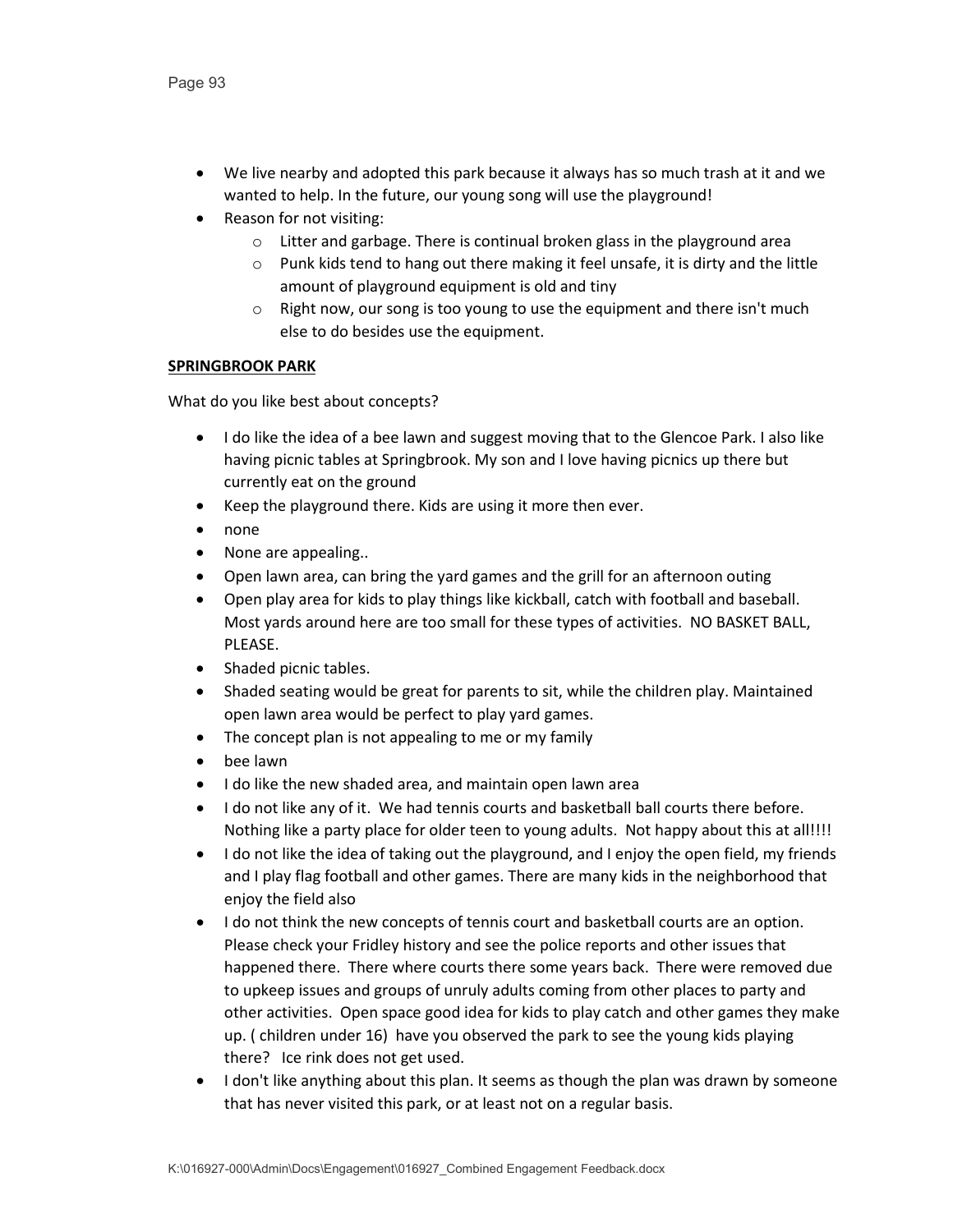- I feel this park should stay as is. The kids play different games in the open area, and other kids play at the playground. It works well for the neighborhood, and is nice to have the park be a block wide.
- I like that there is a bee lawn!
- $\bullet$  N/a
- No, I don't like it. I don't want all lawn courts, bocce ball etc that in my neighborhood. It will bring outsiders in and create more crime.
- none of the ideas relate to me and my family! I live one block from Springbrook and all the ideas are exactly what we do not need in this neighborhood.
- nothing.
- Seating area
- Shaded picnic tables
- Shaded seating
- Shaded seating and bocce / lawn bowling
- The field
- The multi-courts.
- Would love some adult things to do here would love to see a tennis court.

- LEAVE AS IS OR PUT SHELTER OR GARDENS IN NORTH GRASS AREA
- Bocce court
- I dislike every thing about this concept plan. 1) Do not move the playground to the Glencoe Park. I wrote a separate survey detailing concerns about putting a playground for children next to the resident of 681 Glencoe. The plans allow for one playground in this neighborhood so please do not move it next to an unstable resident. 2) The open field of the Springbrook park is used every single day by children to play tag, touch football, baseball, etc. Do not ruin a perfectly good open space for children to run by replacing it with courts of any kind. I'm sure other parents agree that having an open space like this for kids to burn off energy is crucial. The only other open space would be streets and I would rather not have the neighborhood children running through the streets.
- I don't like any of the ideas
- I like leads the tennis courts and the fact that your taking the playground away. I rely on the field for games and practicing sports, its an open space for activities... and the my kids love the playground.
- I love it! I think parents may not like the playground going away, but I love it.
- I prefer the park to stay the same. Years ago there was a tennis court there, and no one used it. The kids played in it.
- I think that the courts for tennis and basket ball will not be a good idea. Please check the history for this park. There were courts here in the past. They were removed due to the expense of their upkeep and the traffic caused by the traffic in the street by the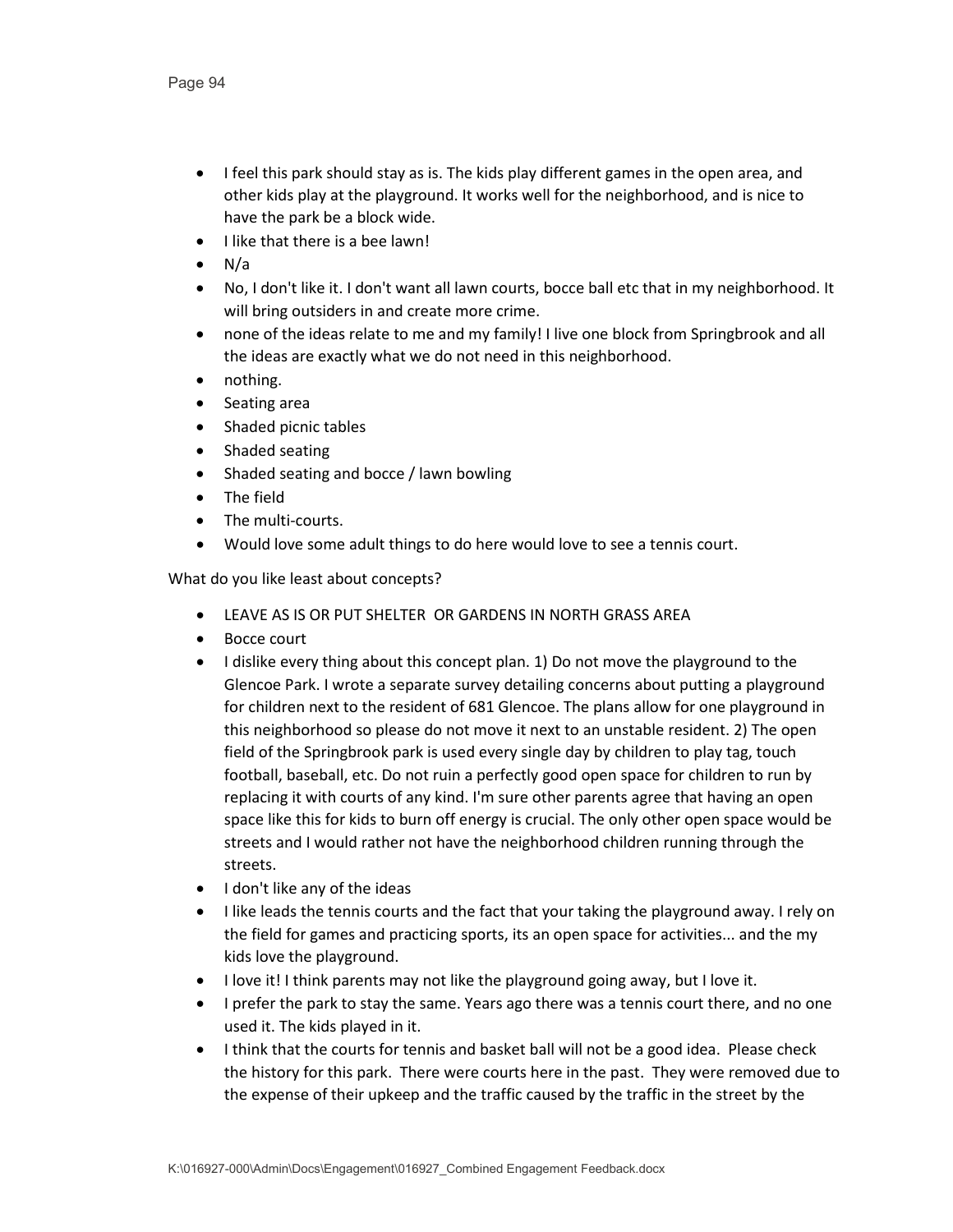courts. Groups of men from other parts of Minneapolis would come there to "play" basket ball and scare the kids away. Check your police reports etc.

- I would like to see the park stay where it currently is, and have the field left in its current state.
- No, I don't like it. I don't want all lawn courts, bocce ball etc that in my neighborhood. It will bring outsiders in and create more crime.
- Removal of playground equipment, as there are children in our neighborhood.
- Removal of the playground would be detrimental for the children that use this playground
- Remove playground
- Taking away the playground
- The bee lawn it seems more useful to have a playground there than move it to Glencoe park.
- The bee lawn will discourage kids. The tennis / basketball courts that used to be there were seldom used and at best minimally maintained - and attracted old kids with louder music and unacceptable behaviors. The landscape screening will reduce the visibility of the park - thus attracting nefarious activities. Lawn courts will not stand up to traffic and weather due to the nature of the soil - too sandy to hold enough water without supplemental irrigation.
- The kids seem to use the open lawn area today for football, tag, softball, etc. Not sure that lawn courts are a net benefit compared to how versatile that space seems to be used today.
- The whole idea!!!!
- There being no more playground/ the idea of taking the playground away
- too much paved court area

Concept Preference / Comments: One concept

- I feel like the playground should stay at the park because it is a gathering place for a lot of the kids in the neighborhood and it is also pretty centralized
- I guess your change will make it easier for me to sell my house. I live across from it. Do not want to live through what Idid when it was a basketball and tennis courts. Really how much will these courts be used except for a place for a big party.
- I love walking my dog in this park, and I LOVE that there is a trash bin for my dog's poop bags.
- If anything should be done, the playground equipment could use an update. As a parent and resident of the neighborhood for 50 years, I see young families and children using the playground and a the field as a place to play organized games and just a fun grassy place to play.
- Is there really a need for bocce ball lawns? There's a lot of families in the area that frequent the playground.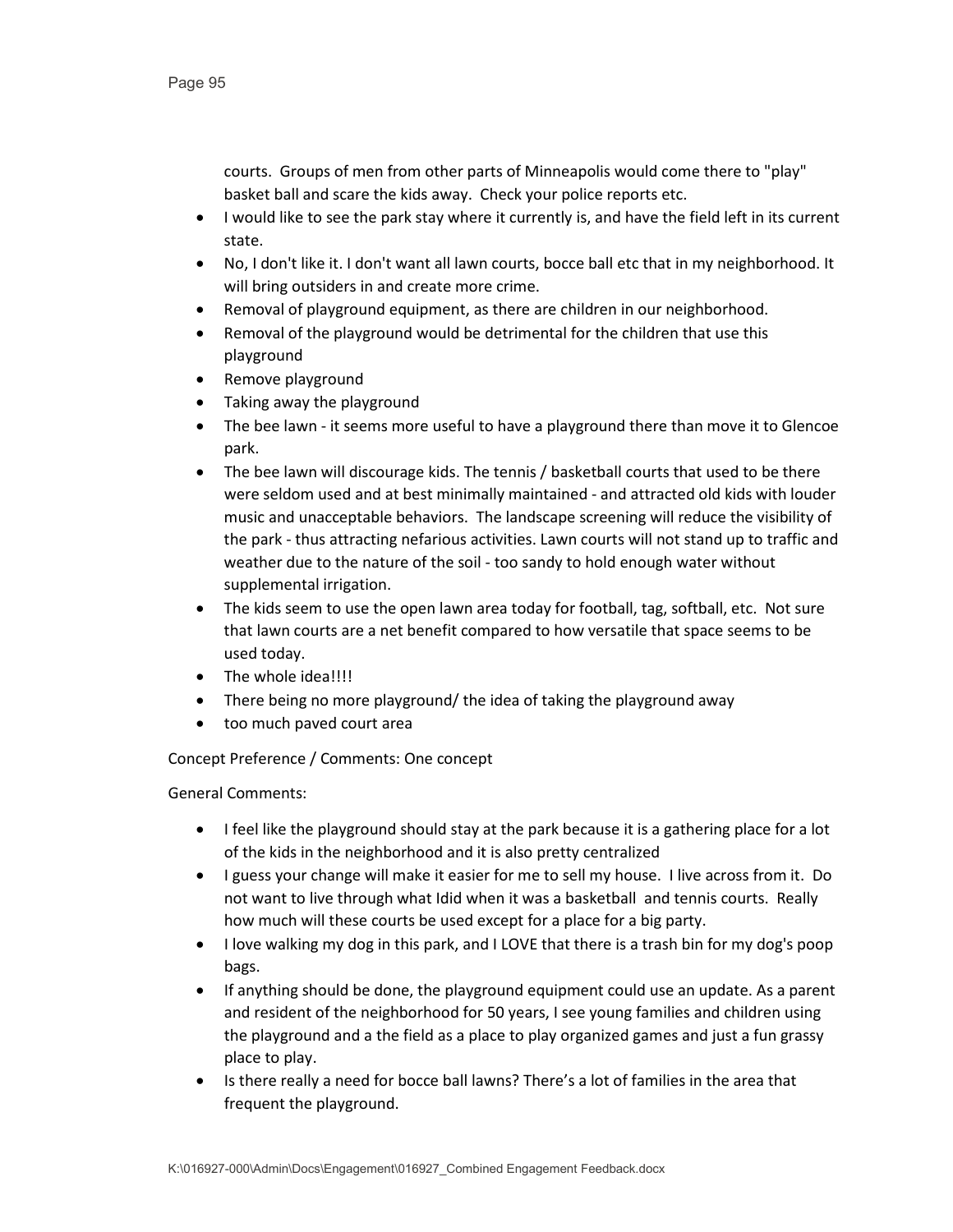- Keep Fridley Friendly!
- Keep our park
- My family and I live in the house directly next to the current field at springbrook. I have two unique perspectives to share - both as a neighbor who keeps and eye on the comings and goings of kids at the park as well as a mother of two small children who use the park daily on days that aren't too cold. The "TL:DR" version is: I (and neighbors I've talked to with small kids) love the park in it's current state. Springbrook park is a gathering place for families with young children as well as kids that are old enough to venture away from home without a parent - especially since covid it seems to draw a crowd on a nice afternoon (average of 15 kids on a nice day). Not only do I see kids of all ages play on the playground but the kids use the field for a pickup game of football or soccer where I also see children of all ages playing together, some older kids coaching/refereeing the younger kids. The field in its current state is a perfect size for this kind of game and encourages kids to "get along." And kids frequently go back and forth from the park to the field seamlessly. It's also a much more open space (and physically larger) than Glencoe - visible from any number of streets which makes any "funny business" harder to hide - an important thing when there're kids playing of all ages. I have also NEVER seen any kids playing at Glencoe park on our walks. I'm sure sometimes the basketball court gets used as I sometimes see kids carrying one around. Maybe it's the lack of amenities or the fact that it's so shaded - the open green field at springbrook is a gorgeous place to play a game of pickup football or soccer. I also wonder how much neighborhood kids will use a bocce ball or tennis court. Seems like soccer or football are the winning sports for a pickup game in the field. If there's anything to add to this park, some picnic tables would be amazing. Anyway - for what it's worth, that's my two cents!
- N/a
- Please don't change the way our neighborhood parks are. It is peaceful and we don't need more going on around here. I really don't want to move out of the area and it has started to become somewhere I don't know if I can retire in.
- Please listen to the folks who live by this park.
- The skating rink seems little used, as were the previous tennis courts. This is the central park for the Riverview Heights neighborhood on the West side of East River Road. It seems to cater mostly to the young children in the neighborhood. It is a gathering place for older folks only during the national night out.
- There are many kids in the Neighborhood that rely on the swings and slides and field for play time. We don't have any open fields to run and stretch if you take that away from us.
- This park is well used by local neighborhood kids. It has an open air feel which deters people who gather for activities not appropriate for the park.
- Why does playground need to be moved to Glencoe Park. There is a basketball court there now. Why not put courts there instead of moving playground.
- Would prefer to keep the park as is, please.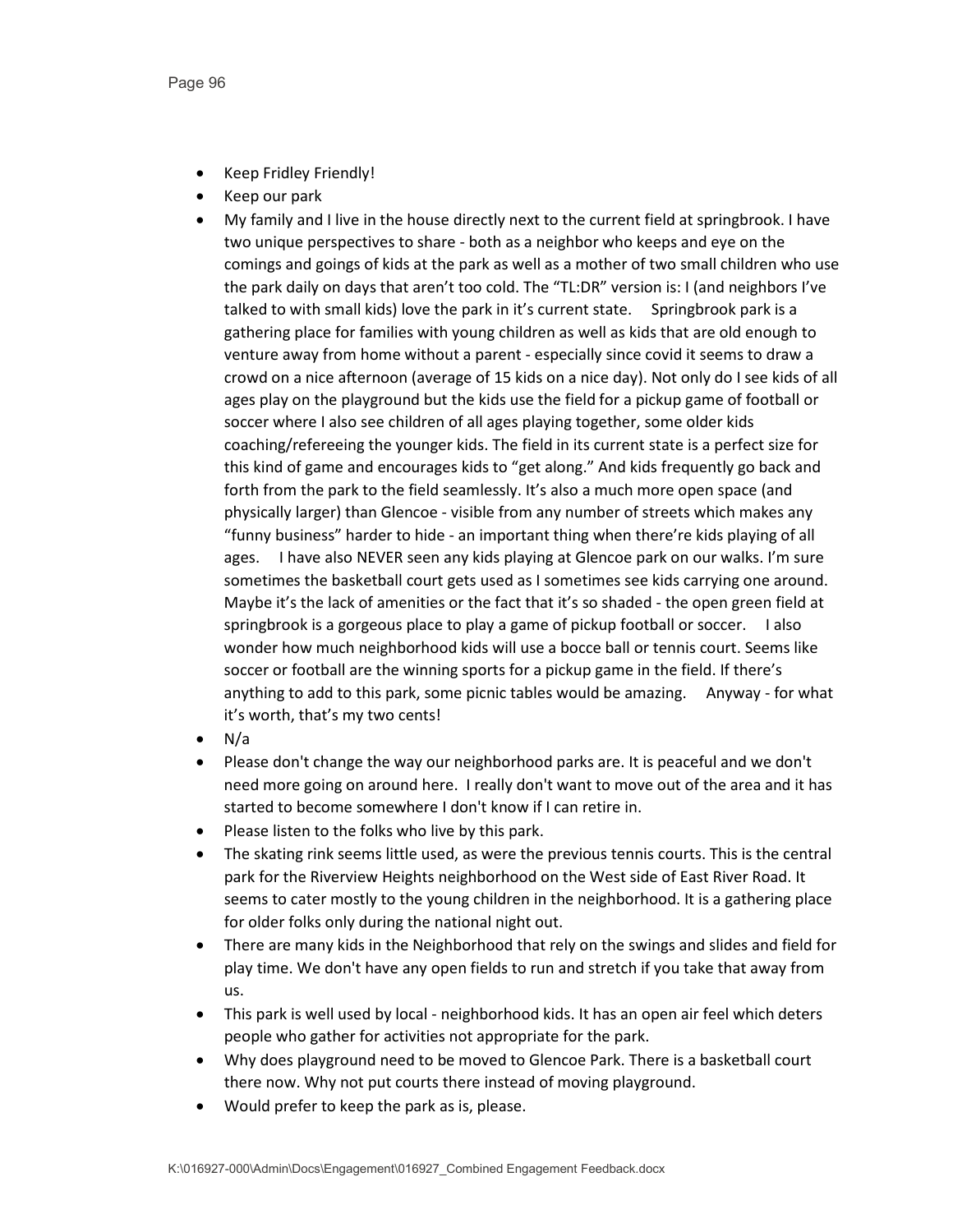- Reason for visiting:
	- $\circ$  I do frequent the park and so do my friends. Its a great park!
	- o Open space for games
	- o Small children on playground equipment. Watching kids playing in open field.
- Reason for not visiting:
	- o I personally don't go there, I observe families with small children there. If I had grandchildren I would bring them to that park to play. There is turn over in this neighborhood, older folks are going and younger families are coming in. This neighborhood is in the starter home bracket compared to other parts of Fridley.
	- o Kids are too old now
	- o Park is designed for young kids and families and is well used for that purpose. It is nice to see the kids having fun on the current equipment, or playing kickball, or football.
	- o There is just a kids playground here.

# **SUMMIT SQUARE PARK**

- Consider doubling basketball court- always being used-needs resurfaced
- Like water fountain want to keep or improved
- Support of improving tennis court
	- o Tennis court often used as volleyball court, residents put up a net never use open lawn space
	- o Want for backboard brought back to tennis court and lights added to play at night.
- Interest in more trash cans, benches at playground / tennis court
- Adding more true park things. Putting in a play field for football, soccer and baseball. So play could be more localized.
- I like the one I saw
- Needs a SmallDog dog park instead or with the garden.
- Updated seating and playground
- All looks good
- I like the path that is planned for the park.
- Improve tennis court
- Improve tennis court/landscape screening
- More seating, updated playground
- Not shown. Needs tennis court redone!!!
- Pollinator garden
- Pollinator-friendly additions!!
- The pollinators garden & bee lawn. My kids would love updated playground equipment too. They are older elementary age, so equipment for the 6+ ages would be ideal.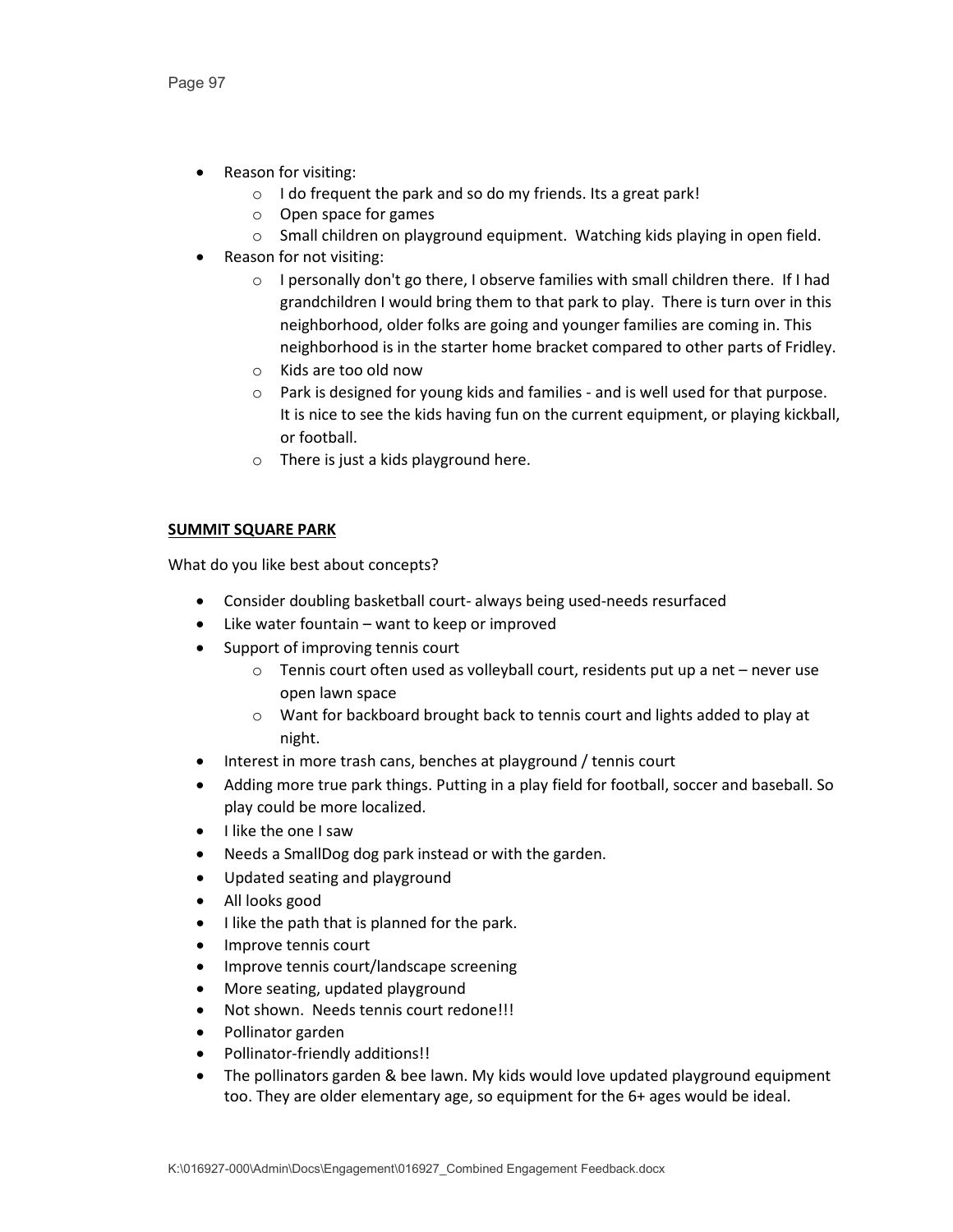- Updated playground equipment. More seating and updated basketball court
- Updating playground surface area. I have observed park is used by special needs children.

- Neighborhood uses area outside tennis court (pollinator garden area) to host partywasn't well received to move location for that event.
- Don't see need for trail / crosswalk connection of two parks people use one or the other not both.
- Not crazy about putting new playground equipment existing equipment isn't that old.
- Don't like pollinator garden suggestion of benches around area instead.
- I didn't see any type of additional shade element for the playground area. I would love to see some type of covering providing shade to the spaces kids use in the summer. I've seen this in other states that have more intense summers (Florida, California, Texas etc), but with the known risks of sun exposure, I think it could be just as beneficial to have coverings over our playgrounds here!
- Keep the swing set.
- nothing
- nothing.
- Pollution garden
- The bee yard and pollinator garden. Why not add garden space rental for the many new apartment dwellers that you seem hell bent in adding to the city.
- The purple "pollinator garden" looks like it will take away the space we hold our "Neighborhood Night Out" in August. I'd rather see shade trees in this area so we can picnic there (or at the edges if you plan to put in an ice rink in winter). Also, why not make the basketball court full size? There's plenty of room.

Concept Preference / Comments: One concept

- **From MWMO:** Appreciate seeing proposed bee lawn / pollinator garden -we are cognizant of underground stormwater system here – any further surface treatment would be redundant
- Make sure ADA features included
- Area needs a pool and dog park for Small Dogs.
- I see the tennis courts used quite a bit. While it isn't one of our go-to's. I would love to see it maintained a bit more for the sake of our neighbors.
- I think my favorite new thing at Summit Square since I've known it is the water fountain. My least favorite is the progressive downgrading of the playground equipment into toothless shadows of their former selves, drained of all but the tamest sort of fun.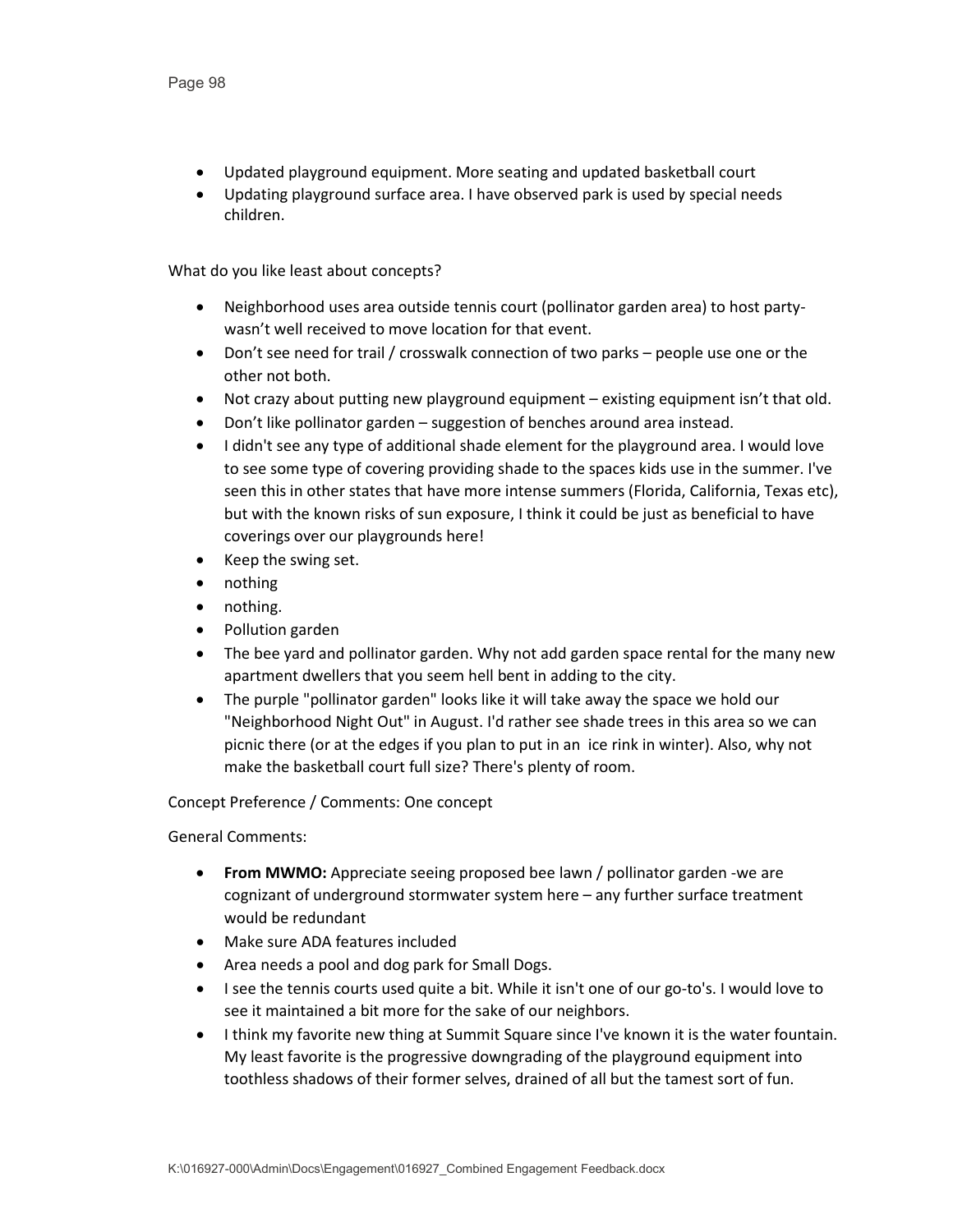- I would love to see playground equipment for toddlers/young kids, a picnic table, and a safe place for young kids to ride bikes/scooters/tricycles. We need this in our parks since we don't have sidewalks.
- Na
- Needs tennis court redone!!!! It's in terrible shape!
- This park is to big for its lack of amenities. Could definitely use more swings. Would like to see adult areas for exercise and year round activity.
- Do not have young children
- No playground equipment for young kids/toddlers

# **SYLVAN HILLS PARK**

- Like the shelter probably need porta potties if there's shelter.
- Okay with removing ball field since often under water but sad to see it go.
- Kids excited about new playground equipment sad to see old playground gone but understand importance of updating.
	- o Lots of young families in neighborhood playground is important
- Accessible play area
- Green space.
- I haven't seen a plan yet. But i have seen other park plans and they are beautiful
- I like that there is a small shelter, a larger area for an updated playground, and that the ball field is replaced by open lawn (it was a nice idea but wasn't utilized)
- I like that there is still a big open area
- I like the rain garden and the challenge piece ideas.
- I'm happy to see your plan will be leaving a large open green space with absolutely nothing built on it. Although the tennis court, basketball court, & playground are a nice asset, I put real value on the open space where kids can play their own games and build social skills.
- keeping the large green space and removing the ballfield. I like the open space to be used for a variety of reasons.
- LOVE the lack of sand! YAY! Also love the idea of a trail all around it and the shelter seems like it will be nice.
- New playground equipment is necessary. Existing is out dated and parts are dangerous.
- Rain garden
- Shelter
- Shelter area
- Small shelter
- The landscaping improvements and still keeping the open area
- The updated landscaping and equipment
- The Walking paths, landscape barrier, and using the space more fully.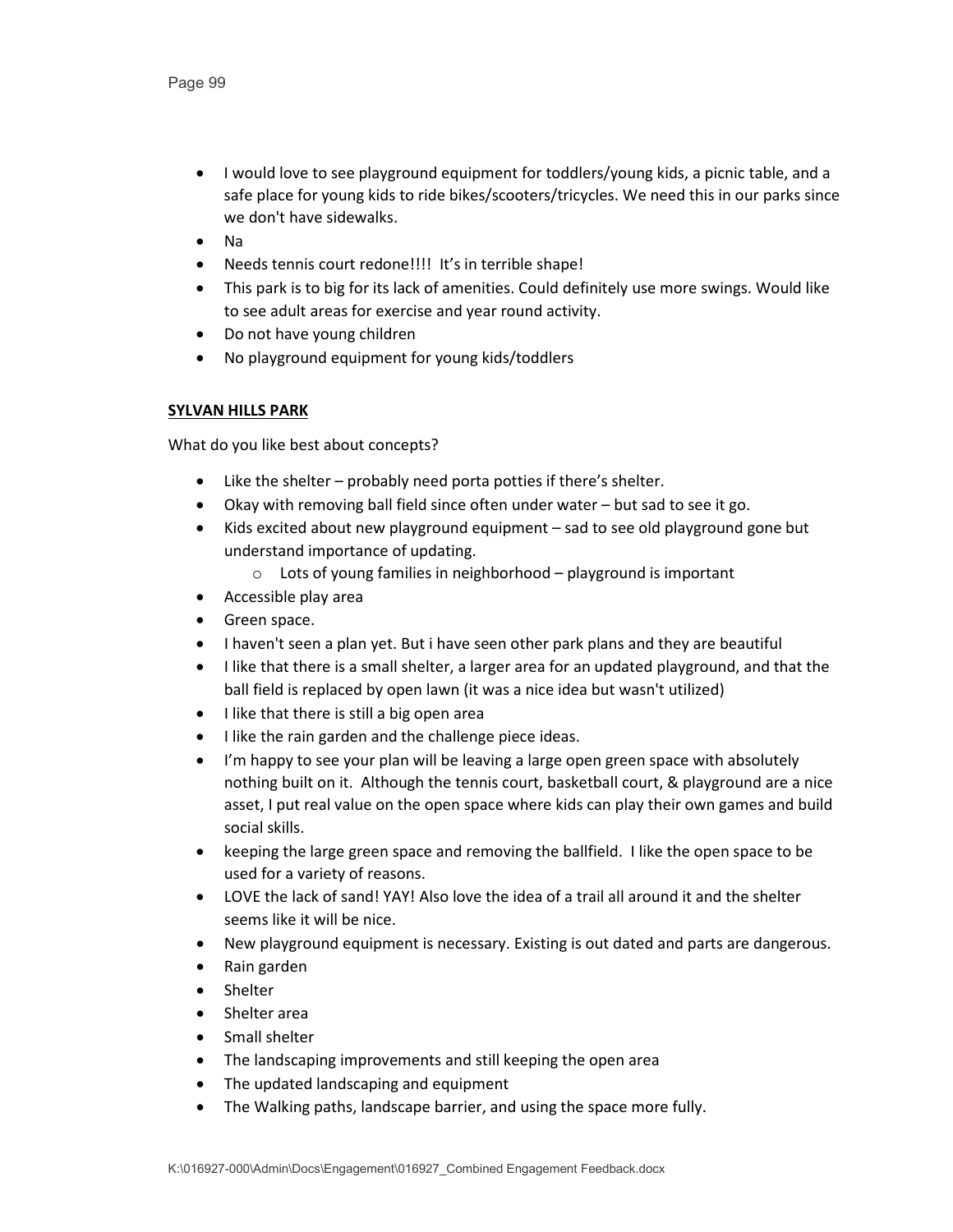- Trail loop
- Updated equipment and ADA surface
- Updated playground equipment
- Walking loop
- Walking trail

- Don't have half basketball court -keep same size or consider full size court o Basketball very popular in park
- Tennis not popular consider making tennis smaller to accommodate basketball.
- Don't like idea of moving playground to new location neighbors enjoy being able to see playground from house.
- Not crazy about idea of raingarden if it can't be upkept
- I do not like getting rid of the baseball diamond, that is where currently they place the ice for skating in the winter and we do not want to lose that.
- I love it
- I see that a large rain garden has been added in the concept for Sylvan Hills. I am concerned about this because the current rain garden's located at the intersections of Rainbow/Comet/Jupiter simply are not maintained very well. The rain garden located on private property at the intersection of Rainbow & Comet is overgrown with grass & such preventing water from properly running into the rain garden and instead pools up in the street. The same can be said for the drain right across the street from this particular rain garden. Grass & sand from runoff block the waters path to the drain & cause the water to backup and pool up in the street rather than flow smoothly to the drain. If we can't maintain what we already have, there is no sense in making a project we already cannot maintain, a bigger project requiring additional maintenance to work properly.
- I think the basketball court should be full. It's always in use and is used way more than the tennis court.
- It is all good.
- Losing the ball field.
- Moving the basketball courts closer to residences and the "challenge area" at the narrowest part of the park, nearest traffic.
- Moving the current layout and decreasing the overall field itself
- Moving the playground and removal of baseball field.
- moving the playground. I like the current location close to the intersection as it is visible from a lot of locations. My kids like to see if people are playing there and then go join them.
- N/a
- NA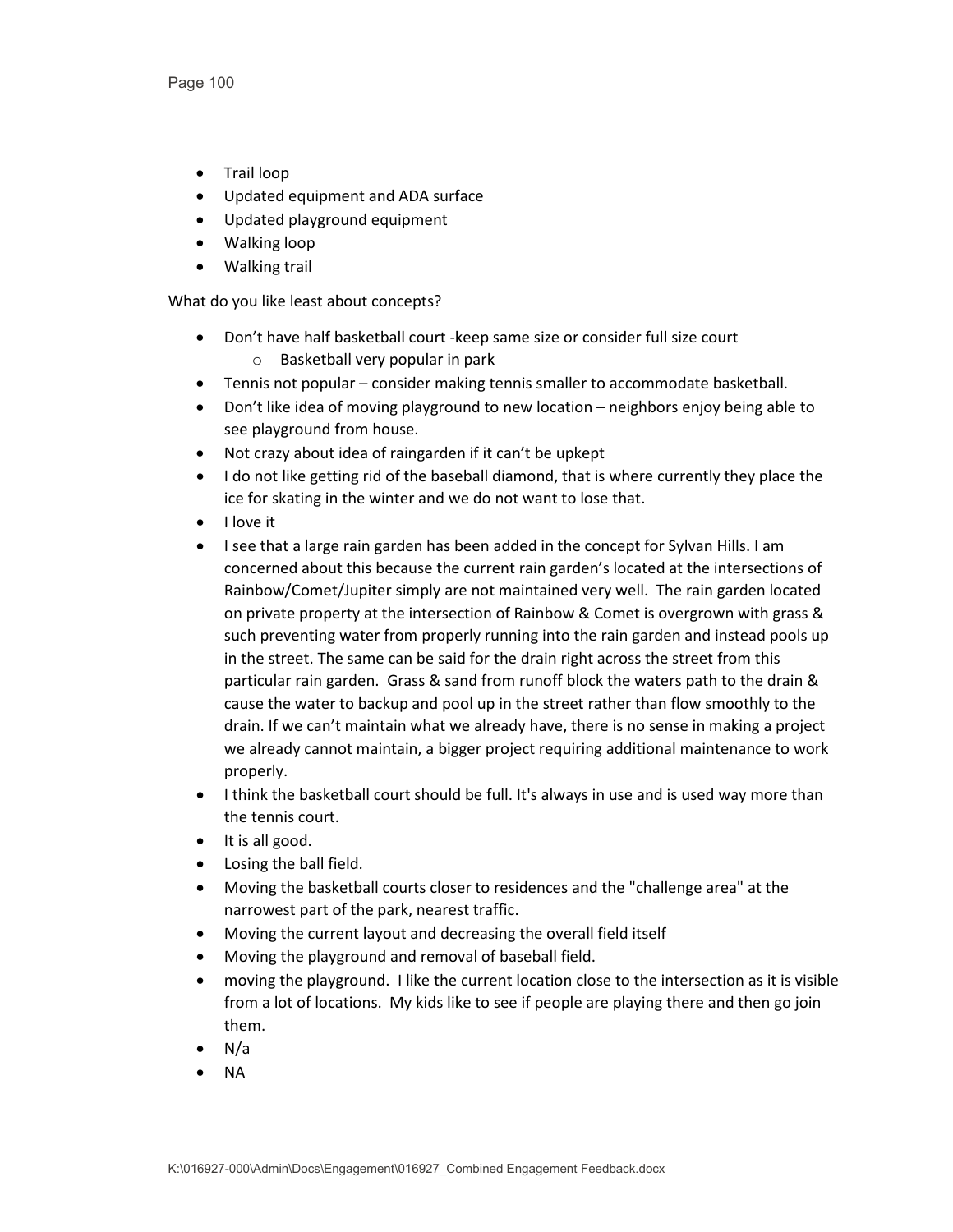- No ball park/ ice skating rink. It can be used for two things and taking it out doesn't seem ideal. Especially since it has the one activity that can be used for in the winter which is ice skating.
- No pollinator or bee lawn areas
- None
- Removal of current amenities- mostly ice rink and removal of basketball court. Basketball court is frequently used. Not worth moving tennis court to adjust angle. Do not remove existing trees in construction!
- The blank open space, because I don't understand the use. I like open space, but since this is such a small park, is that the best use?
- The new bigger park area, it takes up the baseball diamond that we like to skate at and why we visit the park in the winter.
- The park isn't very used now so I don't think a new large playground is necessarily needed at this time. Perhaps if families from the new apartments know about the park and it is a good complement to Skyline it could be more used.
- Too much for kids.
- Whoever did the concept plan did not spend sufficient time to observe current use. Full size basketball court is used only 2nd to the playground equipment. Half court totally in appropriate. Ice rink appears to be gone. This has been one of the park best features since the 60's. Bad idea. Loss of baseball diamond is sad but very seldom used. Neighbors do play soccer here. How is that retained?

# Concept Preference / Comments: One concept

- No comment on challenge piece
- Need shade screens and garbage cans
- Like idea of walk loop, but if its added maintenance cost don't spend money- worried about upkeep of surfacing
- Need tree trimming more frequently
- Concern about maintenance of additional changes to park
- **FROM MWMO** : Appreciate raingarden. Could there be opportunity to explore incorporating curb cut rain garden /expand proposed raingarden footprint with open lawn /street corner location. Sylvan Park is area that floods in 10 and 100 year rain events- may be a park to further explore flood mitigation/water quality treatment opp.
- Hockey rink would bring more people in during winter over just flooding the baseball field. There is already an drive with parking for it.
- I think some tree trimming would be good. It will Help with people trying to hid things in the park. Trim the bottoms of the pine trees.
- I would love to see all parks with tennis courts have Pickleball lines painted on too.
- I would love to see the mature trees that line the boarder of the park along Jupiter trimmed. They are in sad condition & greatly in need to trimming as many of their limbs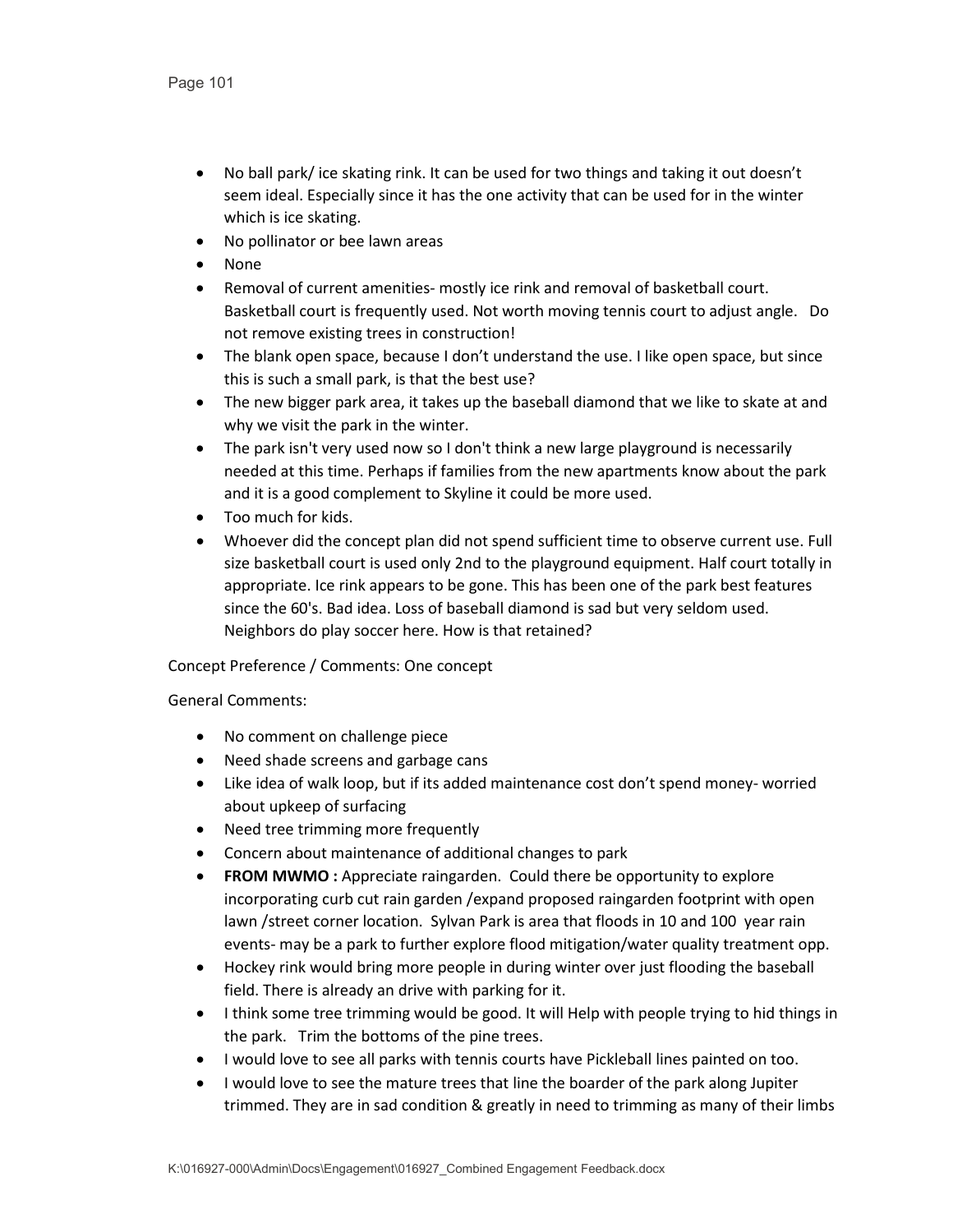are growing down towards the ground (with some being very close to the ground) rather than towards the sky.

- I'd prefer to see a hockey rink either temporary and or permanent. I rarely see people playing on the diamond but it's used for skating. A shelter/warming house paired with the existing lighting/parking that is only used by people skating in the winter or people on work break napping.
- I'm not sure what is meant by the challenge area is this an area the designers haven't been able to agree on?
- None
- Park could use updating, but concept plan shown is short sighted.
- Plans do not take into account the existing mature trees. Do not remove the trees!
- Please don't get rid of the area for skating! It's the main reason we visit the park for the cold months and one of the few things that gets us out of the house. Losing the ice rink potential will limit our activity in the winter.
- Seriously cannot get over the surface of the playground. So much less stress with little ones! Also, not sure what a challenge piece is.
- Sylvan Hills Park has a lot of usable space at the easternmost end. While open green space is always desirable, the current and future layout pushes the majority of the structures to the western end, nearest an intersection where young drivers frequently speed and/or ignore the stop signs. There is already concern in the neighborhood about groups leav8ng behind trash, and drugs being sold at the park/playground (the smaller structures with "tubes" make it easy to avoid detection). How can the City ensure the addition of a "small structure" will not increase illicit activity?
- The park is in a wonderful location but is tired looking. I'll be happy to see improvement for the children of our neighborhood and my visiting grandchildren!
- Update playground, build a larger basketball court, get rid of ball field, and build a multi purpose field. Maybe a dog park space.
- When would this be completed?
- We use everything at the park. The kids love the park. Even our dog! Lots of uses. We have even had picnics for bday parties
- Reason for not visiting:
	- $\circ$  It has gotten better but once it gets dark there is cars that come and park on the street and either smoke weed or do selling of drugs. They have even hid drugs in the pine trees.
	- o no walking loop
	- o No walking paths

#### **TERRACE PARK**

- I don't see any of these "concept plans" as an improvement. Leave as is.
- Just one shown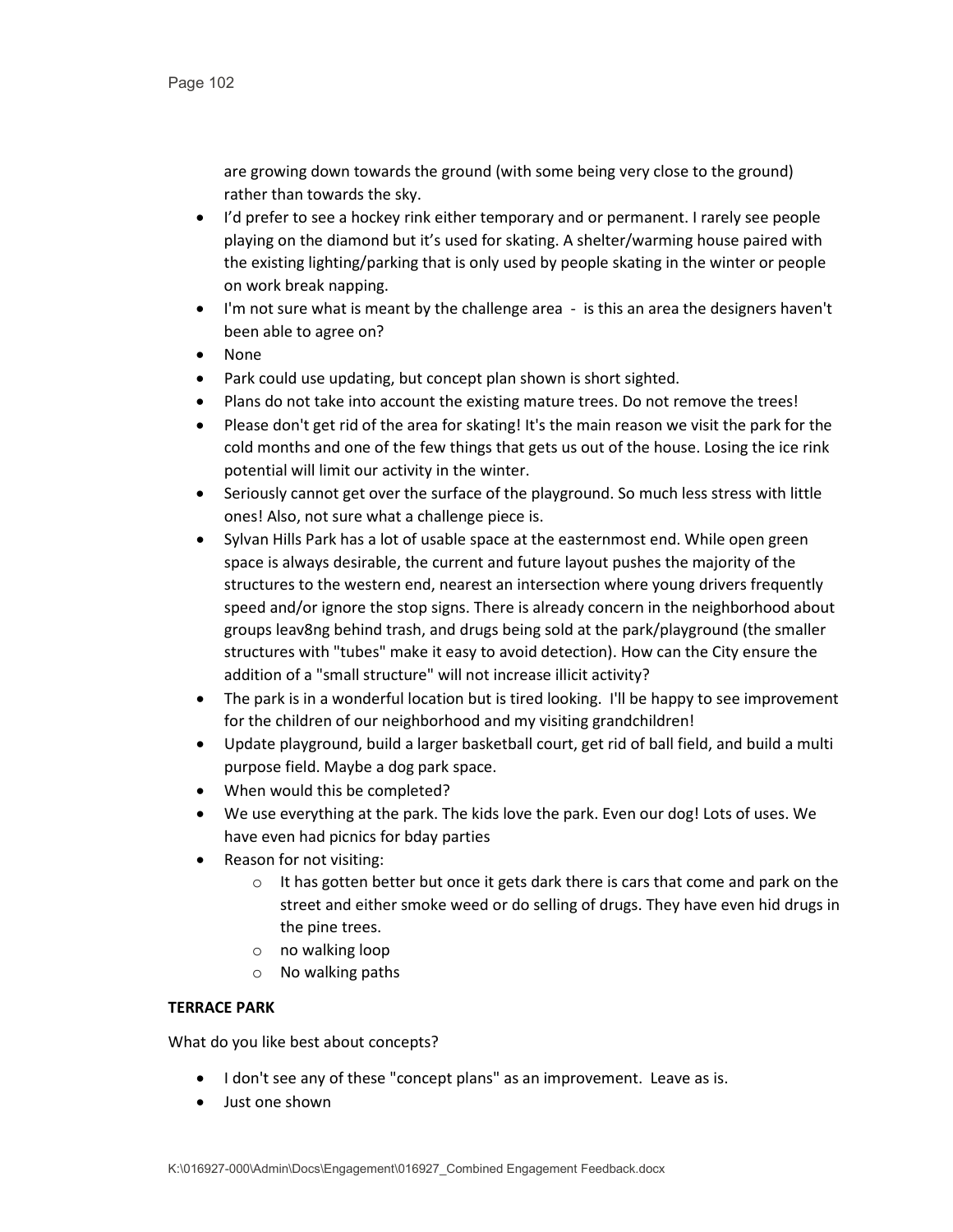- No
- Only one concept plan. Love it.
- raingarden increases pollinator plants
- The trail, will make it more enjoyable to walk to and around
- A trail around the park. The pavilion
- I like the trail loop since I see many people walking in a loop like that already. I also appreciate the updated playground equipment and the shelter.
- I love the idea for a walking path around the park!
- I love the idea of a walking path around the park in addition to playground and baseball field improvements.
- I LOVE the path around the park, the shelter will be nice as there in minimal shade. I like the concrete divide between the smaller abd larger playground. I am always a fan of ADA options ar parks.
- I love the rain garden. I'm a passionate gardener and find rain gardens encouraging. My family also appreciates the trail loop; good idea.
- I love the small shelter and the path around the whole park.
- I love the updated playground and the walking path around the park!
- I think this park works well in its design, but updating the playground and ball fields is a great idea.
- Improved playground equipment and small shelter.
- It looks like the park will get a general face lift.
- Landscape rain garden
- Like the concrete trail around the park.
- Like the park the way it is: no walking trail, no rain garden, no shelter. It's nice the way it is.
- Newer equipment,
- Rain garden
- Rain garden is a great idea! I also really like the walking circle idea
- Re-doing the park equipment
- Shelter and new playground
- Shelter area and improved landscaping
- The ADA play surfacing
- The improvements to the playground equipment and providing a shelter
- Trail around it, improved playground and that existing trees remain intact while adding new ones.
- Trail around park and love that the tennis court will stay!
- Trail loop
- Trail loop, new playground, small shelter, rain garden
- Trees. Lots of trees so that the park does not feel like one vast open outfield for a poorly used ball field.
- Updated park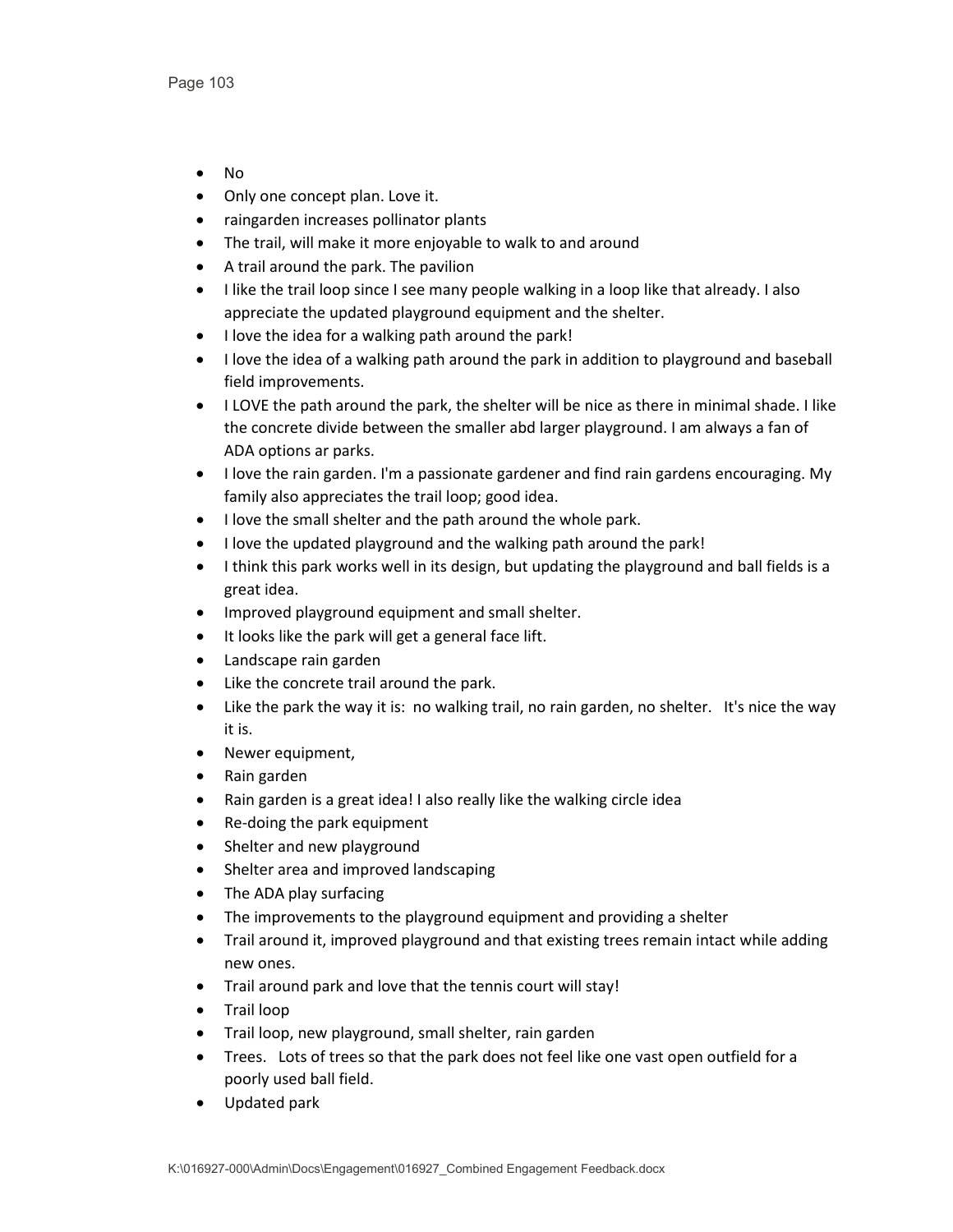- updated playground equipment and ADA play surface
- Updated playground equipment. Additional plantings.
- Walking path for dogs is an improvement.

- Concrete boarder, unless it is a walking path
- Concrete border on play area
- Dislike the western trail access location. Drivers frequently drive fast along that downhill corner on 7th. So the trail entrance should be farther to the northwest corner of the loop to allow for a better sight line. This is mainly a concern for parents of young children who would be coming off the trail on the end.
- I like all of it
- I Like all of the changes proposed. Would like to see more teen options.
- I'd like more benches near the playground and ball field
- lack of additional recreation
- Leave park as is
- Looks great
- N/a
- No update to refinishing to the tennis court
- None
- Not sure the playground needs any updates as it seems to be used and enjoyed.
- Not sure what is going to be included in the shelter, but it would be nice if there was a picnic table or 2. Also a couple of benches that are not in the shelter.
- Nothing. I grew up by this park, my parents still live close and this makes me excited for a nice place for my daughter to go.
- One area the concept plan did not include is re-landscaping the south west corner of the park near the sign. This area is incredibly unappealing and has many weeds and bushes that are hazardous to pets and children when playing or walking through this area. I was taking by dog through the park last fall and happened to walk near this pine tree area and my dog was covered in burrs upon leaving that area.
- Rebuilding the playset
- Should have more playground items
- The plan doesn't show renovation work planned for the south west entrance to the park by the sign. This area needs significant landscaping and overall yard maintenance to be done. The bushes are overgrown with weeds at times, edging is out of the ground, many bur bushes.
- The tennis court needs serious work, we would spend more time here if the court was better.
- There is no current plan for renovating the corner of the park with the Terrace Park sign. That corner behind the baseball field fence is a eye sore and mess!
- They all look fine. Good work.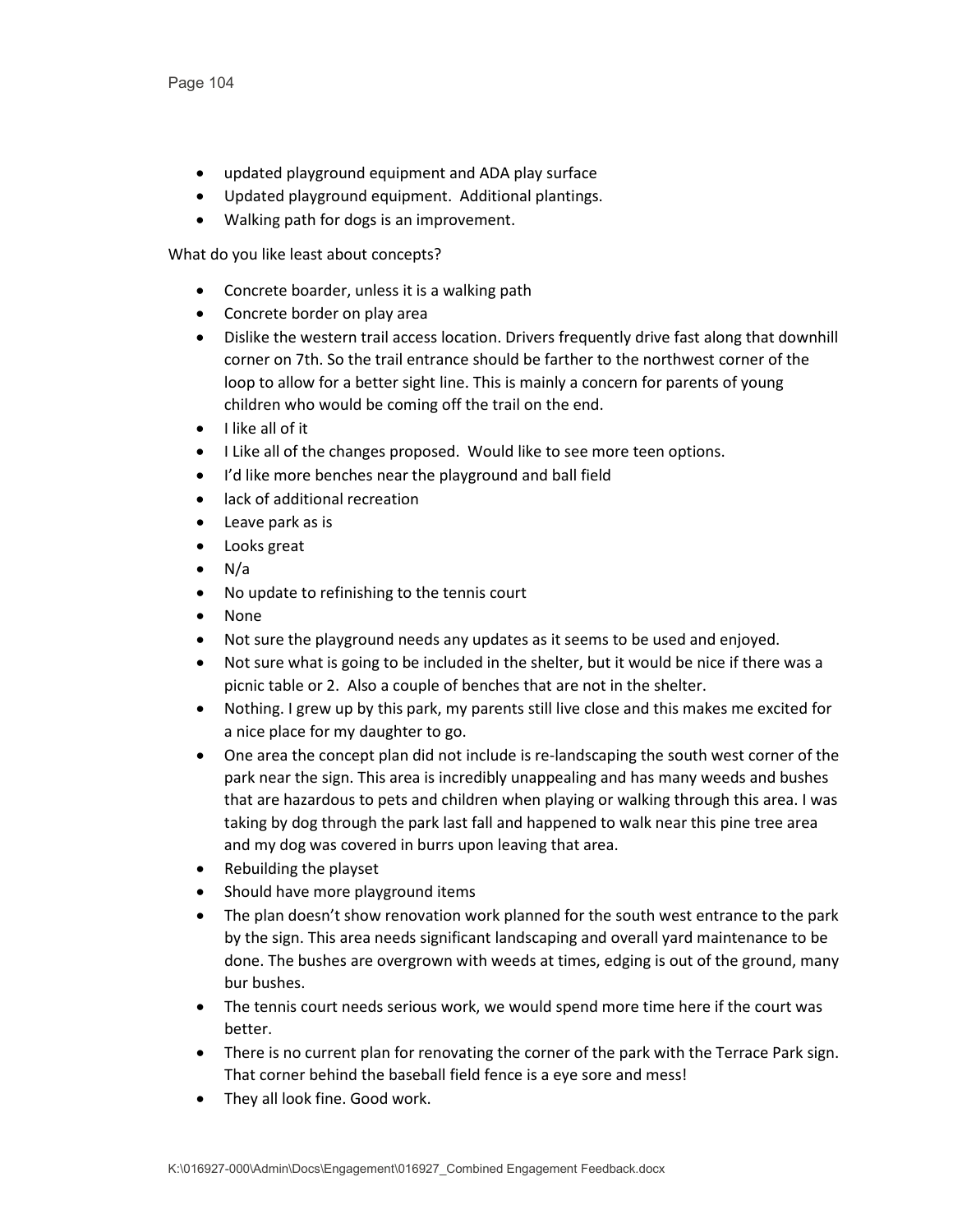• Uncertain about the Shelter, if this will promote loitering of teenagers

Concept Preference / Comments: One concept

- As a homeowner abutting the park, I'd like to know more about the screening plantings planned.
- Ensuring appropriate lighting is essential. This park does sometimes attract teenagers smoking pot and drug sales late at night - work to improve things to discourage loitering. This is also a wonderful family park during the day for people with grandchildren/children. Improve drainage as this park often floods.
- Existing playground equipment is aging and lots of weeds grow in the sand,so any improvements to that would be wonderful
- Great work fridley!
- I have lived across the street from this park for 34 years, my kids and now my grandkids love going over there. I view it as a wonderful asset to our neighborhood. The improved landscaping would be wonderful as I view a rather sickly pine tree now. However, my biggest concern now is security. There seems to be a people over there a lot at night and there appears to be a lot of quick drive by drug deals on the street by the park. Car stops and waits, another car pulls up a few minutes later.... drivers window to drivers window for a short period and then off they go. Unable to call police which we tried doing years ago as I have a tree now that blocks my view and I can't see type of car and they are gone before the police can get there. I think, if possible, security cameras in these parks would be a deterrent. Also better lighting might also help this issue.
- I hope if something is done it is maintained... the dead trees, moldy tennis courts and lack of landscape is an embarrassment for the neighborhood
- I like a natural environment: grass, trees, etc. Your "improvements" are just more paving, concrete, and other unnecessary ideas. If you want to spend money, resurface the tennis court!
- I like that the playground equipment will get updated. I would like to see additional game equipment added for the 12-15 age teen group. Once they drive they go out of the neighborhood. Maybe Volleyball net etc?
- I would really like to see the tennis and basketball courts resurfaced. We use both a lot, as do others. Sometimes we have to go to another park because of others using the courts, which is a good thing and show there is a need.
- Maybe a picnic table could be put there.
- More lights would be appreciated to avoid fowl behavior.
- My two kids love this park. We are very close to it and it could use these updates!
- $\bullet$  N/a
- Na
- Not sure about the trees you're adding around the playground in the concept plan.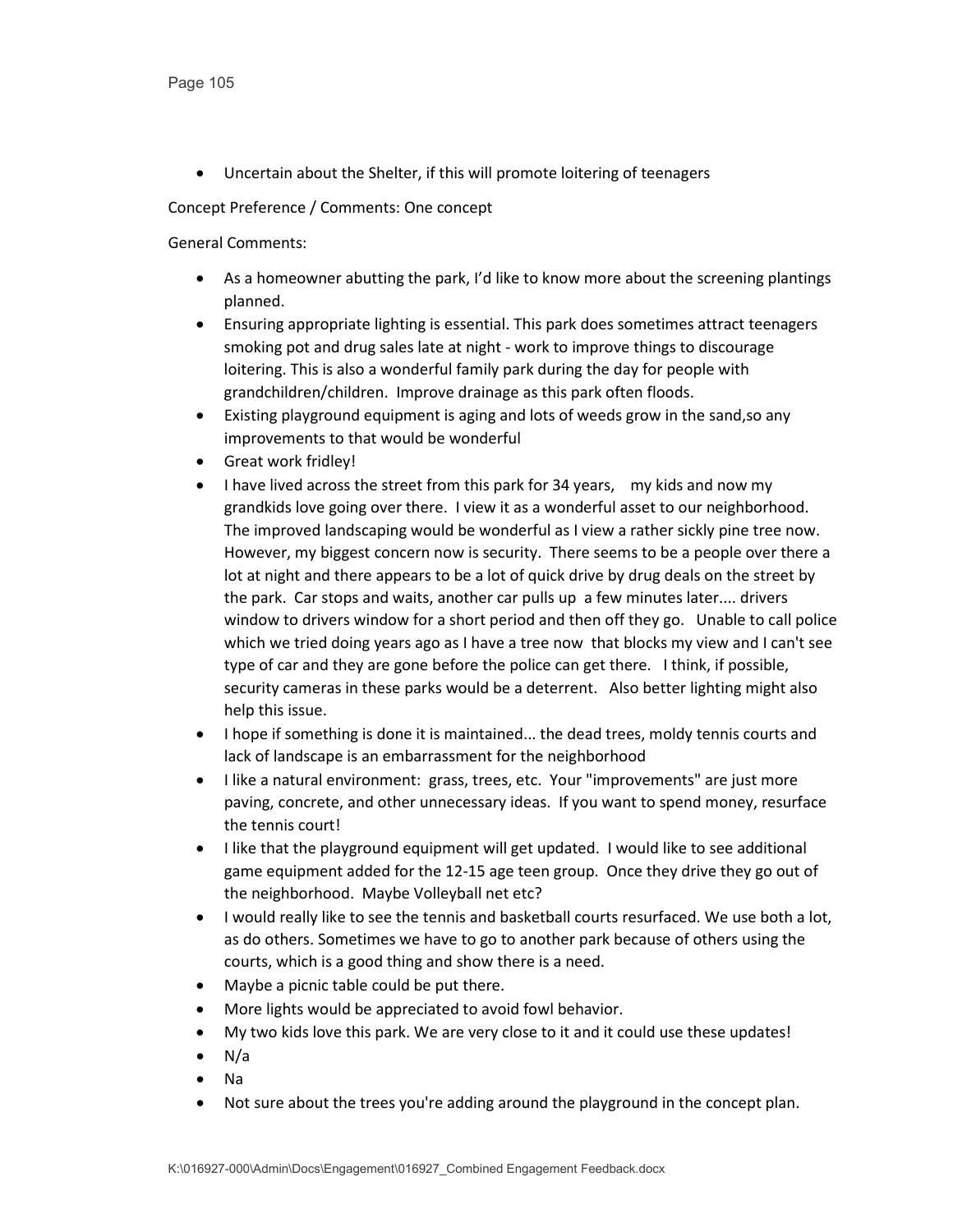- Overall I love the project to improve the parks around Fridley and appreciate all of the effort being done to improve our city.
- Parents do not let kids gp to the park on their own am longer. Seating is needed or shade for lawn chairs so parents can Supervise but give kids space to be kids
- Please research playground equipment suitable for children with special needs.
- Thank you!
- Thankful for city of Fridley for creating a new concept plan for this particular park. Looking forward to the improvements
- Thanks you!
- The addition of a small shelter is a great plan.
- The tennis court and basketball court need resurfacing. There could be more benches or picnic tables.
- There could also be a rain garden/pollinator garden on the 7th street side of the park.
- Years ago we had kids and they used the park lots, had some practices there, etc. Now it's on our walking route, so the path around will be something will include.
- We live next to the park and love it
- Reason for not visiting
	- o After rain storms I avoid because of flooding from street rainfall overflow ((see steel drainage cover near northwest corner of playground)
	- o Sand
	- o We would play more tennis if the court surface wasn't so ripped up.

# **WEST MOORE LAKE SAND DUNES PARK**

- Access
- Boardwalk as it looks fun to walk on
- didn't know there was more than 1
- I like the ideas however check your map as the outline of the park boundaries goes into my back yard and contains my neighbor's house!
- I only see one plan
- $\bullet$  N/A
- NA
- Only one
- The boardwalk, but if that is not possible due to budget, the signage stating what is native plantings (and should not be trampled) would be nice.
- The concept that leaves this park natural.
- There could be a concept plan of water quality. Users of this shoreline tend to be HS students or boaters and all the weeds make boating a drag.
- There is only one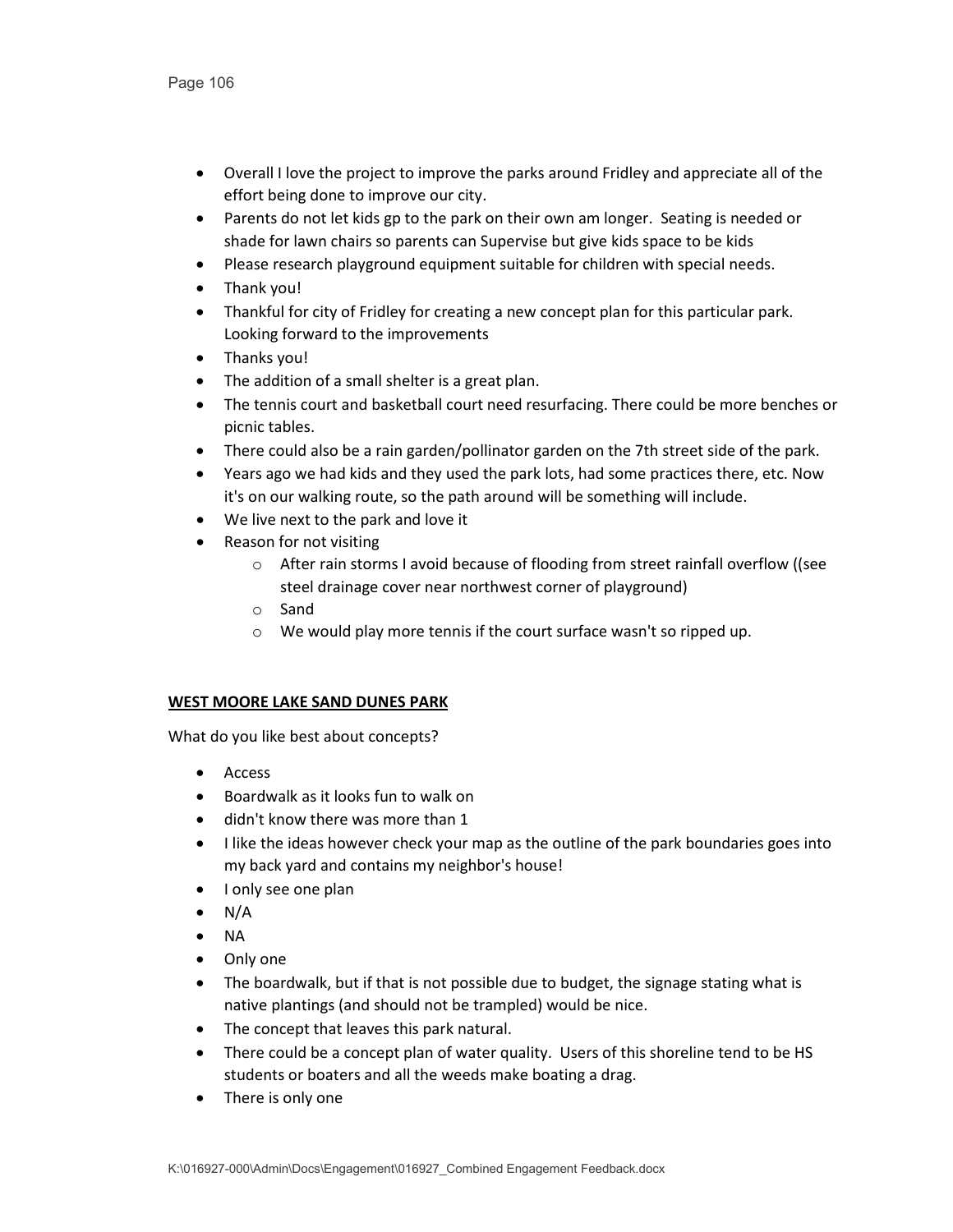- A natural area.
- Access for walking
- Adding a boardwalk. I would like more than that tiny area and would like to see boardwalks throughout it as well as connecting to the other side of the lake
- All of it.
- Boardwalk section and docks
- Dock for water access
- education signs and opportunities
- Enhancing the trails in this park will help to utilize the beauty of Moore Lake more effectively.
- Fishing access.
- Having a path/boardwalk.
- Having defined trails would make it easier and safer to enjoy the lake. I like the idea of canoe/kayak docks.
- I don't like the concept of adding any docks to a park that doesn't need it.
- I have not seen any concept ideas. The woods and natural beauty is so peaceful. We have seen muskrats and in the spring & fall white swans
- I like that there is a dock and boardwalk.
- I like that you're not considering developers to come in and build on that land.
- I like the added docks
- I like the boardwalk and adding docks.
- I like the idea of a boardwalk and trails signs. But please don't put asphalt or concrete. It will ruin the natural element of the park.
- I like the undeveloped character of the park. The plan has a lot of trail/boardwalk additions. It appears to me to be just a bit too many. I like the idea of a coupe of docks. Is the water there deep enough for fishing? I'd like to see some signage describing features in the park.
- I love the idea of upgrading this area.
- I really like the addition of docks.
- I think it would be cool if some of these little trails connected to other trails t/o the city or neighboring cities so you could walk, ride bike through them all vs short little paths that go nowhere :)
- I'd like more clearly defined walking paths.
- Love the boardwalk idea to avoid filling my shoes with sand!
- new dock
- Paths
- Small dock would be nice. Do not think this park needs any development otherwise.
- So happy you are going to formalize some trails through here
- The added boardwalk seems inadequate
- The addition of docks for launching small boats (canoe/kayak) onto Moore Lake is nice.
- the addition of trails and sidewalks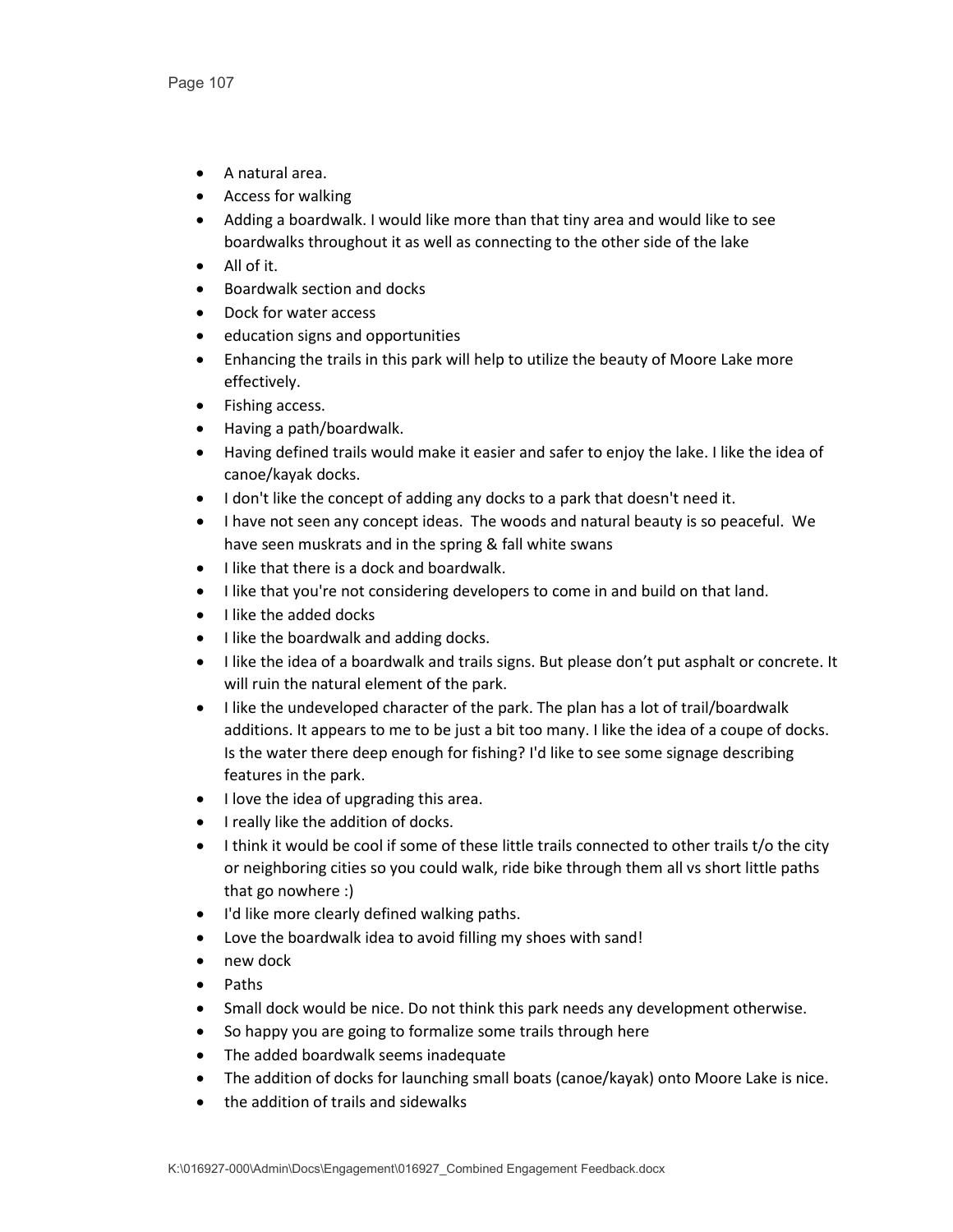- The boardwalk and the docks. There's such great opportunities for bird watching and native plant identification. I also love the idea of partnering with the schools for outdoor education.
- The boardwalk is a great idea for protecting the sands and still allowing people to view/cross them.
- The boardwalk is neat and would address my primary concern
- The boardwalk looks like something my family and I would love
- The trails and docks to enhance the park.
- This is a very sensitive ecosystem and needs to have very low usage to keep it in good condition. The fact that nothing is being planned is the best thing. Keeping visitors on approved trails is essential for this park.
- trails
- Trails. Boardwalk.
- Walking Paths and Docks for water access.

- Don't pave, use heavy mulch
- Although the lake is not intended for recreational use, no attention or concern is given to the lake's water quality and lake bottom. Check out the muck.
- Can't think of anything
- Docks. It should be left as natural as possible.
- Dont think the boardwalk is nessisary. I feel it would detract from the natural look of the dunes
- I am concerned that making this into a more public park will disturb the natural environment, so I hope that it can be designed in a way with least disturbance. I enjoy that this area is pretty natural and wild.
- I can't tell if there are spaces to park or not.
- I dislike the fact that the city wants to construct docks to a natural park and add more people to litter, drink, and destroy its natural beauty.
- I think having docks and a boardwalk is completely unnecessary. This is a nice natural shoreline that doesn't have human construction on it and I feel it should stay that way. There is a dock not far away on the east side of the lake that people can use for fishing and other activities. This shoreline should be left alone for wildlife, not messed with by human construction. For a city who is promoting it's residents to support clean water, it should not be adding structures that will mess with limited natural shoreline that helps to filter run off and provides natural habitat for wildlife. Additionally, this is not a large area, and can not support a lot of human traffic or human construction. Just because it's there, doesn't mean the city has to turn it into something it's not. There is ample space on the east side of the lake that has already been mowed and turned into a park and taken away natural habitat for wildlife. Please leave this small space on the west side of the lake alone.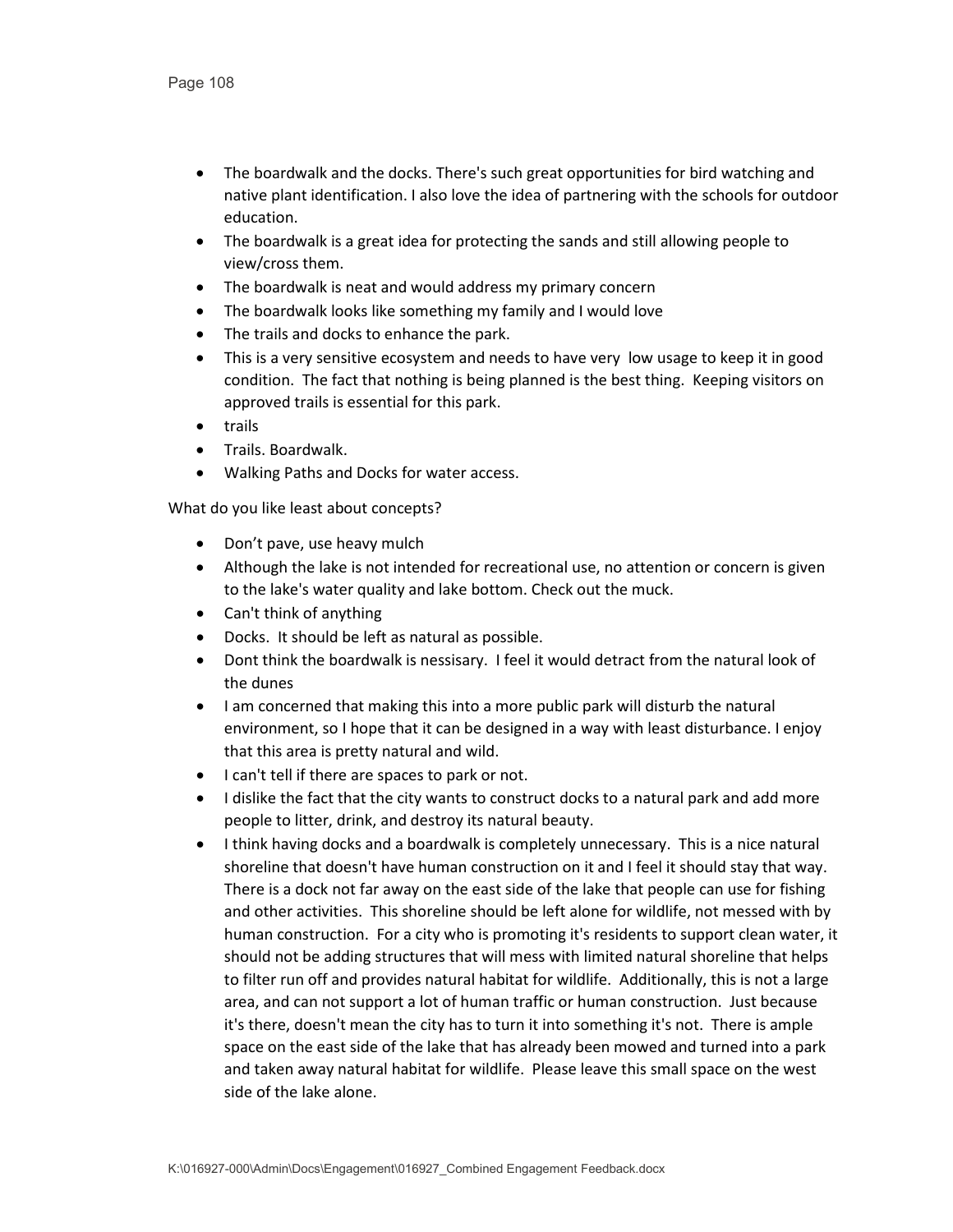- I would prefer any new trails in this park be natural surface and not asphalt. This is a natural area and I don't feel that it needs pavement.
- lack of sitting areas
- $\bullet$  N/a
- None
- None of it looks great!
- Not much of a concept. Minimal change.
- Not sure a dock is needed? I thought that side of the lake was super shallow
- Not too sure about the docks. But I'm mostly concerned that there will be an attempt to add asphalt or concrete in the dunes.
- nothing
- Please make sure there are adequate comfort amenities (benches, waste receptacles) will be essential. Dark sky lighting might be smart. Maybe bollards.
- That the boardwalk seems to be about 10 ft long
- The dock area would detract from the natural feel of the park.
- The number of paths through this tiny patch of land seems excessive. If it is indeed a "small but critical natural area," perhaps one walkway from top to bottom is sufficient for allowing pedestrian traffic AND still preserving some of the quietude? Additionally, will these be paved or woodchip/gravel paths? Strong preference for natural surface paths here, to discourage cyclists (like myself!) from tearing through the park when other lanes and routes are available.
- Too many trails. I like to "walk in the weeds". However, with increased use of the park this could have a negative impact on the park. Perhaps it's better to keep people on trails.
- We don't need docks on this side of the lake.
- Would like more boardwalk area
- Would like to see a picnic table

Concept Preference / Comments: One concept

General Comments:

- Make entrance clearer
- Could be designed around facilitating a restoration /management plan for dunes.
	- o Place trails where make idea fire breaks.
	- o Avoid destroying rare species
	- o Have park serve as a recipient site for salvaged rare species and engage public in translocation efforts
	- o Show ecological park zones, dunes, savanna, shoreland
- All this park needs is higher water quality, less weeds.
- Can the city add a few interpretative signs so we can learn about the history or geography/ecosystem of the area? It seems like a unique area with the sand dunes. Why are they here? was all of Fridley like this in the past?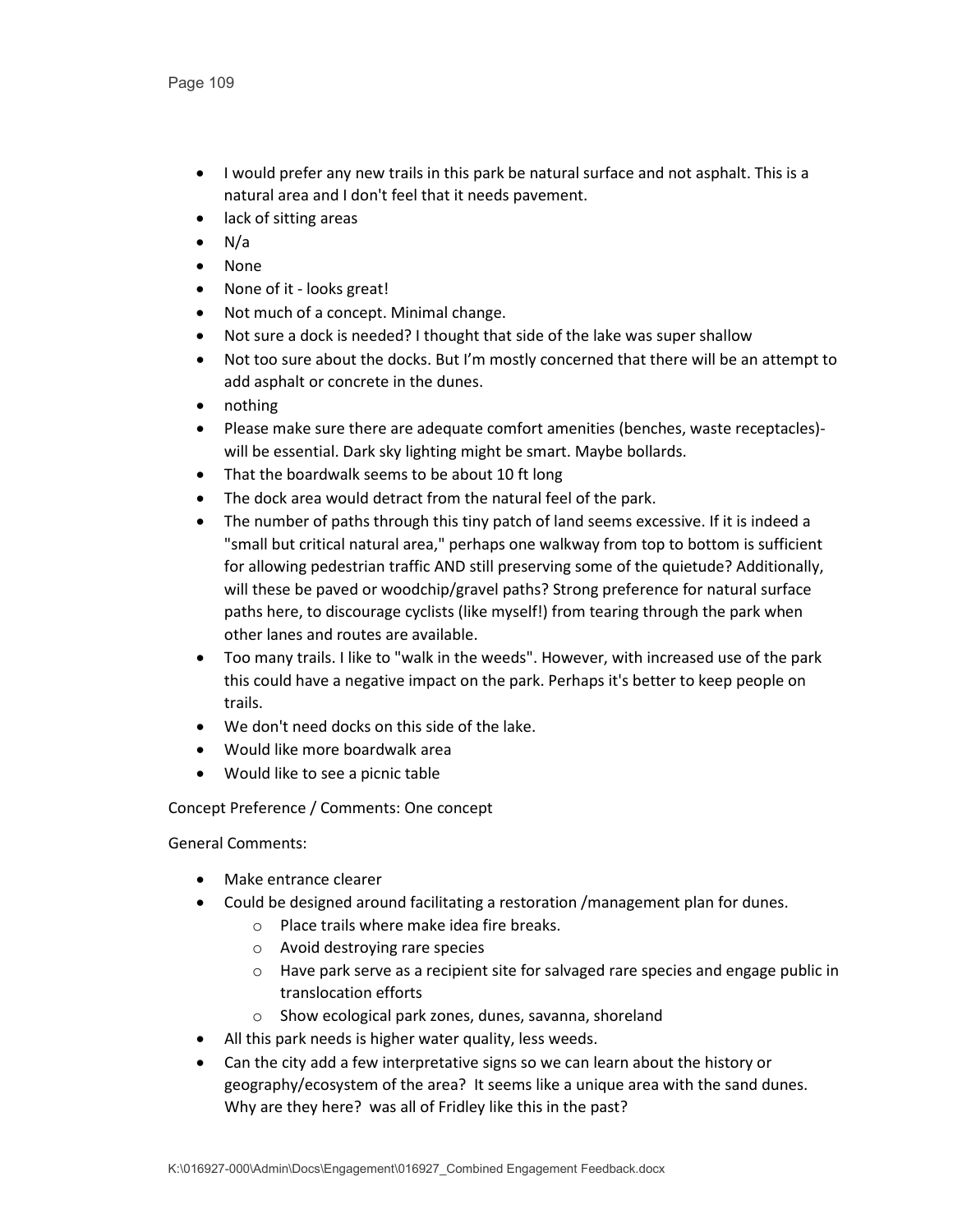- Concept probably will not attract me to go.
- Good ideas!
- I do not think our parks need this development at this time. I would rather see more money go toward trying to attract small businesses here. We have no good pizza joint in town for example. They all folded several years ago.
- I feel that the city will be destroying a nice natural park by adding the boardwalk and docks to this park. If their management of the west Moore lake resurfacing project is any example of what they can do, this project will completely ruin this park like it did to those peoples property and neighborhood. This project would be a waste of money that could be put into other worth while projects at other parks or city locations.
- I really appreciate having undeveloped spaces in Fridley, including West Moore Lake Park. Now that I'm retired I spend a lot more time out walking and looking. Fridley has lots of great options.
- I think that updating the trails, adding a boardwalk and providing a natural educational area for students and residents is a great plan. It's a beautiful almost hidden area in Fridley.
- I think the lake is a treasure in Fridley love the docks & boardwalk idea. Not sure if this park is or could be adopted - there is often trash/litter in the park.
- I wish there is more than one trail in this area.
- I wish there was a way to make the lake more accessible other than just adding docks without ruining the landscape. Being able to access that side of Moore Lake would be good for Fridley people.
- I would like it to be more natural than anythind else. East moore lake has much better fishibg in general because of the deeper water. I would hate to see more fishing on east moore lake put to much pressure on the breeding grounds for fish that are so abundent on west moore lake.
- I would love to visit this area, but I have not been able to find any information if there are actually trails to walk on currently. It would be great if there were park and trail maps available to look at online of all the Fridley parks.
- It would be nice to have a small family picnic there
- $\bullet$  N/a
- N/a already stated a general comment
- Nothing to add other than I'd love to see the concept come to life.
- Please clean up West Moore Lake
- Please have trash collection containers available. post about pet waste pick up. Include safety features - lights at night etc.
- Please leave this area as natural habitat. Do not add human construction and variables into one of the small natural shorelines left on this lake. The city has already mowed and taken away a large area on the east side of the lake with the park there. There is plenty of area on the east side for people to visit and enjoy the lake. Please do not disturb more natural habitat. Leave this small area alone.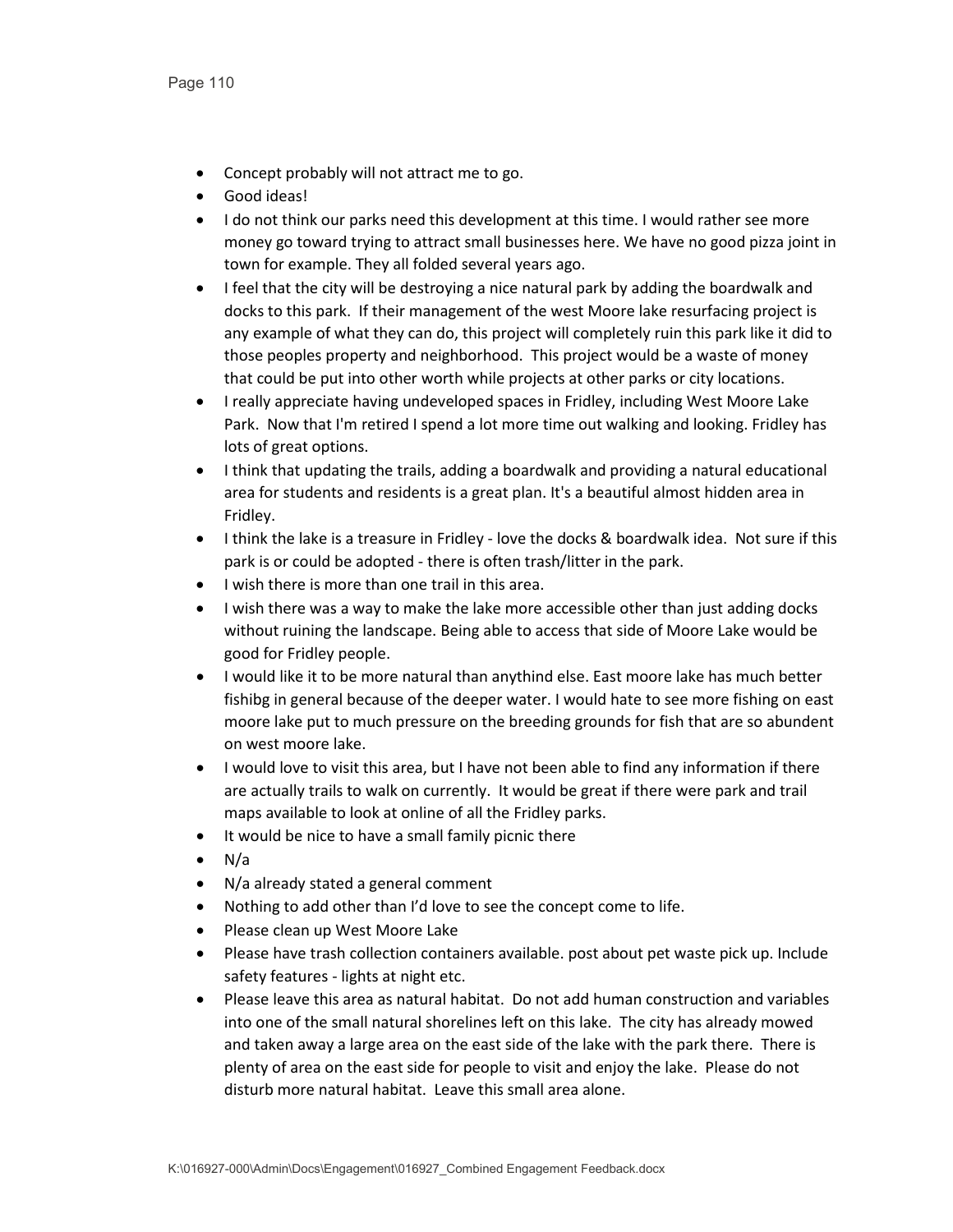- Please sensitively design the trails. Interpretation might be nice. Could be used as an outdoor classroom space for the school. Consider flexible uses like that.
- Pollution is the worst problem in this park. Litter gets into the water endangering wildlife and making it look terrible. Before we encourage more visitors on this side of the lake we need to do something about the water quality and pollution problems.
- Signage to inform visitors about the nature of this area and the importance to keep visitors on approved paths.
- This is a great little gem. Better water access would be great.
- This is a natural area and my hubby and I keep the trash out. This is a migratory stopover for many ducks and trumpeter swans. I think it would be beneficial to put a few benches on the the shorline, and think about additional ways to keep littler out of the lake. This area could use a couple of garbage receptacles. The last 2 years we have heard and seen the great-crested flycatcher nesting in this area. We have never witnessed this bird nesting in our area. I'm grateful for this space. It is at times used by unsavory characters that litter, leave ciggy butts all over and those that do not bring their trash out with them. Do we need signage about those issues? Anyway its a space worth protecting. I'm willing to be helpful where I can be and will try and be at the June 5th meeting. Thanks for all the work and future ideas.
- This is a nice natural resource which is very accessible and yet underutilized. Enhancements would draw more use by the community.
- I make it part of my walk all the time.
- Reason for not visiting:
	- o Condition of lake bottom is very poor. Needs remediation.
	- o Don't really feel like they want us there. There used to be a boardwalk in the park, miss that.
	- o Sometimes it's unclear where I should and shouldn't walk here
	- $\circ$  The trails aren't very good or very accessible. It would also be nice if the lake was a bit more accessible

## **GENERAL COMMENTS FOR ALL PARKS**

- Not sure if this is the survey I am wanting to make comment on. The Locke County Park has a very large Dog Park on its North side . It would be nice if this Dog Park was divided into two sections. One for large dogs and another section for small dogs. It is useless for dog owners that have small dogs as the big dogs are way to aggressive and by their size present potential harm to the smaller dogs. Add ropes course somewhere
- Add sitting areas for teens
- Add community garden
- Add water fountains- maybe concession stands or vending for water/snacks
- Want more restrooms (at least portapotty)
- Like bridge that swings playground equipment for range of movewments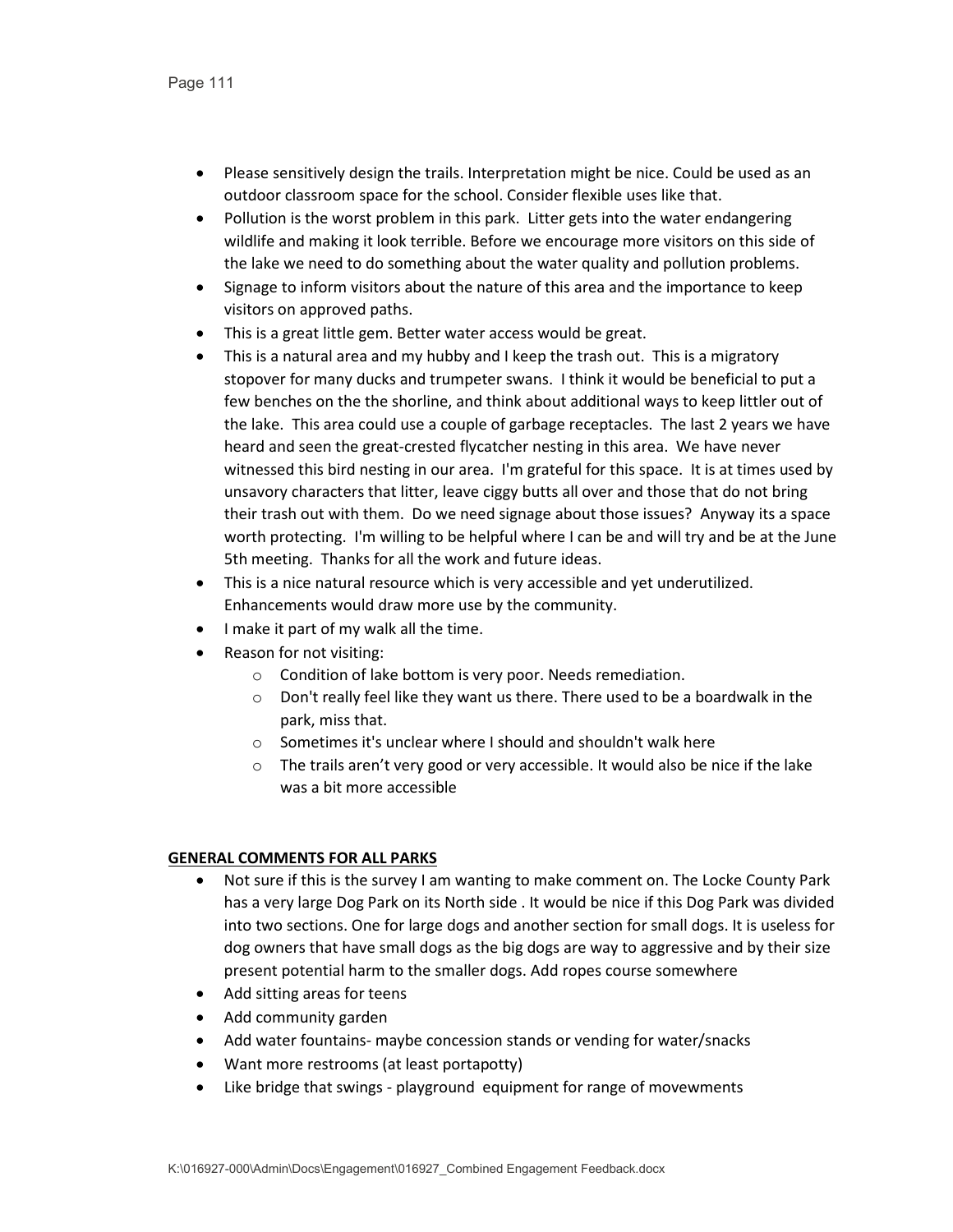- Want to see equipment that they can't have at home installed (ex. Balance beam)
- **General Note About Community Gardens – From Master Gardener**
	- o Think about water source treated vs untreated
	- o Sunlight veggies need lots of it- keep in mind for location
	- o Soil testing get done sooner than later- will determine rased bed vs in ground plots
	- o Keep Community gardens far away from other amenities (especially where kids will be) unless fenced in
	- o Chain link fencing system to protect from wildlife
	- o Master gardeners focus on education host some events or programs to get community involved.
- **General Note About Pollinator Friendly Initiative – From Master Gardener**
	- $\circ$  Be mindful of pollinator plantings / bug habitats plan is heavy on plantings but not habitat – need rock/ brush piles, bare soil, red rock, stop mulching.
	- o Signage / public education will be important
	- o Native trees and shrubs are important they blooms first in season for native bees
	- o Have variety of plans that bloom different times of season.
	- o Pesticide concerns both insecticide and herbicide
	- o Native plantings require more maintenance in first 3 years consider that for budget.
	- $\circ$  Have actual natives not ones that have longer bloom times
	- o Soil testing will help with selection of plants
	- o Have plantings in groups 3-4-want plantings closer together.
- Realy like story map interface great way of providing info
- Appreciation of integration of stormwater treatment facilities into park system with rain gardens, bee lawns, pollinator patches, low grow turn.
- Photos of parks done with 360 degree cameras would allow reviewers to see more
- •
- Consider pollinator buffers along bodies of water-helps discourage geese, reduce mowing, increase filtration of runoff
- Concern of rain garden locations determine by contours, catch basin location, utilities. Size should be based on contributing drainage area.
	- $\circ$  Scale and maintenance should be much smaller.
	- o Signage is critical
- Create unique experiences disc golf, scavenger hungs, edble gardens, skate parks, zen gardens, graffiti walls, etc.
- How to reach out to underserved audiences?
- How does Fridleys system connects and complements neighboring city park systems?
- **FROM RCWD :** strongly encourages city to consider stormwater management practices where feasible to reduce runoff /rate to downstream waterbodies such as Moore Lake, Locke Lake, and Rice Creek